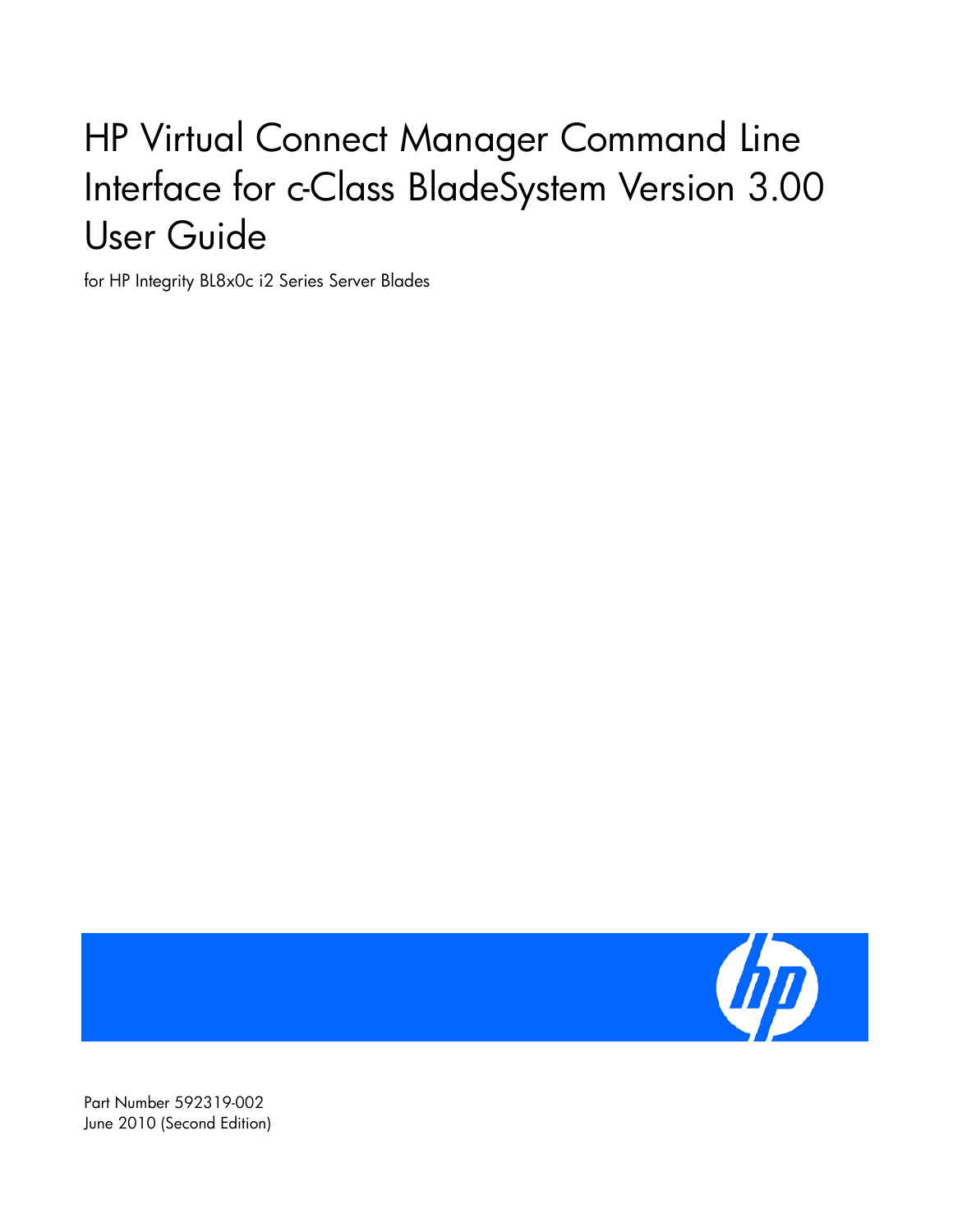© Copyright 2010 Hewlett-Packard Development Company, L.P.

The information contained herein is subject to change without notice. The only warranties for HP products and services are set forth in the express warranty statements accompanying such products and services. Nothing herein should be construed as constituting an additional warranty. HP shall not be liable for technical or editorial errors or omissions contained herein.

Confidential computer software. Valid license from HP required for possession, use or copying. Consistent with FAR 12.211 and 12.212, Commercial Computer Software, Computer Software Documentation, and Technical Data for Commercial Items are licensed to the U.S. Government under vendor's standard commercial license.

Microsoft and Windows NT are U.S. registered trademarks of Microsoft Corporation.

#### Intended audience

This document is for the person who installs, administers, and troubleshoots servers and storage systems. HP assumes you are qualified in the servicing of computer equipment and trained in recognizing hazards in products with hazardous energy levels.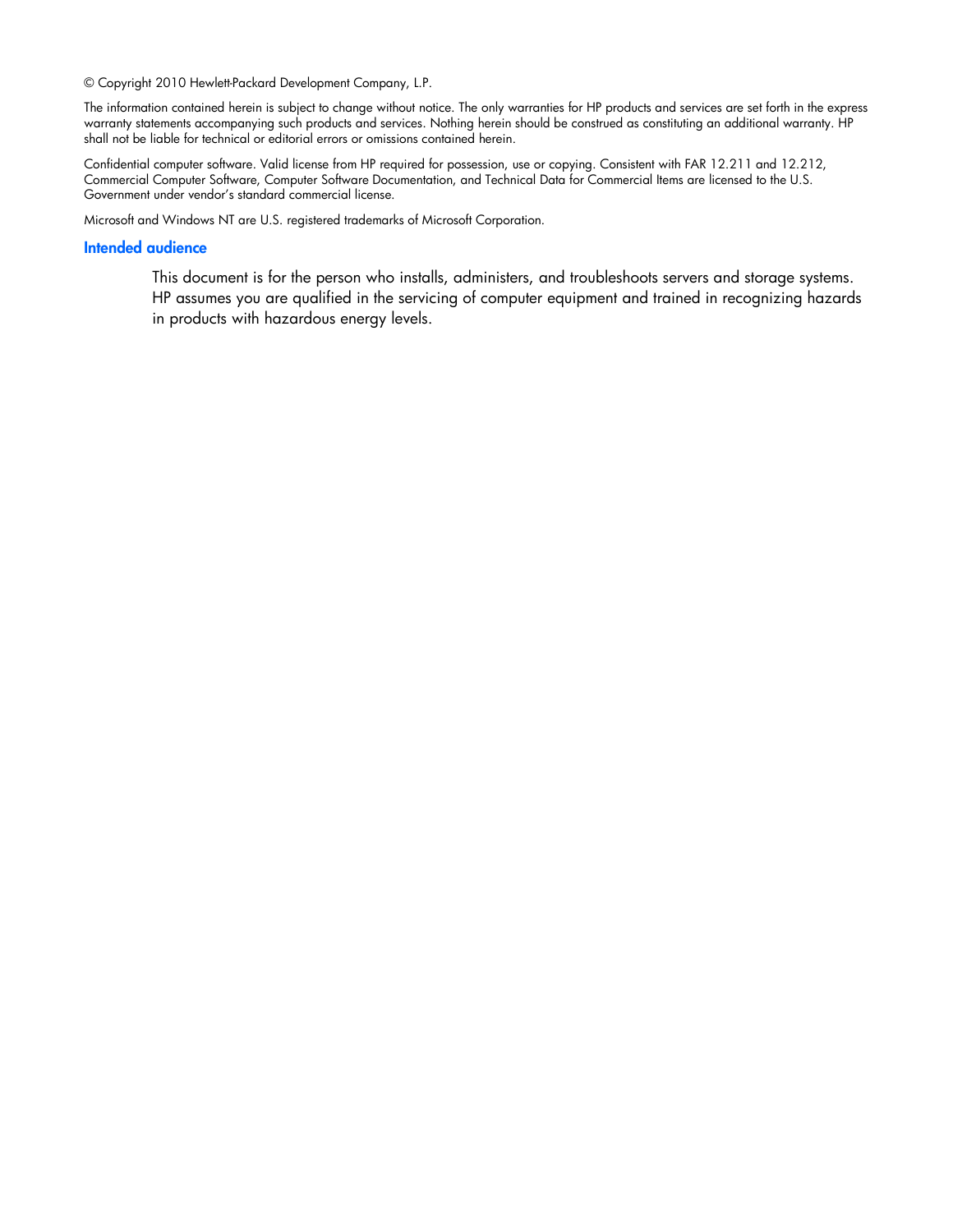# Contents

| Introduction. | 5    |
|---------------|------|
|               |      |
|               |      |
|               |      |
|               |      |
|               |      |
|               |      |
|               |      |
|               |      |
|               |      |
|               |      |
|               |      |
|               |      |
|               |      |
|               |      |
|               |      |
|               |      |
|               |      |
|               |      |
|               |      |
|               |      |
|               |      |
|               |      |
|               |      |
|               |      |
|               |      |
|               |      |
|               |      |
|               |      |
|               |      |
|               |      |
|               |      |
|               |      |
|               |      |
|               |      |
|               | 40   |
|               |      |
|               |      |
|               |      |
|               |      |
|               |      |
|               | . 54 |
|               |      |
|               | . 57 |
|               | 60   |
|               | .61  |
|               |      |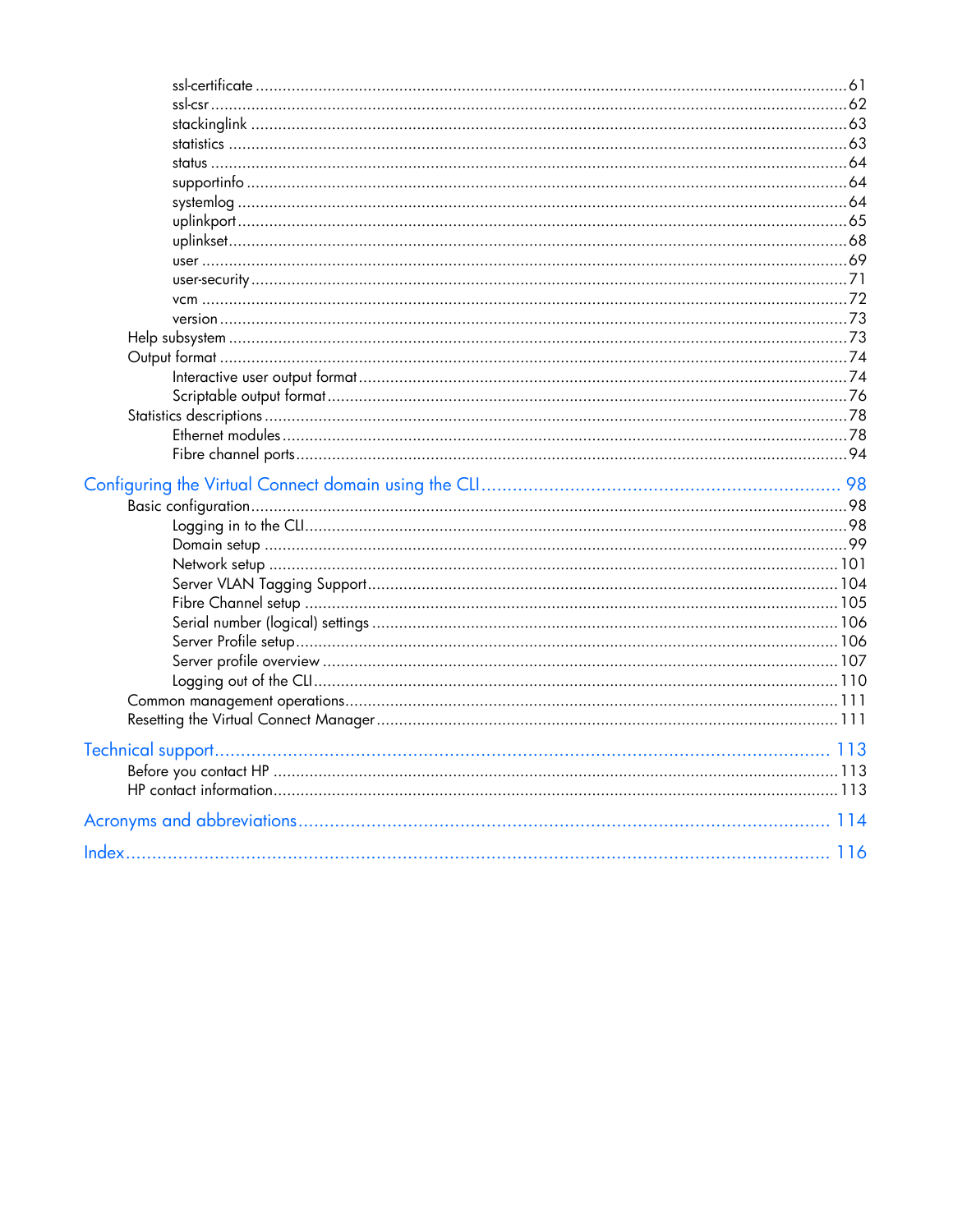# **Introduction**

## What's New

This version of the command line interface user guide contains the following changes:

Support for the HP Integrity BL8x0c i2 Series Servers

This server is a multi-blade server, which has one bay identified as the monarch bay. All operations on the multi-blade server are done on the monarch bay, although the operation, such as power on or assigning a profile, affects the entire multi-blade server.

Removed the update firmware command.

To update firmware, use the HP BladeSystem c-Class Virtual Connect Support Utility. For more information on installing the firmware, see the HP BladeSystem c-Class Virtual Connect Support Utility documentation on the HP website [\(http://www.hp.com/go/bladesystem/documentation\)](http://www.hp.com/go/bladesystem/documentation).

• New managed element: statistics

## Virtual Connect overview

Virtual Connect is a set of interconnect modules and embedded software for HP BladeSystem c-Class enclosures that simplifies the setup and administration of server connections. HP Virtual Connect includes the following components:

- HP 1/10Gb Virtual Connect Ethernet Module for c-Class BladeSystem
- HP 1/10Gb-F Virtual Connect Ethernet Module for the c-Class BladeSystem
- HP Virtual Connect Flex-10 10Gb Ethernet Module for BladeSystem c-Class
- HP 4Gb Virtual Connect Fibre Channel Module for c-Class BladeSystem
- HP Virtual Connect 4Gb Fibre Channel Module for BladeSystem c-Class (enhanced NPIV)
- HP Virtual Connect 8Gb 24-Port Fibre Channel Module for BladeSystem c-Class
- HP Virtual Connect 8Gb 20-Port Fibre Channel Module for BladeSystem c-Class
- HP Virtual Connect Manager

Virtual Connect implements server edge virtualization so that server administrators can upgrade, replace, or move server blades within their enclosures without changes being visible to the external LAN and SAN environments.

The Virtual Connect Manager is embedded on the Virtual Connect Ethernet module. Users access VCM through a web-based GUI or CLI. The Onboard Administrator provides a web link to the GUI. Use an SSH session to establish a console connection to the CLI.

The Virtual Connect Ethernet modules and the Virtual Connect FC modules support the HP BladeSystem c7000 Enclosure, the HP BladeSystem c3000 Enclosure, and all the server blades and networks contained within the enclosure.

The Virtual Connect Ethernet modules enable connection to all brands of data center Ethernet switches.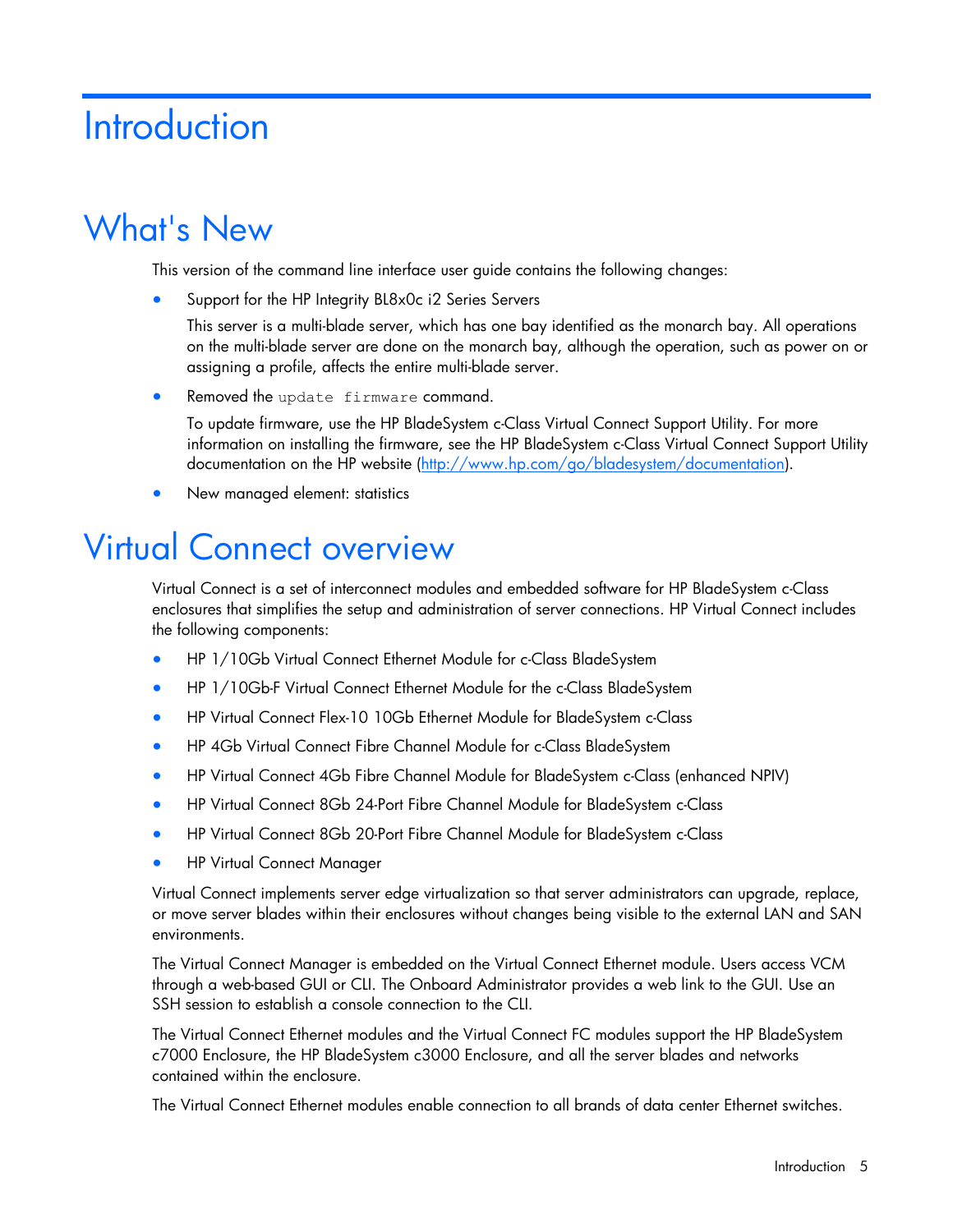The Virtual Connect Ethernet modules can also be connected to other devices, such as printers, laptops, rack servers, and storage devices. To connect to devices other than switches, create a VC network for that device and only connect uplinks for that network to that device. If you connect uplinks from that network to other devices, one of the uplinks becomes standby due to the loop avoidance algorithm.

The Virtual Connect FC modules enable connection of the enclosure to Brocade, Cisco, McDATA, or QLogic data center Fibre Channel switches, but the modules do not appear as switches to the Fibre Channel fabric.

A basic Virtual Connect domain includes a single HP c-Class BladeSystem c7000 Enclosure for a total of 16 servers (or up to 32 servers if the double-dense option is enabled), or a single HP c-Class BladeSystem c3000 Enclosure for a total of eight servers (or up to 16 servers if the double-dense option is enabled). Within the domain, any server blade can access any LAN or SAN connected to a VC module, and a server blade can be used as a spare for any server blade within the same enclosure.

By stacking (cabling) the Ethernet modules within the domain and connecting the FC modules to the same set of FC SANs, every server blade in the domain can be configured to access any external network connection. With this configuration, the administrator can use Virtual Connect Manager to deploy and migrate a server blade profile to any server in the Virtual Connect domain without changing external LAN or SAN configurations.

### Using multiple enclosures

Multiple enclosure support enables up to four c7000 enclosures to be managed within a single Virtual Connect domain for a total of 128 servers, if double-dense support is enabled. Multiple enclosure domains are not supported on c3000 enclosures. The VC-Enet modules use stacking cables between enclosures so that network traffic can be routed from any server Ethernet port to any uplink within the VC domain.

By stacking (cabling) the Ethernet modules within the domain, every server blade in the domain can be configured to access any external network connection. Fibre Channel modules within different enclosures are each connected directly to the same set of FC SANs. With this configuration, the administrator can use Virtual Connect Manager to deploy and migrate a server blade profile to any server in the Virtual Connect domain without changing external LAN or SAN configurations.

Using multiple c7000 enclosures, you can install up to 16 VC-Enet modules and up to 16 VC-FC modules in the same domain, with a maximum of 8 VC-Enet or 4 VC-FC modules per enclosure.

The management interfaces for all enclosure OAs and VC modules within the same VC domain must be on the same lightly loaded subnet. The OA IP addresses used must be configured to be static.

# Command line overview

The HP Virtual Connect Manager Command Line Interface can be used as an alternative method for managing the Virtual Connect Manager. Using the CLI can be useful in the following scenarios:

- HP Management Applications (for example, Systems Insight Manager or Insight Control tools) can query the Virtual Connect Manager for information these tools need to present a complete management view of HP BladeSystem enclosures and devices. This interface is also used by the Management tools to execute provisioning and configuration tasks to devices within the enclosure.
- Users can develop tools that utilize Virtual Connect Manager functions for data collection and for executing provisioning and configuration tasks.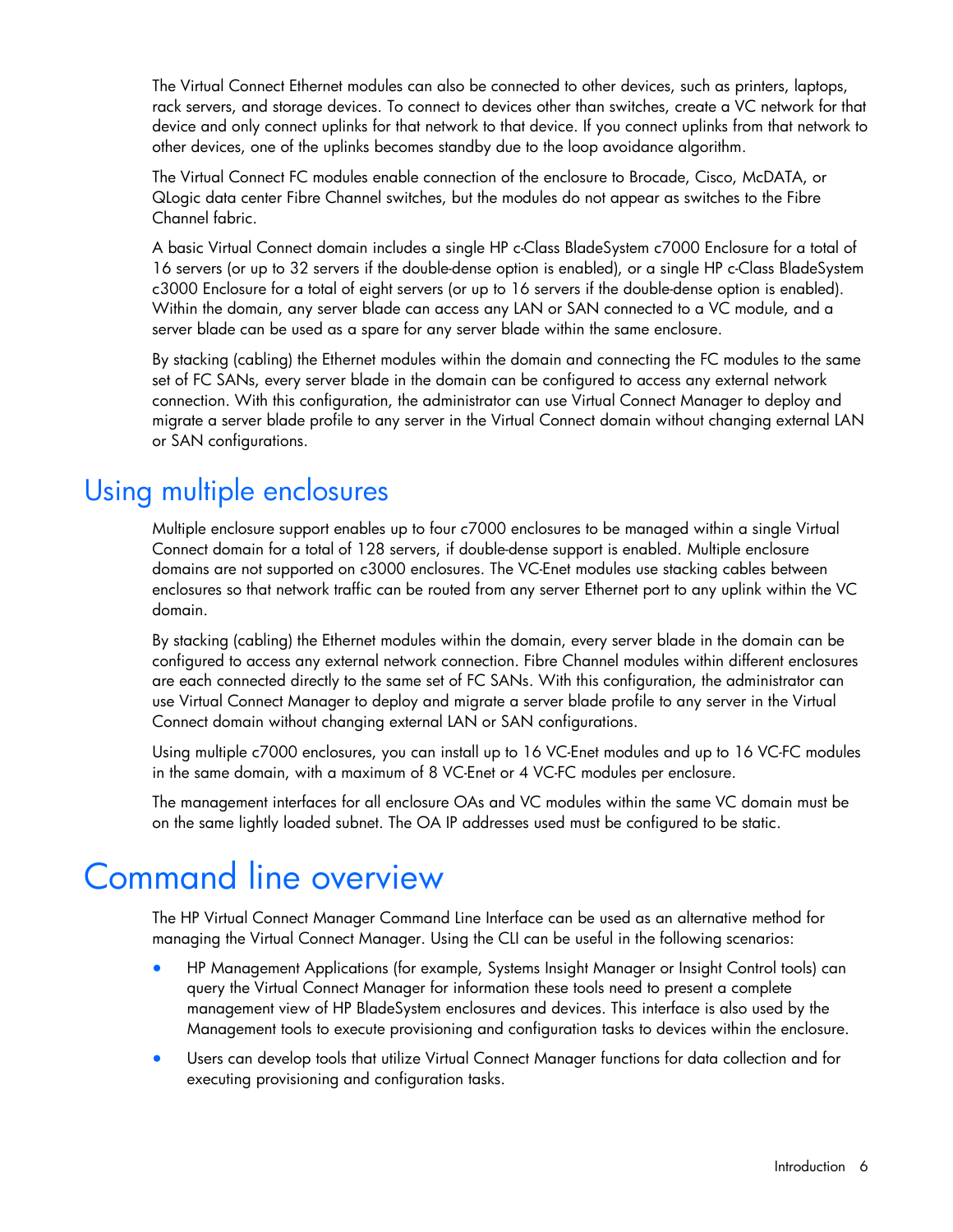• When no browser is available or you prefer to use a command line interface, you can access management data and perform configuration tasks.

# Command line syntax

CLI input is case-insensitive except when otherwise noted. The general CLI syntax format is as follows: <subcommand> <managed element> <parameters> [<options>] [<properties>]

| Item            | <b>Description</b>                                                                                                  |
|-----------------|---------------------------------------------------------------------------------------------------------------------|
| subcommand      | Operation performed on a managed element                                                                            |
| managed element | Management entity being operated on                                                                                 |
| parameters      | Command extensions for a particular management operation                                                            |
| options         | Attributes used to customize or control command execution behavior such as output<br>format, quiet-mode, and others |
| properties      | One or more name or value pairs that are accessories to the command operation,<br>mainly for set and add operations |

Example: ->add user mark password=asdf89g fullname="Mark Smith" enabled=true

In the above example, add is the subcommand, user is the managed element, mark is a required parameter for the operation, password is a required property, and fullname and enabled are optional properties.

Depending on the specific command being executed, certain parameters or properties might be required. For example, when adding a new user, both a parameter representing the user name, as well as a password (in the form of a property) are required to be specified. All other user properties are optional at the time the user is added. In general, the properties are in the format name=value, and more than one property is separated by a space.

### **Parameters**

Parameters are command extensions that provide extra information needed for the execution of a particular command. Whether or not a parameter is required depends on the specific command being executed. For example, the show user command has an optional parameter, which represents the user name if the user instance is being managed. If show user is entered, then a summary listing of all users is shown. However, if the optional parameter (user name) is provided, only a single user instance is displayed, for example, show user paul.

Some commands require that a parameter be specified, for example, the add user command. The required parameter is the user name (add user jake), and if the username is not provided, an error message displays indicating that a required parameter is missing.

### **Options**

Options enable users to control certain behavior characteristics available during the command execution. Some examples of options include controlling output format and specifying a quiet mode for suppressing interactive prompts that would normally require input from the user.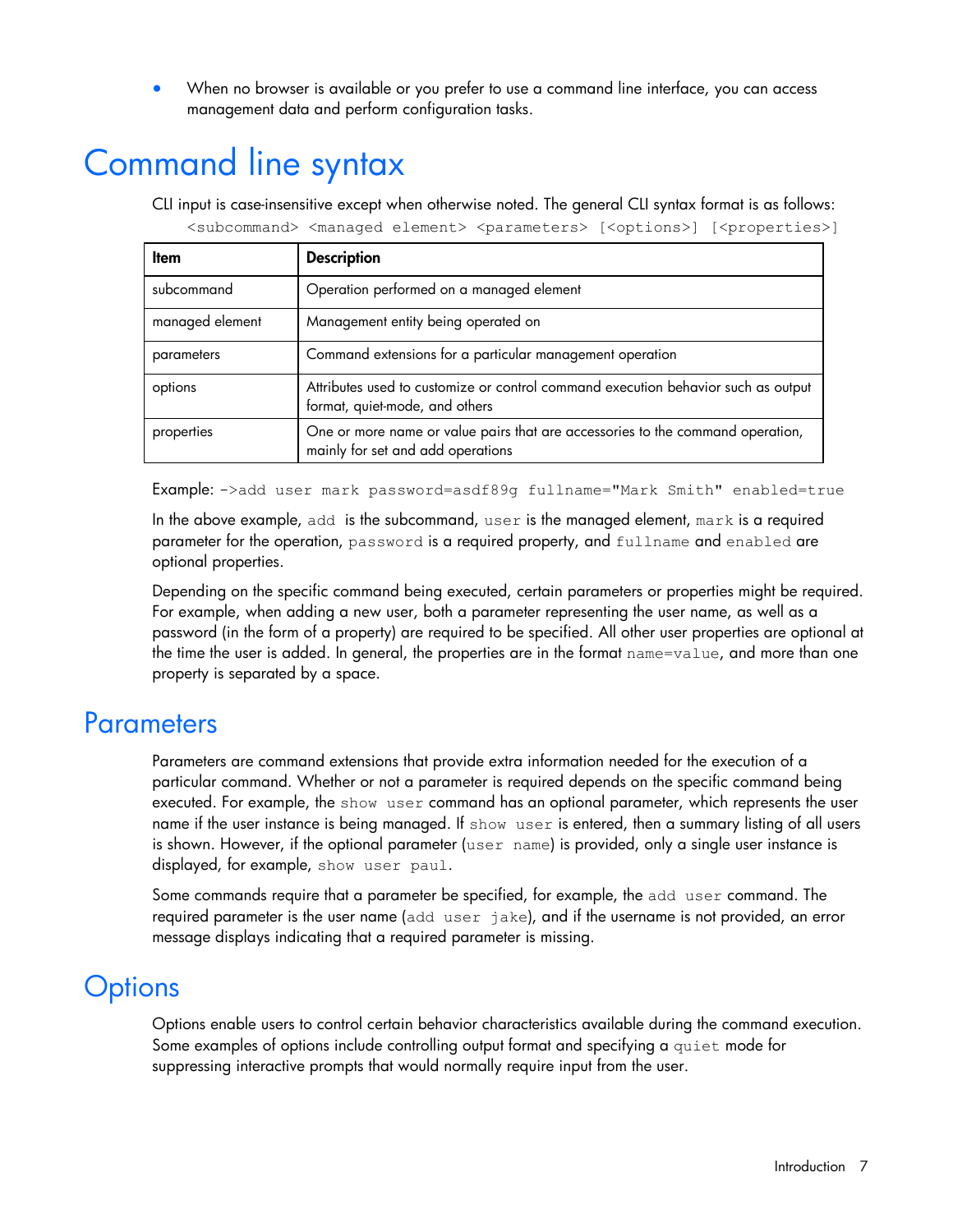Options are distinguished from other command line elements by using a hyphen (-) in front of the option. Option arguments are required or optional depending on the option being specified. For example, the output option requires an argument, which is a list of one or more output format attributes. However, the -quiet option does not require any arguments to be specified.

The general format of a CLI option is as follows:

-<option>[=argument1>,<argument2>, . . .]

Example: ->show user suzi -output=script1

In the example, -output is the option, and script1 is an option argument.

### **Properties**

Properties are specific configuration attributes of a managed element. Properties are commonly used during set operations or add operations where a managed element is being modified or created. In some limited circumstances, properties might also be used as a part of a  $\text{show or other command.}$ 

[X IMPORTANT: If a property value contains embedded spaces, then the entire property value must be contained within single or double quotes. Likewise, if a double quote is part of a property value, it should be contained within single quotes, and if a single quote is part of a property value, it should be contained within double quotes.

### Command batching

In previous versions of the CLI, the user had the following options to enable different CLI command invocations:

- Interactively input commands at the shell after logging in via SSH. This method works well for interactive users, but not necessarily for automation. Although users could write expect scripts for command processing, the solution is not optimal.
- Enter remote shell script commands, one-at-a-time, using a remote SSH client. This method enhances automation, but performance is lessened because each command requires logging in and logging out of the remote SSH server in the firmware. Because the authentication and command processing is performed over an encrypted channel, users experience a performance hit. If the user script is performing many operations in the client script, the time necessary to perform the tasks increases.

The updated version of the CLI supports a new enhancement that enables users to enter multiple CLI commands in a single command-line invocation. This capability is useful in situations where users prefer to batch several commands together and execute them in a particular sequence, within the context of the same user login SSH session. This method improves the overall performance of lengthy script processing.

#### Example 1: Sample commands with no command batching

add profile Profile1 add network Network1 add uplinkset UplinkSet1

#### Example 2: Sample commands using command batching

add profile Profile1;add network Network1;add uplinkset UplinkSet1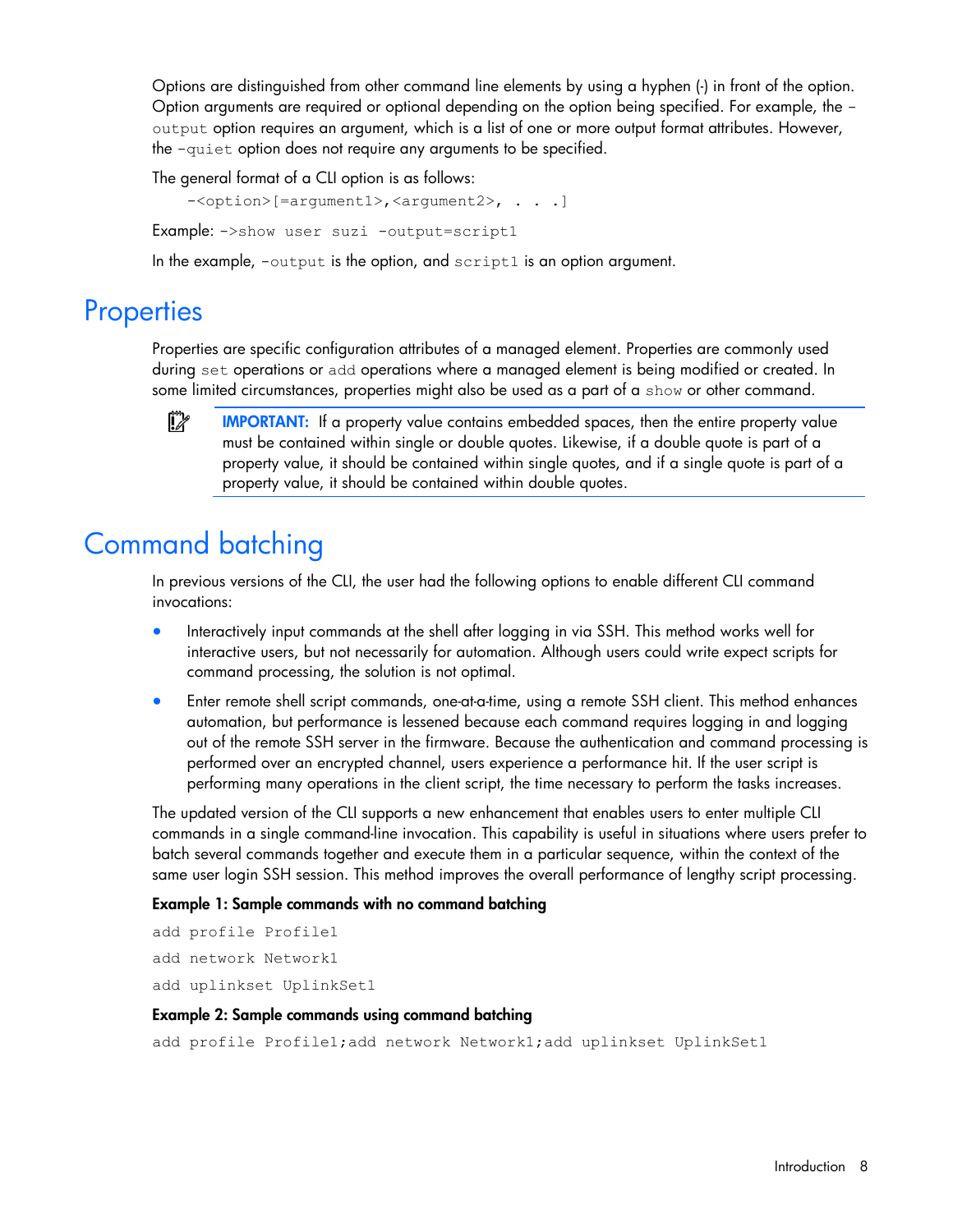### Supporting comments and blank lines in CLI scripts

Scripts are useful for batching many CLI commands. Administrators can create a single CLI script to configure an entire VC domain from scratch and use it on multiple enclosures.

The updated version of the CLI supports command scripts that contain blank lines and comments. In previous firmware versions, all commands that were provided as input to the CLI through scripts could only be valid commands. Supporting comments and blank lines enables users to maintain descriptive comments and notes in the configuration script more easily.

When using a Linux SSH client, simply redirect the script into SSH. If the SSH keys are not configured on the client and in the firmware, a password prompt appears. To allow script automation and better security, SSH public/private key-pairs can be generated and uploaded to the public key to the VC firmware.

>ssh Admin@192.168.0.120 < myscript.txt

When using a Windows-based SSH client, pass the file to the client using the -m option. If the SSH keys are not configured on the client and in the firmware, a password prompt appears. To allow script automation and better security, SSH public/private key-pairs can be generated and uploaded to the public key to the VC firmware.

>plink Admin@192.168.0.120 -m myscript.txt

The following sample script illustrates a CLI script that contains this type of formatting. Note that all comment lines must begin with "#".

```
#------------------------------------------------------------------------
# This is my sample Virtual Connect Domain Configuration Script
# Revision 1.0.1.2
# February 15, 2008
#------------------------------------------------------------------------
# Add Some Users
add user SomeNetworkUser password=pass1 privileges=network
add user SomeStorageUser password=pass2 privileges=storage
add user SomeDomainUser password=pass6 privileges=domain
add user SomeAdminUser password=pass3 privileges=*
add user DomainNetworkUser password=764dhh privileges=domain,network
# Add Some Profiles with Default VC-Enet and VC-FC Connections
add profile MyProfile
```
add profile AnotherProfile add profile Profile45

# Add a few VC-Enet Networks add network MyNetwork add network Network2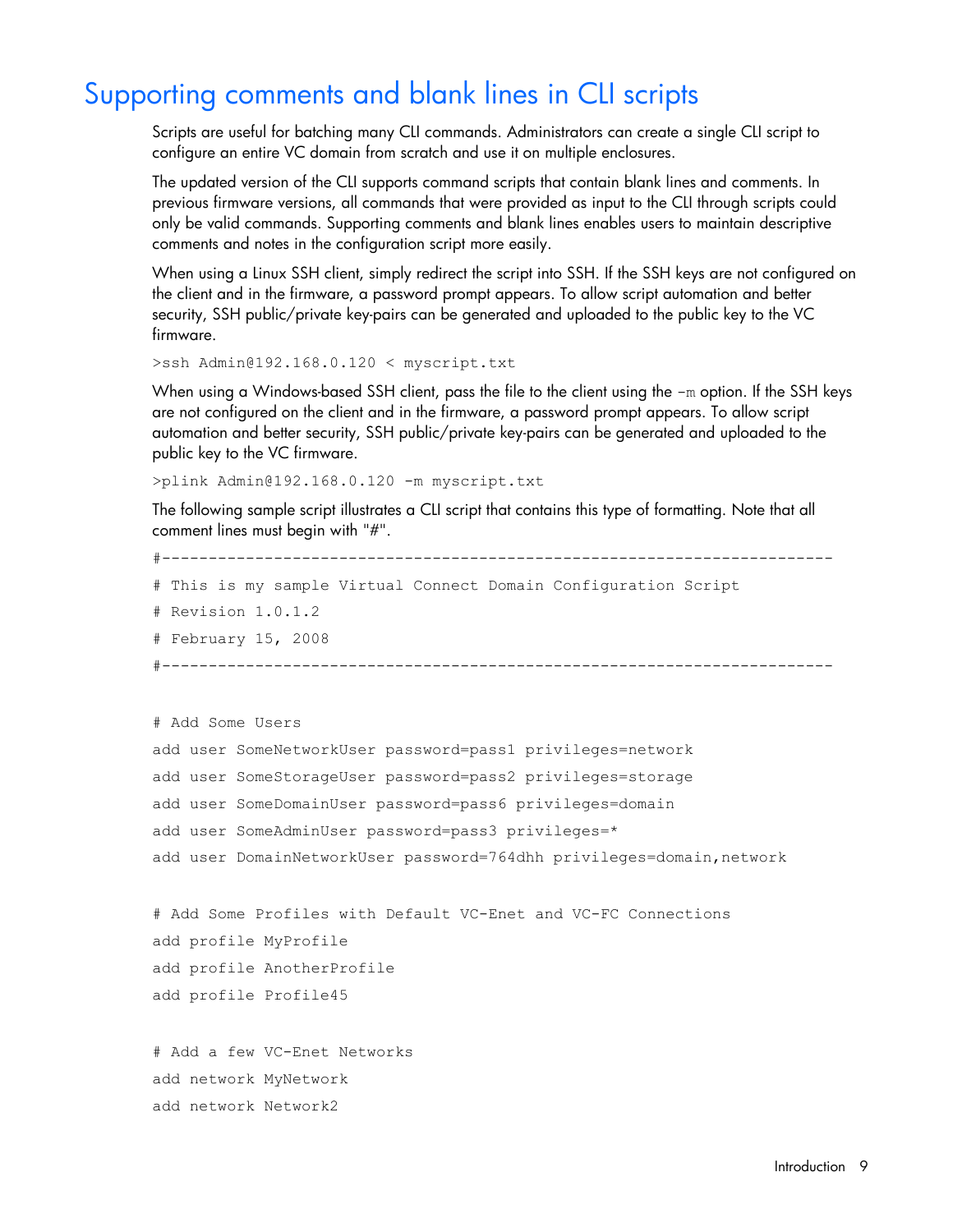```
# Add a few uplink ports to the networks
add uplinkport enc0:1:1 network=MyNetwork
add uplinkport enc0:1:2 network=Network2
```
# Create a Shared Uplink Port Set add uplinkset SharedSet1

# Assign a profile to a device bay assign profile MyProfile enc0:1

# Done!!!

### Unassigning multiple profiles

In previous firmware releases, if the user needed to unassign multiple profiles from several device bays, the unassign profile <profileName> command could be used at the command line. When many profiles need to be unassigned, sending a command for each server profile to be unassigned can be tedious.

To simplify this scenario, the remove profile command has been extended to include unassigning multiple profiles from device bays with a single command.

The following example illustrates four server profiles being unassigned from device bays with a single CLI command. If an operation fails on one of the device bays, an ERROR message displays for that server/device bay, but the remaining operations continue.

```
->unassign profile *
SUCCESS: Profile1 unassigned from device bay enc0:1
SUCCESS: MyProfile2 unassigned from device bay enc0:2
SUCCESS: GreenProfile unassigned from device bay enc0:3
SUCCESS: RedProfile unassigned from device bay enc0:4
```
## CLI command execution modes

The Virtual Connect Manager CLI provides two different methods for executing commands: interactive shell mode and non-interactive mode.

#### Interactive Shell Mode

This mode is used to invoke CLI command operations using the dedicated management shell. The shell is provided after the user logs in with valid credentials, and only accepts known VCM CLI commands as input. Users can quit the shell by using the  $ext{exit}$  command. An example of logging into the interactive management shell is provided below. In the example, the primary VCM is located at IP address 192.168.0.120.

>ssh 192.168.0.120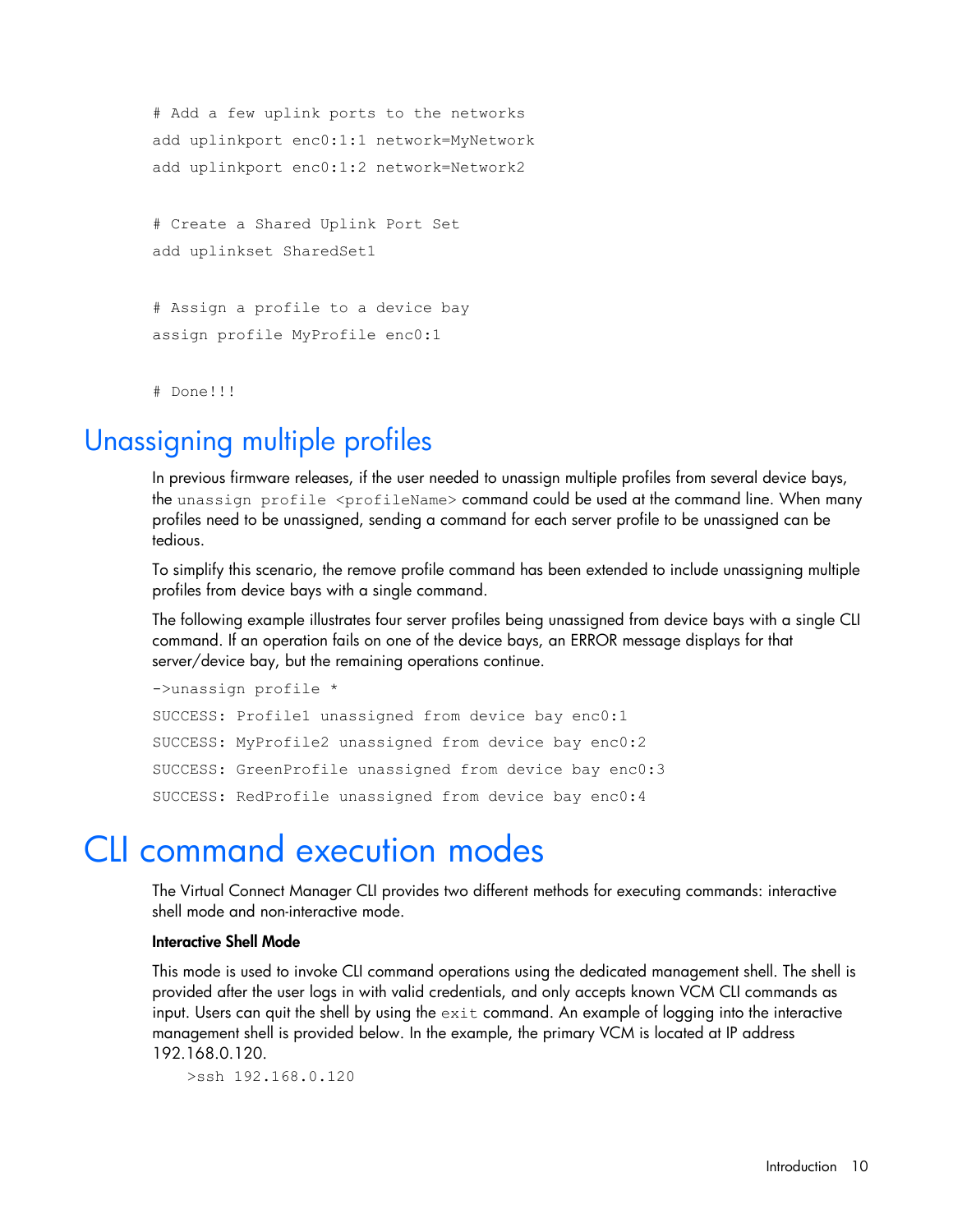```
login as: michael
password: ***********
      --------------------------------------------------------------------
HP Virtual Connect Management CLI v3.00
(C) Copyright 2006-2007 Hewlett-Packard Development Company, L.P.
All Rights Reserved
                       --------------------------------------------------------------------
GETTING STARTED:
help : displays a list of available subcommands
exit : quits the command shell
<subcommand> ? : displays a list of managed elements for a subcommand
<subcommand> <managed element> ? : displays detailed help for a command
```

```
\rightarrow
```
#### Non-Interactive Mode

In some cases, users might want to write automated scripts that execute a single command at a time. These scripts can be used to batch several commands in a single script file from the SSH client. An example of how to use the non-interactive mode for CLI command execution is provided below. In the example, the primary VCM is located at IP address 192.168.0.120.

₽ IMPORTANT: To suppress prompting for a password during login, you must first setup the SSH encryption keys using the VCM Web GUI, and configure your SSH client properly with the keys. For additional information on configuring the SSH keys, see the *HP Virtual Connect for c-Class BladeSystem User Guide*.

```
->ssh Administrator@192.160.0.120 show enclosure
<command output displayed to console>
```
## Remote access to the Virtual Connect Manager

The Virtual Connect Manager CLI can be accessed remotely through any SSH session:

- 1. Start an SSH session to the Virtual Connect Manager using any SSH client application.
- 2. When prompted, type the assigned IP address or DNS name of the Virtual Connect Manager, and then press **Enter.**
- 3. Type a valid user name, and then press **Enter.**
- 4. Type a valid password, and then press **Enter.** The CLI command prompt displays.
- 5. Enter commands for the Virtual Connect Manager.
- 6. To terminate the remote access SSH session, close the communication software or enter  $\epsilon$ xit at the CLI command prompt.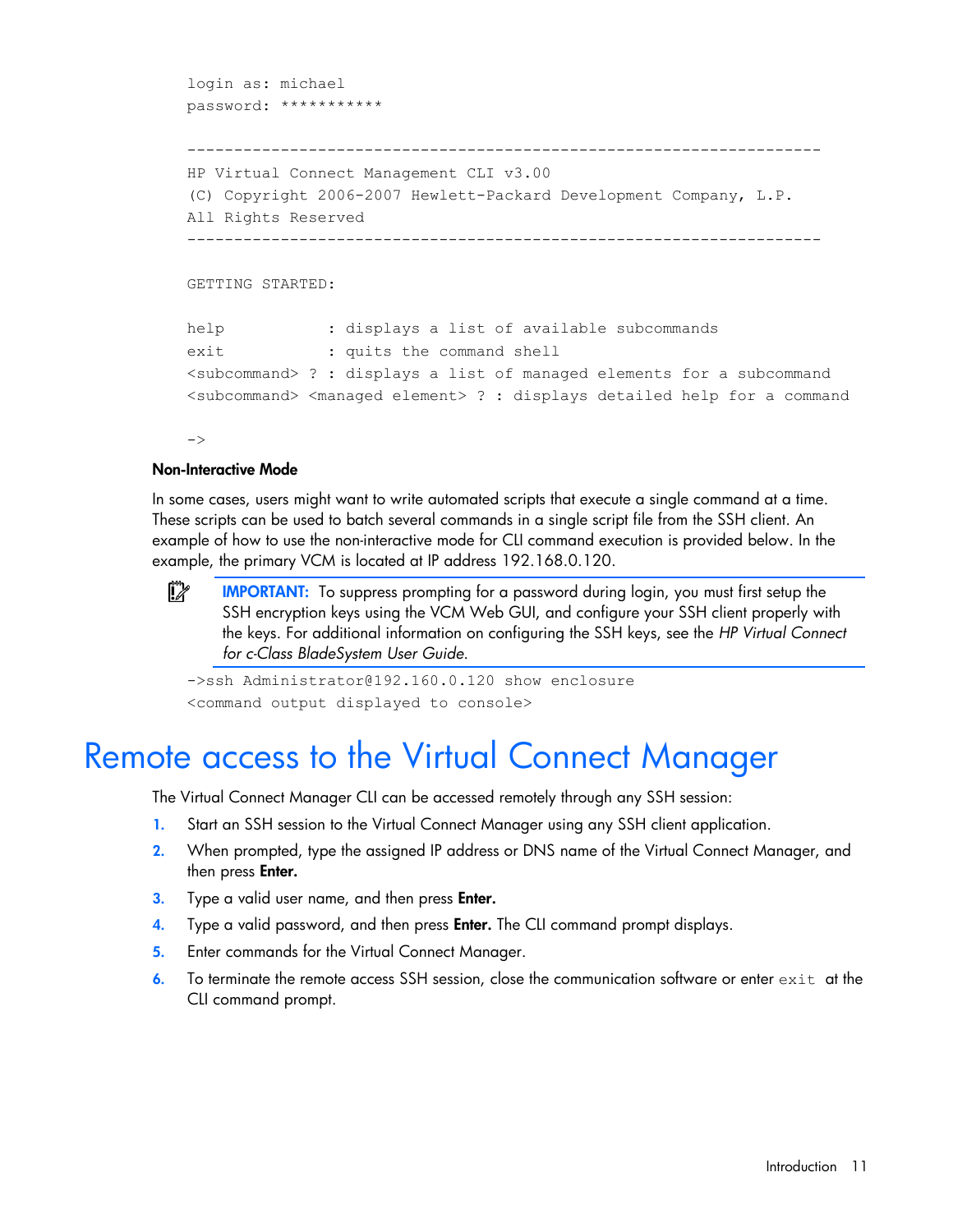# Command output filtering

The CLI provides output filtering capabilities that enable users to display only properties of interest. This feature is useful for filtering large amounts of output data for specific information. One or more properties can be specified in the output filtering rules.

The examples below illustrate some common usage scenarios for output filtering.

#### Example 1: Displaying all enabled users

->show user enabled=true

#### Example 2: Displaying on VC Ethernet Interconnect Modules

->show interconnect type=VC-ENET

#### Example 3: Displaying all external uplink that have a link established

->show uplinkport status=linked

#### Example 4: Displaying all uplink ports with connector type of RJ-45 and speed configured to Auto

->show uplinkport type=RJ45 Speed=Auto

#### Example 5: Displaying all servers currently powered on

->show server power=On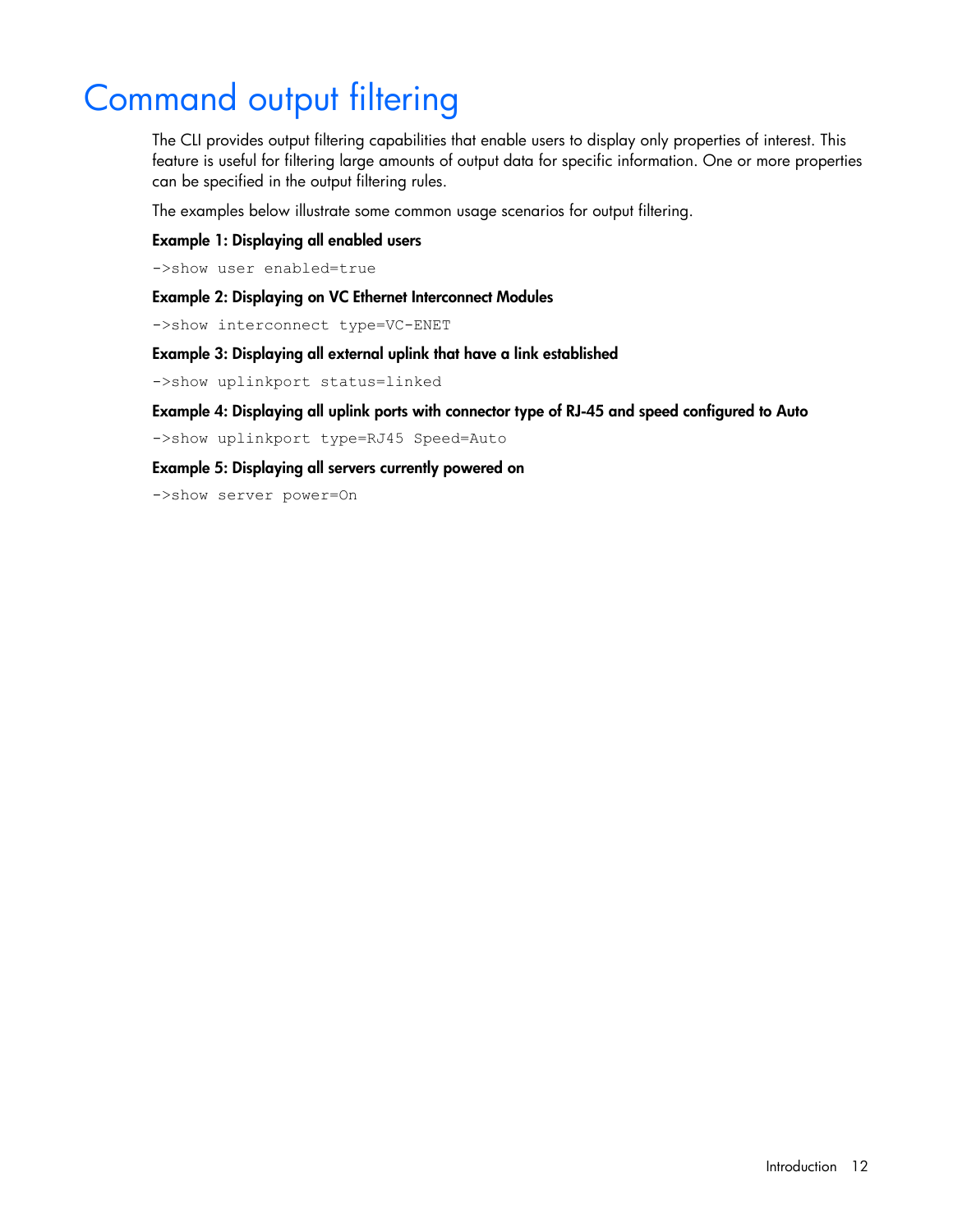# Command line

# Subcommands

| Command  | <b>Description</b>                                                   |
|----------|----------------------------------------------------------------------|
| add      | Add a new object to the domain or to another object                  |
| assign   | Assign a server profile to a device bay                              |
| delete   | Delete the domain configuration                                      |
| exit     | Exit the Virtual Connect Manager command-line shell                  |
| help     | Display context-sensitive help for a command or object               |
| import   | Import an enclosure into the domain                                  |
| load     | Transfer a file from a remote location to the domain                 |
| poweroff | Power off one or more servers                                        |
| poweron  | Power on one or more servers                                         |
| reboot   | Reboot one or more servers                                           |
| remove   | Remove or delete an existing object (for example, users or profiles) |
| reset    | Perform a reset operation on an object (for example, vcm)            |
| save     | Transfer a file from the domain to a remote location                 |
| set      | Modify one or more configuration properties of an object             |
| show     | Display properties or information about an object                    |
| test     | Test the configuration of an object (for example, log-target)        |
| unassign | Unassign a server profile from a device bay                          |

# Managed elements

| Managed element               | <b>Description</b>                                                |
|-------------------------------|-------------------------------------------------------------------|
| all (on page $15$ )           | Display all VC domain-managed elements                            |
| $devicebay$ (on page $15$ )   | Display enclosure device bay information                          |
| domain (on page 16)           | Manage general Virtual Connect domain settings and<br>information |
| enclosure (on page 18)        | Manage general enclosure settings and information                 |
| enet-connection (on page 20)  | Manage Ethernet network connections                               |
| enet-vlan (on page 23)        | Manage Ethernet VLAN connections                                  |
| external-manager (on page 24) | Manage external manager settings and information                  |
| fabric (on page 26)           | Manage Fibre Channel SAN fabrics                                  |
| fc-connection (on page 29)    | Manage Fibre Channel SAN fabric connections                       |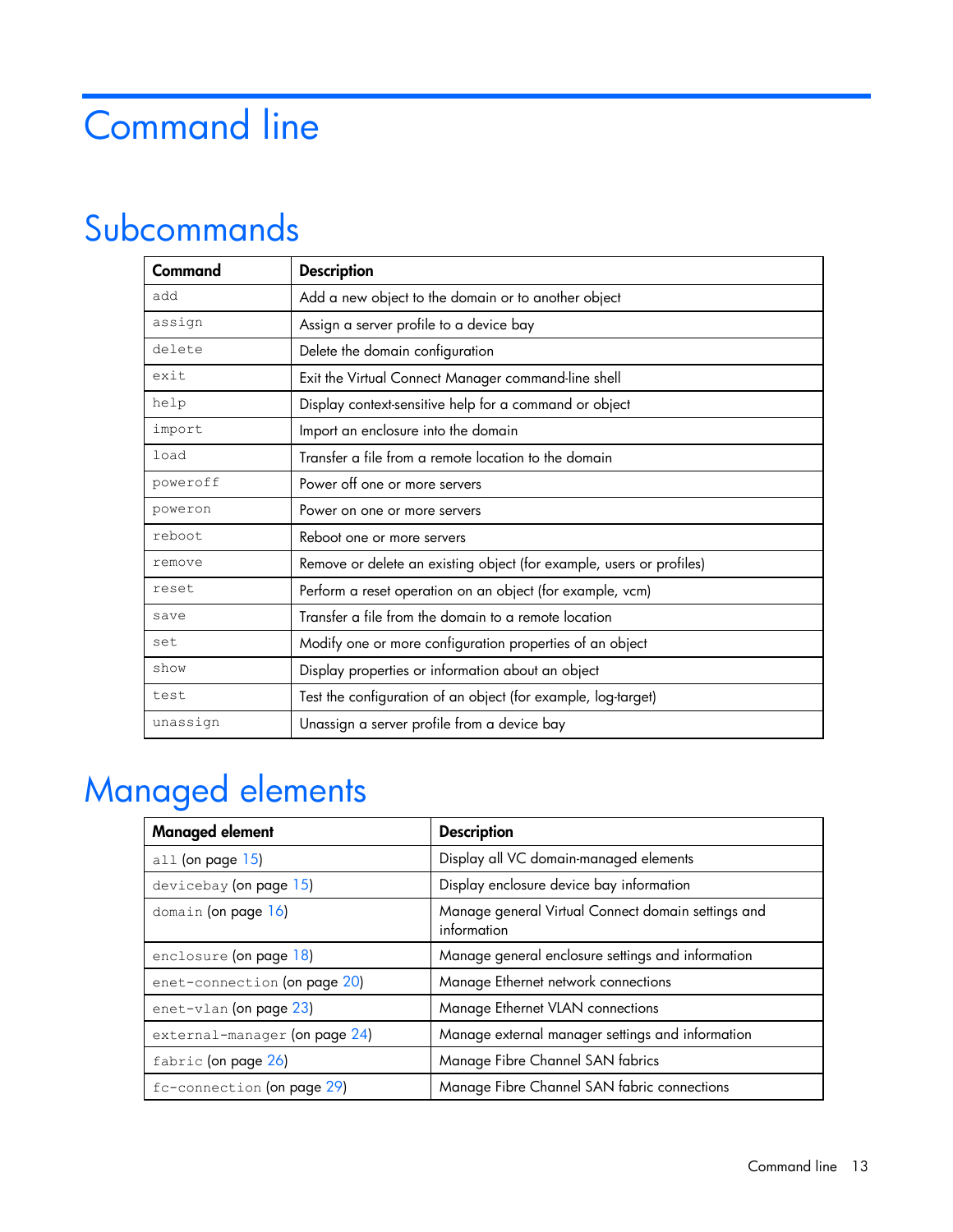| <b>Managed element</b>        | <b>Description</b>                                                      |
|-------------------------------|-------------------------------------------------------------------------|
| firmware (on page 31)         | Manage interconnect module firmware                                     |
| igmp (on page 32)             | Manage Ethernet IGMP Snooping settings                                  |
| interconnect (on page 32)     | Manage I/O interconnect modules                                         |
| 1dap (on page 33)             | Manage LDAP configuration settings                                      |
| ldap-certificate (on page 35) | Manage LDAP certificate information                                     |
| 1dap-group (on page 36)       | Manage LDAP group configuration settings                                |
| log-target (on page 37)       | Manage remote log destination settings                                  |
| mac-cache (on page 40)        | Manage Ethernet MAC cache failover settings                             |
| network (on page 40)          | Manage Virtual Connect Ethernet networks                                |
| port-monitor (on page 44)     | Monitor port monitor configurations                                     |
| profile (on page 46)          | Manage Virtual Connect server profiles                                  |
| server (on page 49)           | Manage physical HP BladeSystem servers                                  |
| serverid (on page 52)         | Manage virtual server ID configuration settings                         |
| server-port (on page 53)      | Display all physical server ports                                       |
| server-port-map (on page 54)  | Manage shared server downlink port mapping configuration                |
| snmp (on page 56)             | Modify SNMP configurations                                              |
| snmp-trap (on page 57)        | Modify SNMP-trap configurations                                         |
| ssh (on page 60)              | Display SSL configuration and information                               |
| ssl-certificate (on page 61)  | Manage SSL certificate information                                      |
| ssl-csr (on page 62)          | Manage an SSL certificate signing request                               |
| ss1 (on page 61)              | Manage weak SSL encryption                                              |
| stackinglink (on page 63)     | Display stacking link information and status                            |
| statistics (on page 63)       | Display or reset statistics on a designated interconnect<br>module port |
| status (on page 64)           | Display overall Virtual Connect domain status information               |
| supportinfo (on page 64)      | Manage Virtual Connect support information                              |
| systemlog (on page 64)        | Display Virtual Connect Manager system event log                        |
| uplinkport (on page 65)       | Manage interconnect module uplink ports                                 |
| uplinkset (on page 68)        | Manage shared uplink port sets                                          |
| user (on page 69)             | Manage local Virtual Connect user configurations                        |
| user-security (on page 71)    | Manage user security settings                                           |
| vcm (on page 72)              | Manage the Virtual Connect domain manager                               |
| version (on page 73)          | Display CLI version information                                         |

The following sections provide detailed information on how the subcommands are used with each managed element.

To display command help, enter a command followed by ? or -help. For additional information on the help subcommand, see "Help subsystem (on page [73\)](#page-72-1)."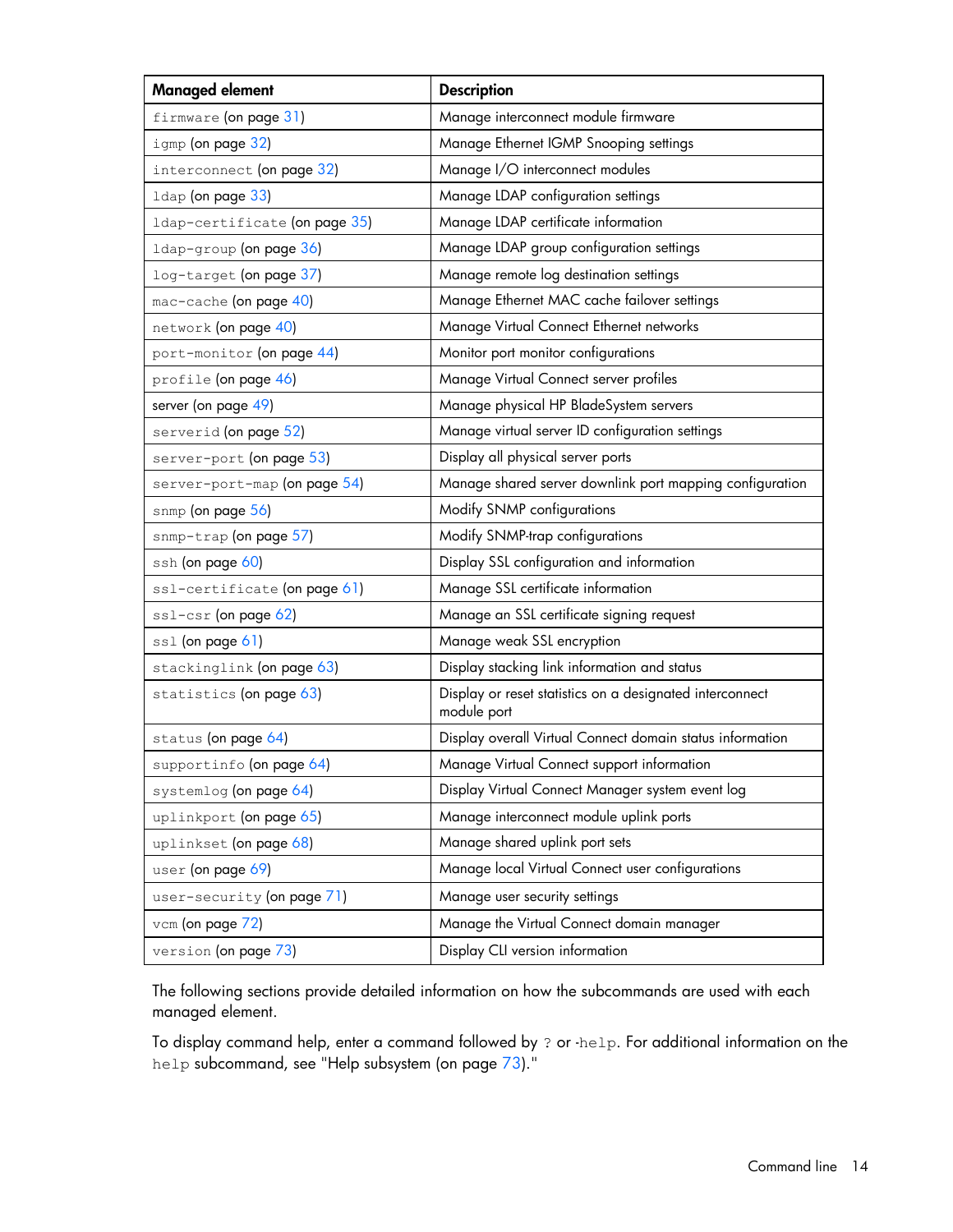## <span id="page-14-0"></span>all

Manage all Virtual Connect domain elements.

| Supported actions: help, show |  |  |
|-------------------------------|--|--|
|-------------------------------|--|--|

| ltem            | <b>Description</b>                                                                                                                                                                   |
|-----------------|--------------------------------------------------------------------------------------------------------------------------------------------------------------------------------------|
| show all        | Display all Virtual Connect domain configuration objects. This command is<br>typically useful for displaying a snapshot of the entire domain configuration<br>with a single command. |
| Syntax          | show all $[*]$                                                                                                                                                                       |
| <b>Examples</b> |                                                                                                                                                                                      |
|                 | ->show all                                                                                                                                                                           |
|                 | Displays all configuration objects (summary view)                                                                                                                                    |
|                 | $\rightarrow$ show all *                                                                                                                                                             |
|                 | Displays all configuration objects (detailed view)                                                                                                                                   |

## <span id="page-14-1"></span>devicebay

Manage general enclosure device bay settings and information.

#### Supported actions: help, show

| ltem                      | <b>Description</b>                                                                                                                                                                                                                                                                                                                                                                                                                                                                                                                                                                     |  |
|---------------------------|----------------------------------------------------------------------------------------------------------------------------------------------------------------------------------------------------------------------------------------------------------------------------------------------------------------------------------------------------------------------------------------------------------------------------------------------------------------------------------------------------------------------------------------------------------------------------------------|--|
| show devicebay            | Display device bays of all enclosures that exist in the Virtual Connect domain.                                                                                                                                                                                                                                                                                                                                                                                                                                                                                                        |  |
| Syntax                    | show devicebay [ <devicebayid> *]</devicebayid>                                                                                                                                                                                                                                                                                                                                                                                                                                                                                                                                        |  |
| Parameter                 |                                                                                                                                                                                                                                                                                                                                                                                                                                                                                                                                                                                        |  |
| DeviceBayID<br>(Optional) | The reference ID of a device bay in the domain<br>The format of the device bay ID is <enclosureid: devicebay="">.<br/>Example: "enc0:1" indicates device bay 1 of the local enclosure being<br/>managed. If * is specified, then all enclosures appear with detailed output<br/>format.<br/>If EnclosureID is not specified, the default enclosure is the local enclosure<br/>where the Virtual Connect manager and domain exist.<br/>If a multi-blade server is present then use the DeviceBayID of the monarch bay.<br/>This is the ID value shown by show devicebay.</enclosureid:> |  |
| <b>Examples</b>           |                                                                                                                                                                                                                                                                                                                                                                                                                                                                                                                                                                                        |  |
|                           | ->show devicebay<br>Displays a summary listing of all device bays<br>->show devicebay *                                                                                                                                                                                                                                                                                                                                                                                                                                                                                                |  |
|                           | Displays detailed information for all device bays                                                                                                                                                                                                                                                                                                                                                                                                                                                                                                                                      |  |
|                           | ->show devicebay enc0:2<br>Displays detailed information for a specific device bay of a specific enclosure<br>$\rightarrow$ show devicebay encl:4                                                                                                                                                                                                                                                                                                                                                                                                                                      |  |
|                           | Displays detailed information for a specific device bay 4 of a remote enclosure                                                                                                                                                                                                                                                                                                                                                                                                                                                                                                        |  |
|                           | ->show devicebay enc0:5                                                                                                                                                                                                                                                                                                                                                                                                                                                                                                                                                                |  |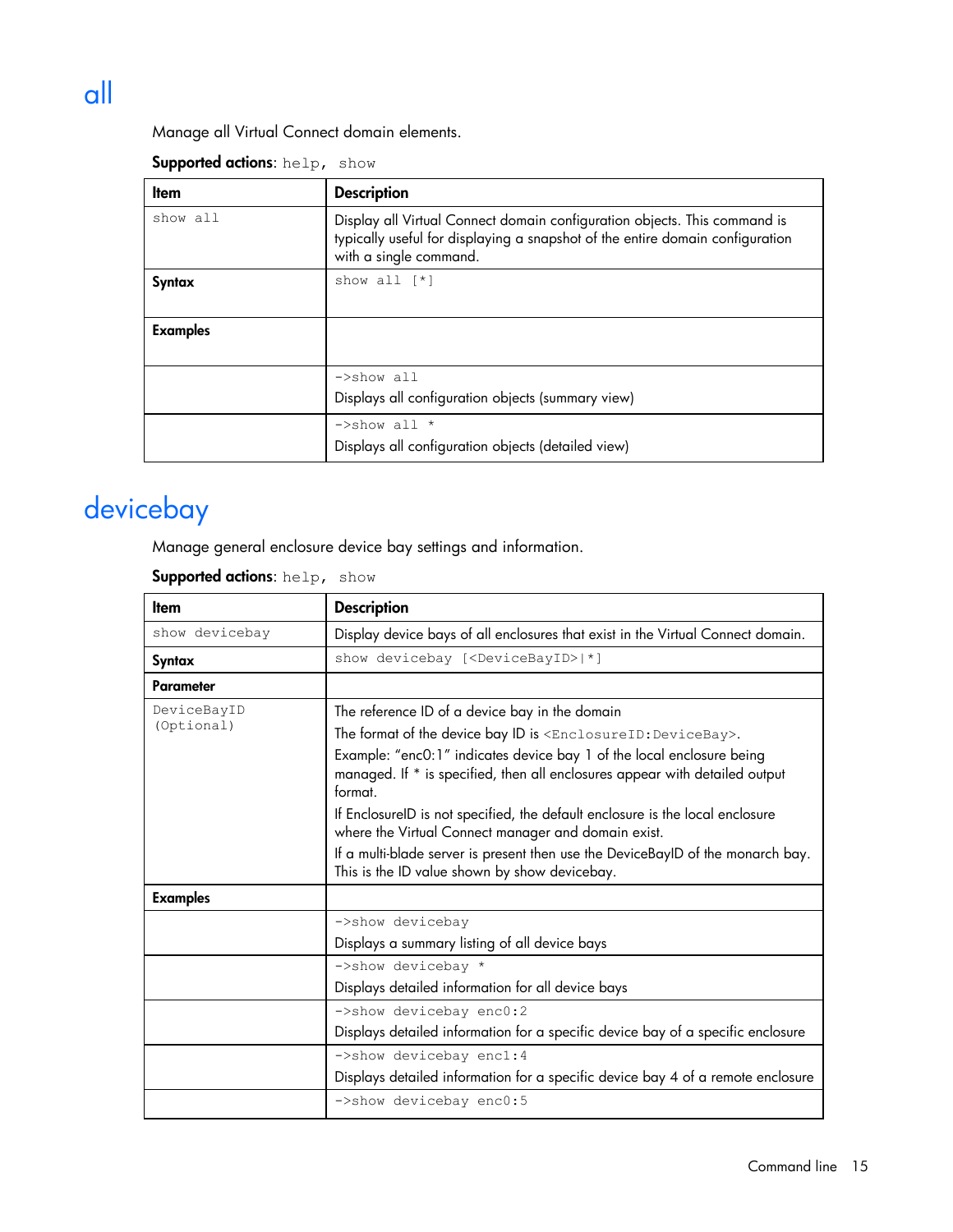| ltem | <b>Description</b>                                                                                     |
|------|--------------------------------------------------------------------------------------------------------|
|      | Displays detailed information for a multi-blade server in device bays 5-8 of the<br>primary enclosure. |

## <span id="page-15-0"></span>domain

Manage general Virtual Connect domain settings and information.

| <b>Supported actions</b> : delete, help, set, show |  |  |  |  |
|----------------------------------------------------|--|--|--|--|
|----------------------------------------------------|--|--|--|--|

| ltem            | <b>Description</b>                                                                                                                                                                                                      |  |
|-----------------|-------------------------------------------------------------------------------------------------------------------------------------------------------------------------------------------------------------------------|--|
| delete domain   | Delete the existing Virtual Connect domain configuration.                                                                                                                                                               |  |
|                 | Deleting the domain removes the entire Virtual Connect domain configuration<br>and resets it to the original defaults. After the domain has been deleted, you are<br>logged out and the Virtual Connect Manager resets. |  |
| Syntax          | delete domain [-quiet]                                                                                                                                                                                                  |  |
| Option          |                                                                                                                                                                                                                         |  |
| quiet           | Suppresses user confirmation prompts. This option is useful when scripting<br>delete domain operations.                                                                                                                 |  |
| <b>Examples</b> |                                                                                                                                                                                                                         |  |
|                 | ->delete domain                                                                                                                                                                                                         |  |
|                 | Deletes the Virtual Connect domain configuration and prompts for user<br>confirmation                                                                                                                                   |  |
|                 | ->delete domain -quiet                                                                                                                                                                                                  |  |
|                 | Deletes the Virtual Connect domain quietly without prompting for user<br>confirmation (primarily used in automated scripting scenarios)                                                                                 |  |

| ltem                    | <b>Description</b>                                                                                                                                                                                                                                                                                                                                                                                                                                                                                                                                                                              |
|-------------------------|-------------------------------------------------------------------------------------------------------------------------------------------------------------------------------------------------------------------------------------------------------------------------------------------------------------------------------------------------------------------------------------------------------------------------------------------------------------------------------------------------------------------------------------------------------------------------------------------------|
| set domain              | Modify general Virtual Connect domain configuration properties, such as the<br>domain name, domain IP address, and MAC and WWN address pool settings.                                                                                                                                                                                                                                                                                                                                                                                                                                           |
| Syntax                  | set domain [Name= <newname>] [DomainIp=<enabled disabled>]<br/>[IpAddress=<ipaddress>] [SubnetMask=<mask>]<br/>[Gateway=<gateway>] [MacType=<vc-defined factory-default <br>User-Defined&gt;] [MacPool=&lt;1-64&gt;] [MacStart=<mac address="">]<br/>[MacEnd=<mac address="">] [WwnType=<vc-defined factory-<br=""  ="">Default   User-Defined&gt;] [WwnPool=&lt;1-64&gt;] [WwnStart=<wwn<br>Address&gt;] [WwnEnd=<wwn address="">] [SingleDense=true false]</wwn></wwn<br></vc-defined></mac></mac></vc-defined factory-default <br></gateway></mask></ipaddress></enabled disabled></newname> |
| <b>Properties</b>       |                                                                                                                                                                                                                                                                                                                                                                                                                                                                                                                                                                                                 |
| Name (optional)         | The new name of the domain. Valid characters include alphanumeric, "_", and<br>".". The maximum length of the name is 31 characters.                                                                                                                                                                                                                                                                                                                                                                                                                                                            |
| DomainIP<br>(optional)  | Enables or disables the Virtual Connect domain IP address. If enabled, then a<br>valid IP address subnet mask must be configured. If disabled, then DHCP is<br>used to obtain a valid IP address.<br>Enabling domain IP address configuration or changing the domain IP address                                                                                                                                                                                                                                                                                                                 |
|                         | can cause a temporary loss of connectivity to the Virtual Connect Manager. Use<br>caution when changing these settings. Valid values include "Enabled" and<br>"Disabled".                                                                                                                                                                                                                                                                                                                                                                                                                       |
| IpAddress<br>(optional) | A valid IP address to use for the domain IP address configuration. The IP<br>address must be in the format xxx.xxx.xxx.xxx, where x is a number between 0                                                                                                                                                                                                                                                                                                                                                                                                                                       |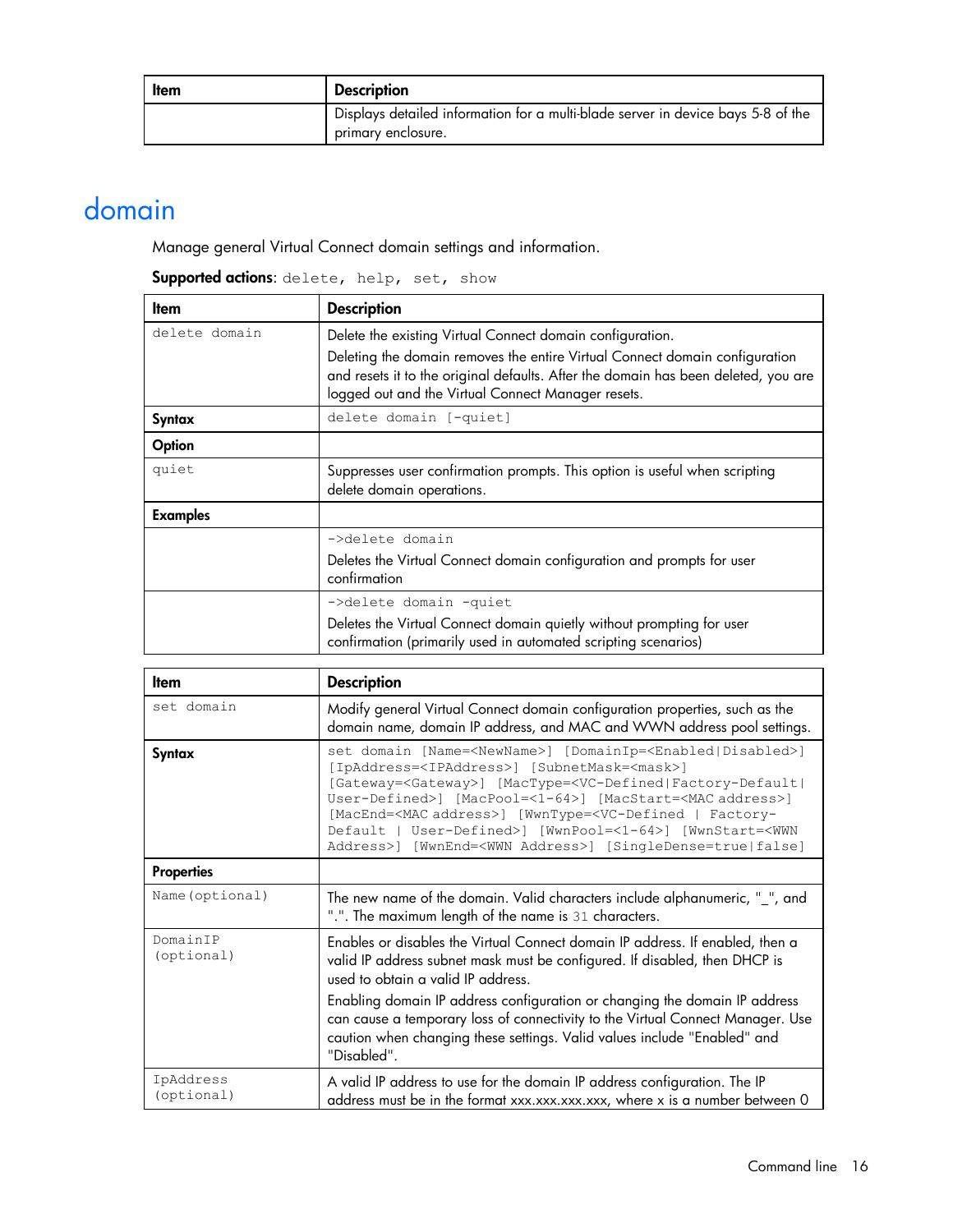| Item                                                 | <b>Description</b>                                                                                                                                                                                                                                                                                                                                      |  |
|------------------------------------------------------|---------------------------------------------------------------------------------------------------------------------------------------------------------------------------------------------------------------------------------------------------------------------------------------------------------------------------------------------------------|--|
|                                                      | and 9. Example: 192.168.0.10                                                                                                                                                                                                                                                                                                                            |  |
| SubnetMask<br>(Required if IP<br>address specified)  | A valid subnet mask for the domain IP address configuration. The subnet mask<br>must be in the format xxx.xxx.xxx.xxx, where x is a number between 0 and 9.<br>Example: 255.255.255.0                                                                                                                                                                   |  |
| Gateway (Required<br>if IP address<br>specified)     | A valid gateway address for the domain IP address configuration. The gateway<br>address must be in the format xxx.xxx.xxx.xxx, where x is a number between 0<br>and 9. Example: 192.168.0.1                                                                                                                                                             |  |
| MacType (optional)                                   | The type of MAC address source to use for assignment. Valid values include<br>"VC-Defined", "Factory-Default", and "User-Defined".                                                                                                                                                                                                                      |  |
| MacPool (optional)                                   | The pre-defined MAC pool to use for address assignment. Valid values include<br>integers 1-64. This property is only valid if the MacType is set to "VC-Defined".<br>If not specified, the default pool ID is 1.                                                                                                                                        |  |
| MacStart (Required<br>if MacType is<br>User-Defined) | The starting MAC address in a custom user-defined range. This property is only<br>valid if the MacType is set to "User-Defined".                                                                                                                                                                                                                        |  |
| MacEnd (Required<br>if MacType is<br>User-Defined)   | The ending MAC address in a custom user-defined range. This property is only<br>valid if the MacType is set to "User-Defined".                                                                                                                                                                                                                          |  |
| WwnType (optional)                                   | The type of WWN address source to use for assignment. Valid values include<br>"VC-Defined", "User-Defined", and "Factory-Default".                                                                                                                                                                                                                      |  |
| WwnPool(optional)                                    | The pre-defined WWN pool to use for address assignment. Valid values include<br>integers 1-64. This property is only valid if the WwnType is set to "VC-Defined".<br>If not specified, the default pool ID is 1.                                                                                                                                        |  |
| WwnStart (Required<br>if WwnType is<br>User-Defined) | The starting WWN address in a custom user-defined range. This property is<br>only valid if the WwnType is set to "User-Defined".                                                                                                                                                                                                                        |  |
| WwnEnd (Required<br>if WwnType is<br>User-Defined)   | The ending WWN address in a custom user-defined range. This property is only<br>valid if the WwnType is set to "User-Defined".                                                                                                                                                                                                                          |  |
| SingleDense<br>(optional)                            | If the imported domain supports double-dense server blades, this property<br>enables the device bay display format to support the display for single-dense<br>servers along with the double-dense servers. In a double-dense supported<br>configuration, the default for this property is false, which disables the display of<br>single-dense servers. |  |
| <b>Examples</b>                                      |                                                                                                                                                                                                                                                                                                                                                         |  |
|                                                      | ->set domain Name=MyNewDomainName                                                                                                                                                                                                                                                                                                                       |  |
|                                                      | Changes the name of the Virtual Connect domain                                                                                                                                                                                                                                                                                                          |  |
|                                                      | ->set domain DomainIp=Enabled<br>Enables the domain IP address                                                                                                                                                                                                                                                                                          |  |
|                                                      | ->set domain DomainIp=Enabled IpAddress=192.168.0.120                                                                                                                                                                                                                                                                                                   |  |
|                                                      | SubnetMask=255.255.255.0 Gateway=192.168.0.1                                                                                                                                                                                                                                                                                                            |  |
|                                                      | Configures the domain IP address and enables it                                                                                                                                                                                                                                                                                                         |  |
|                                                      | ->set domain DomainIp=Disabled<br>Disables the domain IP address and uses DHCP instead                                                                                                                                                                                                                                                                  |  |
|                                                      | ->set domain MacType=VC-Defined MacPool=10                                                                                                                                                                                                                                                                                                              |  |
|                                                      | Sets the MAC address source to VC-Defined with a pre-defined range                                                                                                                                                                                                                                                                                      |  |
|                                                      | ->set domain MacType=Factory-Default                                                                                                                                                                                                                                                                                                                    |  |
|                                                      | Sets the MAC address source to use factory default MAC addresses                                                                                                                                                                                                                                                                                        |  |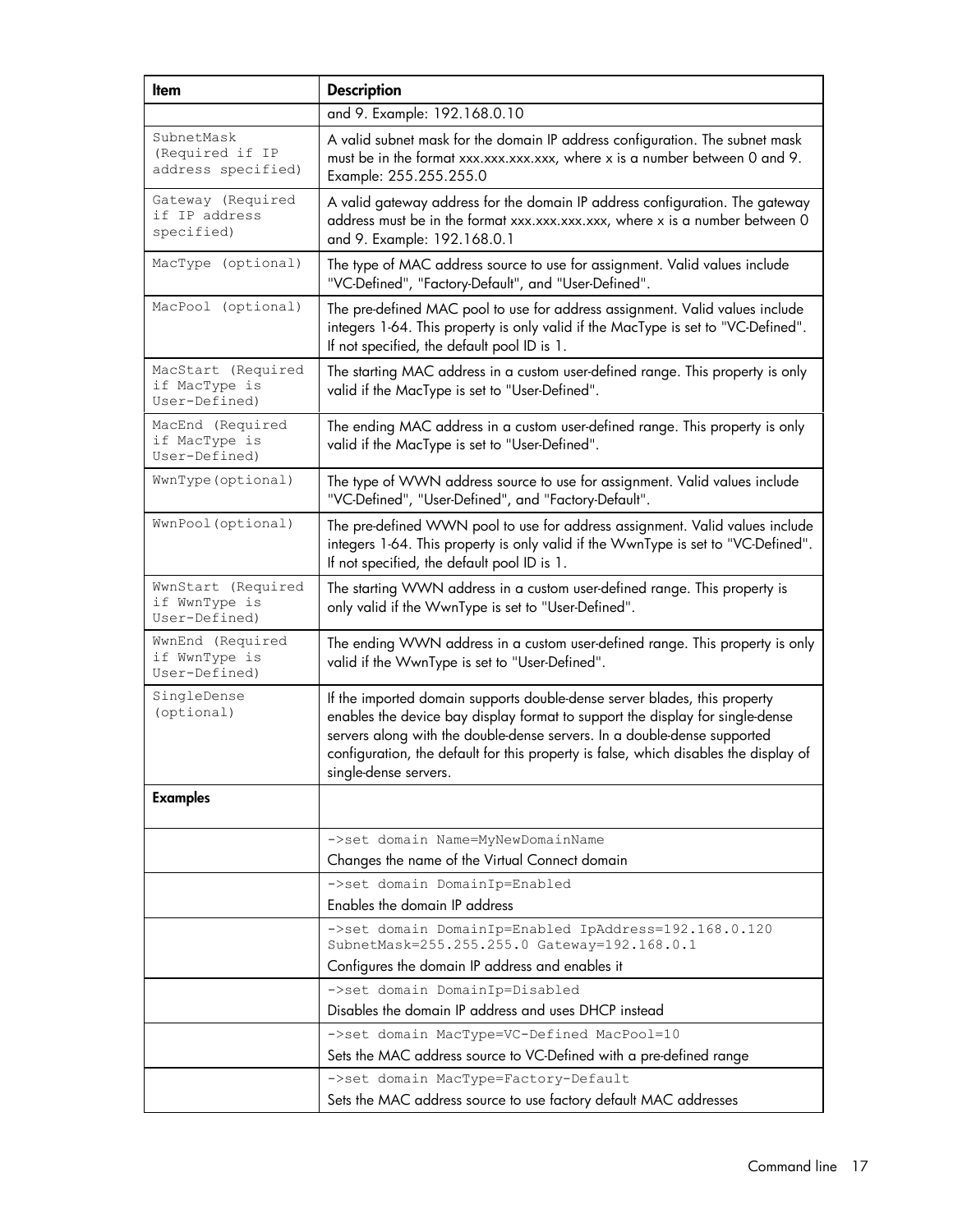| ltem | <b>Description</b>                                                                                      |
|------|---------------------------------------------------------------------------------------------------------|
|      | ->set domain MacType=User-Defined MacStart=00-17-A4-77-<br>00-00 MacEnd=00-17-A4-77-00-FF               |
|      | Sets the MAC address source to a custom, user-defined address range                                     |
|      | ->set domain WwnType=VC-Defined WwnPool=5                                                               |
|      | Sets the WWN address source to VC-Defined with a pre-defined range                                      |
|      | ->set domain WwnType=Factory-Default                                                                    |
|      | Sets the WWN address source to use factory default WWN addresses                                        |
|      | ->set domain WwnType=User-Defined<br>WwnStart=50:06:0B:00:00:C2:62:00<br>WwnEnd=50:06:0B:00:00:C2:62:FF |
|      | Sets the WWN address source to a custom, user-defined address range                                     |
|      | ->set domain SingleDense=true                                                                           |
|      | Sets the display option to support single-dense servers in a double-dense<br>supported configuration    |

| ltem                      | <b>Description</b>                                                                                                                                                                    |
|---------------------------|---------------------------------------------------------------------------------------------------------------------------------------------------------------------------------------|
| show domain               | Display general Virtual Connect domain information, including the Virtual<br>Connect domain name, the VCM domain IP address settings, and MAC/WWN<br>address settings for the domain. |
| <b>Syntax</b>             | show domain [addressPool]                                                                                                                                                             |
| Parameter                 |                                                                                                                                                                                       |
| addressPool<br>(Optional) | Displays all the VC-defined address pool range available for use                                                                                                                      |
| <b>Examples</b>           |                                                                                                                                                                                       |
|                           | $\rightarrow$ show domain                                                                                                                                                             |
|                           | Displays domain information                                                                                                                                                           |
|                           | ->show domain addressPool                                                                                                                                                             |
|                           | Displays the VC-defined address pools for the domain                                                                                                                                  |

### <span id="page-17-0"></span>enclosure

Manage general enclosure settings and information.

Supported actions: help, import, remove, show

| ltem                 | <b>Description</b>                                                                                                                                                                                     |
|----------------------|--------------------------------------------------------------------------------------------------------------------------------------------------------------------------------------------------------|
| import enclosure     | Import local and remote enclosures into the Virtual Connect domain. Virtual<br>Connect supports up to four c7000 enclosures in a single domain.                                                        |
| Syntax               | import enclosure [IpAddress] [UserName= <username>]<br/>[Password=<password>] [DoubleDense=<true false>]</true false></password></username>                                                            |
|                      | For enclosures that are not imported, the password field is optional on the<br>command line. If not specified on the command line, the system interactively<br>prompts the user for the same password. |
| Parameter            |                                                                                                                                                                                                        |
| IpAddress (Optional) | The IP address or DNS name of the remote enclosure to be imported. If the IP<br>address is not given, then the local enclosure is assumed.                                                             |
| <b>Properties</b>    |                                                                                                                                                                                                        |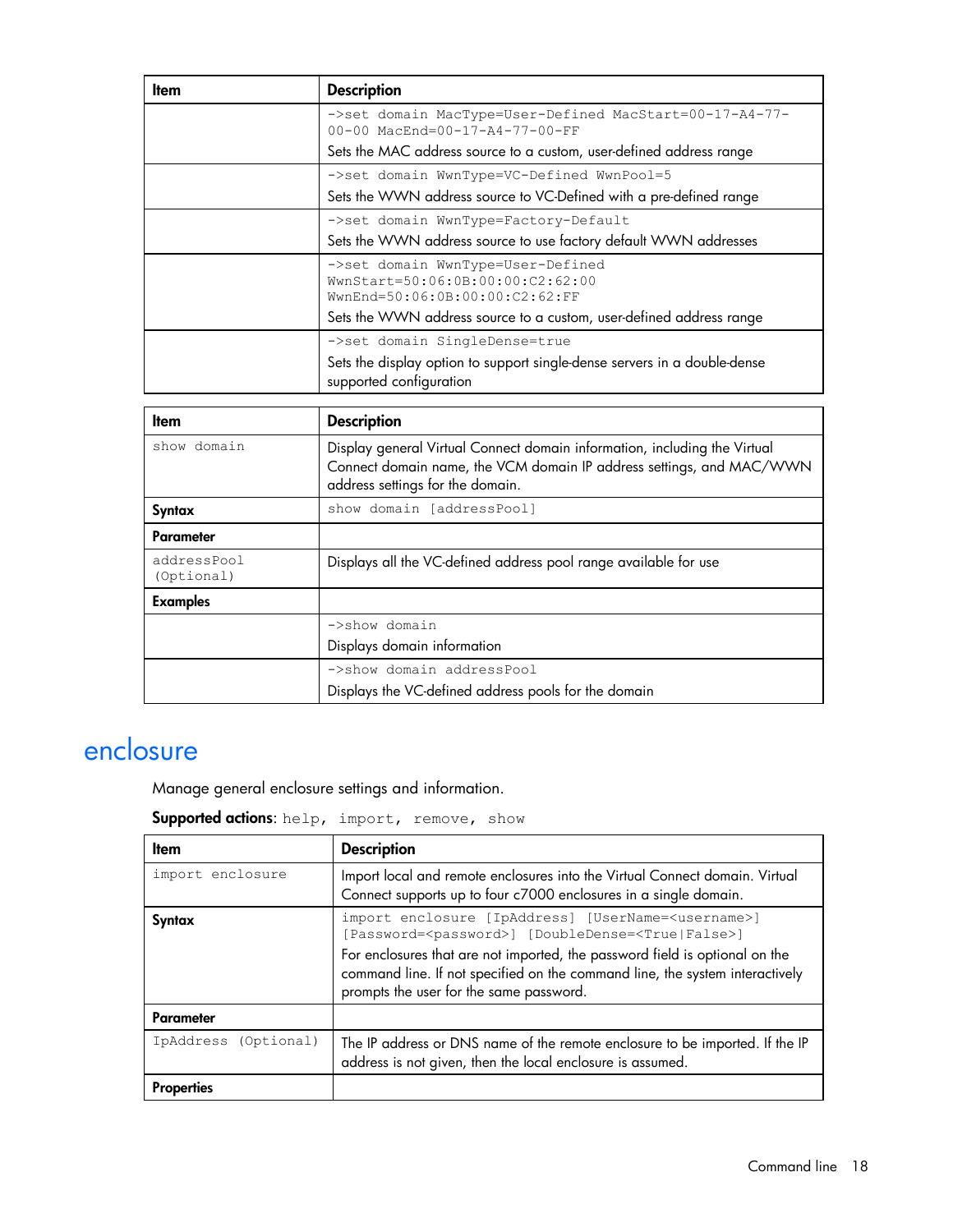| ltem                                                           | <b>Description</b>                                                                                                                                                                                                                                         |  |
|----------------------------------------------------------------|------------------------------------------------------------------------------------------------------------------------------------------------------------------------------------------------------------------------------------------------------------|--|
| UserName (Required<br>for enclosures that<br>are not imported) | A valid user name of the Onboard Administrator user for the enclosure to be<br>imported.                                                                                                                                                                   |  |
| Password (Required)                                            | A valid OA user password for importing the enclosure. If no password is<br>given at the command line, the system interactively prompts the user for a<br>password during the import operation.                                                             |  |
| DoubleDense<br>(Optional)                                      | If the enclosure being imported supports double-dense servers, then this<br>property enables the device bay display format to support a display for<br>double-dense servers. The default behavior is display for single-dense servers<br>in the enclosure. |  |
| <b>Examples</b>                                                |                                                                                                                                                                                                                                                            |  |
|                                                                | ->import enclosure UserName=Administrator<br>Password=fgq7h*1                                                                                                                                                                                              |  |
|                                                                | Imports the local enclosure into the domain                                                                                                                                                                                                                |  |
|                                                                | ->import enclosure UserName=Administrator<br>Password=fgg7h*1 DoubleDense=true                                                                                                                                                                             |  |
|                                                                | Imports the local enclosure with a double-dense device bay display format                                                                                                                                                                                  |  |
|                                                                | -> import enclosure 192.168.0.120 UserName=MyOaUser<br>Password=dgfsfdsjd                                                                                                                                                                                  |  |
|                                                                | Imports a remote enclosure into the domain                                                                                                                                                                                                                 |  |
|                                                                | -> import enclosure                                                                                                                                                                                                                                        |  |
|                                                                | Imports the local enclosure that is already discovered                                                                                                                                                                                                     |  |
|                                                                | -> import enclosure 192.168.0.120                                                                                                                                                                                                                          |  |
|                                                                | Imports a remote enclosure that is already discovered                                                                                                                                                                                                      |  |

| ltem                      | <b>Description</b>                                                                                                                                                                                                                                                                                                                     |  |
|---------------------------|----------------------------------------------------------------------------------------------------------------------------------------------------------------------------------------------------------------------------------------------------------------------------------------------------------------------------------------|--|
| remove enclosure          | Remove a remote enclosure that has been imported into the domain. The local<br>enclosure cannot be removed from the domain using the remove<br>enclosure command.                                                                                                                                                                      |  |
| Syntax                    | remove enclosure <enclosureid  <br=""><math>\star</math></enclosureid>                                                                                                                                                                                                                                                                 |  |
| Parameter                 |                                                                                                                                                                                                                                                                                                                                        |  |
| EnclosureID<br>(required) | The enclosure ID of the remote enclosure to be removed from the domain,<br>where "*" removes all the remote enclosures that exist in the domain. The<br>enclosure IDs can be identified for a particular enclosure by using the show<br>enclosure command. The local enclosure cannot be removed from the<br>domain with this command. |  |
| <b>Examples</b>           |                                                                                                                                                                                                                                                                                                                                        |  |
|                           | ->remove enclosure encl                                                                                                                                                                                                                                                                                                                |  |
|                           | Removes a remote enclosure                                                                                                                                                                                                                                                                                                             |  |
|                           | ->remove enclosure *                                                                                                                                                                                                                                                                                                                   |  |
|                           | Removes all remote enclosures from the domain                                                                                                                                                                                                                                                                                          |  |

| Item           | <b>Description</b>                              |
|----------------|-------------------------------------------------|
| show enclosure | Display all enclosures in the domain.           |
| Syntax         | show enclosure [ <enclosureid> *]</enclosureid> |
| Parameter      |                                                 |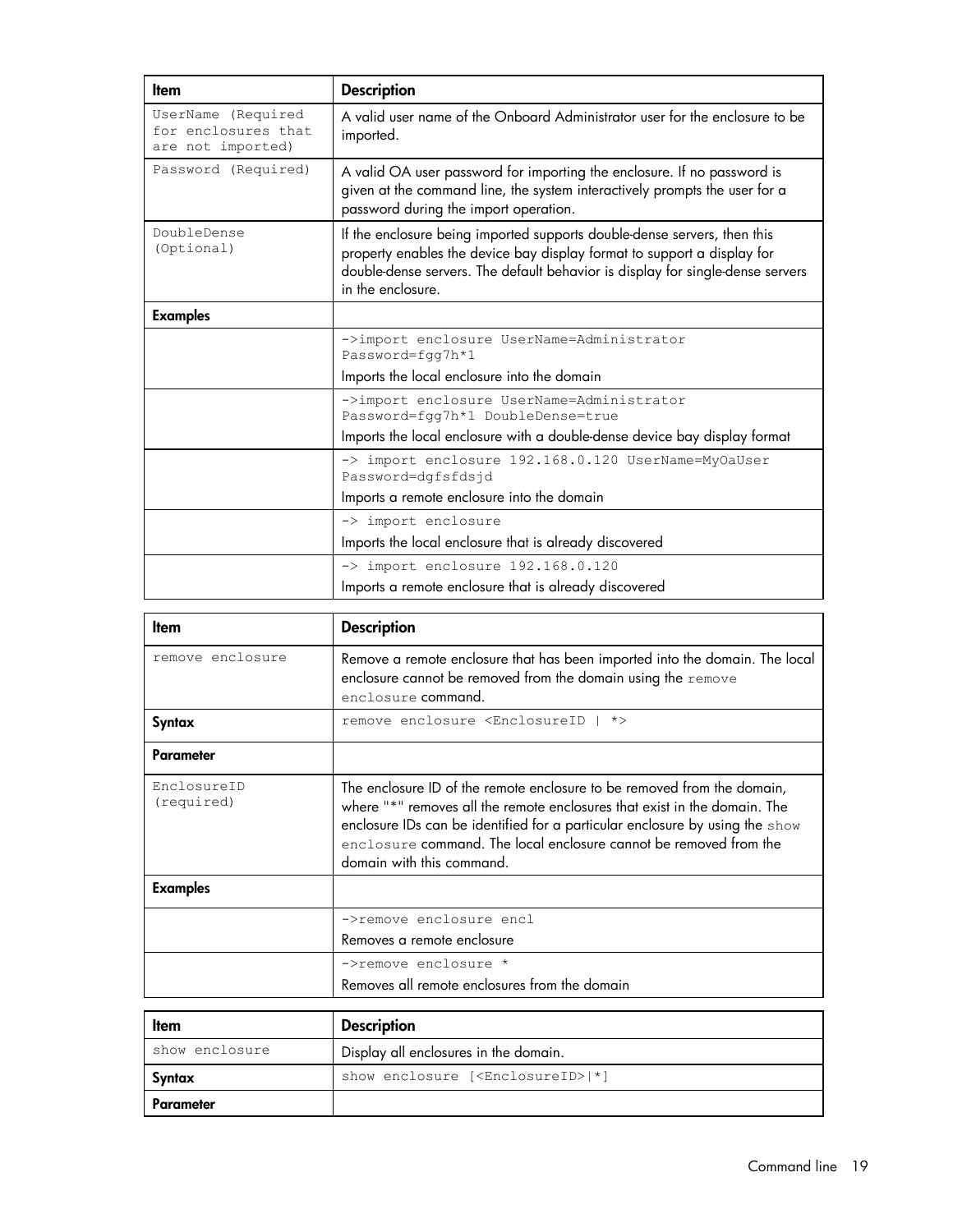| ltem                      | <b>Description</b>                                                                                           |
|---------------------------|--------------------------------------------------------------------------------------------------------------|
| EnclosureID<br>(optional) | The ID of an enclosure in the domain. If specified, then only details for the<br>specified enclosure appear. |
| <b>Examples</b>           |                                                                                                              |
|                           | ->show enclosure                                                                                             |
|                           | Displays a summary listing of all enclosures                                                                 |
|                           | ->show enclosure *                                                                                           |
|                           | Displays detailed information for all enclosures                                                             |
|                           | ->show enclosure enc0                                                                                        |
|                           | Displays detailed information for a specific enclosure                                                       |

### <span id="page-19-0"></span>enet-connection

r

Manage Ethernet network connections.

| Supported actions: add, help, remove, set, show |  |  |  |  |
|-------------------------------------------------|--|--|--|--|
|-------------------------------------------------|--|--|--|--|

| <b>Item</b>                                                  | <b>Description</b>                                                                                                                                                                                                                                                                                                                                                                                         |
|--------------------------------------------------------------|------------------------------------------------------------------------------------------------------------------------------------------------------------------------------------------------------------------------------------------------------------------------------------------------------------------------------------------------------------------------------------------------------------|
| add enet-connection                                          | Add a new Ethernet network connection to an existing server profile.                                                                                                                                                                                                                                                                                                                                       |
|                                                              | The maximum number of Ethernet connections that can be added to a<br>server profile is 128.                                                                                                                                                                                                                                                                                                                |
| Syntax                                                       | add enet-connection <profilename><br/>[Network=<networkname>]<br/>[PXE=<enabled disabled usebios>]<br/>[AddressType=<factory-default user-defined>]<br/>[EthernetMAC=<mac address=""> iScsiMAC=<mac address="">]<br/>[SpeedType=<auto preferred custom>] [Speed=<speed>]</speed></auto preferred custom></mac></mac></factory-default user-defined></enabled disabled usebios></networkname></profilename> |
| <b>Parameter</b>                                             |                                                                                                                                                                                                                                                                                                                                                                                                            |
| ProfileName (required)                                       | The name of an existing profile to which the new connection is added.                                                                                                                                                                                                                                                                                                                                      |
| <b>Properties</b>                                            |                                                                                                                                                                                                                                                                                                                                                                                                            |
| Network (optional)                                           | The name of an existing network to associate with the connection. If<br>the network name is not specified, or is set to "unassigned", then the<br>network remains unassigned and can be assigned later.                                                                                                                                                                                                    |
| PXE (optional)                                               | Enables or disables PXE on the network connection. Valid values are<br>"enabled", "disabled", and "UseBios". If this value is not specified, the<br>default is "UseBios".<br>Only one connection can have PXE enabled per profile.                                                                                                                                                                         |
| AddressType (optional)                                       | The source of MAC address assignments to be used during the<br>creation of the new connection. If not specified, the default is the<br>domain default. If "User-Defined" is specified, then both an Ethernet<br>MAC Address and iSCSI MAC Address must also be specified. Valid<br>values include "Factory-Default" and "User-Defined".                                                                    |
| EthernetMAC (required if<br>AddressType is User-<br>Defined) | The user-defined Ethernet MAC address to use for the connection. This<br>property is required if the AddressType specified is "User-Defined".                                                                                                                                                                                                                                                              |
| iScsiMAC (required if<br>AddressType is User-<br>Defined)    | The user-defined iSCSI MAC address to use for the connection. This<br>property is required if the AddressType specified is "User-Defined".                                                                                                                                                                                                                                                                 |
| SpeedType (optional)                                         | The requested operational speed for the server port. Valid values<br>include "Auto", "Preferred", and "Custom". The default value is                                                                                                                                                                                                                                                                       |

 $\blacksquare$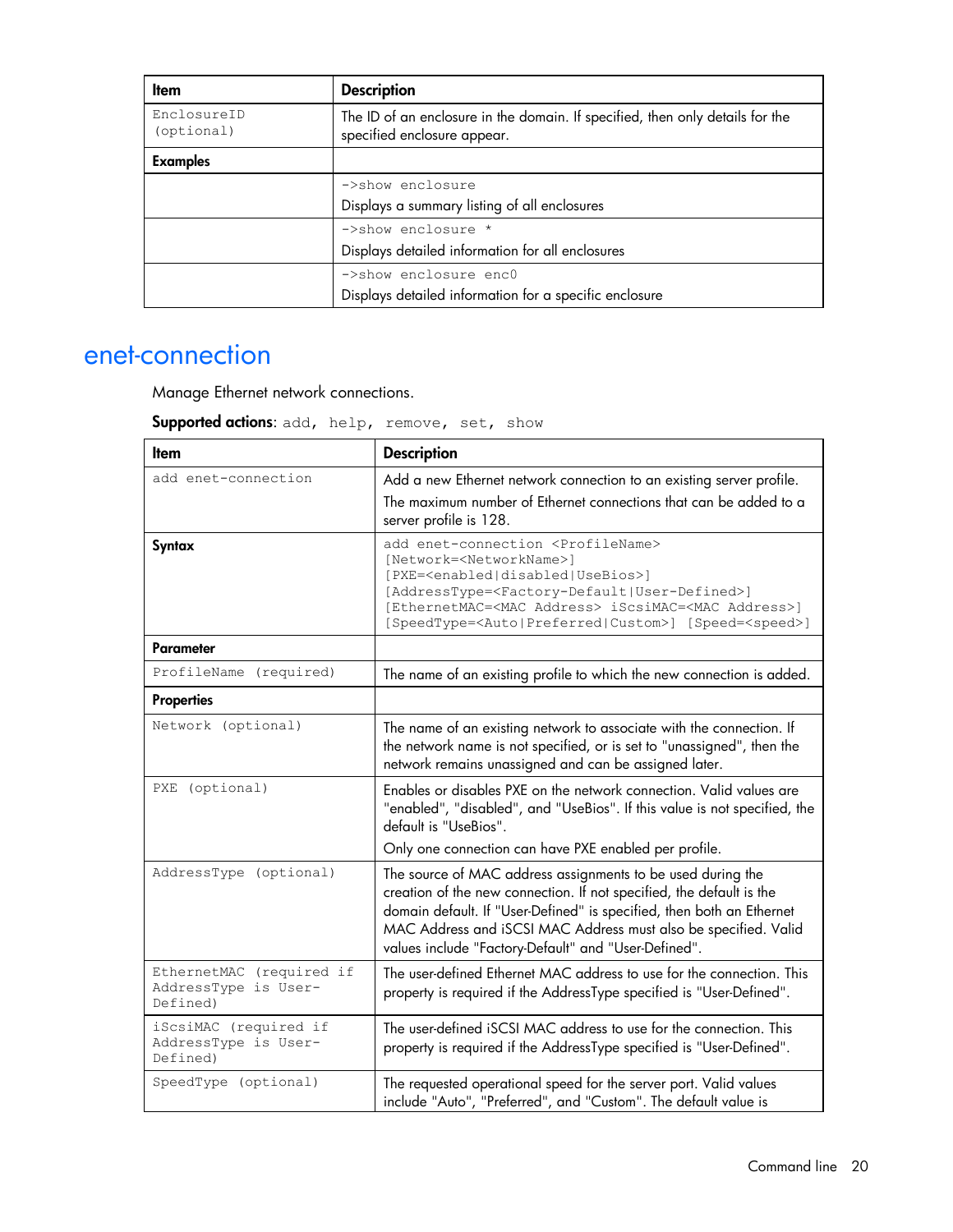| ltem                                            | <b>Description</b>                                                                                                                                                                                                                     |
|-------------------------------------------------|----------------------------------------------------------------------------------------------------------------------------------------------------------------------------------------------------------------------------------------|
|                                                 | "Preferred".                                                                                                                                                                                                                           |
|                                                 | If the speed type is "Auto", the maximum port speed is determined by<br>the maximum configured speed for the network.                                                                                                                  |
|                                                 | If the speed type is "Preferred", the speed of the network is the same<br>as the preferred speed of the network to which the connection is<br>associated. If no preferred speed is configured for a network, it<br>defaults to "Auto". |
|                                                 | If the speed type is "Custom", the user can configure any speed from<br>100Mb to MAX configured speed for the network in 100Mb<br>increments.                                                                                          |
| (Speed (required if the<br>SpeedType is Custom) | The user-defined speed for the server port. Valid values include<br>100Mb to MAX configured speed for the network in 100Mb<br>increments.                                                                                              |
| <b>Examples</b>                                 |                                                                                                                                                                                                                                        |
|                                                 | ->add enet-connection MyNewProfile<br>Network=SomeNetwork                                                                                                                                                                              |
|                                                 | Adds a new Ethernet network connection to a profile                                                                                                                                                                                    |
|                                                 | ->add enet-connection MyNewProfile<br>Network=SomeNetwork2 PXE=enabled                                                                                                                                                                 |
|                                                 | Adds a new Ethernet network connection and enables PXE                                                                                                                                                                                 |
|                                                 | ->add enet-connection MyNewProfile                                                                                                                                                                                                     |
|                                                 | Adds a new Ethernet network connection and leaves the network<br>unassigned                                                                                                                                                            |
|                                                 | ->add enet-connection MyNewProfile<br>AddressType=Factory-Default                                                                                                                                                                      |
|                                                 | Adds a new Ethernet network connection and uses factory default<br>addresses                                                                                                                                                           |
|                                                 | ->add enet-connection MyNewProfile<br>AddressType=User-Defined EthernetMAC=00-17-A4-77-<br>$00-00$ iScsiMAC=00-17-A4-77-00-01                                                                                                          |
|                                                 | Adds a new Ethernet network connection and provides user-defined<br>MAC addresses                                                                                                                                                      |
|                                                 | ->add enet-connection MyProfile Network=MyNetwork<br>SpeedType=Preferred                                                                                                                                                               |
|                                                 | Adds a new Ethernet network connection and sets the speed to<br>"Preferred"                                                                                                                                                            |
|                                                 | ->add enet-connection MyProfile Network=MyNetwork<br>SpeedType=Custom Speed=2000                                                                                                                                                       |
|                                                 | Adds a new Ethernet network connection and sets the speed to 2Gb                                                                                                                                                                       |
| Item                                            | <b>Description</b>                                                                                                                                                                                                                     |
| remove enet-connection                          | Remove the last Ethernet network connection from an existing server<br>profile.                                                                                                                                                        |
| Syntax                                          | remove enet-connection <profilename></profilename>                                                                                                                                                                                     |

ProfileName (required) The name of the profile from which to remove the Ethernet connection.

Parameter

Example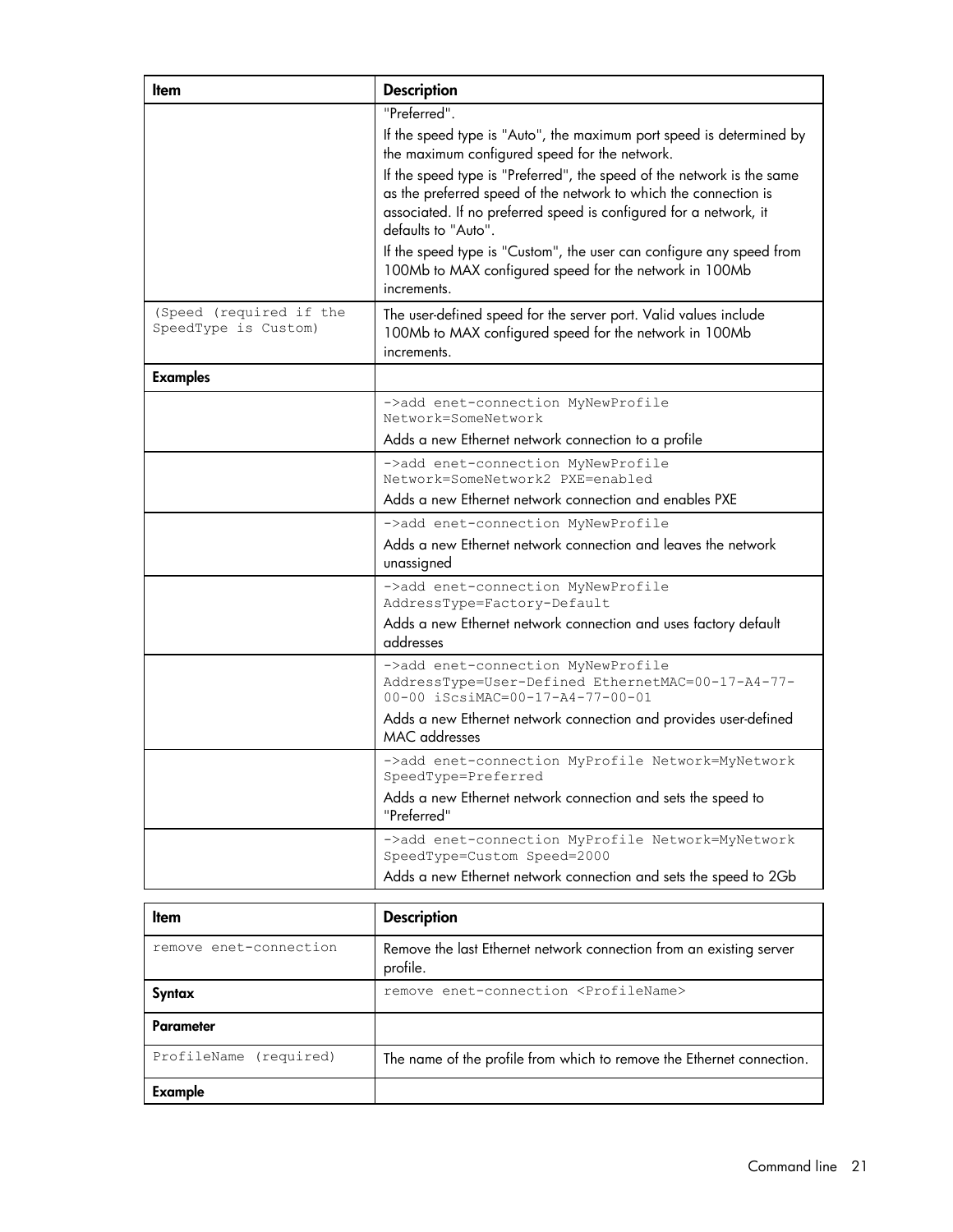| Item | <b>Description</b>                                     |
|------|--------------------------------------------------------|
|      | ->remove enet-connection MyProfile                     |
|      | Removes an Ethernet network connection from a profile. |

| ltem                                           | <b>Description</b>                                                                                                                                                                                                                                                                                                                                                                                                        |
|------------------------------------------------|---------------------------------------------------------------------------------------------------------------------------------------------------------------------------------------------------------------------------------------------------------------------------------------------------------------------------------------------------------------------------------------------------------------------------|
| set enet-connection                            | Modify an Ethernet connection of a server profile.                                                                                                                                                                                                                                                                                                                                                                        |
| <b>Syntax</b>                                  | set enet-connection <profilename> <port><br/>[Network=<networkname>]<br/>[PXE=<enabled disabled usebios>]<br/>[SpeedType=<auto preferred custom>] [Speed=<speed>]</speed></auto preferred custom></enabled disabled usebios></networkname></port></profilename>                                                                                                                                                           |
| <b>Parameters</b>                              |                                                                                                                                                                                                                                                                                                                                                                                                                           |
| ProfileName (required)                         | The name of the server profile that contains the connection to modify                                                                                                                                                                                                                                                                                                                                                     |
| Port (required)                                | The port number of the connection being modified                                                                                                                                                                                                                                                                                                                                                                          |
| <b>Properties</b>                              |                                                                                                                                                                                                                                                                                                                                                                                                                           |
| Network (optional)                             | The name of the Ethernet network to associate with the connection.<br>Applies to Ethernet network connections only. A blank string makes the<br>Ethernet connection unassigned.                                                                                                                                                                                                                                           |
| PXE (optional)                                 | Enables or disables PXE on a connection. Valid values are "enabled",<br>"disabled", and "UseBios". Applies to Ethernet network connections<br>only.<br>PXE can be enabled on one connection per profile.                                                                                                                                                                                                                  |
| SpeedType (optional)                           | The requested operational speed for the server port. Valid values<br>include "Auto", "Preferred", and "Custom". The default value is<br>"Preferred".<br>If the speed type is "Auto", the maximum port speed is determined by                                                                                                                                                                                              |
|                                                | the maximum configured speed for the network.<br>If the speed type is "Preferred", the speed of the network is the same<br>as the preferred speed of the network to which the connection is<br>associated. If no preferred speed is configured for a network, it<br>defaults to "Auto".<br>If the speed type is "Custom", the user can configure any speed from<br>100Mb to MAX configured speed for the network in 100Mb |
| Speed (required if the<br>SpeedType is Custom) | increments.<br>The user-defined speed for the server port. Valid values include<br>100Mb to MAX configured speed for the network in 100Mb<br>increments.                                                                                                                                                                                                                                                                  |
| <b>Examples</b>                                |                                                                                                                                                                                                                                                                                                                                                                                                                           |
|                                                | ->set enet-connection MyProfile 2<br>Network=NewNetworkName<br>Changes the associated network of an Ethernet connection                                                                                                                                                                                                                                                                                                   |
|                                                | ->set enet-connection RedProfile 1 Network=""<br>Sets a network connection to "Unassigned"                                                                                                                                                                                                                                                                                                                                |
|                                                | ->set enet-connection GreenProfile 3 PXE=disabled<br>Disables PXE on an Ethernet connection                                                                                                                                                                                                                                                                                                                               |
|                                                | ->set enet-connection MyProfile 1<br>SpeedType=Preferred<br>Modifies the Ethernet network connection to set the speed to<br>"Preferred"                                                                                                                                                                                                                                                                                   |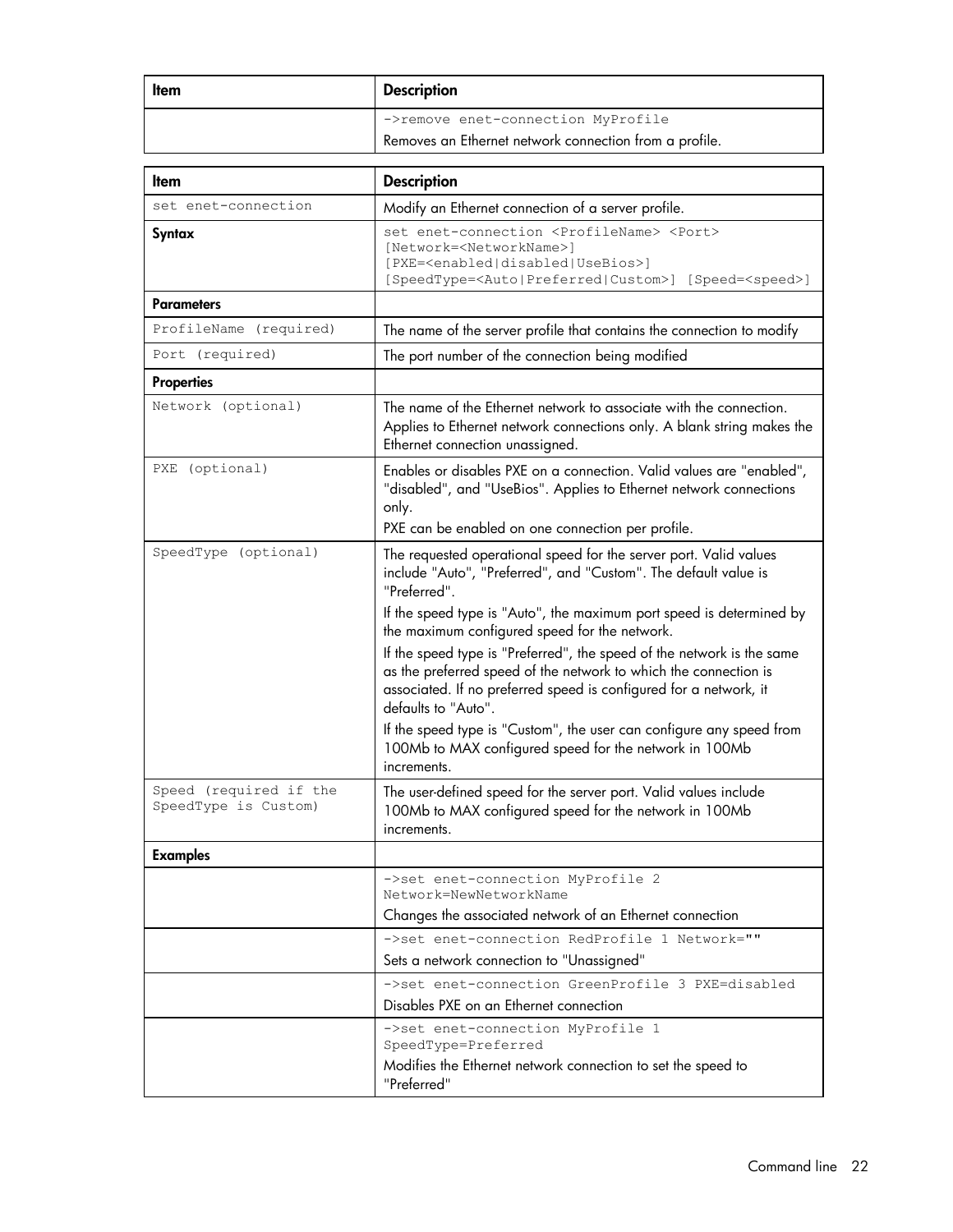| ltem                    | <b>Description</b>                                                                                                                                                                                                                                         |
|-------------------------|------------------------------------------------------------------------------------------------------------------------------------------------------------------------------------------------------------------------------------------------------------|
|                         | ->set enet-connection MyProfile 1 SpeedType=Custom<br>Speed=2000                                                                                                                                                                                           |
|                         | Modifies the Ethernet network connection to set the speed to 2Gb                                                                                                                                                                                           |
|                         |                                                                                                                                                                                                                                                            |
| ltem                    | <b>Description</b>                                                                                                                                                                                                                                         |
| show enet-connection    | Display the ethernet connections associated with the server profiles.                                                                                                                                                                                      |
| Syntax                  | show enet-connection [ <connectionid>]</connectionid>                                                                                                                                                                                                      |
| Parameter               |                                                                                                                                                                                                                                                            |
| ConnectionID (optional) | The ID of an existing Ethernet connection. The ID format is<br><profilename:port>.<profilename:*> can be used to display<br/>all profile Ethernet connections. "*" displays all connections existing in<br/>the domain.</profilename:*></profilename:port> |
| <b>Examples</b>         |                                                                                                                                                                                                                                                            |
|                         | $\rightarrow$ show enet-connection                                                                                                                                                                                                                         |
|                         | Displays all Ethernet connections existing in the domain                                                                                                                                                                                                   |
|                         | ->show enet-connection Profile1:*                                                                                                                                                                                                                          |
|                         | Displays Ethernet connections of a profile Profile 1                                                                                                                                                                                                       |
|                         | ->show enet-connection Profile1:1                                                                                                                                                                                                                          |
|                         | Displays a specific Ethernet connection of profile Profile 1                                                                                                                                                                                               |

### <span id="page-22-0"></span>enet-vlan

Manage Ethernet VLAN configuration settings.

| Supported actions: help, set, show |  |  |  |
|------------------------------------|--|--|--|
|------------------------------------|--|--|--|

| ltem                             | <b>Description</b>                                                                                                                                                                                                                                                                                                                                                                                                                                                                                                                                                                                                                                          |
|----------------------------------|-------------------------------------------------------------------------------------------------------------------------------------------------------------------------------------------------------------------------------------------------------------------------------------------------------------------------------------------------------------------------------------------------------------------------------------------------------------------------------------------------------------------------------------------------------------------------------------------------------------------------------------------------------------|
| set enet-vlan                    | Modify general Ethernet VLAN configuration settings.                                                                                                                                                                                                                                                                                                                                                                                                                                                                                                                                                                                                        |
| Syntax                           | set enet-vlan [VLanTagControl= <tunnel map>]<br/>[SharedServerVLanId=<true false>]<br/>[PrefSpeedType=<auto custom>] [PrefSpeed=<speed>]<br/>[MaxSpeedType=<unrestricted custom>] [MaxSpeed=<speed>]</speed></unrestricted custom></speed></auto custom></true false></tunnel map>                                                                                                                                                                                                                                                                                                                                                                          |
| <b>Properties</b>                |                                                                                                                                                                                                                                                                                                                                                                                                                                                                                                                                                                                                                                                             |
| VLanTagControl<br>(optional)     | Determines how Ethernet packet VLAN tags are handled by the domain.<br>Valid values include "Tunnel" and "Map".<br>The "tunnel" option enables VLAN tagging support only on networks with<br>dedicated uplinks. Also, Ethernet ports connected to networks using shared<br>uplink sets can transmit and receive untagged frames only.<br>The "Map" option enables the user to add more than one network to a single<br>Ethernet port for the server profiles, and also enables the user to specify<br>VLAN mapping between server tags and VC networks. Also, Ethernet<br>networks with dedicated uplinks can transmit and receive untagged frames<br>only. |
| SharedServerVLanId<br>(optional) | Enables or disables the option to force server ports connected to multiple VC<br>Ethernet networks to use the same VLAN mappings as those used by<br>corresponding shared uplink sets. Valid values include "true" and "false".                                                                                                                                                                                                                                                                                                                                                                                                                             |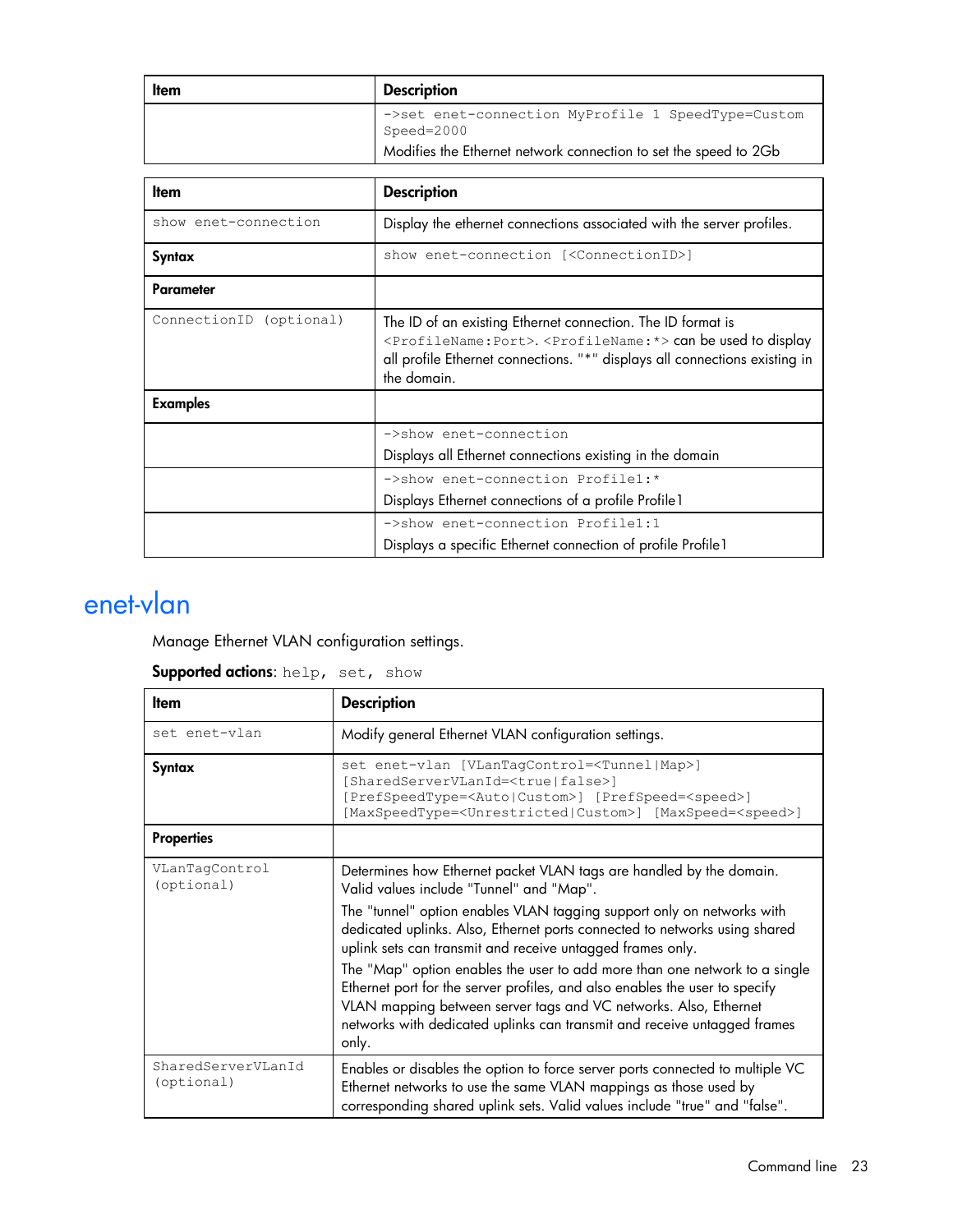| <b>Item</b>                                           | <b>Description</b>                                                                                                                                                                                                                                                                                                                                                                                                           |
|-------------------------------------------------------|------------------------------------------------------------------------------------------------------------------------------------------------------------------------------------------------------------------------------------------------------------------------------------------------------------------------------------------------------------------------------------------------------------------------------|
|                                                       | Setting the value to "true" restricts the server network connections to be<br>selected from a single shared uplink, and the VLAN ID cannot be modified.<br>Setting the value to "false" enables the user to select any VC Ethernet network<br>for the server Ethernet connections, and VLAN ID mappings can be modified<br>to ensure uniqueness.<br>SharedServerVLanId can be "true" only if VLanTagControl is set to "Map". |
| PrefSpeedType<br>(optional)                           | The default connection speed for any Ethernet connection using multiple<br>networks. Valid values include "Auto" and "Custom". "Custom" allows the<br>user to configure the preferred speed. The default value is "Auto".                                                                                                                                                                                                    |
| PrefSpeed (required<br>if PrefSpeedType is<br>Custom) | The default connection speed for any Ethernet connection using multiple<br>networks. Valid values range from 100Mb to 10Gb in 100Mb increments.                                                                                                                                                                                                                                                                              |
| MaxSpeedType<br>(optional)                            | Maximum connection speed for any Ethernet connection using multiple<br>networks. Valid values include "UnRestricted" and "Custom". "Custom"<br>allows the user to configure the preferred speed. The default value is<br>"Unrestricted".                                                                                                                                                                                     |
| MaxSpeed (required<br>if MaxpeedType is<br>Custom)    | The maximum connection speed for any Ethernet connection using multiple<br>networks. Valid values range from: 100Mb to 10Gb in 100Mb increments.                                                                                                                                                                                                                                                                             |
| <b>Examples</b>                                       |                                                                                                                                                                                                                                                                                                                                                                                                                              |
|                                                       | ->set enet-vlan VLanTaqControl=Map<br>SharedServerVLanId=true<br>Sets the VLanTagControl to Map and SharedServerVLanId to Enabled                                                                                                                                                                                                                                                                                            |
|                                                       | ->set enet-vlan PrefSpeedType=Custom PrefSpeed=500<br>MaxSpeedType=Custom MaxSpeed=2500<br>Sets the preferred connection speed for all connections using multiple<br>networks to 500Mb, and the maximum connection speed to 2.5Gb                                                                                                                                                                                            |
|                                                       |                                                                                                                                                                                                                                                                                                                                                                                                                              |

| ltem           | <b>Description</b>                                                |
|----------------|-------------------------------------------------------------------|
| show enet-ylan | Display general Ethernet VLAN configuration settings.             |
| Syntax         | show enet-vlan                                                    |
| Example        |                                                                   |
|                | ->show enet-vlan<br>Displays Ethernet VLAN configuration settings |

## <span id="page-23-0"></span>external-manager

Manage external manager settings and information.

| ltem                        | <b>Description</b>                                                                                                                                                                                                                |
|-----------------------------|-----------------------------------------------------------------------------------------------------------------------------------------------------------------------------------------------------------------------------------|
| remove external-<br>manager | Remove an existing external manager (VCEM) and regain local management<br>profile control of the domain.<br>When releasing the profile control, it is mandatory to specify values for each<br>MacType, WwnType, and ServerIdType. |
| Syntax                      | remove external-manager [-quiet] [UserName= <username>]<br/>[MacType=<factory-default  user-defined="">] [MacStart=<mac< td=""></mac<></factory-default ></username>                                                              |

Supported actions: remove, help, set, show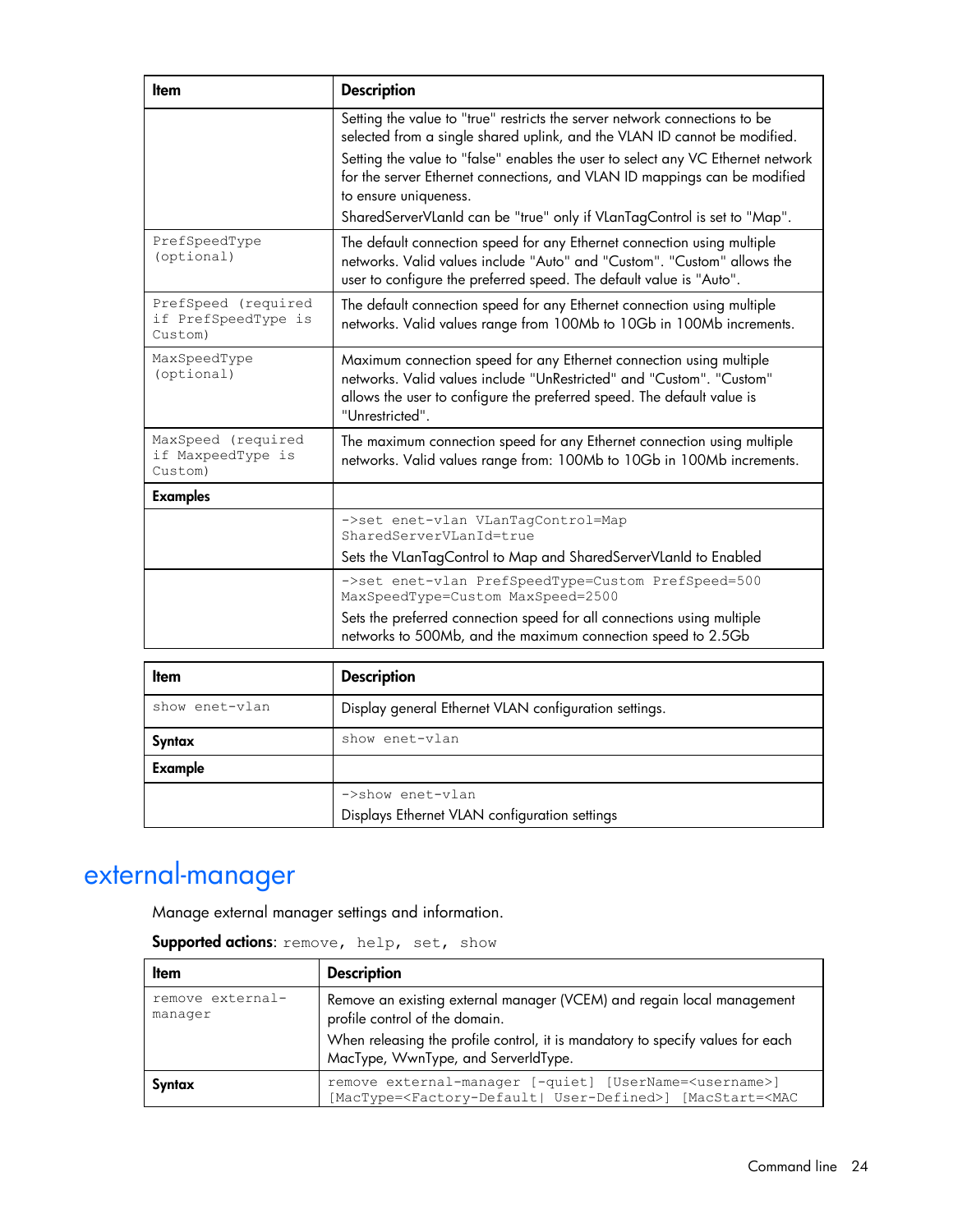| ltem                                                     | <b>Description</b>                                                                                                                                                                                                                                                                                                                                            |
|----------------------------------------------------------|---------------------------------------------------------------------------------------------------------------------------------------------------------------------------------------------------------------------------------------------------------------------------------------------------------------------------------------------------------------|
|                                                          | address>] [MacEnd= <mac address="">] [WwnType=<factory-<br>Default User-Defined&gt;] [WwnStart=<wwn address="">]<br/>[WwnEnd=<wwn address="">] [ServerIdType=<factory-default <br>User-Defined&gt;] [ServerIdStart=<serverid address="">]<br/>[ServerIdEnd=<serverid address="">]</serverid></serverid></factory-default <br></wwn></wwn></factory-<br></mac> |
| Option                                                   |                                                                                                                                                                                                                                                                                                                                                               |
| quiet                                                    | This option suppresses user confirmation prompts and is useful when scripting<br>operations.                                                                                                                                                                                                                                                                  |
| <b>Properties</b>                                        |                                                                                                                                                                                                                                                                                                                                                               |
| UserName<br>(optional)                                   | A valid external manager user name. The user name can be identified using the<br>show external-manager command.                                                                                                                                                                                                                                               |
| MacType (optional)                                       | The type of MAC address source to use for assignment. Valid values include<br>"Factory-Default" and "User-Defined".                                                                                                                                                                                                                                           |
| MacStart (required<br>if the MacType is<br>User-Defined) | The starting MAC address in a custom user-defined range. This property is only<br>valid if the MacType is set to "User-Defined".                                                                                                                                                                                                                              |
| MacEnd (required<br>if the MacType is<br>User-Defined)   | The ending MAC address in a custom user-defined range. This property is only<br>valid if the MacType is set to "User-Defined".                                                                                                                                                                                                                                |
| WwnType (optional)                                       | The type of WWN address source to use for assignment. Valid values include<br>"Factory-Default" and "User-Defined".                                                                                                                                                                                                                                           |
| WwnStart (required<br>if the WwnType is<br>User-Defined) | The starting WWN address in a custom user-defined range                                                                                                                                                                                                                                                                                                       |
| WwnEnd (required<br>if the WwnType is<br>User-Defined)   | The ending WWN address in a custom user-defined range                                                                                                                                                                                                                                                                                                         |
| ServerIdType<br>(optional)                               | The type of the virtual serial number source. When server profiles are created,<br>the virtual serial numbers and UUID values are allocated from the specified pool<br>source. Valid values include "Factory-Default" and "User-Defined".                                                                                                                     |
| ServerIdStart<br>(required if Type<br>is User-Defined)   | The starting serial number in a user-defined range. This property is only valid for<br>user-defined serial number types.                                                                                                                                                                                                                                      |
| ServerIdEnd<br>(required if Type<br>is User-Defined)     | The ending serial number in a user-defined range. This property is only valid for<br>user-defined serial number types.                                                                                                                                                                                                                                        |
| <b>Examples</b>                                          |                                                                                                                                                                                                                                                                                                                                                               |
|                                                          | ->remove external-manager UserName=A17005068                                                                                                                                                                                                                                                                                                                  |
|                                                          | Removes only the external management control of the VC Manager                                                                                                                                                                                                                                                                                                |
|                                                          | ->remove external-manager macType=Factory-Default<br>wwnType=Factory-Default serverIdType=Factory-Default<br>Releases only the profile control                                                                                                                                                                                                                |
|                                                          | ->remove external-manager username=A1010345                                                                                                                                                                                                                                                                                                                   |
|                                                          | macType=Factory-Default wwnType=Factory-Default<br>serverIdType=Factory-Default                                                                                                                                                                                                                                                                               |
|                                                          | Removes the external manager and releases the profile control                                                                                                                                                                                                                                                                                                 |
|                                                          | ->remove external-manager username=A19216811<br>mactype=User-Defined MacStart=00-17-A4-77-00-00<br>MacEnd=00-17-A4-77-03-FF wwnType=User-Defined<br>WwnStart=50:06:0B:00:00:C2:62:00<br>WwnEnd=50:06:0B:00:00:C2:65:FF serverIdType=User-Defined<br>serverIdStart=VCX0000000 serverIdEnd=VCX000002Z                                                           |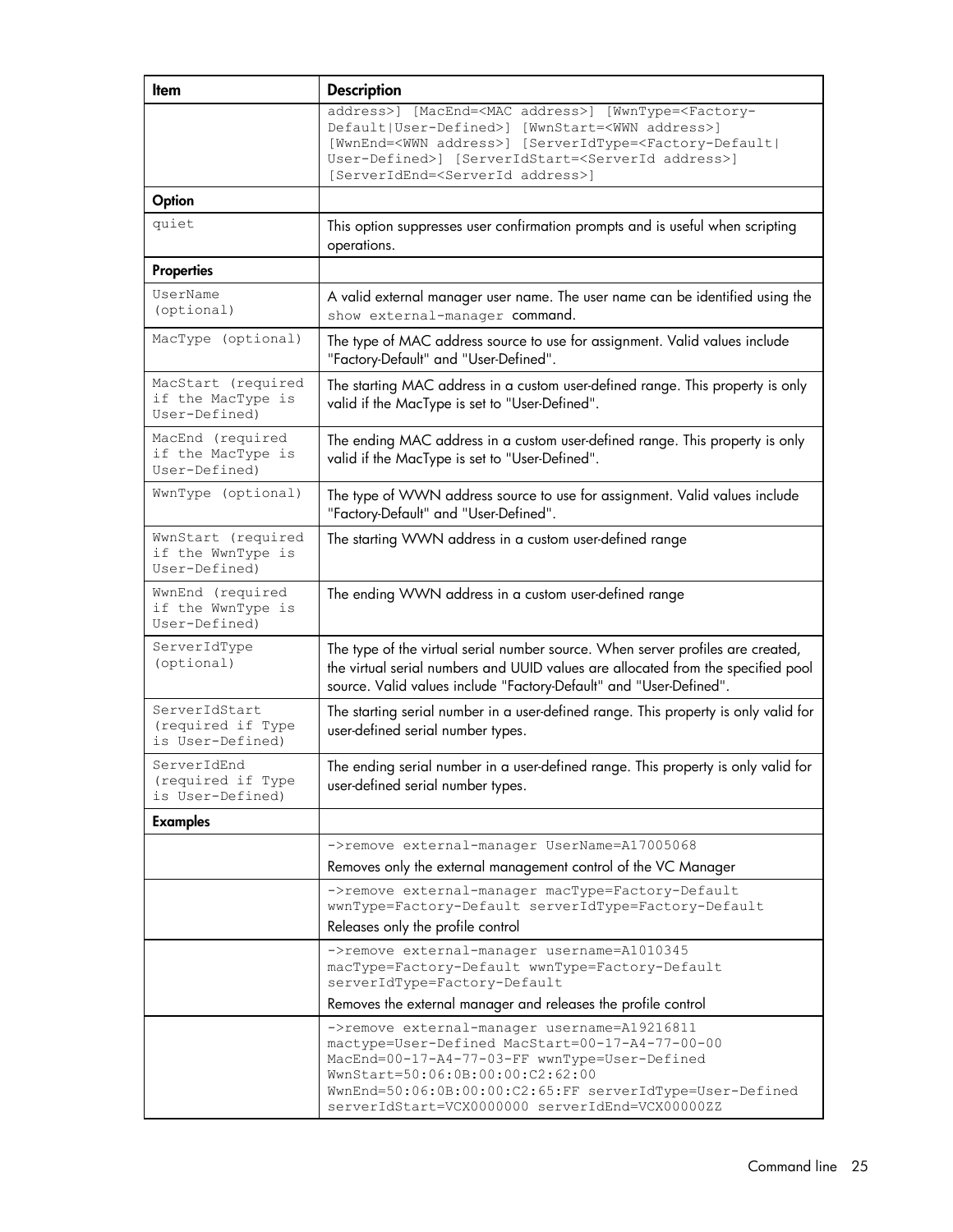| ltem | Description                                                   |
|------|---------------------------------------------------------------|
|      | Removes the external manager and releases the profile control |

| ltem                     | <b>Description</b>                                                                                              |
|--------------------------|-----------------------------------------------------------------------------------------------------------------|
| set external-<br>manager | Enable or disable an existing external manager's control of the Virtual Connect<br>domain.                      |
| Syntax                   | set external-manager [-quiet] UserName= <username><br/>Enabled=<true false></true false></username>             |
| Option                   |                                                                                                                 |
| quiet                    | This option suppresses user confirmation prompts and is useful when scripting<br>operations.                    |
| <b>Properties</b>        |                                                                                                                 |
| UserName<br>(required)   | A valid external manager user name. The user name can be identified using the<br>show external-manager command. |
| Enabled (required)       | Enables or disables the external manager. Valid values include "true" and<br>"false".                           |
| <b>Examples</b>          |                                                                                                                 |
|                          | ->set external-manager UserName=A17005068 Enabled=false                                                         |
|                          | Disables the external manager                                                                                   |
|                          | ->set external-manager UserName=A17005068 Enabled=true                                                          |
|                          | Enables the external manager                                                                                    |

| ltem                      | <b>Description</b>                                                                  |
|---------------------------|-------------------------------------------------------------------------------------|
| show external-<br>manager | Display the information of an existing external manager.                            |
| Syntax                    | show external-manager                                                               |
| Example                   |                                                                                     |
|                           | ->show external-manager<br>Displays the information of an existing external manager |

## <span id="page-25-0"></span>fabric

Manage Fibre Channel SAN fabrics.

#### Supported actions: add, help, remove, set, show

| ltem              | <b>Description</b>                                                                                                                                                  |
|-------------------|---------------------------------------------------------------------------------------------------------------------------------------------------------------------|
| add fabric        | Add a new VC Fibre Channel SAN Fabric to the domain.                                                                                                                |
| Syntax            | add fabric <name> Bay=<baynum> Ports=<portlist><br/>[Speed=<auto 2gb 4gb 8gb>] [LinkDist=<auto manual>]</auto manual></auto 2gb 4gb 8gb></portlist></baynum></name> |
| Parameter         |                                                                                                                                                                     |
| Name (required)   | A unique name for the new VC FC Fabric to be added to the domain                                                                                                    |
| <b>Properties</b> |                                                                                                                                                                     |
| Bay (required)    | The specific interconnect bay number with which the fabric will be associated                                                                                       |
| Ports (required)  | A list of one or more logical FC ports to be added to the fabric. Each port is                                                                                      |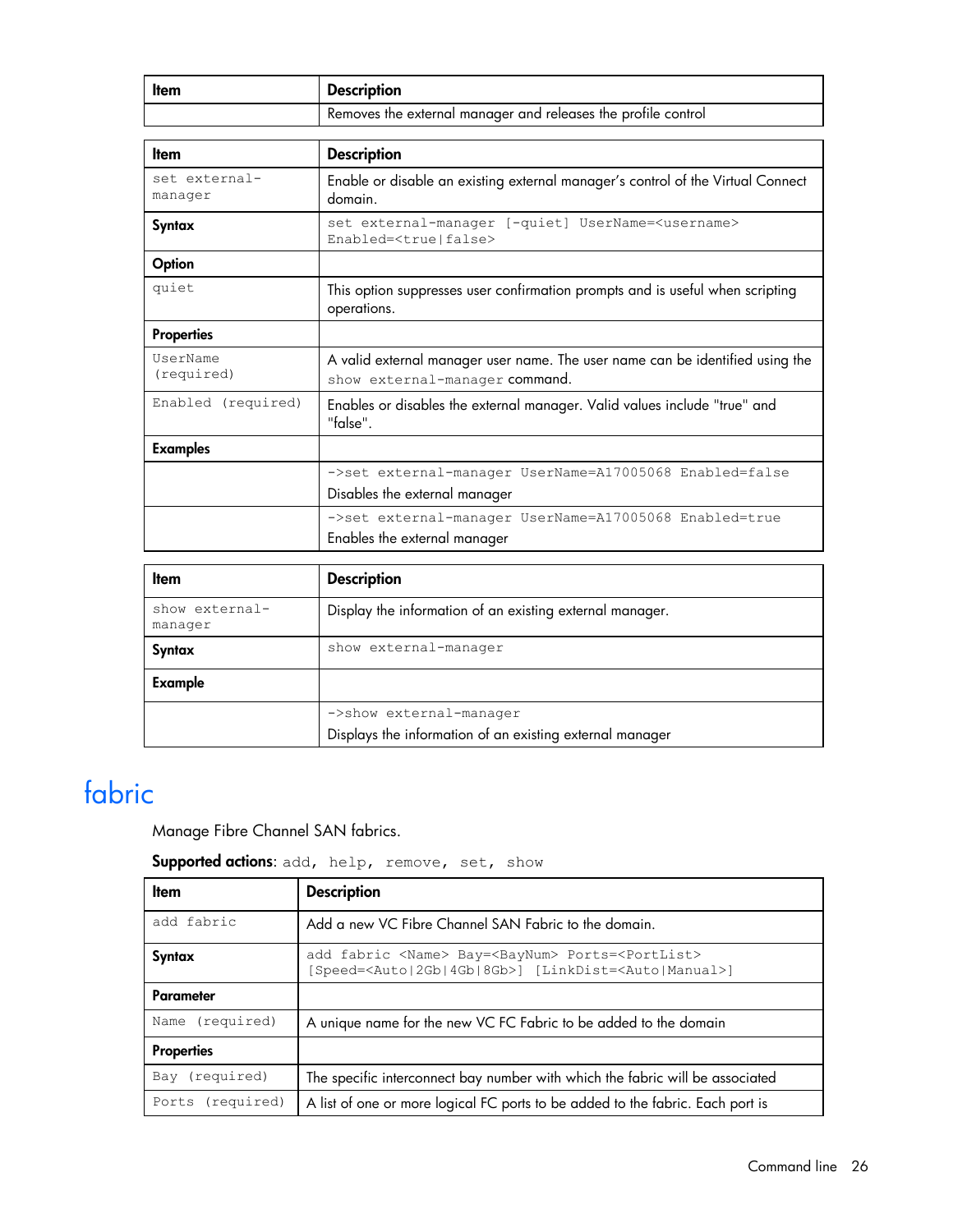| ltem                   | <b>Description</b>                                                                                                                                                                                                                                                                                                                                                                                                                        |
|------------------------|-------------------------------------------------------------------------------------------------------------------------------------------------------------------------------------------------------------------------------------------------------------------------------------------------------------------------------------------------------------------------------------------------------------------------------------------|
|                        | specified in the format " <port1>,<port2>,", where port is the interconnect<br/>module port number to be added to the fabric (affects all modules within a bay<br/>group). Example: "1, 2, 3, 4".<br/>For HP VC FlexFabric 10Gb/24-Port Modules, port numbers 1, 2, 3, and 4</port2></port1>                                                                                                                                              |
|                        | correspond to ports X1, X2, X3, and X4, respectively.                                                                                                                                                                                                                                                                                                                                                                                     |
| Speed (optional)       | The port speed for the uplink ports in the fabric. Valid values include "Auto",<br>"2Gb", "4Gb', and "8Gb". The default port speed is "Auto".                                                                                                                                                                                                                                                                                             |
|                        | Speed restrictions:                                                                                                                                                                                                                                                                                                                                                                                                                       |
|                        | • For the HP 4Gb VC-FC Module and HP Virtual Connect 4Gb FC Module, valid<br>speed values include "Auto", "2Gb", and "4Gb".                                                                                                                                                                                                                                                                                                               |
|                        | For the HP VC 8Gb 24-Port FC Module, HP VC 8Gb 20-Port FC Module, and<br>$\bullet$<br>HP VC FlexFabric 10Gb/24-Port Module, valid speed values include "Auto",<br>"2Gb", "4Gb", and "8Gb".                                                                                                                                                                                                                                                |
| LinkDist<br>(optional) | Specifies the login re-distribution scheme to use for load balancing. Valid values<br>include "Auto" and "Manual". The default login re-distribution is "Manual".<br>The HP 4Gb VC-FC Module, HP Virtual Connect 4Gb FC Module, HP VC 8Gb 20-<br>Port FC Module and HP VC 8Gb 24-Port Module support only manual login<br>redistribution. The HP VC FlexFabric 10Gb/24-Port Module supports both auto and<br>manual login redistribution. |
| <b>Examples</b>        |                                                                                                                                                                                                                                                                                                                                                                                                                                           |
|                        | ->add fabric MyFabric1 Bay=3 Ports=1,2                                                                                                                                                                                                                                                                                                                                                                                                    |
|                        | Adds a new fabric, using default values                                                                                                                                                                                                                                                                                                                                                                                                   |
|                        | ->add fabric MyFabric2 Bay=3 Ports=1 Speed=2Gb                                                                                                                                                                                                                                                                                                                                                                                            |
|                        | Adds a new fabric with speed set to 2Gb                                                                                                                                                                                                                                                                                                                                                                                                   |
|                        | ->add fabric MyFabric3 Bay=3 Ports=1, 2, 3, 4 LinkDist=Auto                                                                                                                                                                                                                                                                                                                                                                               |
|                        | Adds a new fabric with automatic login re-distribution                                                                                                                                                                                                                                                                                                                                                                                    |
|                        | ->add fabric MyFabric4 Bay=3 Ports=1,2                                                                                                                                                                                                                                                                                                                                                                                                    |
|                        | Adds a new fabric with two logical ports                                                                                                                                                                                                                                                                                                                                                                                                  |
|                        |                                                                                                                                                                                                                                                                                                                                                                                                                                           |
| <b>Item</b>            | <b>Description</b>                                                                                                                                                                                                                                                                                                                                                                                                                        |
| remove fabric          | Remove an existing VC FC SAN fabric from the domain.                                                                                                                                                                                                                                                                                                                                                                                      |
| Syntax                 | remove fabric <name  *=""></name>                                                                                                                                                                                                                                                                                                                                                                                                         |

|            | Removes all VC FC fabrics from the domain                                                                                                                                                     |
|------------|-----------------------------------------------------------------------------------------------------------------------------------------------------------------------------------------------|
| ltem       | <b>Description</b>                                                                                                                                                                            |
| set fabric | Modify properties of an existing FC SAN fabric. Can also be used to force load<br>balancing of a fabric if login re-distribution is configured.                                               |
| Syntax     | set fabric <name> [-LoadBalance] [Name=<newname>]<br/>[Ports=<portlist>] [Speed=<auto 2gb 4gb 8gb>]<br/>[LinkDist=<auto manual>]</auto manual></auto 2gb 4gb 8gb></portlist></newname></name> |

Name (required) The name of a specific fabric, or "\*" to remove all existing fabrics.

->remove fabric VFabric\_1 Removes VC FC SAN fabric VFabric\_1

->remove fabric \*

Parameter

Examples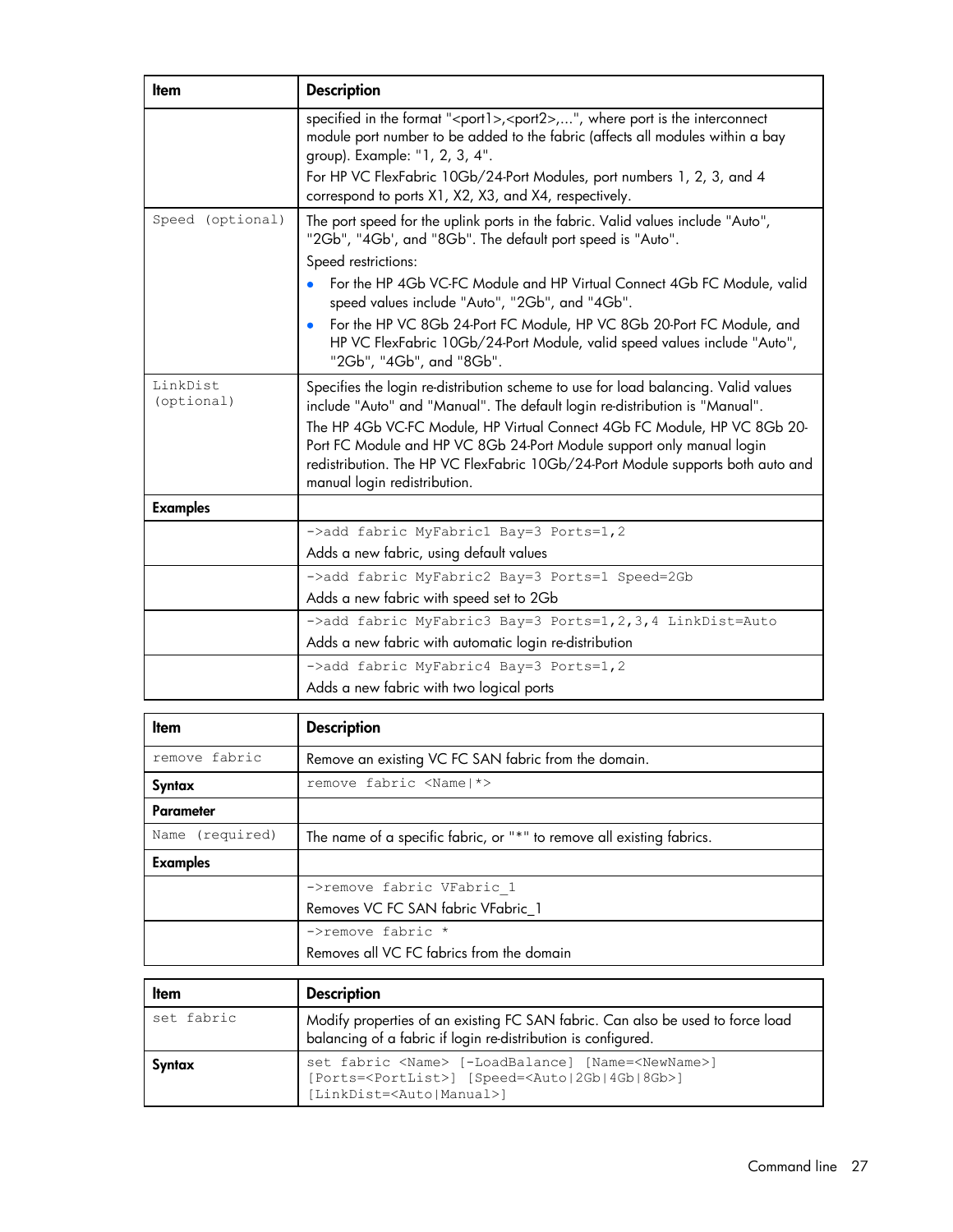| Item                   | <b>Description</b>                                                                                                                                                                                                                                                                                                                                                                                        |
|------------------------|-----------------------------------------------------------------------------------------------------------------------------------------------------------------------------------------------------------------------------------------------------------------------------------------------------------------------------------------------------------------------------------------------------------|
| <b>Parameter</b>       |                                                                                                                                                                                                                                                                                                                                                                                                           |
| Name (required)        | A unique name for the fabric                                                                                                                                                                                                                                                                                                                                                                              |
| Option                 |                                                                                                                                                                                                                                                                                                                                                                                                           |
| LoadBalance            | Performs load balancing on a fabric configured for manual login re-distribution                                                                                                                                                                                                                                                                                                                           |
| <b>Properties</b>      |                                                                                                                                                                                                                                                                                                                                                                                                           |
| Name (optional)        | The new name of the fabric                                                                                                                                                                                                                                                                                                                                                                                |
| Speed (optional)       | The port speed for the uplink ports in the fabric Valid values include "Auto",<br>"2Gb", "4Gb", and "8Gb". The default port speed is "Auto".                                                                                                                                                                                                                                                              |
|                        | Speed restrictions:                                                                                                                                                                                                                                                                                                                                                                                       |
|                        | For the HP 4Gb VC-FC Module and HP Virtual Connect 4Gb FC Module, valid<br>speed values include "Auto", "2Gb", and "4Gb".                                                                                                                                                                                                                                                                                 |
|                        | For the HP VC 8Gb 24-Port FC Module, HP VC 8Gb 20-Port FC Module, and<br>٠<br>HP VC FlexFabric 10Gb/24-Port Module valid speed values include<br>"Auto","2Gb","4Gb", and "8Gb".                                                                                                                                                                                                                           |
| LinkDist<br>(optional) | Specifies the login re-distribution scheme for load balancing. Valid values include<br>"Auto" and "Manual". The default login re-distribution is "Manual".<br>The HP 4Gb VC-FC Module, HP Virtual Connect 4Gb FC Module, HP VC 8Gb 20-                                                                                                                                                                    |
|                        | Port FC Module, and HP VC 8Gb 24-Port FC Module support only Manual login re-<br>distribution. The HP VC FlexFabric 10Gb/24-Port Module supports both Auto and<br>Manual login re-distribution schemes.                                                                                                                                                                                                   |
| Ports (optional)       | A list of one or more logical FC ports to be added to the fabric. Each port is<br>specified in the format " <port1>,<port2>,", where port is the interconnect<br/>module port to be modified in the fabric (affects all modules within a bay group).<br/>For HP VC FlexFabric 10Gb/24-Port Modules, port numbers 1, 2, 3, and 4<br/>correspond to ports X1, X2, X3, and X4, respectively.</port2></port1> |
| <b>Examples</b>        |                                                                                                                                                                                                                                                                                                                                                                                                           |
|                        | ->set fabric MyFabric1 Name=MyNewName1                                                                                                                                                                                                                                                                                                                                                                    |
|                        | Changes the name of an existing fabric                                                                                                                                                                                                                                                                                                                                                                    |
|                        | ->set fabric MyFabric2 Speed=2Gb LinkDist=Auto                                                                                                                                                                                                                                                                                                                                                            |
|                        | Modifies the port speed and login re-distribution                                                                                                                                                                                                                                                                                                                                                         |
|                        | ->set fabric MyFabric3 Ports=1, 2, 3, 4                                                                                                                                                                                                                                                                                                                                                                   |
|                        | Modifies the fabric ports contained in the fabric                                                                                                                                                                                                                                                                                                                                                         |
|                        | ->set fabric MyFabric5 -loadBalance                                                                                                                                                                                                                                                                                                                                                                       |
|                        | Performs load balancing on a fabric with manual login re-distribution                                                                                                                                                                                                                                                                                                                                     |
| Item                   | <b>Description</b>                                                                                                                                                                                                                                                                                                                                                                                        |

| ltem            | <b>Description</b>                                                                                                                                                   |
|-----------------|----------------------------------------------------------------------------------------------------------------------------------------------------------------------|
| show fabric     | Display all FC SAN fabric information.                                                                                                                               |
| Syntax          | show fabric [ <fabricname>   *]</fabricname>                                                                                                                         |
| Parameter       |                                                                                                                                                                      |
| Name (optional) | Name of an existing FC SAN fabric. "*" displays a detailed output of all the<br>fabrics in the VC domain. If not specified, a summary output of all fabrics appears. |
| <b>Examples</b> |                                                                                                                                                                      |
|                 | ->show fabric                                                                                                                                                        |
|                 | Displays a summary listing of all FC SAN fabrics                                                                                                                     |
|                 | $\rightarrow$ show fabric *                                                                                                                                          |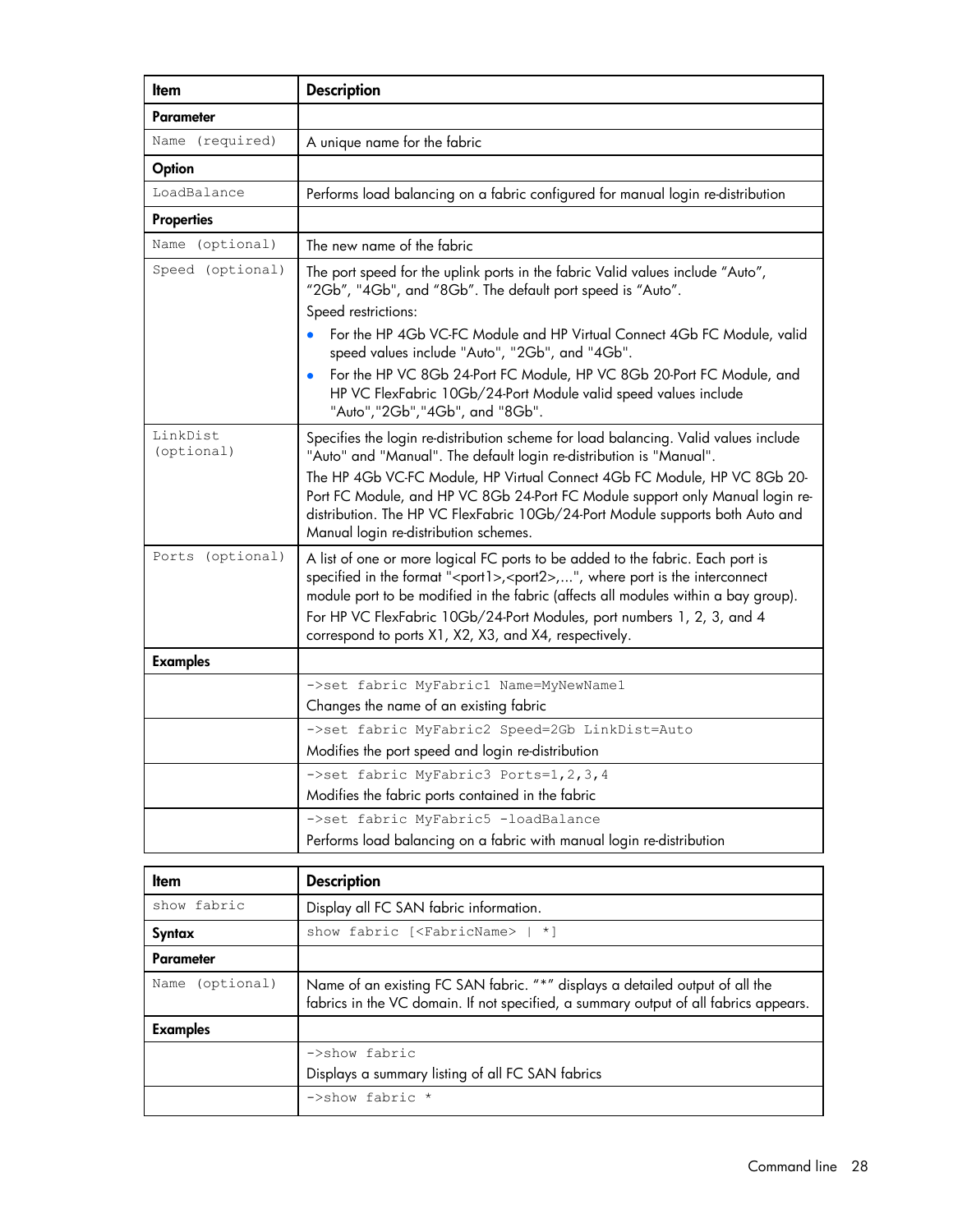| Item | <b>Description</b>                                         |
|------|------------------------------------------------------------|
|      | Displays detailed information for all FC SAN fabrics       |
|      | ->show fabric SAN 5                                        |
|      | Displays detailed information for a specific FC SAN fabric |

### <span id="page-28-0"></span>fc-connection

Manage Fibre Channel SAN connections.

| Supported actions: add, help, remove, set, show |  |  |  |  |
|-------------------------------------------------|--|--|--|--|
|-------------------------------------------------|--|--|--|--|

| ltem                                                     | <b>Description</b>                                                                                                                                                                                                                                                                                                                                                                                                                                    |  |
|----------------------------------------------------------|-------------------------------------------------------------------------------------------------------------------------------------------------------------------------------------------------------------------------------------------------------------------------------------------------------------------------------------------------------------------------------------------------------------------------------------------------------|--|
| add fc-connection                                        | Add a new FC SAN connection to an existing server profile.                                                                                                                                                                                                                                                                                                                                                                                            |  |
| Syntax                                                   | add fc-connection <profilename> [Fabric=<fabricname>]<br/>[Speed=<auto 1gb 2gb 4gb 8gb disabled>]<br/>[AddressType=<factory-default user-defined>]<br/>[PortWWN=<wwn address="">] [NodeWWN=<wwn address="">]</wwn></wwn></factory-default user-defined></auto 1gb 2gb 4gb 8gb disabled></fabricname></profilename>                                                                                                                                    |  |
| Parameter                                                |                                                                                                                                                                                                                                                                                                                                                                                                                                                       |  |
| ProfileName<br>(required)                                | The name of an existing profile to which the new connection is added                                                                                                                                                                                                                                                                                                                                                                                  |  |
| Properties                                               |                                                                                                                                                                                                                                                                                                                                                                                                                                                       |  |
| Fabric (optional)                                        | The name of an existing fabric to associate with the connection. If the fabric<br>name is not specified, then the connection is marked as "Unassigned" but<br>associated with a specific bay.                                                                                                                                                                                                                                                         |  |
| Speed (optional)                                         | The port speed of the connection port. Valid values include "Auto", "1Gb",<br>"2Gb", "4Gb", "8Gb", and "Disabled". If not specified, then the default<br>port speed is set to "Auto".<br>Speed restrictions:<br>For the HP 4Gb VC-FC Module and HP Virtual Connect 4Gb FC Module,<br>supported speed values include "Auto","1Gb","2Gb", and "4Gb", and<br>"Disabled". If the value is set to 8Gb, the speed is auto-negotiated by Virtual<br>Connect. |  |
| AddressType<br>(optional)                                | The source of WWN address assignments to be used during the creation of<br>the new connection. If not specified, the default is the domain default. If<br>"UserDefined" is specified, then both a Port WWN and Node WWN must<br>also be specified. Valid values include "Factory-Default" and "User-Defined".                                                                                                                                         |  |
| PortWWN (required if<br>AddressType is User-<br>Defined) | The user-defined Port WWN address to use for the connection. This property<br>is required if the AddressType specified is "User-Defined". The PortWWN<br>must be an unused WWN address.                                                                                                                                                                                                                                                               |  |
| NodeWWN (required if<br>AddressType is User-<br>Defined) | The user-defined Node WWN address to use for the connection. This<br>property is required if the AddressType specified is "User-Defined". The<br>NodeWWN must be an unused WWN address.                                                                                                                                                                                                                                                               |  |
| <b>Examples</b>                                          |                                                                                                                                                                                                                                                                                                                                                                                                                                                       |  |
|                                                          | ->add fc-connection MyNewProfile Fabric=SAN 5<br>Adds a new FC SAN fabric connection to a profile                                                                                                                                                                                                                                                                                                                                                     |  |
|                                                          | ->add fc-connection MyNewProfile Fabric=SomeFabric<br>Speed=4Gb                                                                                                                                                                                                                                                                                                                                                                                       |  |
|                                                          | Adds a new FC SAN connection and configures the port speed                                                                                                                                                                                                                                                                                                                                                                                            |  |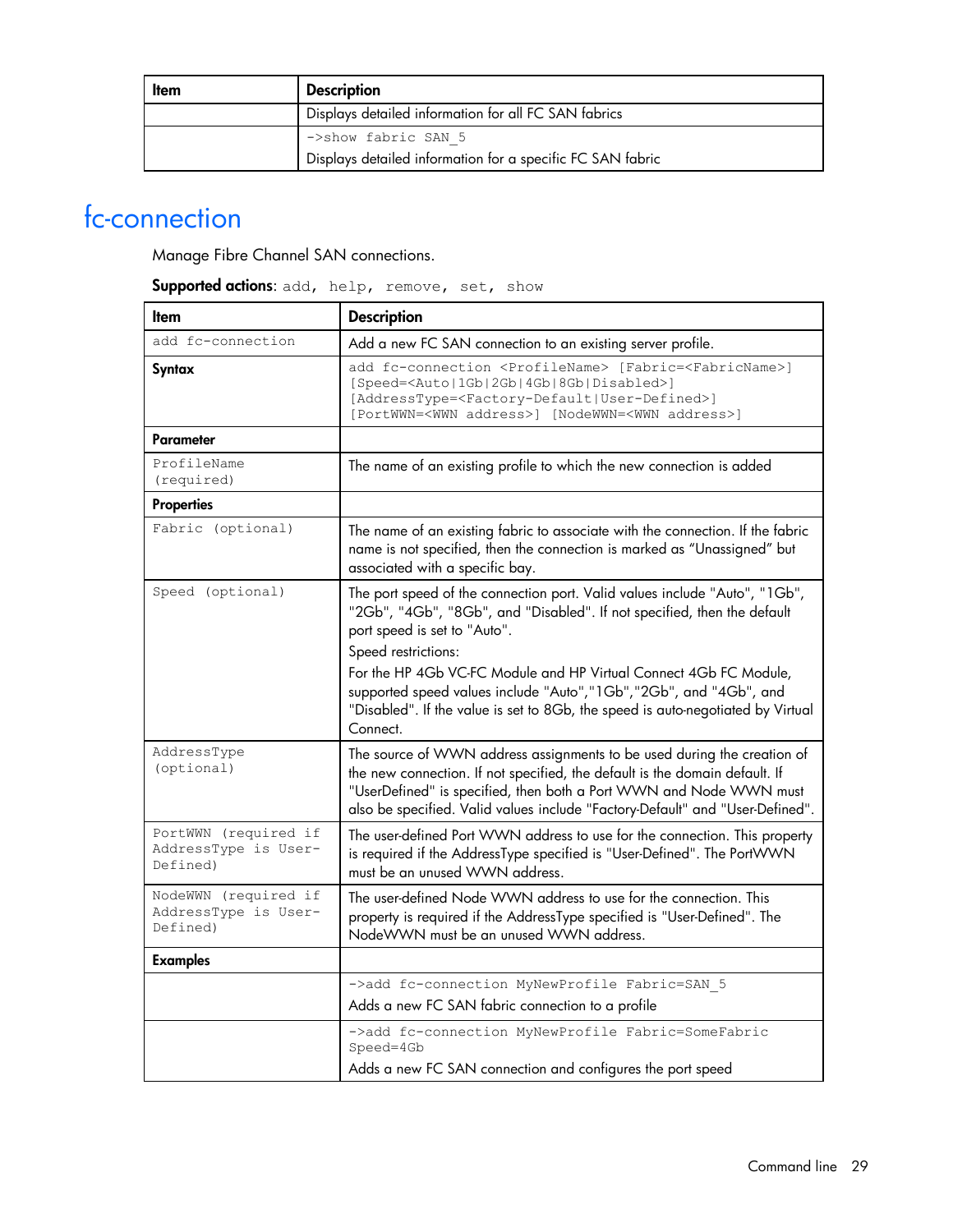| ltem | <b>Description</b>                                                                                                                                                                                          |
|------|-------------------------------------------------------------------------------------------------------------------------------------------------------------------------------------------------------------|
|      | ->add fc-connection MyNewProfile<br>Adds a new FC SAN connection and uses the next available fabric                                                                                                         |
|      | ->add fc-connection MyNewProfile AddressType=Factory-<br>Default.<br>Adds a new FC SAN connection and uses factory-default addresses                                                                        |
|      | ->add fc-connection MyNewProfile AddressType=User-<br>Defined PortWWN=50:06:0B:00:00:C2:62:00<br>NodeWWN=50:06:0B:00:00:c2:62:01<br>Adds a new FC SAN connection and provides user-defined WWN<br>addresses |

| ltem                      | <b>Description</b>                                                                    |
|---------------------------|---------------------------------------------------------------------------------------|
| remove fc-connection      | Remove the last FC connection from an existing server profile.                        |
| Syntax                    | remove fc-connection <profilename></profilename>                                      |
| Parameter                 |                                                                                       |
| ProfileName<br>(required) | The name of an existing profile from which the last FC connection is to be<br>removed |
| Example                   |                                                                                       |
|                           | ->remove fc-connection MyProfile<br>Removes an FC connection from a profile           |

| ltem                       | <b>Description</b>                                                                                                                                                                                                                                                                                                                                                                     |
|----------------------------|----------------------------------------------------------------------------------------------------------------------------------------------------------------------------------------------------------------------------------------------------------------------------------------------------------------------------------------------------------------------------------------|
| set fc-connection          | Modify an existing FC SAN connection.                                                                                                                                                                                                                                                                                                                                                  |
| Syntax                     | set fc-connection <profilename> <port><br/>[Fabric=<fabricname>]<br/>[Speed=<auto 1gb 2gb 4gb 8gb disabled>]<br/>[BootPriority=<priority>] [BootPort=<portname>]<br/>[BootLun=<lun>]</lun></portname></priority></auto 1gb 2gb 4gb 8gb disabled></fabricname></port></profilename>                                                                                                     |
| <b>Parameters</b>          |                                                                                                                                                                                                                                                                                                                                                                                        |
| ProfileName<br>(required)  | The name of the server profile that contains the connection to modify                                                                                                                                                                                                                                                                                                                  |
| Port (required)            | The port number of the connection being modified                                                                                                                                                                                                                                                                                                                                       |
| <b>Properties</b>          |                                                                                                                                                                                                                                                                                                                                                                                        |
| Fabric (optional)          | The name of the FC SAN fabric to associate with the connection. The fabric<br>being specified should be associated with the same bay as the FC<br>connection. A blank string makes the FC connection unassigned.                                                                                                                                                                       |
| Speed (optional)           | The port speed of the FC SAN connection. Valid values include "Auto",<br>"8Gb", "4Gb", "2Gb", "1Gb", and "Disabled".<br>Speed restrictions:<br>For the HP 4Gb VC-FC Module and HP Virtual Connect 4Gb FC Module,<br>supported speed values include "Auto", "1Gb", "2Gb", and "4Gb", and<br>"Disabled". If the value is set to 8Gb, the speed is auto-negotiated by Virtual<br>Connect. |
| BootPriority<br>(optional) | Controls whether the FC HBA port is enabled for SAN boot and affects the<br>BIOS boot order. Valid values include "BIOS", "Primary", "Secondary", and<br>"Disabled".                                                                                                                                                                                                                   |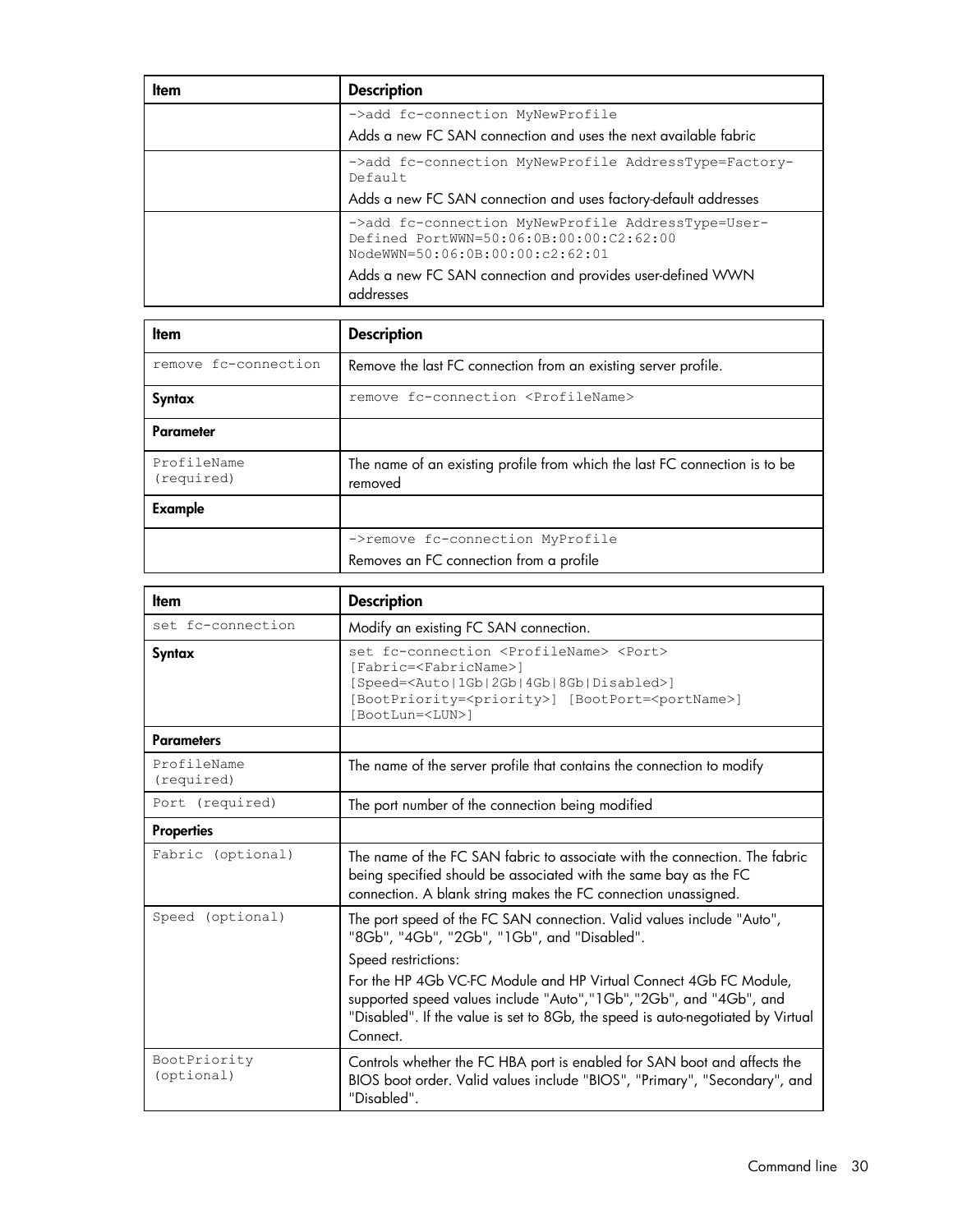| ltem                | <b>Description</b>                                                                                                                                                                                     |  |
|---------------------|--------------------------------------------------------------------------------------------------------------------------------------------------------------------------------------------------------|--|
| BootPort (optional) | The target WWPN of the controller interface on the Fibre Channel storage<br>target. The port name is a 64-bit identifier in the format<br>NN:NN:NN:NN:NN:NN:NN:NN:NN, where N is a hexadecimal number. |  |
| BootLun (optional)  | The LUN of the volume used for SAN boot. Valid values include an integer<br>from 0 to 255 or 16 hex digits (HP-UX only).                                                                               |  |
| <b>Examples</b>     |                                                                                                                                                                                                        |  |
|                     | ->set fc-connection MyProfile 1 Fabric=SAN 5<br>Changes the fabric of an FC SAN fabric connection                                                                                                      |  |
|                     | ->set fc-connection RedProfile 2 Fabric=""<br>Sets a FC SAN fabric connection to "Unassigned"                                                                                                          |  |
|                     | ->set fc-connection BlueProfile 1 Fabric=SAN 7<br>Changes the FC SAN fabric of an FC SAN connection                                                                                                    |  |
|                     | ->set fc-connection BlueProfile 1 Speed=4Gb<br>Changes the port speed of an FC SAN connection                                                                                                          |  |
|                     | ->set fc-connection BlueProfile 1 BootPriority=Primary<br>BootPort=50:06:0B:00:00:C2:62:00 BootLun=5<br>Changes the SAN boot priority and sets additional boot parameters                              |  |

| ltem                       | <b>Description</b>                                                                                                                                                                                                                                                          |
|----------------------------|-----------------------------------------------------------------------------------------------------------------------------------------------------------------------------------------------------------------------------------------------------------------------------|
| show fc-connection         | Display the FC SAN connections associated with the server profiles.                                                                                                                                                                                                         |
| Syntax                     | show fc-connection [ <connectionid>]</connectionid>                                                                                                                                                                                                                         |
| Parameter                  |                                                                                                                                                                                                                                                                             |
| ConnectionID<br>(optional) | The ID of an existing FC SAN connection. The ID format is<br><profilename:port>. <profilename:*> can be used to display all the FC<br/>SAN connections of a profile. '*' displays all the FC SAN connections<br/>existing in the domain.</profilename:*></profilename:port> |
| <b>Examples</b>            |                                                                                                                                                                                                                                                                             |
|                            | $\rightarrow$ show fc-connection                                                                                                                                                                                                                                            |
|                            | Displays all FC SAN connections existing in the domain                                                                                                                                                                                                                      |
|                            | ->show fc-connection Profile1:*                                                                                                                                                                                                                                             |
|                            | Displays FC SAN connections of profile Profile 1                                                                                                                                                                                                                            |
|                            | ->show fc-connection Profile1:1                                                                                                                                                                                                                                             |
|                            | Displays a specific FC SAN connection of profile Profile 1                                                                                                                                                                                                                  |

## <span id="page-30-0"></span>firmware

Display the Virtual Connection firmware version.

Support actions: help, show

| show firmware | Display the firmware information for all interconnect modules in the domain. |
|---------------|------------------------------------------------------------------------------|
| Syntax        | show firmware                                                                |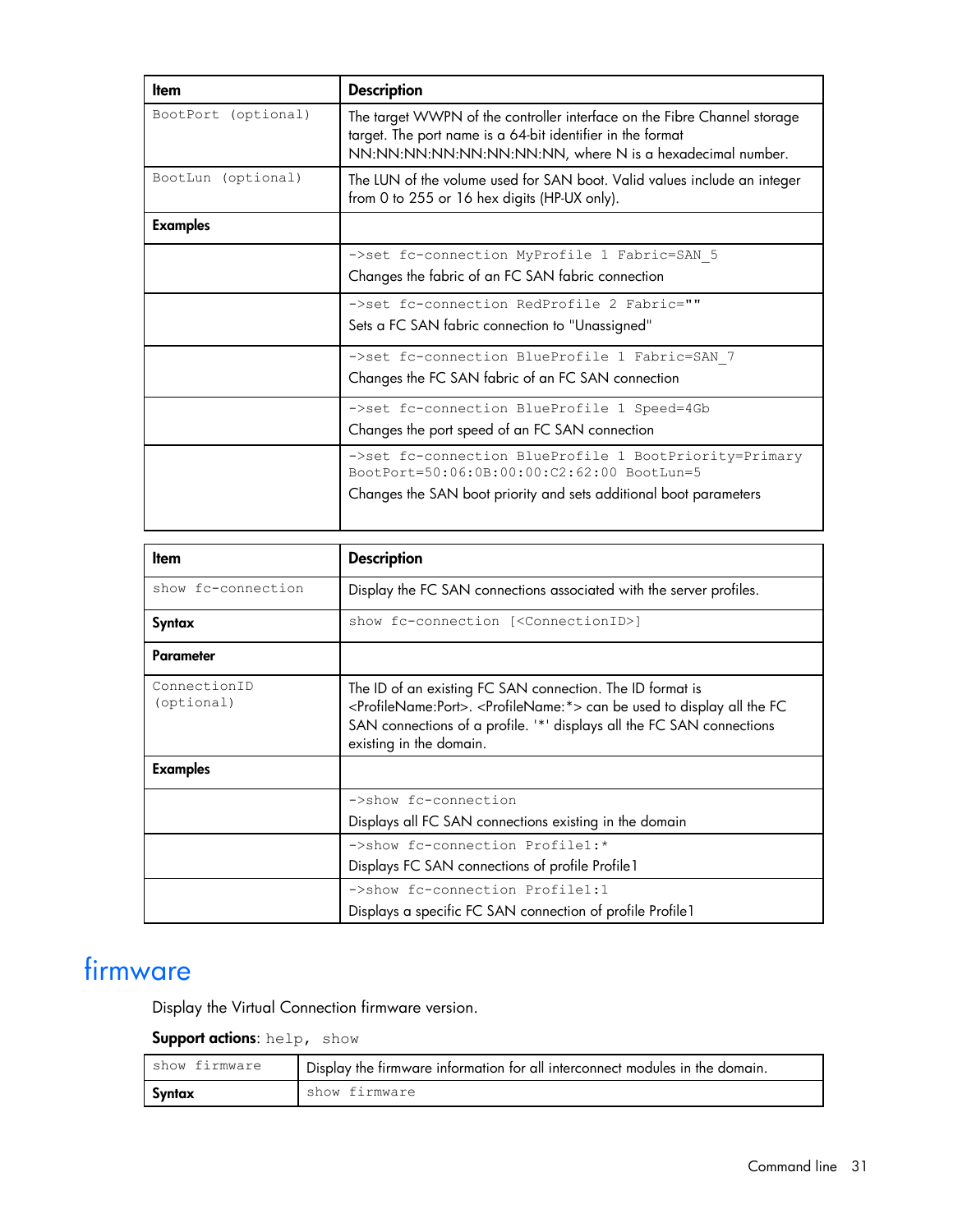| <b>Examples</b> |                                             |
|-----------------|---------------------------------------------|
|                 | ->show firmware                             |
|                 | Displays a summary listing of all firmware  |
|                 | ->show firmware *                           |
|                 | Displays a detailed listing of all firmware |

To update firmware, use the HP BladeSystem c-Class Virtual Connect Support Utility. For more information on installing the firmware, see the HP BladeSystem c-Class Virtual Connect Support Utility documentation on the HP website [\(http://www.hp.com/go/bladesystem/documentation\)](http://www.hp.com/go/bladesystem/documentation).

### <span id="page-31-0"></span>igmp

Manage Ethernet IGMP Snooping settings.

| Item                  | <b>Description</b>                                                                                                                                    |
|-----------------------|-------------------------------------------------------------------------------------------------------------------------------------------------------|
| set igmp              | Modify Ethernet IGMP Snooping settings.                                                                                                               |
| Syntax                | set igmp [Enabled= <true false>] [Timeout=<interval>]</interval></true false>                                                                         |
| <b>Properties</b>     |                                                                                                                                                       |
| Enabled<br>(optional) | Enables or disables IGMP Snooping. Valid values include "true" and "false".                                                                           |
| Timeout<br>(optional) | The idle timeout interval (in seconds) for IGMP Snooping. Valid values include<br>integers from 1-3600. The default IGMP idle timeout is 260 seconds. |
| <b>Examples</b>       |                                                                                                                                                       |
|                       | ->set igmp Enabled=true                                                                                                                               |
|                       | <b>Enables IGMP Snooping</b>                                                                                                                          |
|                       | ->set igmp Enabled=true Timeout=30                                                                                                                    |
|                       | Enables IGMP Snooping and sets the idle timeout                                                                                                       |
| ltem                  | <b>Description</b>                                                                                                                                    |
| show igmp             | Display Ethernet IGMP Snooping settings.                                                                                                              |
| Syntax                | show igmp                                                                                                                                             |
| Example               |                                                                                                                                                       |
|                       | $\rightarrow$ show igmp                                                                                                                               |
|                       | Displays IGMP Snooping settings                                                                                                                       |

Supported actions: help, set, show

### <span id="page-31-1"></span>**interconnect**

Manage I/O interconnect modules.

Supported actions: help, remove, show

| Item                | <b>Description</b>                                                                                                                                                                                                                     |
|---------------------|----------------------------------------------------------------------------------------------------------------------------------------------------------------------------------------------------------------------------------------|
| remove interconnect | Remove an interconnect module from the domain. Normally this command is<br>used if a module has been physically removed from the enclosure. To be<br>removed, the module must not be currently in use by any element in the<br>domain. |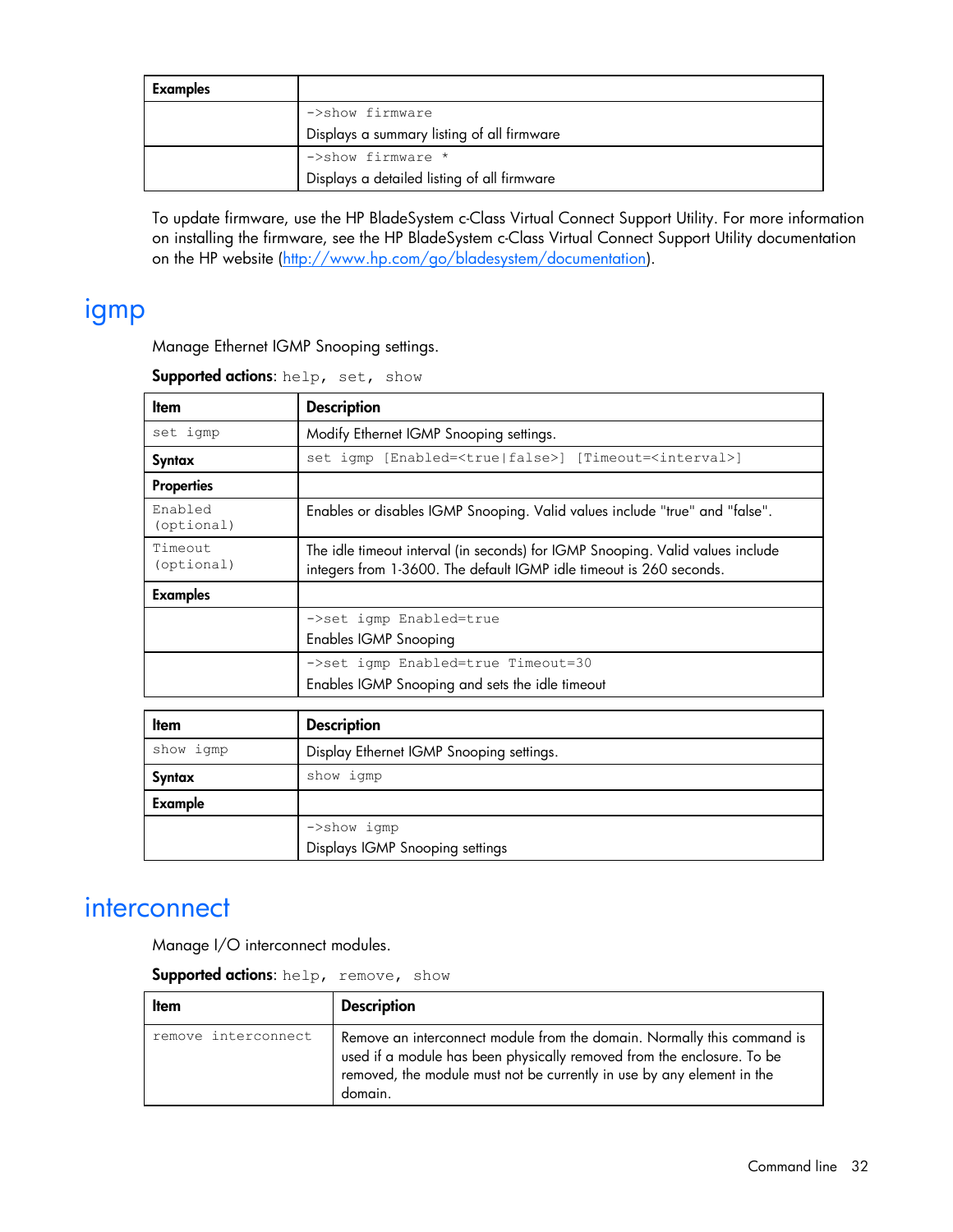| ltem                | <b>Description</b>                                                                                                                                                                                                   |
|---------------------|----------------------------------------------------------------------------------------------------------------------------------------------------------------------------------------------------------------------|
| Syntax              | remove interconnect <moduleid *></moduleid *>                                                                                                                                                                        |
| Parameter           |                                                                                                                                                                                                                      |
| ModuleID (required) | The ID of the module to remove. The ID format is<br><enclosureid>:<baynumber>. To display a list of the IDs corresponding<br/>to modules in the domain, use the show interconnect command.</baynumber></enclosureid> |
| <b>Examples</b>     |                                                                                                                                                                                                                      |
|                     | ->remove interconnect enc0:2<br>Removes a specific interconnect module (bay 2) from the domain                                                                                                                       |
|                     | ->remove interconnect *<br>Removes all interconnect modules from the domain that are not present<br>physically in any enclosure                                                                                      |
|                     | ->remove interconnect enc0:*<br>Removes all interconnect modules that are not present physically in a specific<br>enclosure                                                                                          |
|                     | ->remove interconnect *: 2<br>Removes interconnect modules (bay 2) from the domain that are not<br>physically present in all enclosures                                                                              |

| ltem                | <b>Description</b>                                                                                                                                                      |
|---------------------|-------------------------------------------------------------------------------------------------------------------------------------------------------------------------|
| show interconnect   | Display all interconnect modules known to exist in the domain.                                                                                                          |
| Syntax              | show interconnect [ <moduleid> *]</moduleid>                                                                                                                            |
| <b>Property</b>     |                                                                                                                                                                         |
| ModuleID (optional) | The ID of the interconnect module. "*" displays detailed view of all the<br>modules in the VC domain. If not specified, a summary output of all the<br>modules appears. |
| <b>Examples</b>     |                                                                                                                                                                         |
|                     | ->show interconnect                                                                                                                                                     |
|                     | Displays a summary listing of all interconnect modules                                                                                                                  |
|                     | ->show interconnect *                                                                                                                                                   |
|                     | Displays detailed information for all interconnect modules                                                                                                              |
|                     | ->show interconnect *: 5                                                                                                                                                |
|                     | Displays detailed information for all enclosures with interconnect modules in<br>interconnect bay number 5                                                              |
|                     | ->show interconnect enc0:*                                                                                                                                              |
|                     | Displays interconnect modules in all bays of a specific enclosure                                                                                                       |
|                     | ->show interconnect enc0:3                                                                                                                                              |
|                     | Displays detailed information on a specific interconnect module in<br>interconnect bay 3 of the primary enclosure                                                       |

# <span id="page-32-0"></span>ldap

Manage Virtual Connect directory server authentication settings.

Supported actions: help, set, show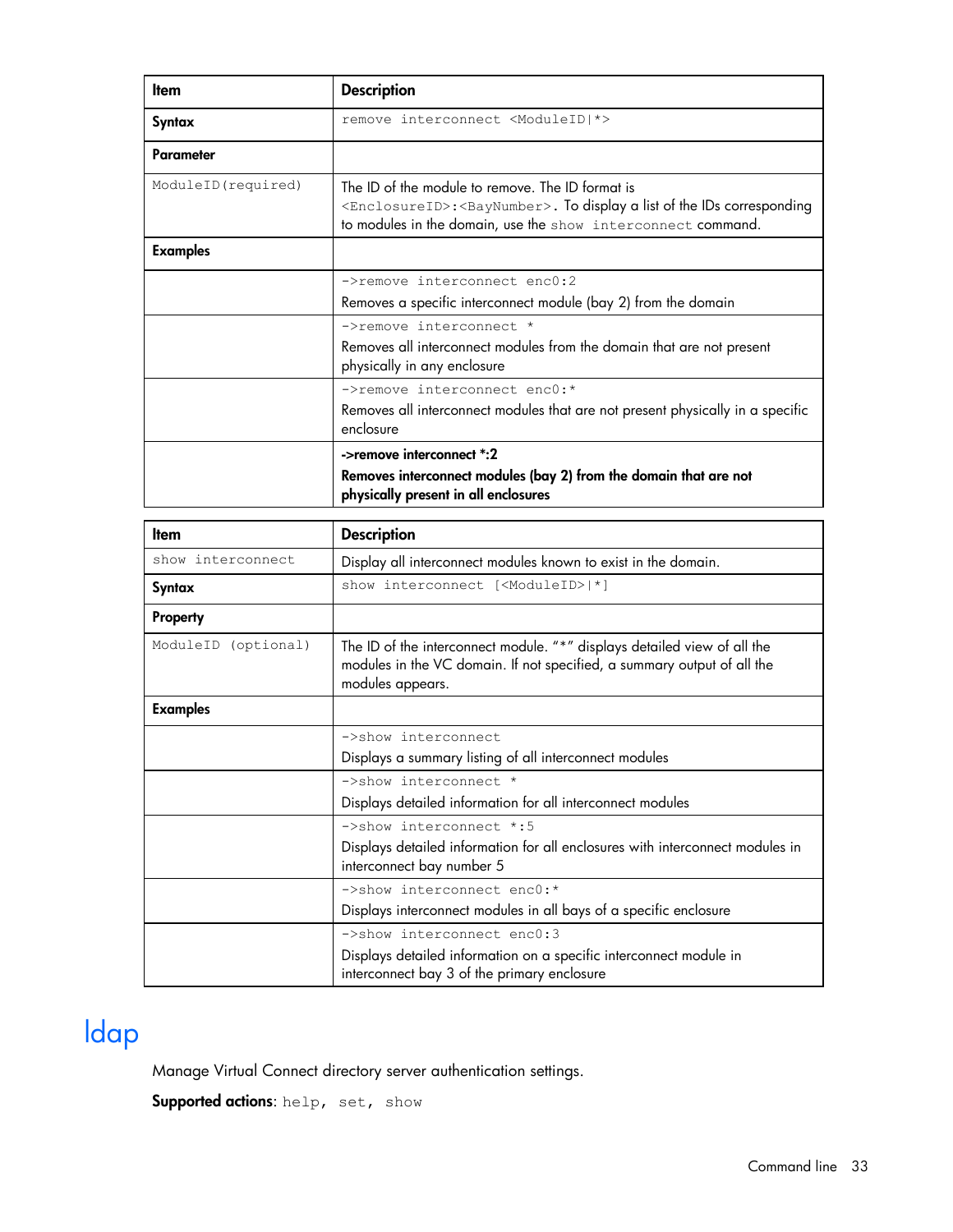| <b>Item</b>                    | <b>Description</b>                                                                                                                                                                                                                                                                                                                                                                                           |
|--------------------------------|--------------------------------------------------------------------------------------------------------------------------------------------------------------------------------------------------------------------------------------------------------------------------------------------------------------------------------------------------------------------------------------------------------------|
| set ldap                       | Modify and test the Virtual Connect LDAP directory server authentication<br>settings.                                                                                                                                                                                                                                                                                                                        |
| <b>Syntax</b>                  | set ldap [-test] [Enabled= <true false>]<br/>[LocalUsers=<enabled disabled>]<br/>[NtAccountMapping=<enabled disabled>] [ServerAddress=<ip<br>Address/DNS name&gt;] [SslPort=<portnum>]<br/>[SearchContext1=<string>] [SearchContext2=<string>]<br/>[SearchContext2=<string>]</string></string></string></portnum></ip<br></enabled disabled></enabled disabled></true false>                                 |
| Option                         |                                                                                                                                                                                                                                                                                                                                                                                                              |
| Test (optional)                | Tests the LDAP configuration without applying changes                                                                                                                                                                                                                                                                                                                                                        |
| <b>Properties</b>              |                                                                                                                                                                                                                                                                                                                                                                                                              |
| Enabled (optional)             | Enables or disables LDAP authentication. Valid values include "true" and<br>"false".                                                                                                                                                                                                                                                                                                                         |
| LocalUsers<br>(optional)       | Enables or disables local user authentication. Valid values include "Enabled"<br>and "Disabled".<br>WARNING: Disabling local users without correctly configuring LDAP<br>authentication first may result in not being able to log on.<br>Enabling and disabling local user authentication requires you to be logged in<br>as an LDAP user. This property cannot be modified if logged in as a local<br>user. |
| NtAccountMapping<br>(optional) | Enables or disables Microsoft® Windows NT® account mapping. This<br>capability enables you to enter "domain\username". Valid values include<br>"Enabled" and "Disabled".                                                                                                                                                                                                                                     |
| SearchContext1<br>(optional)   | First searchable path used to locate the user when the user is trying to<br>authenticate using directory services.                                                                                                                                                                                                                                                                                           |
| SearchContext2<br>(optional)   | Second searchable path used to locate the user when the user is trying to<br>authenticate using directory services.                                                                                                                                                                                                                                                                                          |
| SearchContext3<br>(optional)   | Third searchable path used to locate the user when the user is trying to<br>authenticate using directory services.                                                                                                                                                                                                                                                                                           |
| ServerAddress<br>(optional)    | The IP address or host name of the LDAP server used for authentication                                                                                                                                                                                                                                                                                                                                       |
| SslPort (optional)             | The port to use for LDAP communication. Valid values include a valid port<br>number between 1 and 65535. The default port number is 636.                                                                                                                                                                                                                                                                     |
| <b>Examples</b>                |                                                                                                                                                                                                                                                                                                                                                                                                              |
|                                | ->set ldap -test Enabled=true ServerAddress=192.168.0.27                                                                                                                                                                                                                                                                                                                                                     |
|                                | Tests the directory service changes without applying                                                                                                                                                                                                                                                                                                                                                         |
|                                | ->set ldap Enabled=true ServerAddress=192.168.0.124<br>SslPort=636 SearchContext1="ou=users, dc=company, dc=com"<br>Enables directory services authentication for users                                                                                                                                                                                                                                      |
|                                |                                                                                                                                                                                                                                                                                                                                                                                                              |

| Item      | <b>Description</b>                                        |
|-----------|-----------------------------------------------------------|
| show ldap | Display the Virtual Connect LDAP authentication settings. |
| Syntax    | show ldap                                                 |
| Example   |                                                           |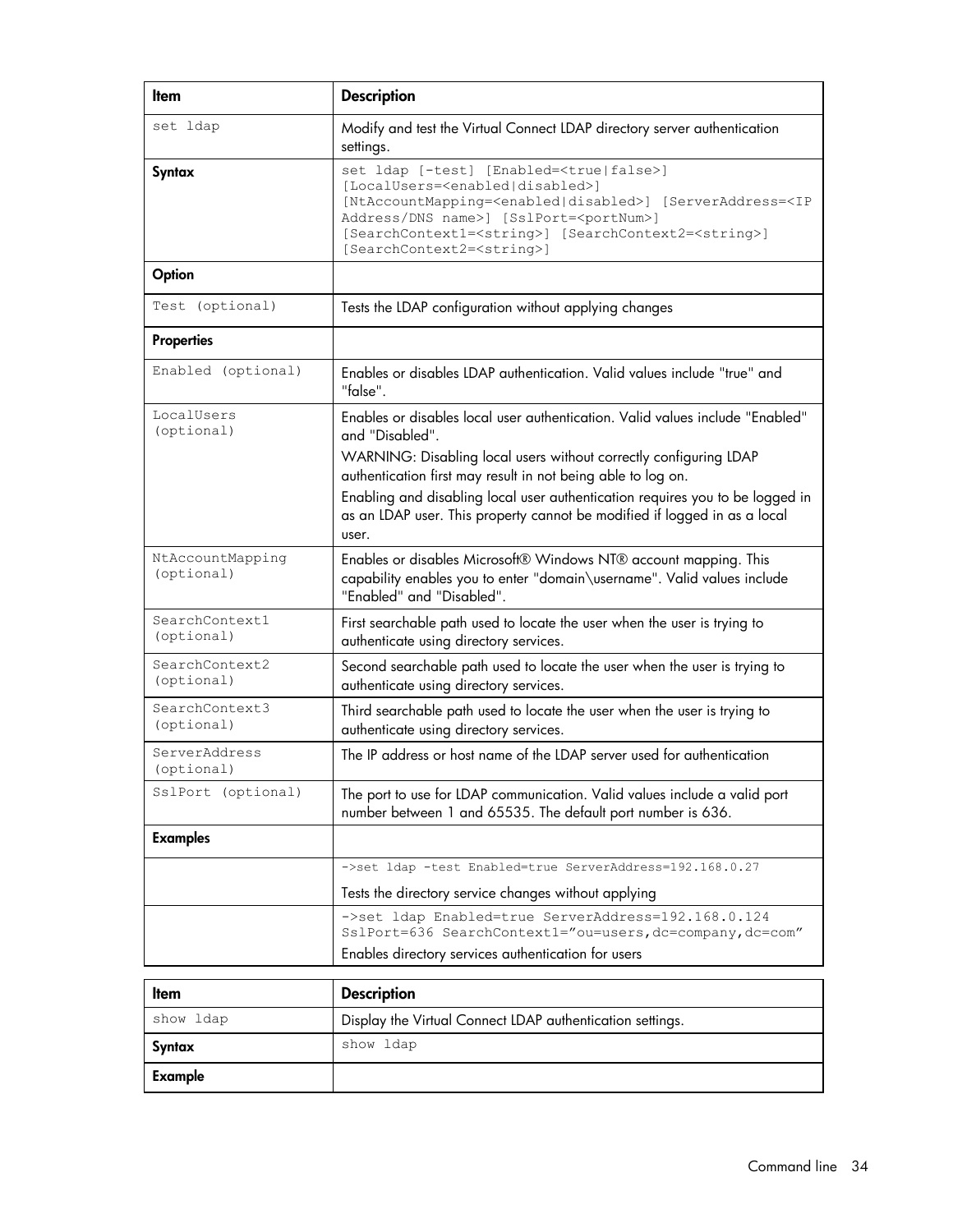| ltem | <b>Description</b>        |
|------|---------------------------|
|      | ->show ldap               |
|      | Displays LDAP information |

# <span id="page-34-0"></span>ldap-certificate

View and upload LDAP certificates from a remote FTP server.

#### Supported actions: help, load, remove, show

| ltem                      | <b>Description</b>                                                                               |
|---------------------------|--------------------------------------------------------------------------------------------------|
| load ldap-<br>certificate | Download an LDAP Certificate from a remote FTP server and apply it to the<br>VC domain.          |
| Syntax                    | load ldap-certificate<br>Address= <ftp: user:password@ipaddress="">Filename=<name></name></ftp:> |
| <b>Properties</b>         |                                                                                                  |
| Address (required)        | A valid IP address or host name of the FTP server, including user name and<br>password           |
| Filename (required)       | The name of the certificate file on the server.                                                  |
| Example                   |                                                                                                  |
|                           | ->load ldap-certificate<br>Address=ftp://user:password@192.168.10.12 filename=/new-<br>ldap.crt  |
|                           | Downloads LDAP certification from the remote FTP server                                          |

| ltem                        | <b>Description</b>                                                                                           |
|-----------------------------|--------------------------------------------------------------------------------------------------------------|
| remove ldap-<br>certificate | Remove an existing LDAP certificate.                                                                         |
| Syntax                      | remove ldap-certificate <serialnumber<br><math>^{\star}</math></serialnumber<br>                             |
| Parameter                   |                                                                                                              |
| SerialNumber<br>(required)  | The serial number of an existing LDAP certificate, or "*" to remove all the<br>configured LDAP certificates. |
| <b>Examples</b>             |                                                                                                              |
|                             | ->remove ldap-certificate B4:02:C0:29:B5:E5:B4:81<br>Removes an existing LDAP certificate by serial number   |
|                             | ->remove ldap-certificate *<br>Removes all IDAP certificates                                                 |

| ltem                       | <b>Description</b>                                                                                                                                    |
|----------------------------|-------------------------------------------------------------------------------------------------------------------------------------------------------|
| show ldap-<br>certificate  | Display LDAP certificate information.                                                                                                                 |
| Syntax                     | show ldap-certificate [ <serialnumber>   *]</serialnumber>                                                                                            |
| Parameter                  |                                                                                                                                                       |
| SerialNumber<br>(optional) | The serial number of an existing LDAP certificate in a colon format.<br>"*"displays detailed output of all the LDAP certificates in the VC domain. If |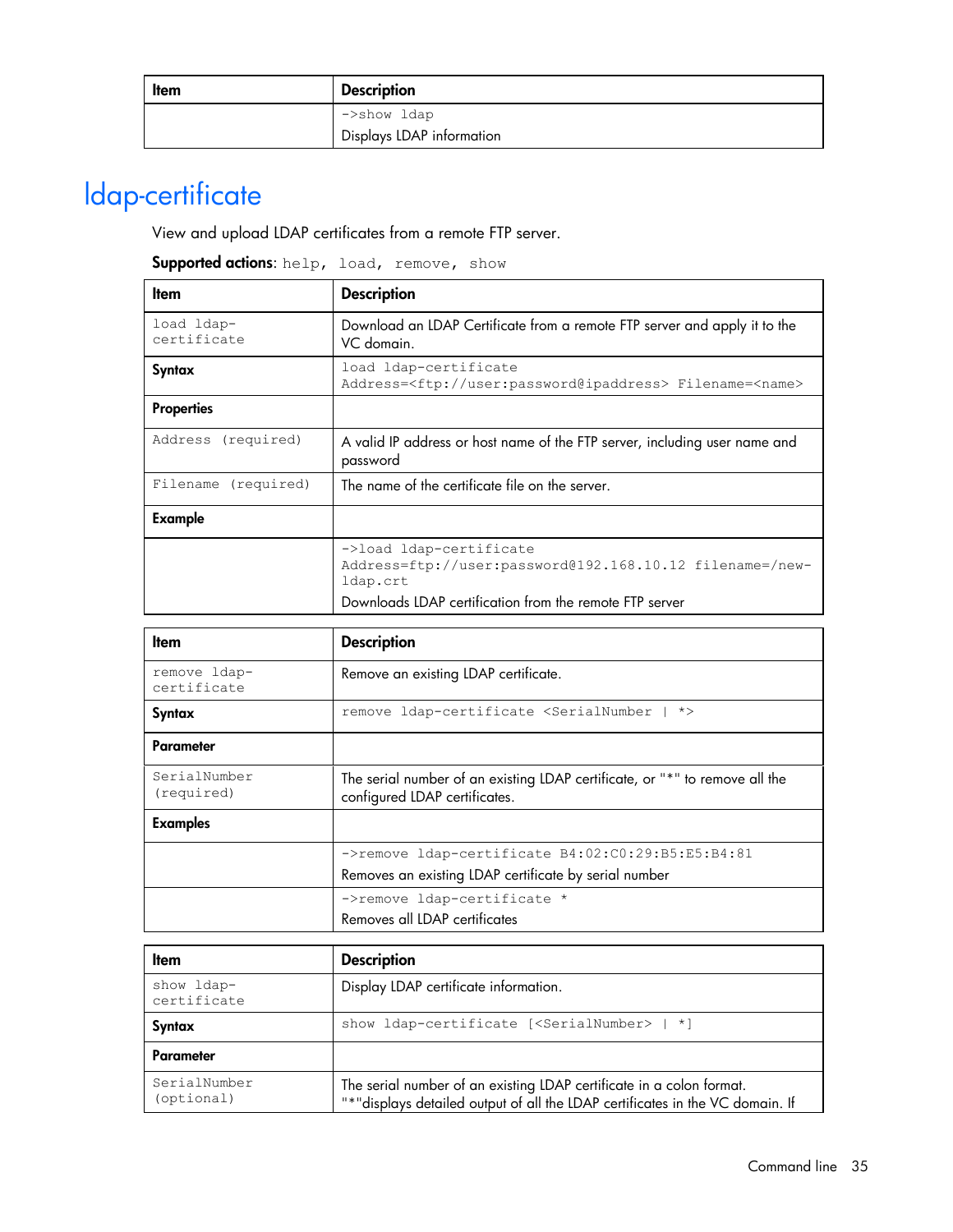| ltem     | <b>Description</b>                                                        |
|----------|---------------------------------------------------------------------------|
|          | not specified, then displays summary output of all the LDAP certificates. |
| Examples |                                                                           |
|          | ->show ldap-certificate                                                   |
|          | Displays LDAP certificate details                                         |
|          | ->show ldap-cerificate *                                                  |
|          | Displays detailed information for all LDAP certificates                   |
|          | ->show ldap-certificate B4:02:C0:29:B5:E5:B4:81                           |
|          | Displays detailed information for a specific LDAP certificate             |

# <span id="page-35-0"></span>ldap-group

Manage Virtual Connect directory groups.

Supported actions: add, help, remove, set, show

| Item                      | <b>Description</b>                                                                                                                      |
|---------------------------|-----------------------------------------------------------------------------------------------------------------------------------------|
| add ldap-group            | Add a new directory group to the directory services configuration.                                                                      |
| Syntax                    | add ldap-group <groupname> [Description=<string>]<br/>[Privileges=domain, server, network, storage]</string></groupname>                |
| <b>Parameters</b>         |                                                                                                                                         |
| GroupName (required)      | The name of the LDAP directory group to add                                                                                             |
| Description<br>(optional) | An informational description for the new group to be added                                                                              |
| Privileges<br>(optional)  | A set of one or more privileges for the group. Valid values include any<br>combination of "domain", "server", "network", and "storage". |
| Example                   |                                                                                                                                         |
|                           | ->add ldap-group MyNewGroup Description="Test Group"<br>Privileges=domain, server                                                       |
|                           | Adds a new directory group                                                                                                              |
| ltem                      | <b>Description</b>                                                                                                                      |

| ltem                 | <b>Description</b>                                                                         |
|----------------------|--------------------------------------------------------------------------------------------|
| remove ldap-group    | Remove an existing directory group.                                                        |
| Syntax               | remove ldap-group <groupname  *=""></groupname>                                            |
| Parameter            |                                                                                            |
| GroupName (required) | The name of an existing directory group to be removed, or "*" to remove all<br>LDAP groups |
| <b>Examples</b>      |                                                                                            |
|                      | ->remove ldap-group MyGroup                                                                |
|                      | Removes a directory group                                                                  |
|                      | ->remove ldap-group *                                                                      |
|                      | Removes all directory groups                                                               |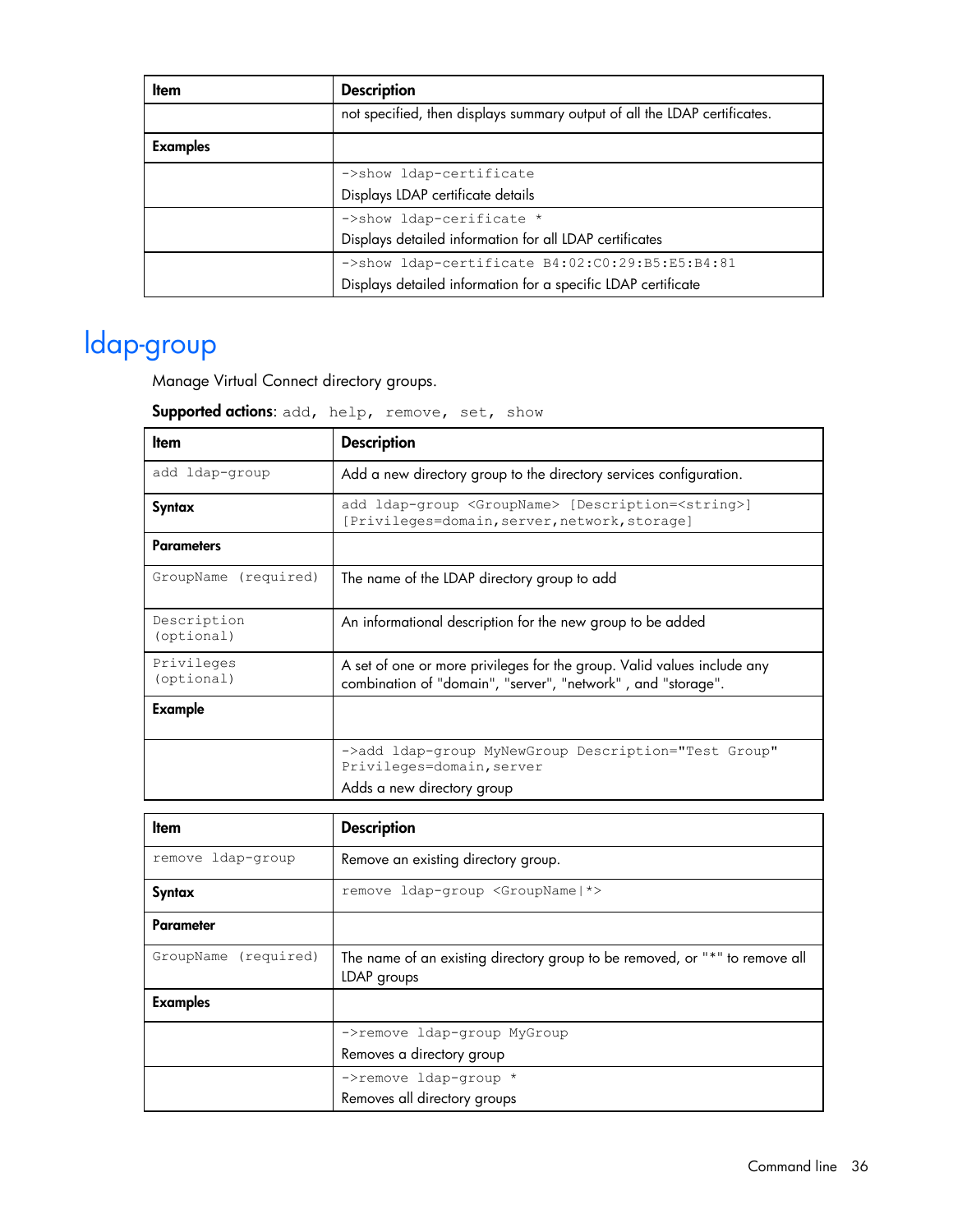| ltem                      | <b>Description</b>                                                                                                                      |
|---------------------------|-----------------------------------------------------------------------------------------------------------------------------------------|
| set ldap-group            | Modify the properties of an existing directory group.                                                                                   |
| Syntax                    | set ldap-group <groupname> [Description=<description>]<br/>[Privileges=<privileges>]</privileges></description></groupname>             |
| Parameter                 |                                                                                                                                         |
| GroupName (required)      | The name of an existing group to modify                                                                                                 |
| <b>Properties</b>         |                                                                                                                                         |
| Description<br>(optional) | A user-friendly description for the group                                                                                               |
| Privileges<br>(optional)  | A set of one or more privileges for the group. Valid values include any<br>combination of "domain", "server", "network", and "storage". |
| Example                   |                                                                                                                                         |
|                           | ->set ldap-group MyGroup Description="Test Group"<br>Privileges=domain, server, network                                                 |
|                           | Modifies a directory group description and privileges                                                                                   |

| ltem                 | <b>Description</b>                                                                                                                                                                       |  |  |
|----------------------|------------------------------------------------------------------------------------------------------------------------------------------------------------------------------------------|--|--|
| show ldap-group      | Display the existing directory groups.                                                                                                                                                   |  |  |
| Syntax               | show ldap-group [ <groupname> *]</groupname>                                                                                                                                             |  |  |
| Parameter            |                                                                                                                                                                                          |  |  |
| GroupName (optional) | The name of an existing LDAP group in the domain. If "*" is specified, then<br>all LDAP groups appear. The default behavior, if not specified, is to display a<br>summary of all groups. |  |  |
| <b>Examples</b>      |                                                                                                                                                                                          |  |  |
|                      | ->show ldap-group                                                                                                                                                                        |  |  |
|                      | Displays a summary listing of all LDAP groups                                                                                                                                            |  |  |
|                      | ->show ldap-group MyGroup                                                                                                                                                                |  |  |
|                      | Displays detailed information for a specific LDAP group                                                                                                                                  |  |  |
|                      | ->show ldap-group *                                                                                                                                                                      |  |  |
|                      | Displays detailed information for all LDAP groups                                                                                                                                        |  |  |

# <span id="page-36-0"></span>log-target

Manage remote log destination settings.

| Supported actions: add, help, remove, set, show, test |  |  |  |  |  |
|-------------------------------------------------------|--|--|--|--|--|
|-------------------------------------------------------|--|--|--|--|--|

| Item           | <b>Description</b>                                                                                                                                                                                                                                                                                                                                       |  |  |  |
|----------------|----------------------------------------------------------------------------------------------------------------------------------------------------------------------------------------------------------------------------------------------------------------------------------------------------------------------------------------------------------|--|--|--|
| add log-target | Add a new remote log destination.                                                                                                                                                                                                                                                                                                                        |  |  |  |
| Syntax         | add log-target <destination=ipaddress dns><br/>[Severity=<critical error warning info>]<br/>[Transport=<tcp udp>] [Port=&lt;1-65535&gt;]<br/>[Security=<none stunnel>] [Format=<rfc3164 iso8601>]<br/>[State=<enabled disabled>]</enabled disabled></rfc3164 iso8601></none stunnel></tcp udp></critical error warning info></destination=ipaddress dns> |  |  |  |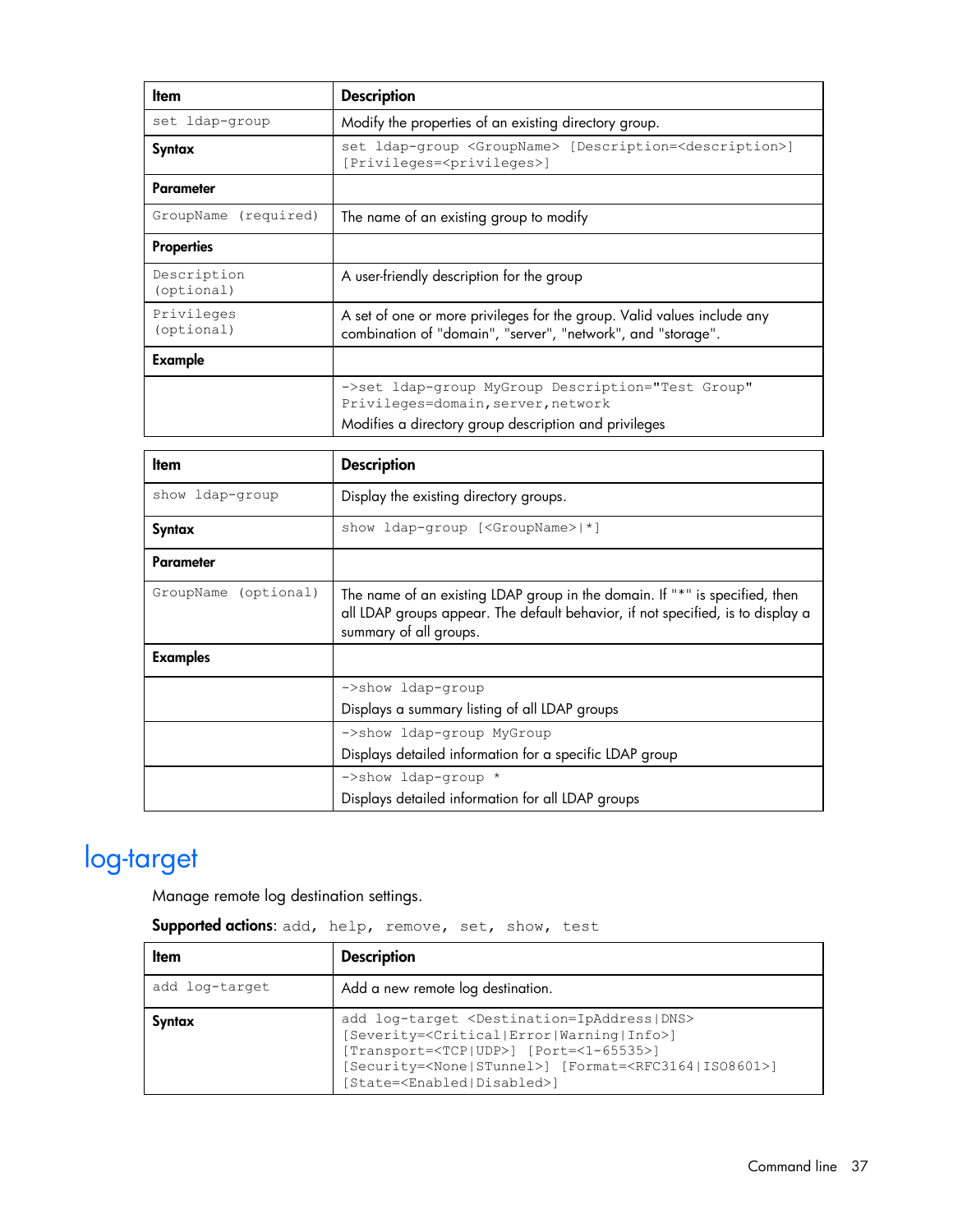| ltem                      | <b>Description</b>                                                                                                                                                                                                                                    |
|---------------------------|-------------------------------------------------------------------------------------------------------------------------------------------------------------------------------------------------------------------------------------------------------|
| <b>Properties</b>         |                                                                                                                                                                                                                                                       |
| Destination<br>(required) | The IpAddress or the DNS of the remote log destination that has been<br>configured.                                                                                                                                                                   |
| Severity (optional)       | Severity of the log messages that should be sent to the specified destination.<br>Valid values include "Critical", "Error", "Warning", and "Info". The default<br>value is "Info".                                                                    |
| Transport (optional)      | The transport protocol to be used for sending the log messages to the<br>destination. Valid values include "TCP" and "UDP". The default value is<br>"UDP".                                                                                            |
| Port (optional)           | The port to be used on the destination to send the log messages. Valid values<br>include 1 to 65536. The default value is 514.                                                                                                                        |
| Security (optional)       | Secure transmission of the log messages. Valid values include "None" and<br>"STunnel". The default value is "None", and no encryption is used during<br>transmission.<br>The "STunnel" option can be used only if the transport protocol used is TCP. |
| Format (optional)         | The timestamp format for the log messages. Valid values include "RFC3164"<br>(Nov 26 13:15:55) and "ISO8601" (1997-07-16T19:20:30+01:00). The<br>default value is "RFC3164".                                                                          |
| State (optional)          | Enables or disables the remote log destination. Valid values include<br>"Enabled" and "Disabled". The default value is "Disabled".                                                                                                                    |
| <b>Example</b>            |                                                                                                                                                                                                                                                       |
|                           | ->add log-target Destination=192.168.2.1 Port=600<br>Format=ISO8601 State=Enabled<br>Adds log-target 192.168.2.1                                                                                                                                      |

| ltem              | <b>Description</b>                                    |
|-------------------|-------------------------------------------------------|
| remove log-target | Remove an existing remote logging destination.        |
| <b>Syntax</b>     | remove log-target <id></id>                           |
| Property          |                                                       |
| (required)<br>ID  | The index of the remote log destination to be deleted |
| Example           |                                                       |
|                   | ->remove log-target 3                                 |
|                   | Removes log-target index number 3                     |

| ltem           | <b>Description</b>                                                                                                                                                                                                                                                                                                                                       |  |  |
|----------------|----------------------------------------------------------------------------------------------------------------------------------------------------------------------------------------------------------------------------------------------------------------------------------------------------------------------------------------------------------|--|--|
| set log-target | Modify the properties of an existing remote log destination.                                                                                                                                                                                                                                                                                             |  |  |
| Syntax         | set log-target <id> [Destination=<ipaddress dns>]<br/>[Severity=<critical error warning info>]<br/>[Transport=<tcp udp>] [Port=&lt;1-65535&gt;]<br/>[Security=<none stunnel>] [Format=<rfc3164 iso8601>]<br/>[State=<enabled disabled>]</enabled disabled></rfc3164 iso8601></none stunnel></tcp udp></critical error warning info></ipaddress dns></id> |  |  |
| Parameter      |                                                                                                                                                                                                                                                                                                                                                          |  |  |
| (required)     | The index of the remote log destination whose configuration needs to be                                                                                                                                                                                                                                                                                  |  |  |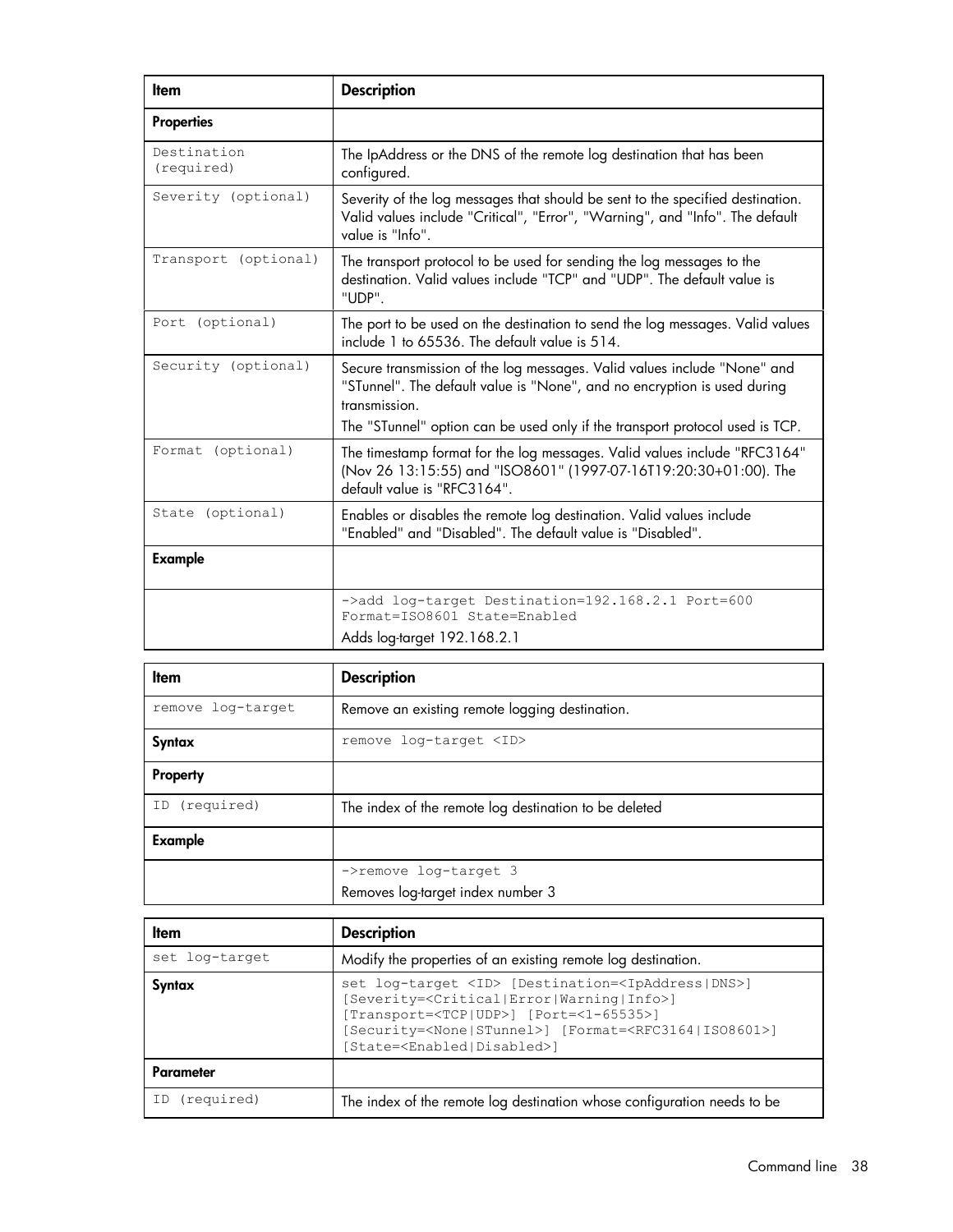| ltem                      | <b>Description</b>                                                                                                                                                                                                                                    |
|---------------------------|-------------------------------------------------------------------------------------------------------------------------------------------------------------------------------------------------------------------------------------------------------|
|                           | modified                                                                                                                                                                                                                                              |
| <b>Properties</b>         |                                                                                                                                                                                                                                                       |
| Destination<br>(optional) | The IpAddress or the DNS of the remote log destination that has been<br>configured                                                                                                                                                                    |
| Severity (optional)       | Severity of the log messages that should be sent to the specified destination.<br>Valid values include "Critical", "Error", "Warning", and "Info". The default<br>value is "Info".                                                                    |
| Transport (optional)      | The transport protocol to be used for sending the log messages to the<br>destination. Valid values include "TCP" and "UDP". The default value is<br>"UDP".                                                                                            |
| Port (optional)           | The port to be used on the destination to send the log messages. Valid values<br>include: 1 to 65536. The default value is 514.                                                                                                                       |
| Security (optional)       | Secure transmission of the log messages. Valid values include "None" and<br>"STunnel". The Default value is "None", and no encryption is used during<br>transmission.<br>The "STunnel" option can be used only if the transport protocol used is TCP. |
| Format (optional)         | The timestamp format for the log messages. Valid values include "RFC3164"<br>(Nov 26 13:15:55) and "ISO8601" (1997-07-16T19:20:30+01:00). The<br>default value is "RFC3164".                                                                          |
| State (optional)          | Enables or disables the remote log destination. Valid values include<br>"Enabled" and "Disabled". The default value is "Disabled".                                                                                                                    |
| <b>Examples</b>           |                                                                                                                                                                                                                                                       |
|                           | ->set log-target 1 Severity=Error Transport=TCP<br>Security=STunnel<br>Modifies log-target index number 1                                                                                                                                             |
|                           | ->set log-target 1 Destination=192.168.3.1                                                                                                                                                                                                            |
|                           | Modifies log-target at index 3 and modifies the IP address to a new one                                                                                                                                                                               |

| ltem             | <b>Description</b>                                                                                                                                                   |
|------------------|----------------------------------------------------------------------------------------------------------------------------------------------------------------------|
| show lot-target  | Display the remote log destination settings.                                                                                                                         |
| Syntax           | show log-target $[\langle ID *>]$                                                                                                                                    |
| Property         |                                                                                                                                                                      |
| (optional)<br>ID | The index of the remote log destination whose detailed configuration needs to<br>be viewed. '*' displays detailed information of all the remote log<br>destinations. |
| Example          |                                                                                                                                                                      |
|                  | ->show log-target                                                                                                                                                    |
|                  | Displays all log destination settings                                                                                                                                |
|                  |                                                                                                                                                                      |

| Item            | <b>Description</b>                                          |
|-----------------|-------------------------------------------------------------|
| test log-target | Send a test message to all enabled remote log destinations. |
| Syntax          | test log-target                                             |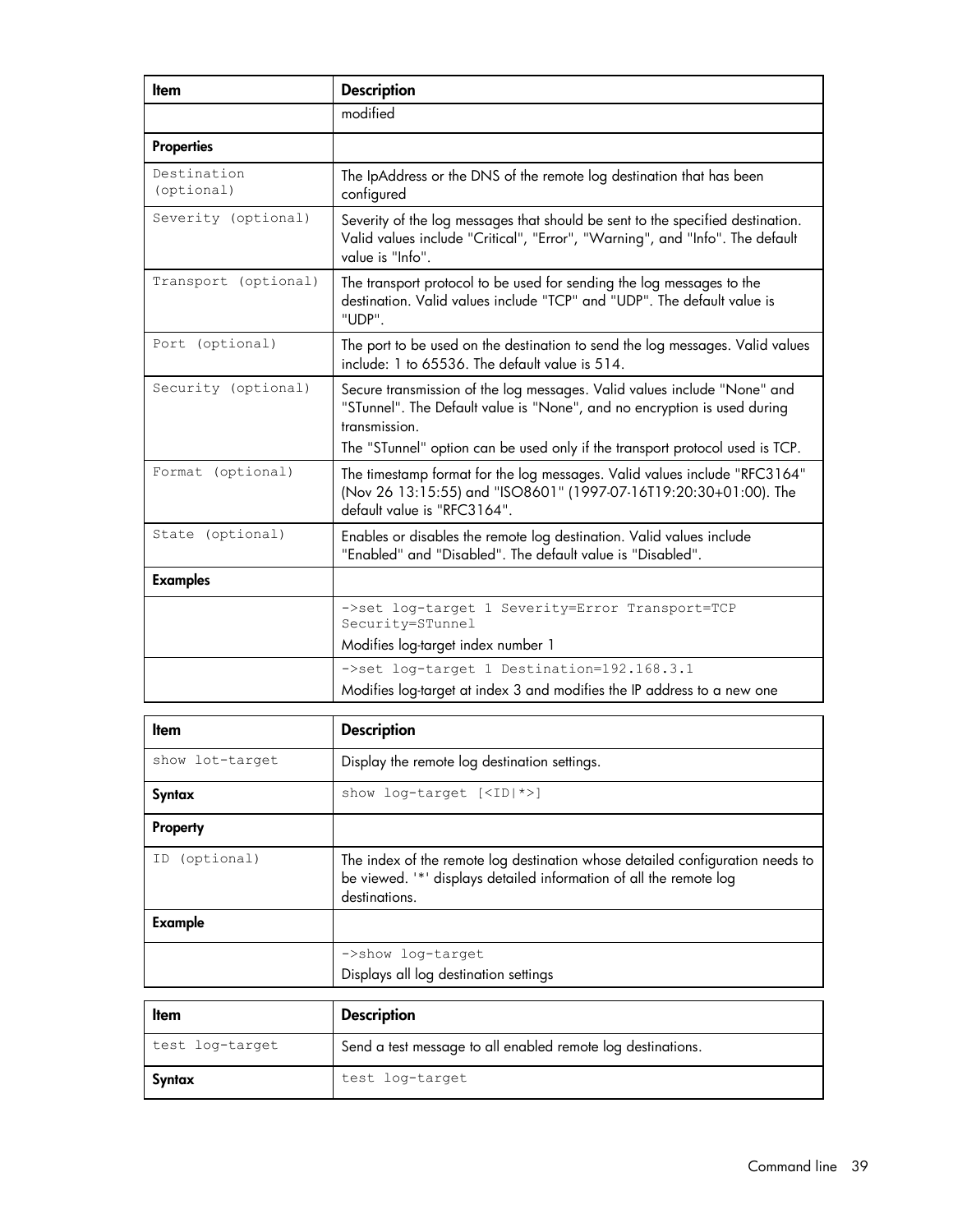| Item    | <b>Description</b>                   |  |  |
|---------|--------------------------------------|--|--|
| Example |                                      |  |  |
|         | ->test log-target                    |  |  |
|         | Sends a test message all log-targets |  |  |

## mac-cache

Manage Ethernet MAC Cache failover settings.

| <b>Supported actions:</b> help, set, show |  |  |  |
|-------------------------------------------|--|--|--|
|-------------------------------------------|--|--|--|

| ltem                  | <b>Description</b>                                                                                                                          |
|-----------------------|---------------------------------------------------------------------------------------------------------------------------------------------|
| set mac-cache         | Modify Ethernet MAC Cache failover settings.                                                                                                |
| Syntax                | set mac-cache [Enabled= <true false>] [Refresh=<interval>]</interval></true false>                                                          |
| <b>Properties</b>     |                                                                                                                                             |
| Enabled<br>(optional) | Enables or disables MAC cache failover. Valid values include "true" and "false".                                                            |
| Refresh<br>(optional) | The refresh interval for the MAC Cache (in seconds). Valid values include integers<br>from 1-30. The default refresh interval is 5 seconds. |
| <b>Examples</b>       |                                                                                                                                             |
|                       | ->set mac-cache Enabled=true                                                                                                                |
|                       | Enables MAC Cache Failover                                                                                                                  |
|                       | ->set mac-cache Enabled=true Refresh=10                                                                                                     |
|                       | Enables MAC Cache Failover and sets the refresh interval                                                                                    |
|                       |                                                                                                                                             |
| ltem                  | <b>Description</b>                                                                                                                          |
| show mac-cache        | Display Ethernet MAC Cache failover settings.                                                                                               |
| Syntax                | show mac-cache                                                                                                                              |
| Example               |                                                                                                                                             |

### network

Manage Virtual Connect Ethernet networks.

| <b>Supported actions</b> : add, help, remove, set, show |  |  |  |  |  |
|---------------------------------------------------------|--|--|--|--|--|
|---------------------------------------------------------|--|--|--|--|--|

->show mac-cache

Displays Ethernet MAC Cache failover settings

| ltem        | <b>Description</b>                                                                                                                                                                                                                                                                 |
|-------------|------------------------------------------------------------------------------------------------------------------------------------------------------------------------------------------------------------------------------------------------------------------------------------|
| add network | Create a new Ethernet Network. After the network has been created, uplink ports<br>can be added if the network is not using a shared uplink port set.                                                                                                                              |
|             | The SmartLink property is no longer supported during the creation of the network. If<br>specified, it will be ignored. To configure the SmartLink attribute, use the set<br>network command.                                                                                       |
| Syntax      | add network <networkname> [-quiet]<br/>[UplinkSet=<uplinksetname> VLanID=<vlanid>]<br/>[State=<enabled disabled>] [NativeVLAN=<enabled disabled>]<br/>[Private=<enabled disabled>]</enabled disabled></enabled disabled></enabled disabled></vlanid></uplinksetname></networkname> |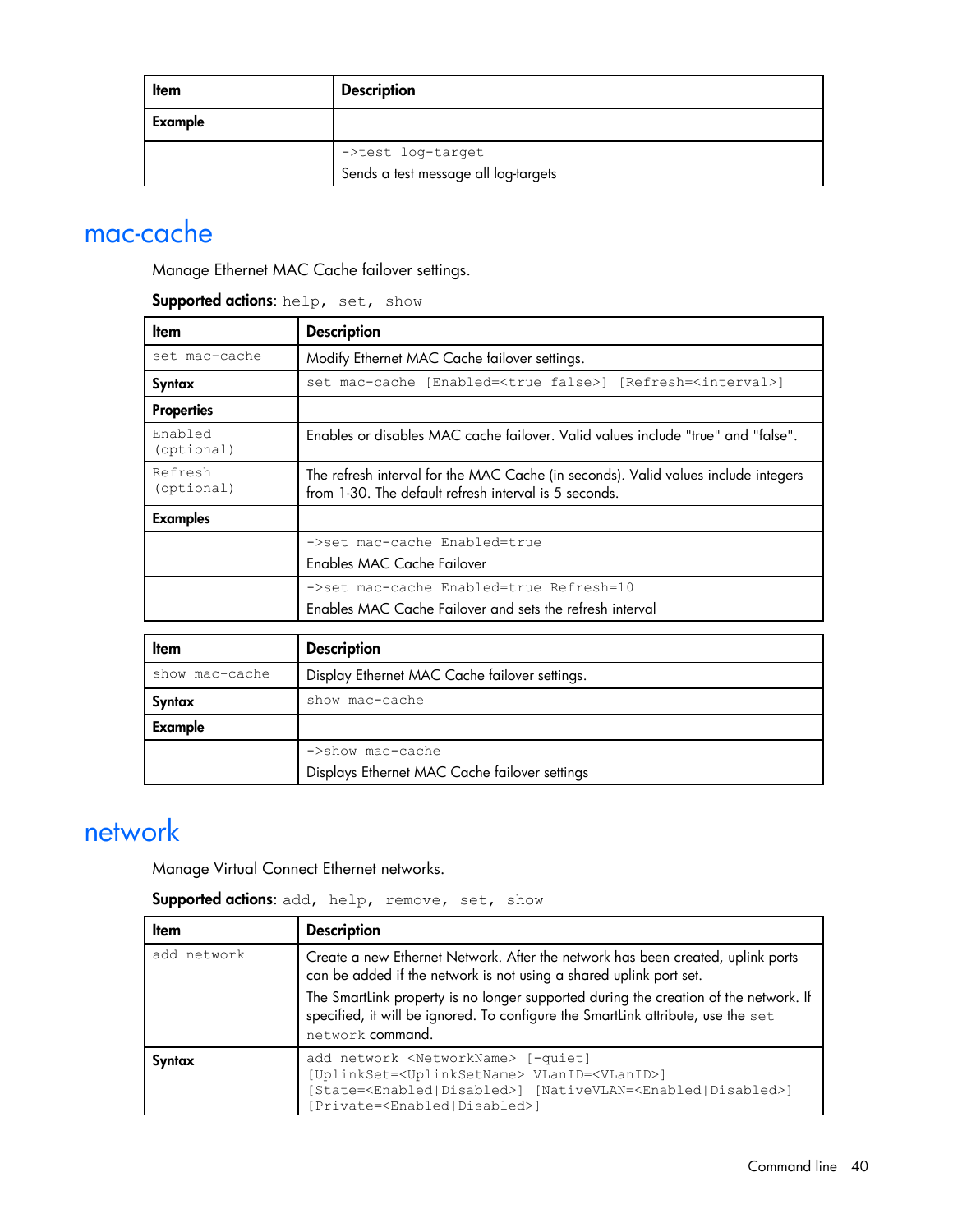| Item                                                       | <b>Description</b>                                                                                                                                                                                                                                                                                                           |
|------------------------------------------------------------|------------------------------------------------------------------------------------------------------------------------------------------------------------------------------------------------------------------------------------------------------------------------------------------------------------------------------|
|                                                            | [ConnectionMode= <auto failover>]<br/>[VLanTunnel=<enabled disabled>]<br/>[PrefSpeedType=<auto custom>] [PrefSpeed=&lt;100Mb-10Gb in<br/>100Mb increments] [MaxSpeedType=<unrestricted custom>]<br/>[MaxSpeed=&lt;100Mb-10Gb in 100Mb increments&gt;]</unrestricted custom></auto custom></enabled disabled></auto failover> |
| <b>Parameter</b>                                           |                                                                                                                                                                                                                                                                                                                              |
| NetworkName<br>(required)                                  | The unique name of the new network to create                                                                                                                                                                                                                                                                                 |
| Option                                                     |                                                                                                                                                                                                                                                                                                                              |
| Quiet                                                      | Suppresses user confirmation prompts during network creation and modification.<br>This option is used mainly in automated scripting scenarios.                                                                                                                                                                               |
| <b>Properties</b>                                          |                                                                                                                                                                                                                                                                                                                              |
| UplinkSet<br>(optional)                                    | The name of an existing shared uplink port set to use with this new network. If this<br>property is specified, then a valid VLAN ID must also be provided. The limit is 32<br>networks per shared uplink set.                                                                                                                |
| VLanID<br>(optional)                                       | The VLAN ID associated with the network (used with shared uplink port set only).<br>The VLAN ID is a valid number between 1 and 4094.                                                                                                                                                                                        |
| State (optional)                                           | Enables or disables the network. Valid values are "Enabled" and "Disabled". The<br>default value is "Enabled".                                                                                                                                                                                                               |
| NativeVLAN<br>(optional)                                   | Enables or disables the network to act as a native VLAN. Valid values are<br>"Enabled" and "Disabled". The default value is "Disabled". This property can be<br>specified only if the network is a shared network.                                                                                                           |
| Private<br>(optional)                                      | Enables or disables the network to act as a private network. Valid values are<br>"Enabled" and "Disabled". The default value is "Disabled".                                                                                                                                                                                  |
| ConnectionMode<br>(optional)                               | Specifies the connection type that is formed when multiple ports are added to the<br>network. Valid values include "Auto" and "Failover". The default value is "Auto".                                                                                                                                                       |
| VLanTunnel<br>(optional)                                   | Enables or disables VLAN tag tunneling. If enabled, VLAN tags are passed through<br>the domain without any modification. If disabled, all tagged frames are discarded.<br>If multiple networks are configured on any server port, this option cannot be<br>modified.                                                         |
| PrefSpeedType<br>(optional)                                | Default connection speed for any Ethernet connection attached to this network.<br>Valid values include "Auto" and "Custom". "Custom" enables the user to configure<br>the preferred speed. The default value is "Auto".                                                                                                      |
| PrefSpeed<br>(required if<br>PrefSpeedType is<br>"Custom") | The connection speed for any Ethernet connection attached to this network. Valid<br>values range from 100Mb to 10Gb in 100Mb increments.                                                                                                                                                                                     |
| MaxSpeedType<br>(Optional)                                 | The maximum connection speed for any Ethernet connection attached to this<br>network. Valid values include "Unrestricted" and "Custom". "Custom" enables the<br>user to configure the preferred speed. The default value is "Unrestricted".                                                                                  |
| MaxSpeed<br>(required if<br>MaxpeedType is<br>"Custom")    | The maximum connection speed for any Ethernet connection attached to this<br>network. Valid values range from 100Mb to 10Gb in 100Mb increments.                                                                                                                                                                             |
| <b>Examples</b>                                            |                                                                                                                                                                                                                                                                                                                              |
|                                                            | ->add network MyNewNetwork                                                                                                                                                                                                                                                                                                   |
|                                                            | Creates a new network, and then adds it to the domain                                                                                                                                                                                                                                                                        |
|                                                            | ->add network MyNewNetwork2 UplinkSet=MyUplinkSet VLanID=145<br>Creates a new network and uses a shared uplink port set                                                                                                                                                                                                      |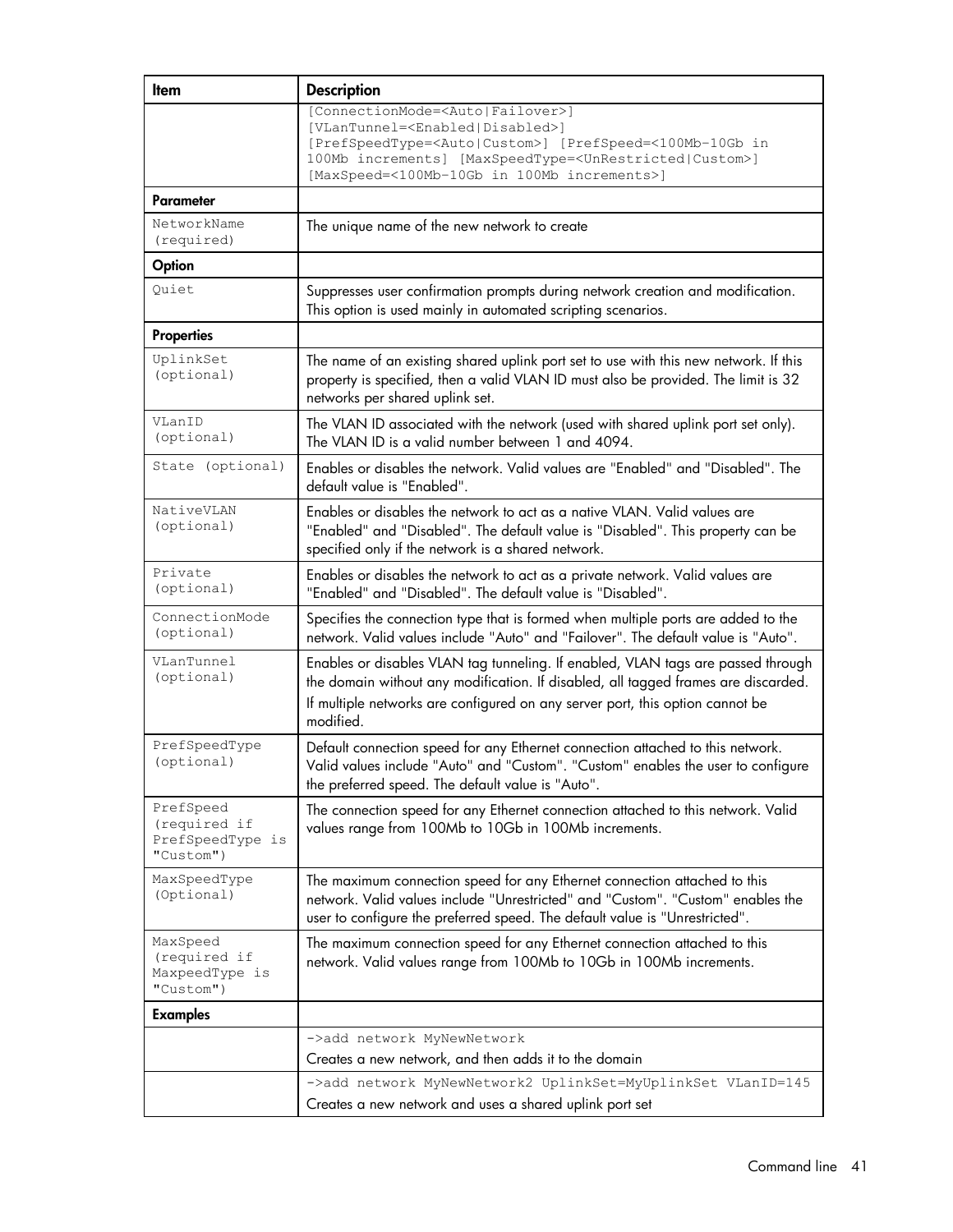| Item | <b>Description</b>                                                                                    |
|------|-------------------------------------------------------------------------------------------------------|
|      | ->add network Network1 Private=Enabled                                                                |
|      | Configures a private network when adding a new network                                                |
|      | ->add network Network1 UplinkSet=Uplinkset1 VLANID=100<br>NativeVLAN=Enabled                          |
|      | Creates a new network with a shared uplinkset and tags it as Native VLAN                              |
|      | ->add network Network1 ConnectionMode=Failover                                                        |
|      | Creates a new network and sets the connection mode as failover                                        |
|      | ->add network Network1 VLanTunnel=Enabled                                                             |
|      | Creates a new network and enables VLAN tunneling                                                      |
|      | ->add network Network1 PrefSpeedType=Custom PrefSpeed=4000<br>MaxSpeedType=Custom MaxSpeed=6000       |
|      | Creates a new network with a preferred connection speed of 4Gb and maximum<br>connection speed of 6Gb |

| ltem                      | <b>Description</b>                                                                                      |
|---------------------------|---------------------------------------------------------------------------------------------------------|
| remove network            | Remove a network from the domain. To remove a network, it must not be in use by<br>any server profiles. |
| Syntax                    | remove network <networkname<br><math>^{\star}</math></networkname<br>                                   |
| Parameter                 |                                                                                                         |
| NetworkName<br>(required) | The name of an existing network in the domain. A network name of "*" removes all<br>networks.           |
| <b>Examples</b>           |                                                                                                         |
|                           | ->remove network MyNetwork                                                                              |
|                           | Removes a network                                                                                       |
|                           | ->remove network *<br>Removes all networks                                                              |

| ltem                      | <b>Description</b>                                                                                                                                                                                                                                                                                                                                                                                                                                                                                                                                                                                                                                          |
|---------------------------|-------------------------------------------------------------------------------------------------------------------------------------------------------------------------------------------------------------------------------------------------------------------------------------------------------------------------------------------------------------------------------------------------------------------------------------------------------------------------------------------------------------------------------------------------------------------------------------------------------------------------------------------------------------|
| set network               | Modify an existing Ethernet network.                                                                                                                                                                                                                                                                                                                                                                                                                                                                                                                                                                                                                        |
| Syntax                    | set network <networkname> [-quiet] [Name=<newname>]<br/>[State=<enabled disabled>]<br/>[SmartLink=<enabled disabled>][NativeVLAN=<enabled disabled><br/>[Private=<enabled disabled>] [VlanId=<new vlanid="">]<br/>[ConnectionMode=<auto failover>]<br/>[VLanTunnel=<enabled disabled>]<br/>[PrefSpeedType=<auto custom>] [PrefSpeed=&lt;100Mb-10Gb in<br/>100Mb increments&gt;] [MaxSpeedType=<unrestricted custom>]<br/>[MaxSpeed=&lt;100Mb-10Gb in 100Mb increments&gt;]</unrestricted custom></auto custom></enabled disabled></auto failover></new></enabled disabled></enabled disabled></enabled disabled></enabled disabled></newname></networkname> |
| <b>Parameter</b>          |                                                                                                                                                                                                                                                                                                                                                                                                                                                                                                                                                                                                                                                             |
| NetworkName<br>(required) | The name of an existing network to modify                                                                                                                                                                                                                                                                                                                                                                                                                                                                                                                                                                                                                   |
| Option                    |                                                                                                                                                                                                                                                                                                                                                                                                                                                                                                                                                                                                                                                             |
| Quiet (optional)          | Suppresses user confirmation prompts during network creation and modification.<br>This option is used mainly in automated scripting scenarios.                                                                                                                                                                                                                                                                                                                                                                                                                                                                                                              |
| <b>Properties</b>         |                                                                                                                                                                                                                                                                                                                                                                                                                                                                                                                                                                                                                                                             |
| Name (optional)           | The new name of the network                                                                                                                                                                                                                                                                                                                                                                                                                                                                                                                                                                                                                                 |
| State (optional)          | Enables or disables the network. Valid values are "Enabled" and "Disabled".                                                                                                                                                                                                                                                                                                                                                                                                                                                                                                                                                                                 |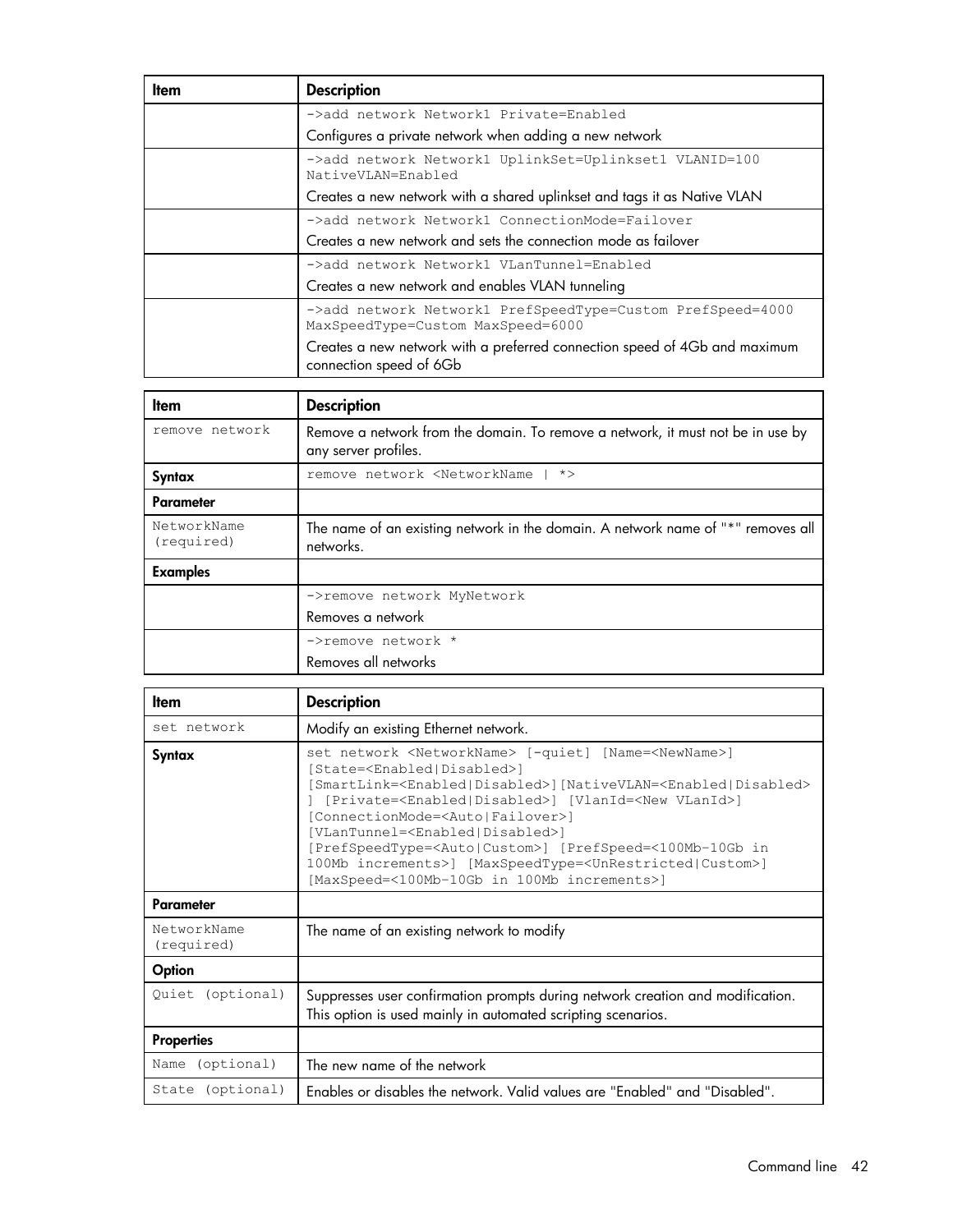| Item                                                       | <b>Description</b>                                                                                                                                                                                                                                                   |
|------------------------------------------------------------|----------------------------------------------------------------------------------------------------------------------------------------------------------------------------------------------------------------------------------------------------------------------|
| SmartLink<br>(optional)                                    | Enables or disables the SmartLink capability for a port. Valid values include<br>"Enabled" and "Disabled".                                                                                                                                                           |
|                                                            | SmartLink cannot be modified unless one or more ports are added to the network.                                                                                                                                                                                      |
| NativeVLAN<br>(optional)                                   | Enables or disables the network to act as a native VLAN. Valid values are<br>"Enabled" and "Disabled". The default value is "Disabled". This property can be<br>configured only if it is applied to a shared network.                                                |
| Private<br>(optional)                                      | Enables or disables the network to act as a private network. Valid values are<br>"Enabled" and "Disabled". The default value is "Disabled".                                                                                                                          |
| VLanID<br>(optional)                                       | Modifies the VLAN ID of the network if it belongs to a shared uplink set that has not<br>been configured.                                                                                                                                                            |
| ConnectionMode<br>(optional)                               | Specifies the connection type that is formed when multiple ports are added to the<br>network. Valid values include "Auto" and "Failover". The default value is "Auto".                                                                                               |
| VLanTunnel<br>(optional)                                   | Enables or disables VLAN tag tunneling. If enabled, VLAN tags are passed through<br>the domain without any modification. If disabled, all tagged frames are discarded.<br>If multiple networks are configured on any server port, this option cannot be<br>modified. |
| PrefSpeedType<br>(Optional)                                | Default connection speed for any Ethernet connection attached to this network.<br>Valid values include "Auto" and "Custom". "Custom" enables the user to configure<br>the preferred speed. The default value is "Auto".                                              |
| PrefSpeed<br>(Required if<br>PrefSpeedType is<br>'Custom') | The connection speed for any Ethernet connection attached to this network. Valid<br>values range from 100Mb to 10Gb in 100Mb increments.                                                                                                                             |
| MaxSpeedType<br>(Optional)                                 | Maximum connection speed for any Ethernet connection attached to this network.<br>Valid values include "Unrestricted" and "Custom". "Custom" enables the user to<br>configure the preferred speed. The default value is "Unrestricted".                              |
| MaxSpeed<br>(required if<br>MaxpeedType is<br>"Custom)     | The maximum connection speed for any Ethernet connection attached to this<br>network. Valid values range from 100Mb to 10Gb in 100Mb increments.                                                                                                                     |
| <b>Examples</b>                                            |                                                                                                                                                                                                                                                                      |
|                                                            | ->set network MyNetwork State=Disabled<br>Disables an existing network named "MyNetwork"                                                                                                                                                                             |
|                                                            | ->set network Blue Name=Red                                                                                                                                                                                                                                          |
|                                                            | Changes the name of an existing network from "Blue" to "Red"                                                                                                                                                                                                         |
|                                                            | ->set network GreenNetwork SmartLink=Enabled                                                                                                                                                                                                                         |
|                                                            | Enables the SmartLink feature on a specific network                                                                                                                                                                                                                  |
|                                                            | ->set network network1 NativeVLAN=Disabled<br>Disables the network native VLAN tagging                                                                                                                                                                               |
|                                                            | ->set network network1 Private=Disabled                                                                                                                                                                                                                              |
|                                                            | Disables the private network property                                                                                                                                                                                                                                |
|                                                            | ->set network Network1 Private=Enabled                                                                                                                                                                                                                               |
|                                                            | Enables a private network                                                                                                                                                                                                                                            |
|                                                            | ->set network Network1 VlanId=150                                                                                                                                                                                                                                    |
|                                                            | Changes the VLAN ID of a network associated with a shared uplink set                                                                                                                                                                                                 |
|                                                            | ->set network Network1 VLanTunnel=Enabled                                                                                                                                                                                                                            |
|                                                            | Enables VLAN tunneling on the network                                                                                                                                                                                                                                |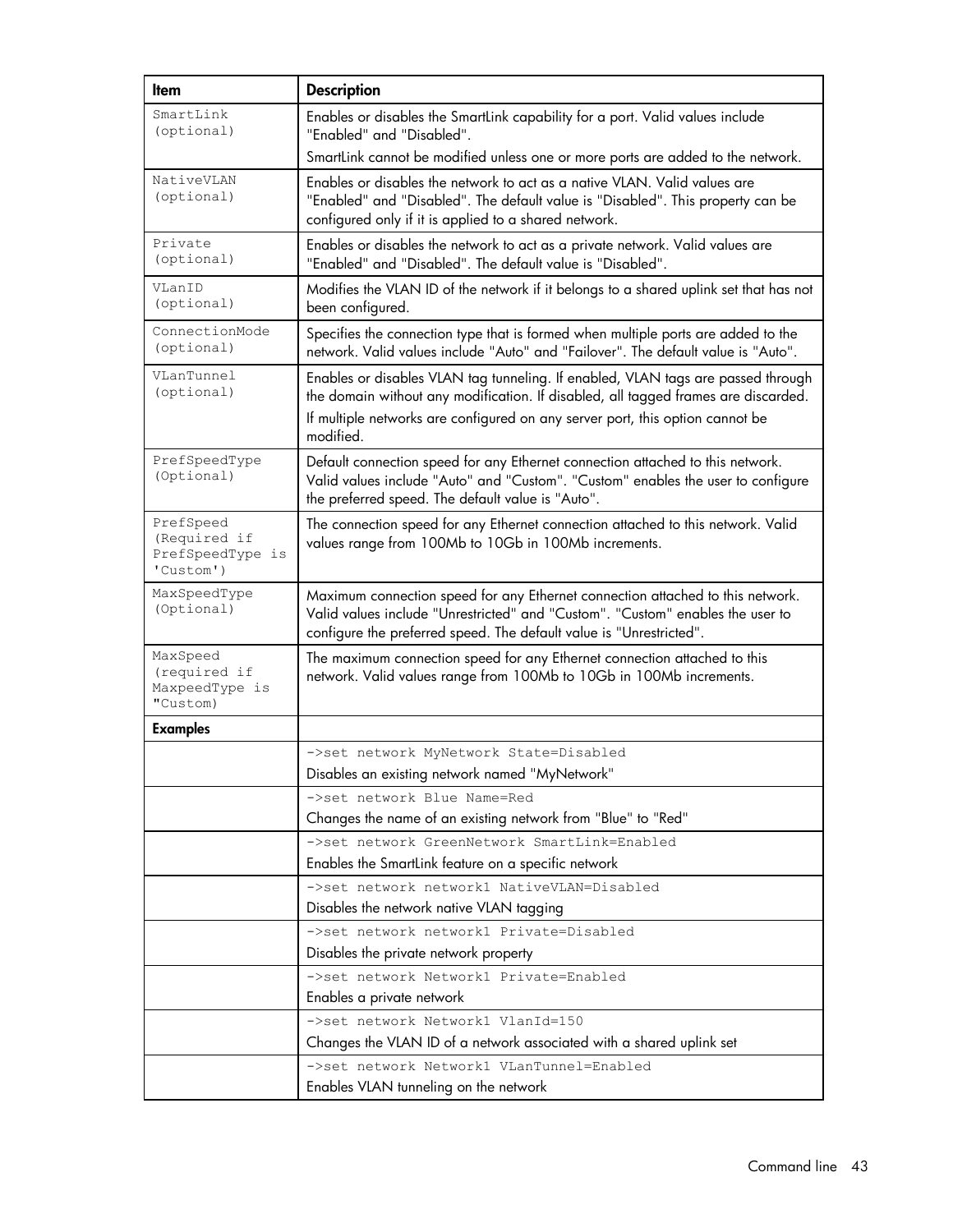| ltem                      | <b>Description</b>                                                                                                                                                |
|---------------------------|-------------------------------------------------------------------------------------------------------------------------------------------------------------------|
|                           | ->set network Network1 PrefSpeedType=Custom PrefSpeed=4000<br>MaxSpeedType=Custom MaxSpeed=6000                                                                   |
|                           | Modifies network to preferred connection speed of 4Gb and maximum connection<br>speed of 6Gb                                                                      |
|                           |                                                                                                                                                                   |
| ltem                      | <b>Description</b>                                                                                                                                                |
| show network              | Display all Ethernet networks in the domain.                                                                                                                      |
| <b>Syntax</b>             | show network [ <networkname>   *]</networkname>                                                                                                                   |
| Parameter                 |                                                                                                                                                                   |
| NetworkName<br>(optional) | Name of an existing network in the VC domain. "*" displays a detailed view of all<br>the networks. If not specified, a summary view of the networks is displayed. |
| <b>Examples</b>           |                                                                                                                                                                   |
|                           | ->show network                                                                                                                                                    |
|                           | Displays a summary listing of all networks                                                                                                                        |
|                           | $\rightarrow$ show network *                                                                                                                                      |
|                           | Displays detailed information for all networks                                                                                                                    |
|                           | ->show network MyNetwork                                                                                                                                          |
|                           | Displays detailed information for a specific network                                                                                                              |

# port-monitor

Manage port monitor configuration.

Supported actions: help, add, remove, set, show

| Item                       | <b>Description</b>                                                                                                                                                                                                                                                                                                                                                                                                                                                                                                  |
|----------------------------|---------------------------------------------------------------------------------------------------------------------------------------------------------------------------------------------------------------------------------------------------------------------------------------------------------------------------------------------------------------------------------------------------------------------------------------------------------------------------------------------------------------------|
| add port monitor           | Add a new network analyzer port and other ports to be monitored.                                                                                                                                                                                                                                                                                                                                                                                                                                                    |
| Syntax                     | add port-monitor [AnalyzerPort= <portid>]<br/>[Speed=<auto 10mb 100mb 1gb 10gb disabled>]<br/>[Duplex=<auto half full>] [MonitorPort=<portid>]<br/>[Direction=<toserver fromserver both>]</toserver fromserver both></portid></auto half full></auto 10mb 100mb 1gb 10gb disabled></portid>                                                                                                                                                                                                                         |
| <b>Properties</b>          |                                                                                                                                                                                                                                                                                                                                                                                                                                                                                                                     |
| AnalyzerPort<br>(optional) | The uplink port that is used for monitoring network traffic. Only one port can be<br>configured as the analyzer port.<br>After a port has been allocated to port monitoring, it is not available for use in<br>VC networks and shared uplink sets.<br>The format of the network analyzer port is<br><enclosureid>:<interconnectbay>:<portnumber>.<br/>If the enclosure ID is not specified, the default enclosure is the local enclosure<br/>where the domain resides.</portnumber></interconnectbay></enclosureid> |
| Speed (optional)           | The port speed for the network analyzer port. Valid values include "Auto",<br>"10Mb", "100Mb", "1Gb", "10Gb", and "Disabled". The default value is<br>"Auto".<br>If there is no connector present on the analyzer port, only "Auto" and<br>"Disabled" can be configured as a possible speed. Speed restrictions apply.                                                                                                                                                                                              |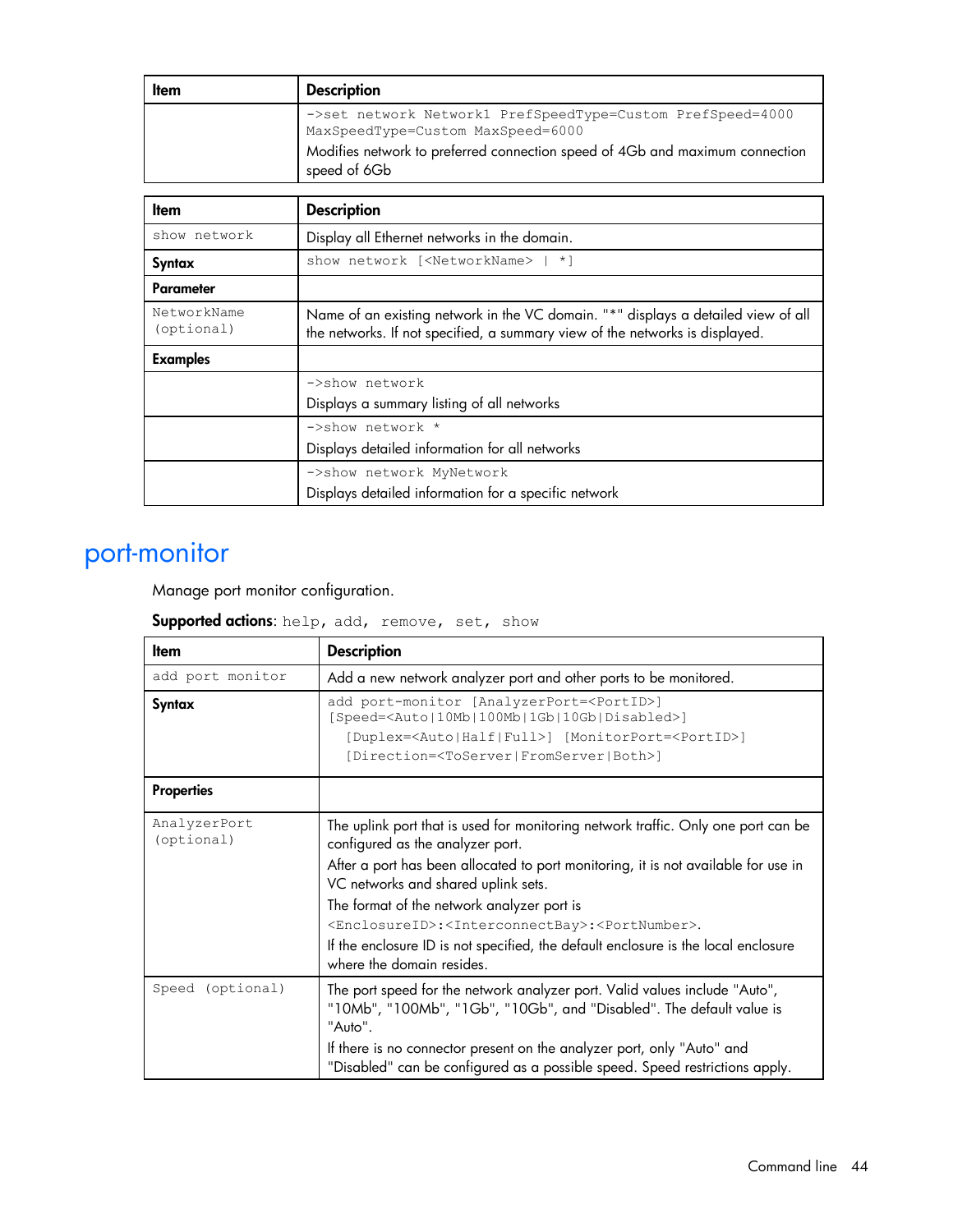| ltem                      | <b>Description</b>                                                                                                                                                                                                                                                                                                                                                     |
|---------------------------|------------------------------------------------------------------------------------------------------------------------------------------------------------------------------------------------------------------------------------------------------------------------------------------------------------------------------------------------------------------------|
| Duplex (optional)         | The duplex mode of the network analyzer port. Valid values include "Auto",<br>"Half", and "Full". The default value is "Auto".                                                                                                                                                                                                                                         |
| MonitorPort<br>(optional) | The server port to be monitored. The format of the monitored port is<br><enclosureid>:<devicebay>:<portnumber>. If the enclosure ID is not<br/>specified, the default enclosure is the local enclosure.<br/>The ID for the monitor port can be referenced from the ID column in the output<br/>of the show server-port command.</portnumber></devicebay></enclosureid> |
| Direction<br>(optional)   | The direction of network traffic on the port being monitored. Valid values<br>include "ToServer", "FromServer", and "Both".                                                                                                                                                                                                                                            |
| Example                   |                                                                                                                                                                                                                                                                                                                                                                        |
|                           | ->add port-monitor AnalyzerPort=enc0:1:4 Speed=1Gb<br>Duplex=full MonitorPort=enc0:5:4 Direction=FromServer<br>Adds a new network analyzer port and a server port to be monitored                                                                                                                                                                                      |

| ltem                    | <b>Description</b>                                                                                                                         |
|-------------------------|--------------------------------------------------------------------------------------------------------------------------------------------|
| remove port-<br>monitor | Remove ports from a port monitor configuration. Removing the network analyzer<br>port causes port monitoring to be disabled automatically. |
| Syntax                  | remove port-monitor AnalyzerPort= <portid *><br/>MonitorPort=<portid *=""  =""></portid></portid *>                                        |
| <b>Properties</b>       |                                                                                                                                            |
| AnalyzerPort            | The network analyzer port to be removed. "*" removes all the network analyzer<br>ports from the configuration.                             |
| MonitorPort             | The monitor port to be removed. "*" removes all the monitor ports from the port<br>monitor configuration.                                  |
| <b>Examples</b>         |                                                                                                                                            |
|                         | ->remove port-monitor AnalyzerPort=enc0:3:1                                                                                                |
|                         | Removes the network analyzer from the configuration                                                                                        |
|                         | ->remove port-monitor AnalyzerPort=*                                                                                                       |
|                         | Removes all network analyzer ports from the configuration                                                                                  |
|                         | ->remove port-monitor monitorPort=enc0:1:1                                                                                                 |
|                         | Removes a specific server port from the monitored port list                                                                                |
|                         | ->remove port-monitor monitorPort=*                                                                                                        |
|                         | Removes all monitored ports                                                                                                                |

| ltem               | <b>Description</b>                                                                                                                                                                                                                                                                                                                  |
|--------------------|-------------------------------------------------------------------------------------------------------------------------------------------------------------------------------------------------------------------------------------------------------------------------------------------------------------------------------------|
| set port-monitor   | Modify an existing port monitor configuration.                                                                                                                                                                                                                                                                                      |
| Syntax             | set port-monitor [Enabled= <true false>]<br/>[AnalyzerPort=<portid>]<br/>[Speed=<auto 10mb 100mb 1gb 10gb disabled>]<br/>[Duplex=<auto half full>] [MonitorPort=<portid>]<br/>[Direction=<toserver fromserver both>]</toserver fromserver both></portid></auto half full></auto 10mb 100mb 1gb 10gb disabled></portid></true false> |
| <b>Properties</b>  |                                                                                                                                                                                                                                                                                                                                     |
| Enabled (optional) | Enables or disables port monitoring. The network analyzer port must be                                                                                                                                                                                                                                                              |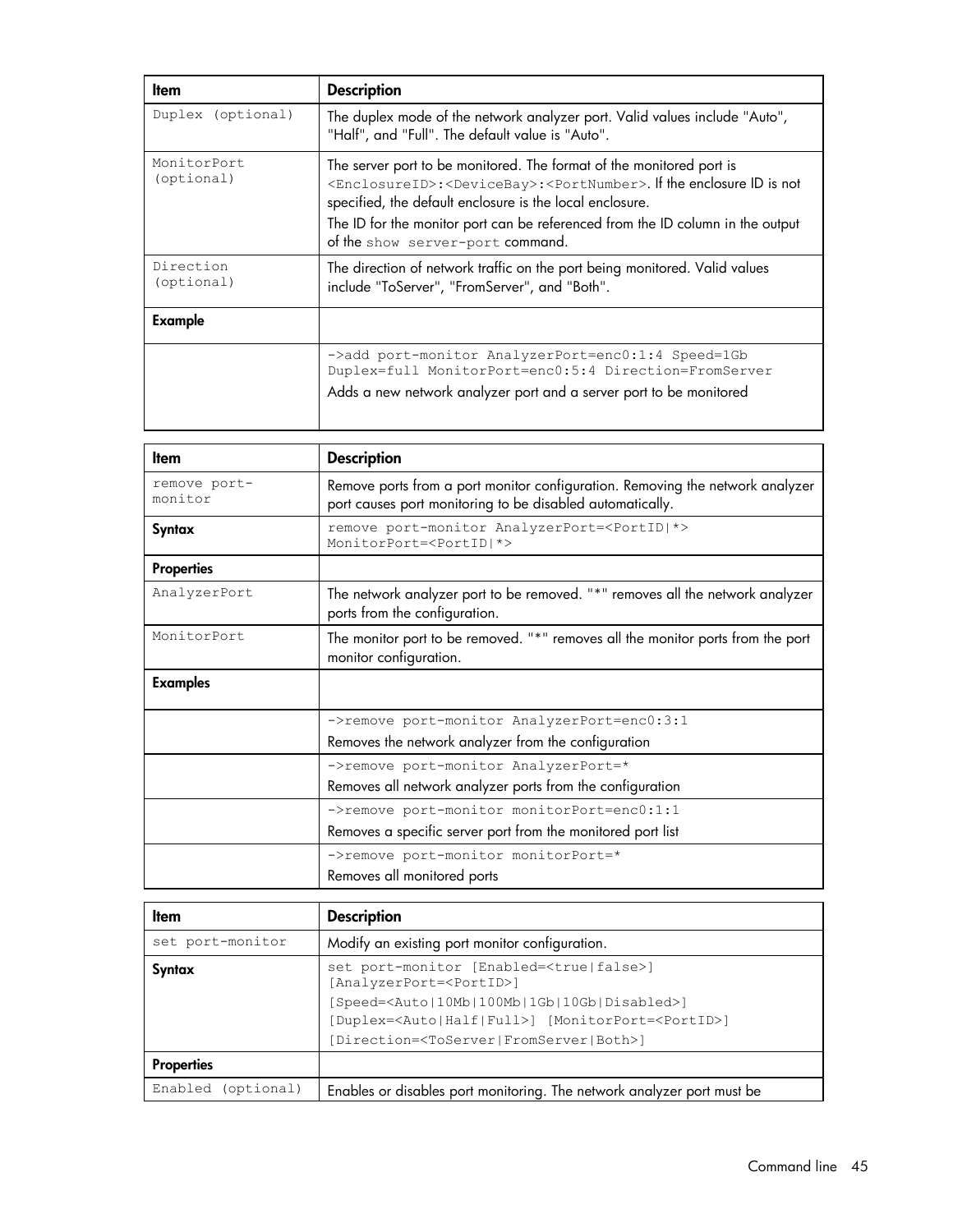| ltem                                     | <b>Description</b>                                                                                                                                                                                                                                                                    |
|------------------------------------------|---------------------------------------------------------------------------------------------------------------------------------------------------------------------------------------------------------------------------------------------------------------------------------------|
|                                          | configured properly before port monitoring can be enabled.                                                                                                                                                                                                                            |
| AnalyzerPort<br>(optional)               | The uplink port used for monitoring network traffic. The format of the network<br>analyzer port is <enclosureid>:<interconnectbay>:<portnumber>.<br/>If the enclosure ID is not specified, the default enclosure is the local enclosure.</portnumber></interconnectbay></enclosureid> |
| Speed (optional)                         | The port speed for the network analyzer port. Valid values include "Auto",<br>"10Mb", "100Mb", "1Gb", "10Gb", and "Disabled". The default value is<br>"Auto".                                                                                                                         |
|                                          | If there is no connector present on the analyzer port, only "Auto" and<br>"Disabled" can be configured as a possible speed. Speed restrictions apply.                                                                                                                                 |
| Duplex (optional)                        | The port duplex mode of the network analyzer port. Valid values include<br>"Auto", "Half", and "Full". The default value is "Auto".                                                                                                                                                   |
| MonitorPort<br>(required if the          | The server port to be monitored. The format of the monitored port is<br><enclosureid>:<devicebay>:<portnumber>.</portnumber></devicebay></enclosureid>                                                                                                                                |
| Direction property<br>is being modified) | If the enclosure ID is not specified, the default enclosure is the local enclosure<br>where the domain resides.                                                                                                                                                                       |
| Direction<br>(optional)                  | The direction of network traffic on the port being monitored. Valid values<br>include "ToServer", "FromServer", and "Both".                                                                                                                                                           |
| <b>Examples</b>                          |                                                                                                                                                                                                                                                                                       |
|                                          | ->set port-monitor AnalyzerPort=enc0:3:1 Speed=1Gb<br>Duplex=half                                                                                                                                                                                                                     |
|                                          | Modifies network analyzer uplink port properties                                                                                                                                                                                                                                      |
|                                          | ->set port-monitor MonitorPort=enc0:1:6<br>Direction=ToServer                                                                                                                                                                                                                         |
|                                          | Modifies a monitored server port                                                                                                                                                                                                                                                      |
|                                          | ->set port-monitor Enabled=true                                                                                                                                                                                                                                                       |
|                                          | Enables port monitoring                                                                                                                                                                                                                                                               |
|                                          | ->set port-monitor Enabled=false                                                                                                                                                                                                                                                      |
|                                          | Disables port monitoring                                                                                                                                                                                                                                                              |
| ltem                                     | <b>Description</b>                                                                                                                                                                                                                                                                    |
|                                          |                                                                                                                                                                                                                                                                                       |
| show port-monitor                        | Display the Virtual Connect port monitor configuration.                                                                                                                                                                                                                               |
| <b>Syntax</b>                            | show port-monitor                                                                                                                                                                                                                                                                     |
| Example                                  |                                                                                                                                                                                                                                                                                       |

# profile

Manage server profiles.

#### Supported actions: add, assign, help, remove, set, show, unassign

Displays the port monitor configuration

->show port-monitor

| ltem        | <b>Description</b>                                                                                                                                                                                                                               |
|-------------|--------------------------------------------------------------------------------------------------------------------------------------------------------------------------------------------------------------------------------------------------|
| add profile | Create a new server profile. After the profile has been created, the profile can<br>then be configured using the "set" subcommand, and the additional network,<br>fabric, and FCoE connections can also be added. The server profile can also be |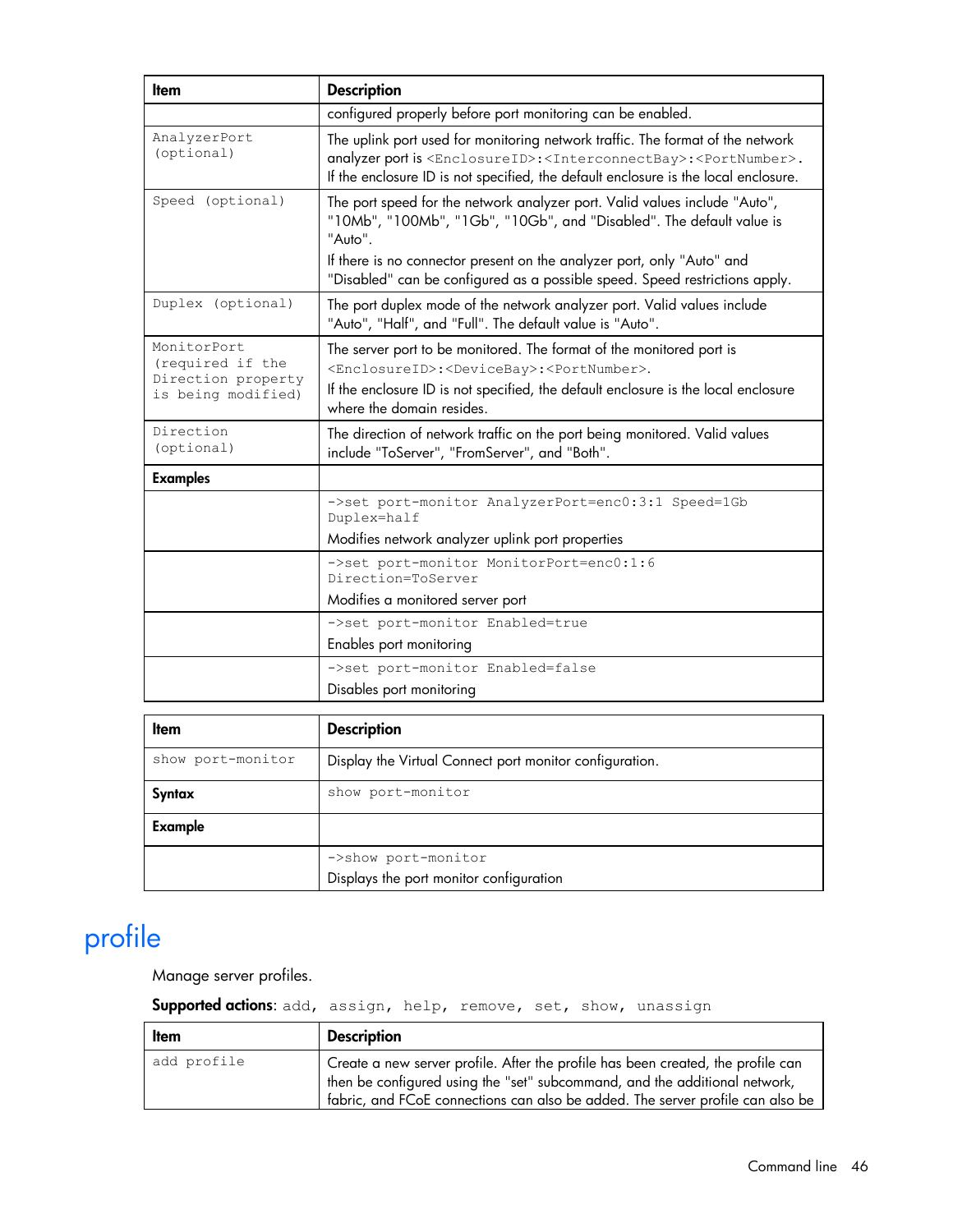| assigned to a device bay using the "assign" subcommand.                                                                                                                                                                                                                        |
|--------------------------------------------------------------------------------------------------------------------------------------------------------------------------------------------------------------------------------------------------------------------------------|
| add profile <profilename> [-NoDefaultEnetConn] [-<br/>NoDefaultFcConn] [-NoDefaultFcoeConn] [SNType=<factory-<br>Default User-Defined&gt;] [SerialNumber=<serialnumber>]<br/>[UUID=<uuid>]</uuid></serialnumber></factory-<br></profilename>                                   |
|                                                                                                                                                                                                                                                                                |
| The unique name of the new server profile to create                                                                                                                                                                                                                            |
|                                                                                                                                                                                                                                                                                |
| Do not add default Ethernet Network connections when creating the server                                                                                                                                                                                                       |
| Do not add default FC SAN connections when creating the server profile.                                                                                                                                                                                                        |
| Do not add default FCoE SAN connections when creating the server profile.                                                                                                                                                                                                      |
|                                                                                                                                                                                                                                                                                |
| The source of the serial number assignment to be used during the profile<br>creation. If not specified, the serial number is assigned according to the Virtual<br>connect default domain settings. Valid values include "Factory-Default" and                                  |
| A custom user-defined serial number associated with the server profile. When<br>the profile is assigned to a device bay that contains a server, the server inherits<br>the virtual serial number. The user-defined serial number must start with the                           |
| A unique 128-bit identifier for the virtual server ID. The format is xxxxxxxxxxxxx<br>xxxx-xxxx-xxxxxxxxxxxx, where x is any alpha-numeric character. If no UUID is<br>specified, then one is auto-generated. The UUID can be specified only if the<br>SNType is User-Defined. |
|                                                                                                                                                                                                                                                                                |
| ->add profile MyNewProfile<br>Creates a new profile and adds it to the domain, using default connections and<br>Virtual Connect default serial numbers                                                                                                                         |
| ->add profile MyNewProfile2 -NoDefaultEnetConn                                                                                                                                                                                                                                 |
| Creates a new profile without adding default Ethernet connections                                                                                                                                                                                                              |
| ->add profile MyNewProfile2 -NoDefaultFcConn                                                                                                                                                                                                                                   |
| Creates a new profile without adding default FC connections                                                                                                                                                                                                                    |
| ->add profile MyNewProfile2 -NoDefaultFcoeConn                                                                                                                                                                                                                                 |
| Creates a new profile without adding default FCoE connections                                                                                                                                                                                                                  |
| ->add profile MyNewProfile2 -NoDefaultEnetConn<br>$-No$ DefaultFcConn                                                                                                                                                                                                          |
| Creates a new profile without adding default Ethernet and FC connections                                                                                                                                                                                                       |
| ->add profile MyNewProfile2 -NoDefaultEnetConn<br>-NoDefaultFcConn -NoDefaultFcoeConn                                                                                                                                                                                          |
| Creates a new profile without adding default Ethernet, FC, and FCoE                                                                                                                                                                                                            |
| ->add profile MyNewProfile SNType=User-Defined<br>SerialNumber=VCX0113121                                                                                                                                                                                                      |
| Creates a new profile and specifies a custom virtual serial number                                                                                                                                                                                                             |
| ->add profile MyNewProfile SNType=Factory-Default<br>Creates a new profile and uses the factory assigned serial number                                                                                                                                                         |
| "User-Defined".<br>pattern VCX01.                                                                                                                                                                                                                                              |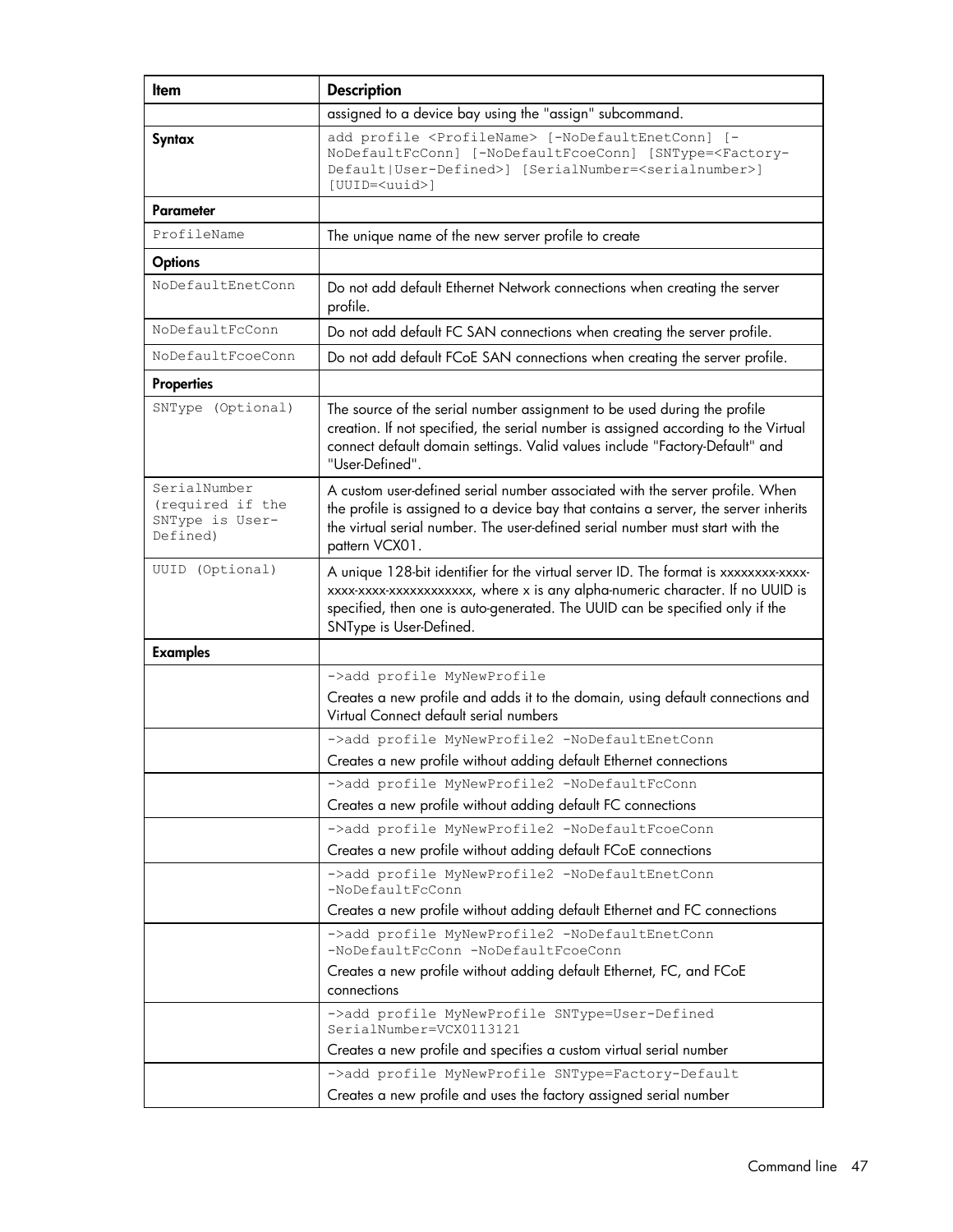| ltem | <b>Description</b>                                                                                                      |
|------|-------------------------------------------------------------------------------------------------------------------------|
|      | ->add profile MyNewProfile SNType=User-Defined<br>SerialNumber=VCX0113121 UUID=15713c60-fcf2-11dc-a656-<br>0002a5d5c51b |
|      | Creates a new profile and specifies a custom virtual serial number and UUID                                             |

| ltem                      | <b>Description</b>                                                                                                                                                                                 |
|---------------------------|----------------------------------------------------------------------------------------------------------------------------------------------------------------------------------------------------|
| assign profile            | Assign a server profile to a device bay.                                                                                                                                                           |
| Syntax                    | assign profile <profilename> <devicebay> [-PowerOn]</devicebay></profilename>                                                                                                                      |
| <b>Parameters</b>         |                                                                                                                                                                                                    |
| ProfileName<br>(required) | The unique name of the server profile to assign                                                                                                                                                    |
| DeviceBay<br>(required)   | The device bay to assign the profile to, in the format<br><enclosureid>:<devicebaynumber><br/>If EnclosureID is not specified, it defaults to the local enclosure.</devicebaynumber></enclosureid> |
|                           | To assign a profile to a multi-blade server, <devicebay> must be a monarch<br/>bay.</devicebay>                                                                                                    |
| Option                    |                                                                                                                                                                                                    |
| PowerOn                   | Powers on the server after the profile has been assigned.                                                                                                                                          |
| Example                   |                                                                                                                                                                                                    |
|                           | ->assign profile MyProfile1 enc0:1                                                                                                                                                                 |
|                           | Assigns a profile to device bay 1 of the primary enclosure                                                                                                                                         |
|                           | ->assign profile MyProfile1 enc0:5                                                                                                                                                                 |
|                           | Assigns a profile to a multi-blade server in bays 5-8 of the primary enclosure                                                                                                                     |

| ltem                      | <b>Description</b>                                                                          |
|---------------------------|---------------------------------------------------------------------------------------------|
| remove profile            | Remove one or more server profiles from the domain.                                         |
| Syntax                    | remove profile <profilename  <br=""><math>^{\star}</math></profilename>                     |
| Parameter                 |                                                                                             |
| ProfileName<br>(required) | The name of an existing profile in the VC domain. "*" removes all the existing<br>profiles. |
| <b>Examples</b>           |                                                                                             |
|                           | ->remove profile MyProfile                                                                  |
|                           | Removes a server profile by name                                                            |
|                           | ->remove profile *                                                                          |
|                           | Removes all server profiles                                                                 |

| ltem                      | <b>Description</b>                                                                       |
|---------------------------|------------------------------------------------------------------------------------------|
| set profile               | Modify properties of an existing server profile.                                         |
| Syntax                    | set profile <profilename> [Name=<newname>]<br/>[EFIState=absent]</newname></profilename> |
| Parameter                 |                                                                                          |
| ProfileName<br>(required) | The current name of the profile to modify                                                |
| <b>Properties</b>         |                                                                                          |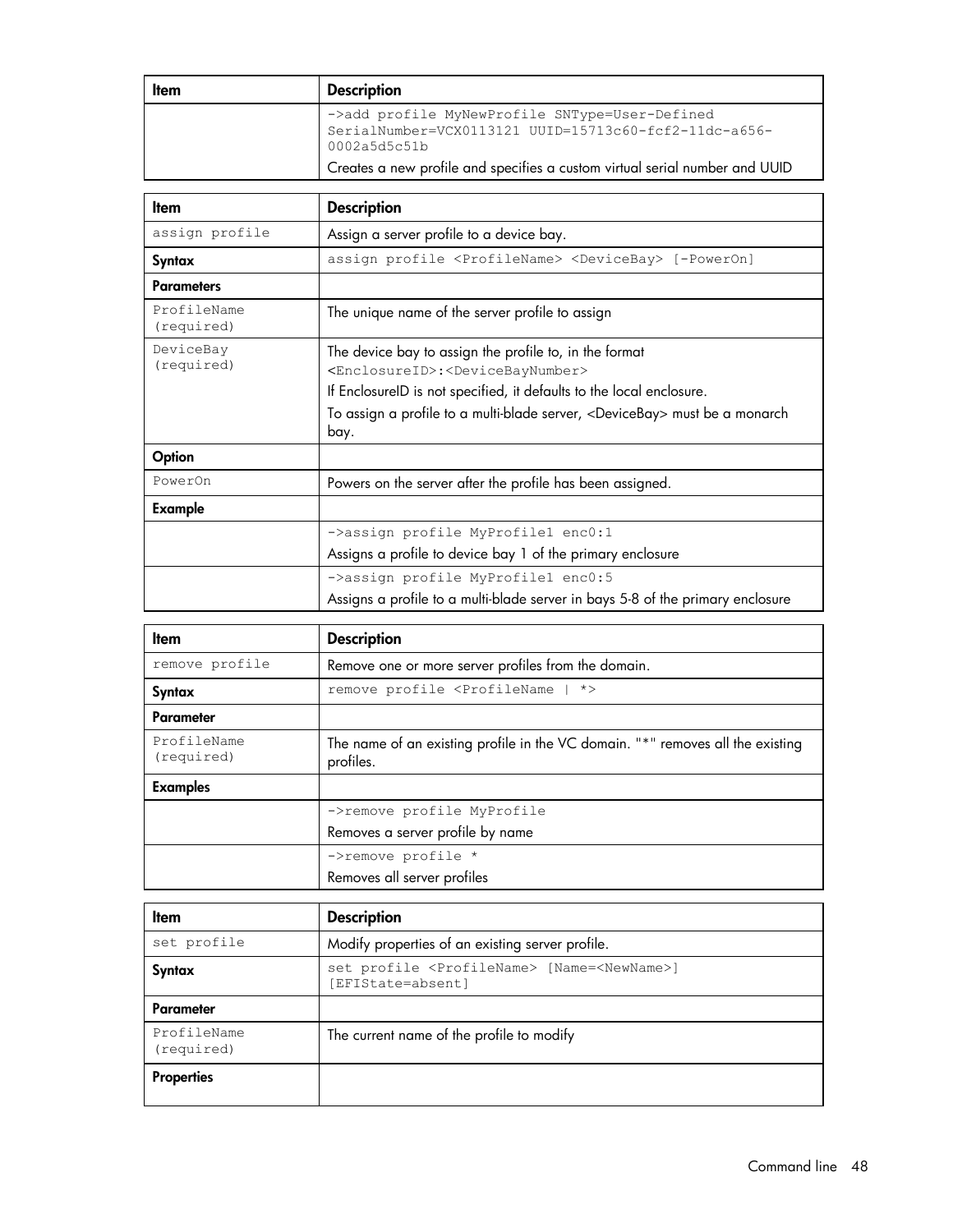| ltem                   | <b>Description</b>                                         |
|------------------------|------------------------------------------------------------|
| Name (required)        | The new name of the server profile                         |
| EFIState<br>(required) | Specifies the presence or absence of EFI state information |
| <b>Examples</b>        |                                                            |
|                        | ->set profile MyProfile Name=MyNewProfileName              |
|                        | Changes the name of a server profile                       |
|                        | ->set profile Profile1 EFIState=absent                     |
|                        | Removes EFI partition block information from a profile     |

| ltem                      | <b>Description</b>                                                                                                                                                                                                                                                                                                       |
|---------------------------|--------------------------------------------------------------------------------------------------------------------------------------------------------------------------------------------------------------------------------------------------------------------------------------------------------------------------|
| show profile              | Display all server profiles that exist in the domain and a summary of the<br>associated Ethernet, iSCSI, FC, and FCoE connections. To view detailed<br>information for the connections, use the show enet-connection, show<br>iscsi-connection, show fc-connection, and show fcoe-<br>connection commands, respectively. |
| Syntax                    | show profile [ <profilename> <math>  *  </math></profilename>                                                                                                                                                                                                                                                            |
| Parameter                 |                                                                                                                                                                                                                                                                                                                          |
| ProfileName<br>(optional) | The name of an existing profile in the VC domain. "*" displays all the existing<br>profiles. If not specified, a summary of all the profiles appears.                                                                                                                                                                    |
| <b>Examples</b>           |                                                                                                                                                                                                                                                                                                                          |
|                           | ->show profile                                                                                                                                                                                                                                                                                                           |
|                           | Displays a summary listing of all server profiles                                                                                                                                                                                                                                                                        |
|                           | $\rightarrow$ show profile *                                                                                                                                                                                                                                                                                             |
|                           | Displays detailed information for all profiles                                                                                                                                                                                                                                                                           |
|                           | ->show profile MyProfile                                                                                                                                                                                                                                                                                                 |
|                           | Displays detailed information for a specific profile                                                                                                                                                                                                                                                                     |

| ltem                      | <b>Description</b>                                                      |
|---------------------------|-------------------------------------------------------------------------|
| unassign profile          | Unassign a server profile from a device bay.                            |
| Syntax                    | unassign profile <profilename></profilename>                            |
| Parameter                 |                                                                         |
| ProfileName<br>(required) | The name of a server profile that is currently assigned to a device bay |
| Example                   | ->unassign profile MyProfile1                                           |
|                           | Unassigns a server profile from a device bay                            |

#### server

Manage server blades.

#### Supported actions: help, poweroff, poweron, reboot, show

| ltem            | <b>Description</b>                      |
|-----------------|-----------------------------------------|
| poweroff server | Power off one or more physical servers. |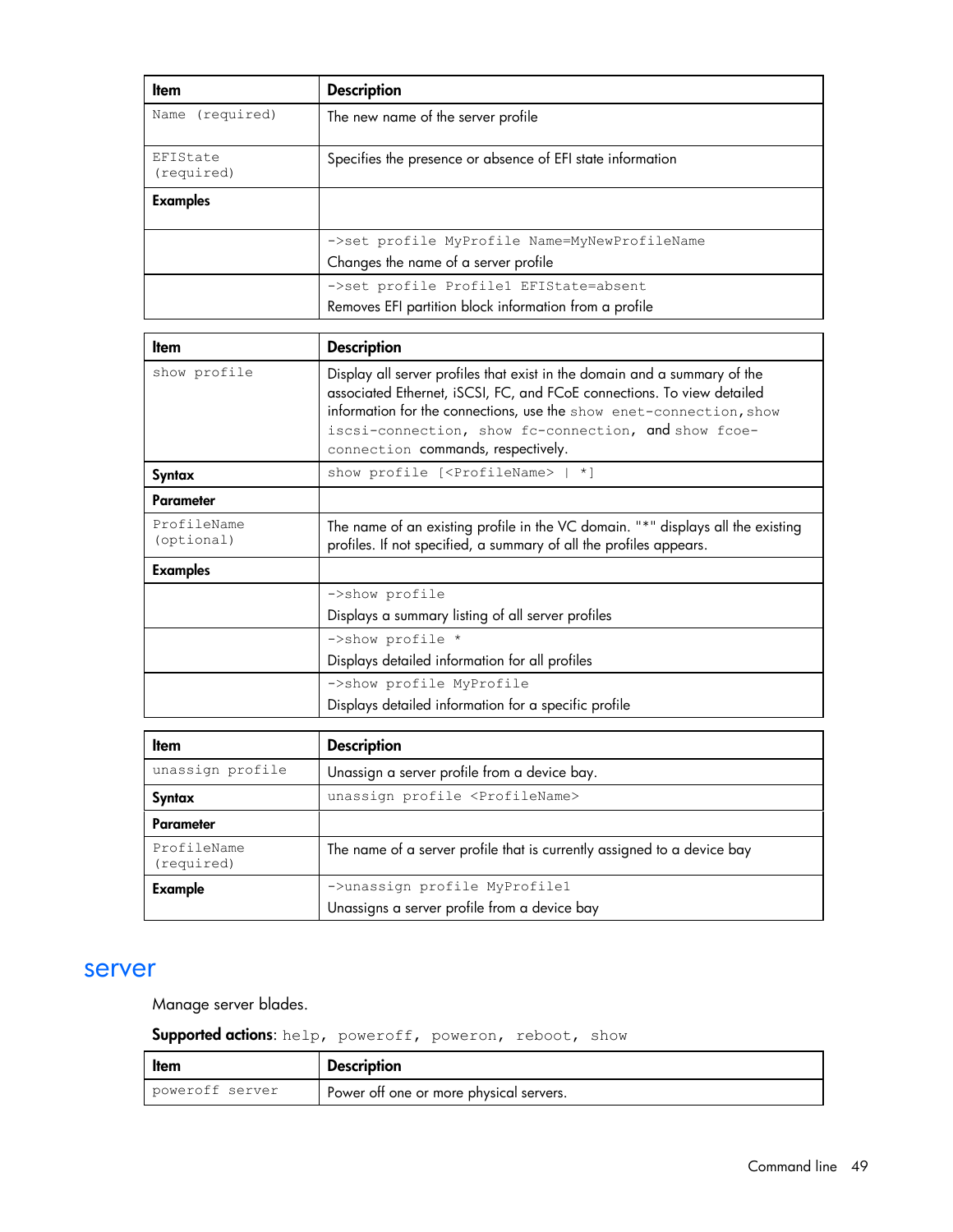| ltem                   | <b>Description</b>                                                                                                                                                                             |
|------------------------|------------------------------------------------------------------------------------------------------------------------------------------------------------------------------------------------|
| <b>Syntax</b>          | poweroff server <serverid *> [-Force  <br/>-ForceOnTimeout] [-timeout=<timeout>]</timeout></serverid *>                                                                                        |
| Parameter              |                                                                                                                                                                                                |
| ServerID<br>(required) | The reference ID of a physical server in the domain. The format of the server ID<br>is <enclosureid:devicebay>.</enclosureid:devicebay>                                                        |
|                        | If the Enclosure ID is not provided, then the primary or local enclosure is used<br>by default. "*" powers off all servers in the domain.                                                      |
|                        | For a multi-blade server, the ServerID must be that of the monarch bay. This is<br>the ID displayed by the show server command.                                                                |
| <b>Options</b>         |                                                                                                                                                                                                |
| Force                  | Forces a power off operation without waiting for the OS to shutdown gracefully.<br>This option should only be used as a last resort because it can cause potential<br>data loss on the server. |
| ForceOnTimeout         | Attempts a graceful shutdown, but if the server does not shut down within the<br>timeout period (default is 60 seconds), then the server is forced to power off.                               |
| Timeout                | Specifies the timeout period (in seconds) to wait for the operation to complete<br>(per server). The default timeout is 60 seconds.                                                            |
| <b>Examples</b>        |                                                                                                                                                                                                |
|                        | ->poweroff server enc0:2                                                                                                                                                                       |
|                        | Shuts down a specific server in device bay 2 of an enclosure with ID enc0                                                                                                                      |
|                        | ->poweroff server enc0:2 -Force                                                                                                                                                                |
|                        | Forces a power off operation on a specific server (primary/local enclosure)                                                                                                                    |
|                        | ->poweroff server *                                                                                                                                                                            |
|                        | Powers off all servers in the domain                                                                                                                                                           |
|                        | ->poweroff server enc0:*                                                                                                                                                                       |
|                        | Powers off all servers in a specific enclosure<br>->poweroff server enc0:2 -ForceOnTimeout                                                                                                     |
|                        | Attempts a graceful shutdown, but forces a shutdown at the end of the timeout<br>period                                                                                                        |
|                        | ->poweroff server * -timeout=180                                                                                                                                                               |
|                        | Shuts down all servers and specifies a custom timeout of 3 minutes                                                                                                                             |
|                        | ->poweroff server enc0:1                                                                                                                                                                       |
|                        | Powers off a specific multi-blade server that occupies bays 1-4 of the primary<br>enclosure                                                                                                    |
|                        |                                                                                                                                                                                                |

| ltem                   | <b>Description</b>                                                                                                                                                                                                                                                                                                                                                                                          |
|------------------------|-------------------------------------------------------------------------------------------------------------------------------------------------------------------------------------------------------------------------------------------------------------------------------------------------------------------------------------------------------------------------------------------------------------|
| poweron server         | Power on one or more physical servers.                                                                                                                                                                                                                                                                                                                                                                      |
| Syntax                 | poweron server <serverid *> [-Timeout=<timeout>]</timeout></serverid *>                                                                                                                                                                                                                                                                                                                                     |
| Parameter              |                                                                                                                                                                                                                                                                                                                                                                                                             |
| ServerID<br>(required) | The reference ID of a server in the domain. The format of the server ID is<br><enclosureid: devicebay="">. If the EnclosureID is not provided, then the<br/>primary or local enclosure is used by default. "*" powers on all servers in the<br/>domain.<br/>For a multi-blade server, the ServerID must be that of the monarch bay. This is<br/>the ID displayed by the show server command.</enclosureid:> |
|                        |                                                                                                                                                                                                                                                                                                                                                                                                             |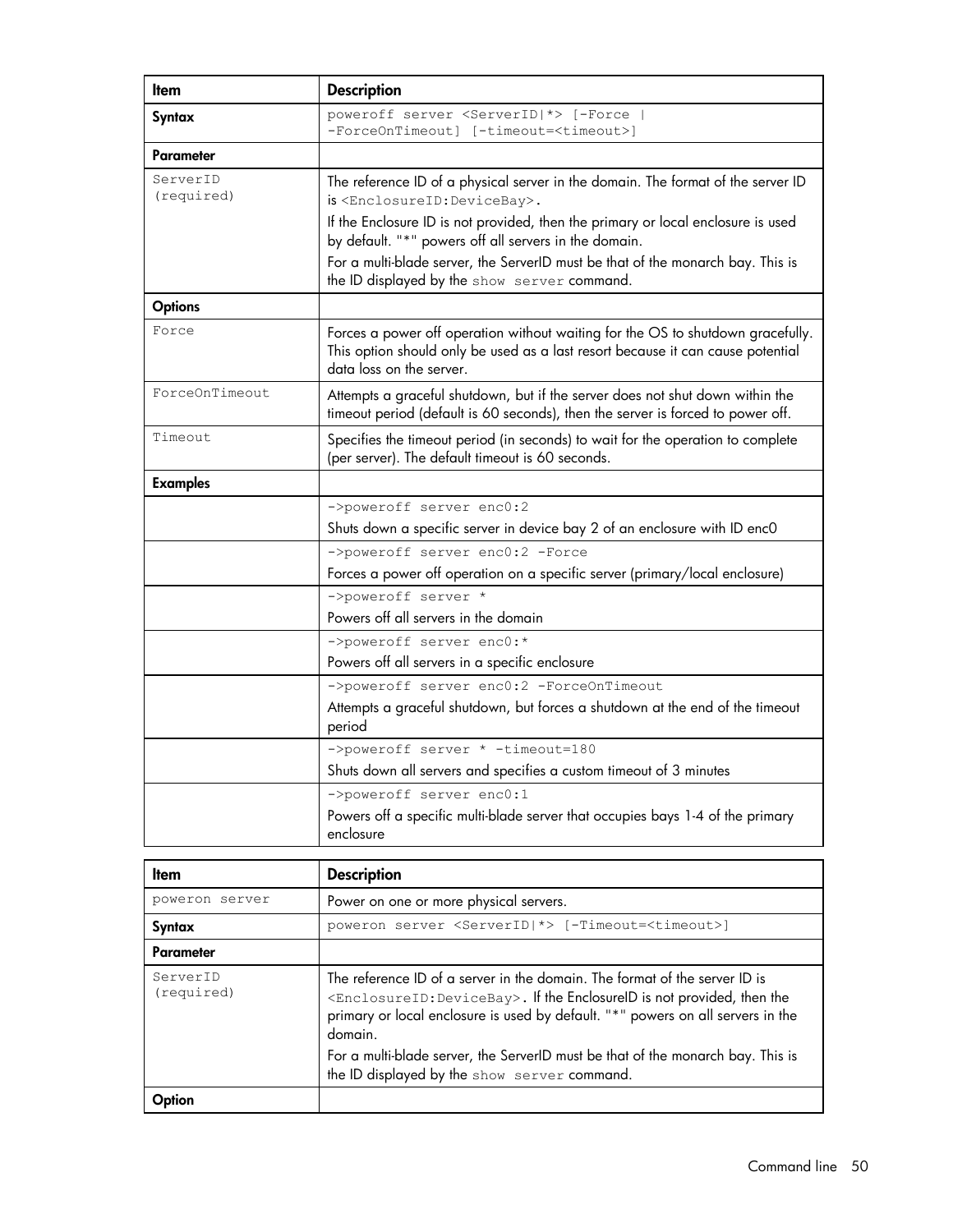| ltem                   | <b>Description</b>                                                                                                                                                                                                                                                                                                                                                                                                |
|------------------------|-------------------------------------------------------------------------------------------------------------------------------------------------------------------------------------------------------------------------------------------------------------------------------------------------------------------------------------------------------------------------------------------------------------------|
| Timeout                | The timeout period (in seconds) to wait for the operation to complete. The<br>default timeout is 60 seconds.                                                                                                                                                                                                                                                                                                      |
| <b>Examples</b>        |                                                                                                                                                                                                                                                                                                                                                                                                                   |
|                        | ->poweron server 2                                                                                                                                                                                                                                                                                                                                                                                                |
|                        | Powers on the specific server in bay 2 of the primary enclosure                                                                                                                                                                                                                                                                                                                                                   |
|                        | ->poweron server *                                                                                                                                                                                                                                                                                                                                                                                                |
|                        | Powers on all servers in the domain                                                                                                                                                                                                                                                                                                                                                                               |
|                        | ->poweron server enc0:*                                                                                                                                                                                                                                                                                                                                                                                           |
|                        | Powers on all servers in a specific enclosure                                                                                                                                                                                                                                                                                                                                                                     |
|                        | ->poweron server * -Timeout=120                                                                                                                                                                                                                                                                                                                                                                                   |
|                        | Powers on all servers and specifies a custom timeout of 2 minutes                                                                                                                                                                                                                                                                                                                                                 |
|                        | ->poweron server enc0:1<br>Powers on a specific multi-blade server that occupies bays 1-4 of the primary<br>enclosure                                                                                                                                                                                                                                                                                             |
| ltem                   | <b>Description</b>                                                                                                                                                                                                                                                                                                                                                                                                |
| reboot server          | Reboot one or more physical servers.                                                                                                                                                                                                                                                                                                                                                                              |
| <b>Syntax</b>          | reboot server <serverid *> [-Force]<br/>[-ForceOnTimeout] [-timeout=<timeout></timeout></serverid *>                                                                                                                                                                                                                                                                                                              |
| Parameter              |                                                                                                                                                                                                                                                                                                                                                                                                                   |
| ServerID<br>(required) | The reference ID of a server in the domain. The format of the server ID is<br><enclosureid: devicebay="">. If the Enclosure ID is not provided, then the<br/>primary or local enclosure (enc0) is used by default. "*" reboots all servers in<br/>the domain.<br/>For a multi-blade server, the ServerID must be that of the monarch bay. This is<br/>the ID displayed by the show server command.</enclosureid:> |
| <b>Options</b>         |                                                                                                                                                                                                                                                                                                                                                                                                                   |
| Force                  | Forces a reboot operation without waiting for the OS to shut down gracefully.<br>This option should be used only as a last resort because it can cause potential<br>data loss on the server.                                                                                                                                                                                                                      |
| ForceOnTimeout         | Attempts a graceful shutdown, but if the server does not shut down within the<br>timeout period (default is 60 seconds), then the server is forced to reboot.                                                                                                                                                                                                                                                     |
| Timeout                | Specifies the timeout period (in seconds) to wait for the operation to complete<br>(per server). The default timeout is 120 seconds.                                                                                                                                                                                                                                                                              |
| <b>Examples</b>        |                                                                                                                                                                                                                                                                                                                                                                                                                   |
|                        | ->reboot server 2                                                                                                                                                                                                                                                                                                                                                                                                 |
|                        | Reboots the specific server in device bay 2 of the primary enclosure                                                                                                                                                                                                                                                                                                                                              |
|                        | ->reboot server enc0:2 -force                                                                                                                                                                                                                                                                                                                                                                                     |
|                        | Reboots a server using the force option                                                                                                                                                                                                                                                                                                                                                                           |
|                        | ->reboot server * -ForceOnTimeout -timeout=180                                                                                                                                                                                                                                                                                                                                                                    |
|                        | Reboots all servers using the ForceOnTimeout option and a custom timeout                                                                                                                                                                                                                                                                                                                                          |
|                        | ->reboot server *                                                                                                                                                                                                                                                                                                                                                                                                 |
|                        | Reboots all servers in the domain                                                                                                                                                                                                                                                                                                                                                                                 |
|                        | ->reboot server enc0:*                                                                                                                                                                                                                                                                                                                                                                                            |
|                        | Reboots all servers in a specific enclosure                                                                                                                                                                                                                                                                                                                                                                       |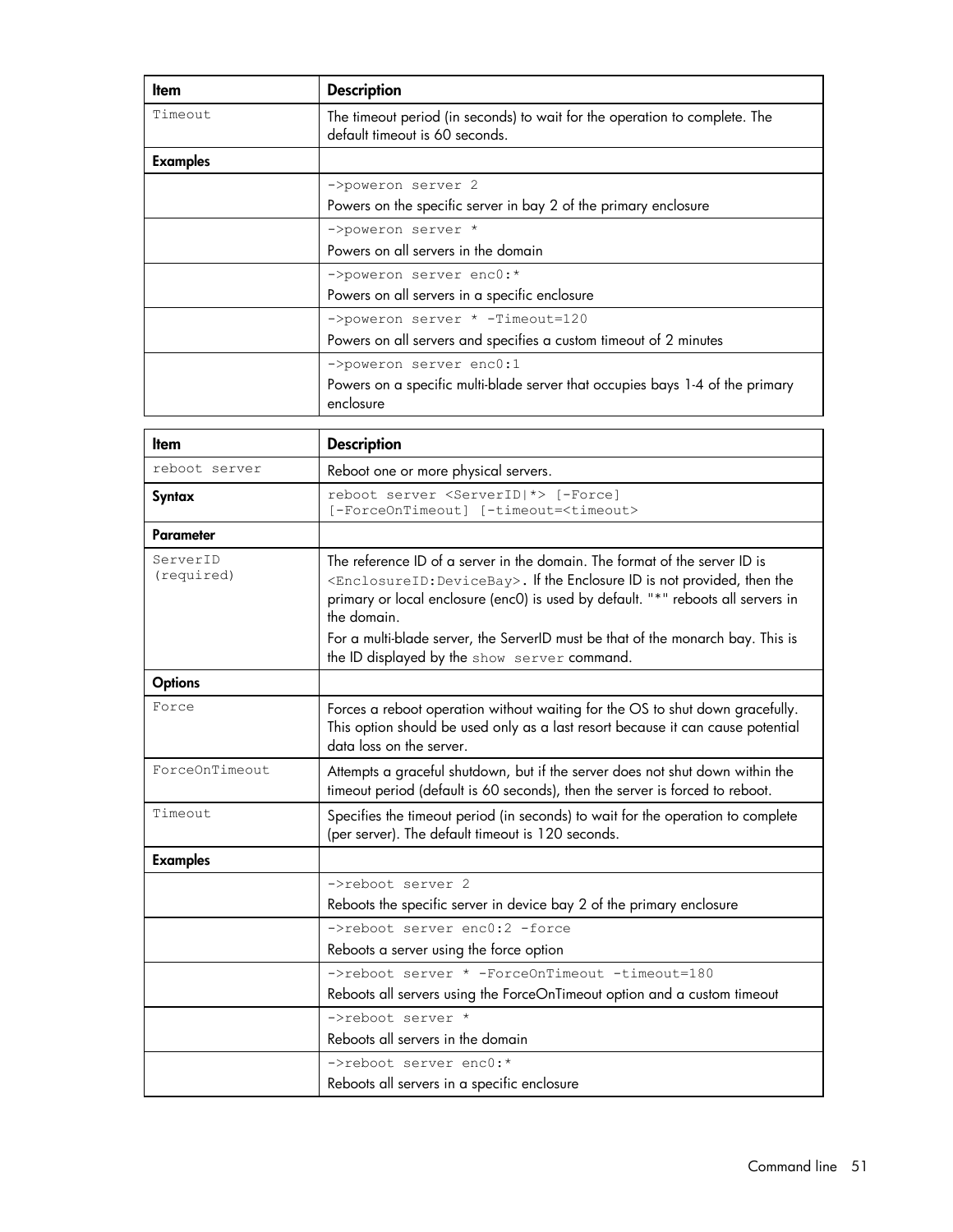| ltem                   | <b>Description</b>                                                                                                                                                                                                                                                                                                                               |
|------------------------|--------------------------------------------------------------------------------------------------------------------------------------------------------------------------------------------------------------------------------------------------------------------------------------------------------------------------------------------------|
|                        | ->reboot server enc0:1                                                                                                                                                                                                                                                                                                                           |
|                        | Reboots a specific multi-blade server that occupies bayes 1-4 of the primary<br>enclosure                                                                                                                                                                                                                                                        |
|                        |                                                                                                                                                                                                                                                                                                                                                  |
| ltem                   | <b>Description</b>                                                                                                                                                                                                                                                                                                                               |
| show server            | Display all servers in the domain.                                                                                                                                                                                                                                                                                                               |
| <b>Syntax</b>          | show server <serverid *></serverid *>                                                                                                                                                                                                                                                                                                            |
| <b>Parameter</b>       |                                                                                                                                                                                                                                                                                                                                                  |
| ServerID<br>(optional) | The reference ID of a server in the domain. The format of the server ID is<br><enclosureid: bay="">. If the EnclosureID is not provided, then the primary or<br/>local enclosure is used by default.<br/>For a multi-blade server, the ServerID must be that of the monarch bay. This is<br/>the ID shown in the summary listing.</enclosureid:> |
|                        |                                                                                                                                                                                                                                                                                                                                                  |
| <b>Examples</b>        |                                                                                                                                                                                                                                                                                                                                                  |
|                        | ->show server                                                                                                                                                                                                                                                                                                                                    |
|                        | Displays a summary listing of all servers                                                                                                                                                                                                                                                                                                        |
|                        | ->show server *                                                                                                                                                                                                                                                                                                                                  |
|                        | Displays detailed information for all servers                                                                                                                                                                                                                                                                                                    |
|                        | ->show server enc2:*                                                                                                                                                                                                                                                                                                                             |
|                        | Displays detailed information for all servers in a specific enclosure                                                                                                                                                                                                                                                                            |
|                        | $\rightarrow$ show server enc $0:4$                                                                                                                                                                                                                                                                                                              |
|                        | Displays detailed information for the specific server in device bay 4 of an<br>enclosure named "MyEnclosure"                                                                                                                                                                                                                                     |
|                        | ->show server enc0:5                                                                                                                                                                                                                                                                                                                             |
|                        | Displays detailed information for a specific multi-blade server that occupies bays<br>5-8 of the primary enclosure                                                                                                                                                                                                                               |

### serverid

Manage virtual Server ID configuration settings.

Supported actions: help, set, show

| ltem              | <b>Description</b>                                                                                                                |
|-------------------|-----------------------------------------------------------------------------------------------------------------------------------|
| set serverid      | Modifiy Virtual Server ID domain settings. The serial number attributes can be<br>changed only in one of the following scenarios: |
|                   | Virtual Server ID source is Factory-Default.                                                                                      |
|                   | Virtual Server ID source is VC-Defined or User-Defined, but no profiles are<br>using server IDs from this source.                 |
|                   | Virtual Server ID source is User-Defined, and this range is being extended<br>by lowering the start or increasing the end values. |
| Syntax            | set serverid Type=Factory-Default                                                                                                 |
|                   | set serverid Type=VC-Defined [PoolID=<1-64>]                                                                                      |
|                   | set serverid Type=User-Defined Start=VCX01nnnnn<br>End=VCX01nnnnn                                                                 |
| <b>Properties</b> |                                                                                                                                   |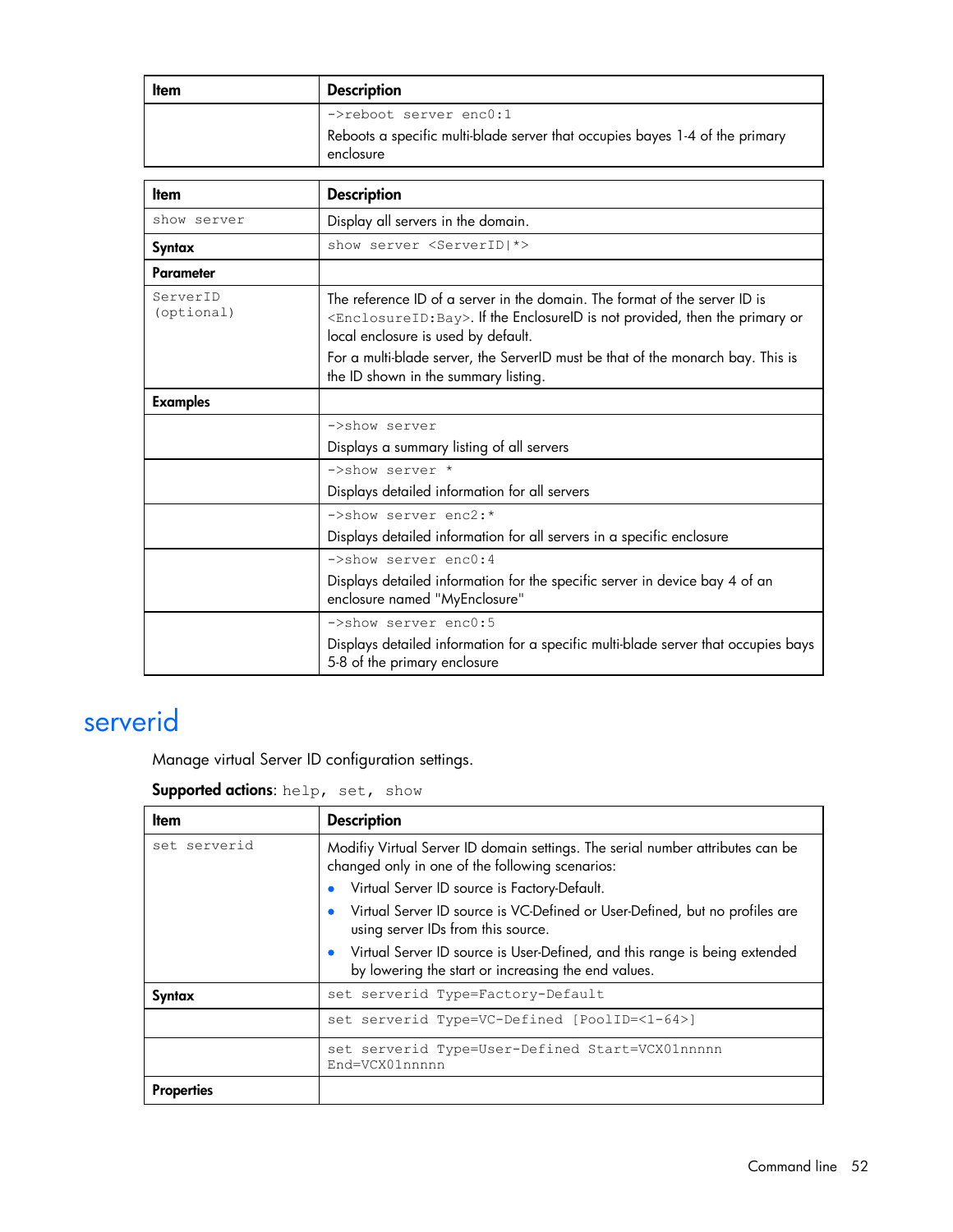| Item                                            | <b>Description</b>                                                                                                                                                                                                                                                        |
|-------------------------------------------------|---------------------------------------------------------------------------------------------------------------------------------------------------------------------------------------------------------------------------------------------------------------------------|
| Type (required)                                 | The type of the virtual serial number source. When server profiles are created,<br>the virtual serial numbers and UUID values are allocated from the specified pool<br>source.<br>Valid values include "Factory-Defined" (default), "VC-Defined", and "User-<br>Defined". |
| PoolID (optional)                               | The VC-Defined Pool ID to be used. If not specified, the default Pool ID is 1. This<br>property is only valid for VC-Defined-serial number types.                                                                                                                         |
| Start (required if<br>Type is User-<br>Defined) | The starting serial number in a user-defined range. This property is only valid for<br>User-Defined serial number types. User-Defined serial number ranges should<br>start with the pattern VCX01.                                                                        |
| End (required if<br>Type is User-<br>Defined)   | The ending serial number in a user-defined range. This property is only valid for<br>User-Defined serial number types. User-Defined serial number ranges should<br>start with the pattern VCX01.                                                                          |
| <b>Examples</b>                                 |                                                                                                                                                                                                                                                                           |
|                                                 | ->set serverid Type=Factory-Default                                                                                                                                                                                                                                       |
|                                                 | Modifies virtual server ID settings to use factory default serial numbers                                                                                                                                                                                                 |
|                                                 | ->set serverid Type=VC-Defined PoolId=5                                                                                                                                                                                                                                   |
|                                                 | Modifies virtual server ID settings to use VC-Defined serial numbers                                                                                                                                                                                                      |
|                                                 | ->set serverid Type=User-Defined Start=VCX0000001<br>End=VCX0100010                                                                                                                                                                                                       |
|                                                 | Modifies virtual server ID settings to use a custom, User-Defined serial number<br>range                                                                                                                                                                                  |
|                                                 |                                                                                                                                                                                                                                                                           |
| <b>Item</b>                                     | <b>Description</b>                                                                                                                                                                                                                                                        |
| show serverid                                   | Display virtual server ID configuration properties.                                                                                                                                                                                                                       |
| <b>Syntax</b>                                   | show serverid                                                                                                                                                                                                                                                             |
| <b>Example</b>                                  |                                                                                                                                                                                                                                                                           |
|                                                 | ->show serverid                                                                                                                                                                                                                                                           |
|                                                 | Displays virtual server ID configuration properties                                                                                                                                                                                                                       |

### server-port

Display the physical server ports.

Supported actions: help, show

| ltem              | <b>Description</b>                                                                                                                                                                                                                                         |
|-------------------|------------------------------------------------------------------------------------------------------------------------------------------------------------------------------------------------------------------------------------------------------------|
| show server-port  | Display physical server port information.                                                                                                                                                                                                                  |
| Syntax            | show server-port <portid></portid>                                                                                                                                                                                                                         |
| Parameter         |                                                                                                                                                                                                                                                            |
| PortID (Optional) | The reference of a port mapping ID. The PortID format is<br>EnclosureID: IOBay: Port. The Port ID can be referenced from the ID<br>column in the summary display. The detailed display shows any Flex NICs that<br>might be associated with a server port. |
| <b>Examples</b>   |                                                                                                                                                                                                                                                            |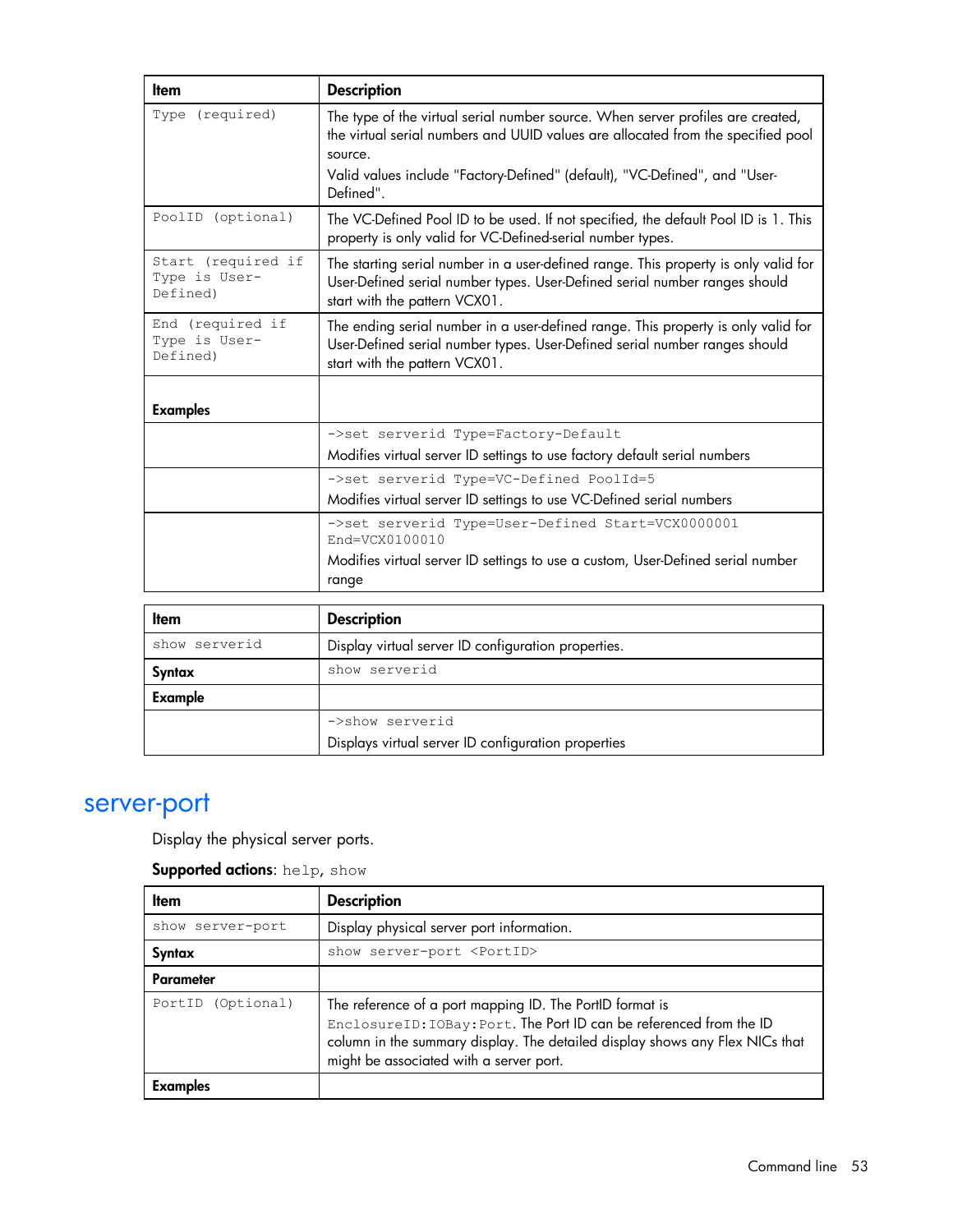| Item | <b>Description</b>                                          |
|------|-------------------------------------------------------------|
|      | ->show server-port                                          |
|      | Displays a summary listing of all physical server ports     |
|      | ->show server-port *                                        |
|      | Displays detailed information for all physical server ports |
|      | ->show server-port enc0:3:d2                                |
|      | Displays detailed information for a specific server port    |

### server-port-map

Manage shared server downlink port mapping configuration

Supported actions: add, help, remove, set, show

| Item                       | <b>Description</b>                                                                                                                                                                                                                                                                                                                                                                  |
|----------------------------|-------------------------------------------------------------------------------------------------------------------------------------------------------------------------------------------------------------------------------------------------------------------------------------------------------------------------------------------------------------------------------------|
| add server-port-<br>map    | Add a new server port network mapping, and allow server ports to be shared<br>among multiple VC Ethernet networks.                                                                                                                                                                                                                                                                  |
|                            | This command cannot be used if the domain setting VLanTagControl is currently<br>set to "Tunnel".                                                                                                                                                                                                                                                                                   |
| <b>Syntax</b>              | add server-port-map <connectionid> <network name=""><br/>[Uplinkset=<uplink name="" set="">] [VLanID=<vlan id="">]<br/>[Untagged=<true false>]</true false></vlan></uplink></network></connectionid>                                                                                                                                                                                |
| <b>Parameters</b>          |                                                                                                                                                                                                                                                                                                                                                                                     |
| ConnectionID<br>(required) | The reference ID of an existing enet-connection associated with a profile and a<br>server port. The format of the ConnectionId is <profilename:portnumber>.</profilename:portnumber>                                                                                                                                                                                                |
| Network (required)         | The name of a valid network to which the mapping will be added. A network<br>can be configured once for every profile connection, and every profile<br>connection can be configured for a maximum of 28 networks.                                                                                                                                                                   |
| <b>Properties</b>          |                                                                                                                                                                                                                                                                                                                                                                                     |
| Uplinkset<br>(optional)    | The name of the shared uplinkset to use with the server port mapping. If the<br>domain setting SharedServerVLanId is set to "true", then the Uplinkset is a<br>required value.                                                                                                                                                                                                      |
| VLanID (optional)          | The VLAN ID to be used for the mapping. Valid values include 1 to 4094. If the<br>uplinkset name is specified, then the VLanID property should not be specified,<br>because the server VLAN ID is forced to be same as the VLAN ID used when<br>adding the network to the shared uplinkset.                                                                                         |
| Untagged<br>(optional)     | Enables or disables the network to handle untagged packets. Only one network<br>in an Ethernet network connection can be made to handle untagged packets.<br>The default value is "false". If a shared uplink set is being used, then the<br>untagged network is the same as the native network, if present, but any other<br>network can be configured to handle untagged packets. |
| <b>Examples</b>            |                                                                                                                                                                                                                                                                                                                                                                                     |
|                            | ->add server-port-map MyProfile:1 Network1 VLanID=100                                                                                                                                                                                                                                                                                                                               |
|                            | Adds a new server port to dedicated network mapping                                                                                                                                                                                                                                                                                                                                 |
|                            | ->add server-port-map MyProfile:2 RedNetwork<br>Uplinkset=MyUplinkSet1                                                                                                                                                                                                                                                                                                              |
|                            | Adds a new server port to shared network mapping                                                                                                                                                                                                                                                                                                                                    |
|                            | ->add server-port-map MyProfile:3 GreenNetwork                                                                                                                                                                                                                                                                                                                                      |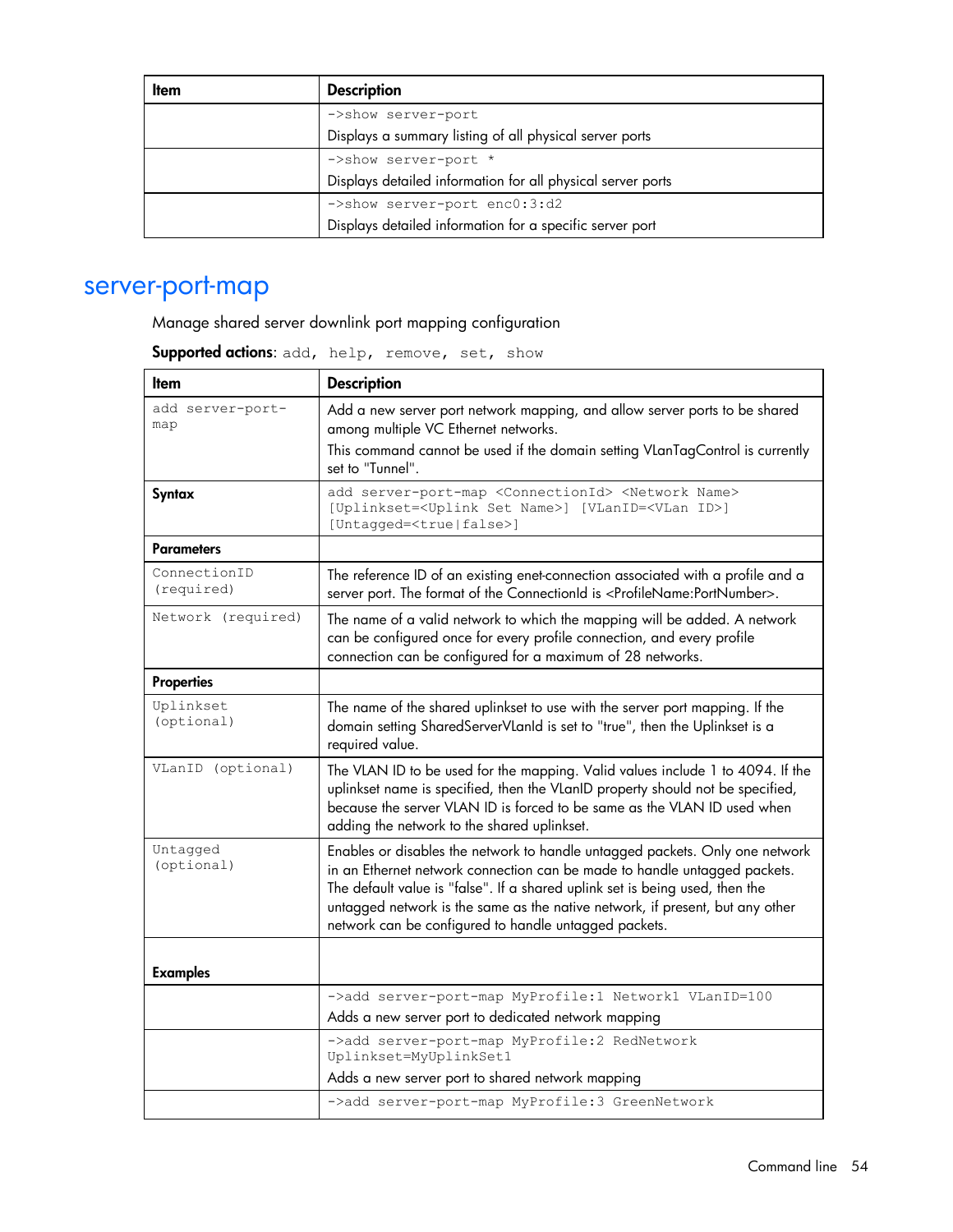| Item                       | <b>Description</b>                                                                                                                                                                                                                                       |
|----------------------------|----------------------------------------------------------------------------------------------------------------------------------------------------------------------------------------------------------------------------------------------------------|
|                            | Uplinkset=MyUplinkset1 UnTagged=true                                                                                                                                                                                                                     |
|                            | Adds a new server port to shared network and label it as untagged                                                                                                                                                                                        |
|                            |                                                                                                                                                                                                                                                          |
| ltem                       | <b>Description</b>                                                                                                                                                                                                                                       |
| remove server-<br>port-map | Remove a server port network mapping. This command cannot be used if the<br>domain setting VLanTagControl is set to "Tunnel".                                                                                                                            |
| Syntax                     | remove server-port-map <connectionid *=""  =""> [<network<br>Name&gt;1</network<br></connectionid>                                                                                                                                                       |
| <b>Parameters</b>          |                                                                                                                                                                                                                                                          |
| ConnectionID<br>(required) | The reference ID of an existing enet-connection associated with a profile and a<br>server port. The format of the ConnectionId is <profilename:portnumber>. "*"<br/>removes all server-port-map configurations from the domain.</profilename:portnumber> |
| Network (optional)         | The name of an Ethernet network on which the mapping exists                                                                                                                                                                                              |
| <b>Examples</b>            |                                                                                                                                                                                                                                                          |
|                            | ->remove server-port-map MyProfile:1 RedNetwork                                                                                                                                                                                                          |
|                            | Removes a server port network mapping                                                                                                                                                                                                                    |
|                            | ->remove server-port-map MyProfile:1 *                                                                                                                                                                                                                   |
|                            | Removes all server port network mappings from a profile                                                                                                                                                                                                  |
|                            | ->remove server-port-map *                                                                                                                                                                                                                               |
|                            | Removes all the server port mappings in the domain                                                                                                                                                                                                       |

| ltem                       | <b>Description</b>                                                                                                                                                                                                                                                                                                                                                                                                                                                                                                                                   |
|----------------------------|------------------------------------------------------------------------------------------------------------------------------------------------------------------------------------------------------------------------------------------------------------------------------------------------------------------------------------------------------------------------------------------------------------------------------------------------------------------------------------------------------------------------------------------------------|
| set server-port-<br>map    | Modify an existing server port network mapping. This command cannot be used<br>if the domain setting VlanTagControl is set to "Tunnel" or if the network is<br>associated with a shared uplink port set.                                                                                                                                                                                                                                                                                                                                             |
| <b>Syntax</b>              | set server-port-map <connectionid> <network name=""><br/>[VLanID=<vlanid>] [UnTagged=<true false>]</true false></vlanid></network></connectionid>                                                                                                                                                                                                                                                                                                                                                                                                    |
| <b>Parameters</b>          |                                                                                                                                                                                                                                                                                                                                                                                                                                                                                                                                                      |
| ConnectionID<br>(required) | The reference ID of an existing enet-connection associated with a profile and a<br>server port. The format of the ConnectionId is <profilename:portnumber>.</profilename:portnumber>                                                                                                                                                                                                                                                                                                                                                                 |
| Network (required)         | The name of a valid Ethernet network on which the mapping exists                                                                                                                                                                                                                                                                                                                                                                                                                                                                                     |
| <b>Properties</b>          |                                                                                                                                                                                                                                                                                                                                                                                                                                                                                                                                                      |
| VLanID (optional)          | The new VLAN ID to be used for the mapping server port to network. Valid<br>values include 1 to 4094.                                                                                                                                                                                                                                                                                                                                                                                                                                                |
| Untagged<br>(optional)     | Enables or disables the network to handle untagged packets. Only one network<br>in an Ethernet network connection is allowed to handle untagged packets. The<br>default value is "false". If a shared uplink set is being used, the untagged<br>network is the same as the native network if present, but any network can also<br>be configured to handle untagged packets.<br>When changing a network untagged option from true to false, the user is<br>required to provide a VLanID if the global option SharedServerVLanId is set to<br>"false". |
| <b>Examples</b>            |                                                                                                                                                                                                                                                                                                                                                                                                                                                                                                                                                      |
|                            | ->set server-port-map MyProfile:1 Network1 VLanId=100                                                                                                                                                                                                                                                                                                                                                                                                                                                                                                |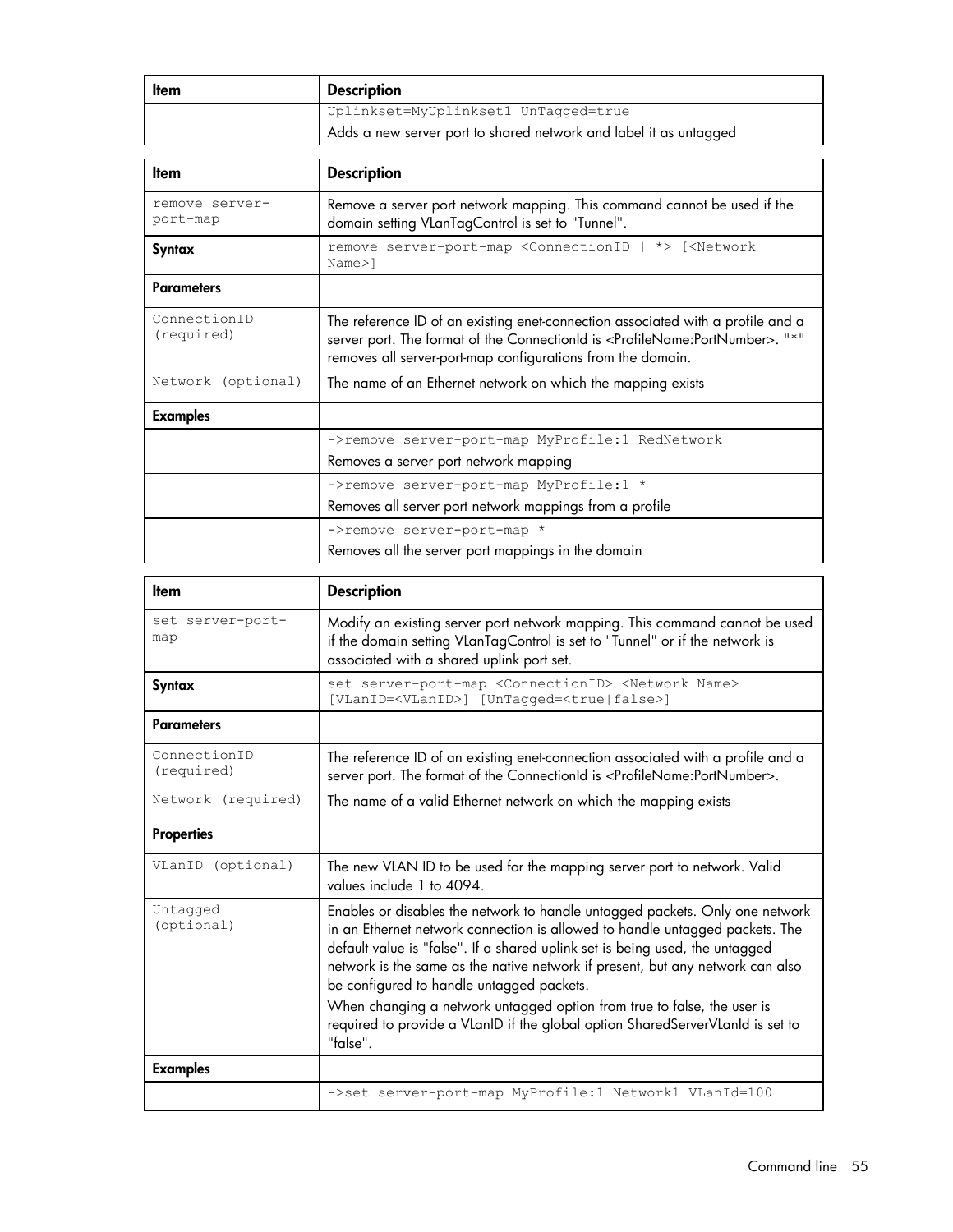| Item | <b>Description</b>                                                                                                                       |
|------|------------------------------------------------------------------------------------------------------------------------------------------|
|      | Modifies the VLAN ID of an existing server port network mapping                                                                          |
|      | ->set server-port-map MyProfile:1 Network1 Untagged=true<br>Modifies the existing server port network mapping to handle untagged packets |

| ltem                       | <b>Description</b>                                                                                                                                                                   |
|----------------------------|--------------------------------------------------------------------------------------------------------------------------------------------------------------------------------------|
| show server-port-<br>map   | Display a server port network mapping. This command cannot be used if the<br>domain setting, VLanTagControl, is set to "Tunnel".                                                     |
| Syntax                     | show server-port-map [ <connectionid> <math>  * ]</math></connectionid>                                                                                                              |
| Parameter                  |                                                                                                                                                                                      |
| ConnectionID<br>(optional) | The reference ID of an existing enet-connection associated with a profile and a<br>server port. The format of the ConnectionId is <profilename:portnumber>.</profilename:portnumber> |
| <b>Examples</b>            |                                                                                                                                                                                      |
|                            | ->show server-port-map                                                                                                                                                               |
|                            | Lists all the server port mappings                                                                                                                                                   |
|                            | ->show server-port-map MyProfile:1                                                                                                                                                   |
|                            | Displays the server port mapping for a profile                                                                                                                                       |
|                            | ->show server-port-map *                                                                                                                                                             |
|                            | Displays detailed output of all the server port mappings                                                                                                                             |

#### snmp

View and modify the SNMP configuration for VC-Enet and VC-FC modules, and add, modify, and remove SNMP trap configurations related to trap destinations.

| Item                        | <b>Description</b>                                                                                                                                                                                                                           |
|-----------------------------|----------------------------------------------------------------------------------------------------------------------------------------------------------------------------------------------------------------------------------------------|
| set snmp                    | Modify the VC SNMP configuration.                                                                                                                                                                                                            |
| Syntax                      | set snmp <type> [ReadCommunity=<readcommunitystring>]<br/>[SystemContact=<systemcontact>] [Enabled=<true false>]<br/>[SmisEnabled=<true false>]</true false></true false></systemcontact></readcommunitystring></type>                       |
| Parameter                   |                                                                                                                                                                                                                                              |
| Type (required)             | Indicates which SNMP configuration to modify. Valid values include "Enet" and<br>"FC".                                                                                                                                                       |
| <b>Properties</b>           |                                                                                                                                                                                                                                              |
| ReadCommunity<br>(optional) | Read-Only Community String for the SNMP configuration. The default value is<br>"public". If the type is "Enet", the maximum length of the read community string<br>is 39 characters. If the type is FC, the maximum length is 12 characters. |
| SystemContact<br>(optional) | SNMP system contact information.                                                                                                                                                                                                             |
| Enabled (optional)          | Enables or disables the SNMP agent. The default value is "true". Valid values<br>include "true" or "false".                                                                                                                                  |
| SmisEnabled<br>(optional)   | Enables or disables SMIS. This property is valid only for VC-FC modules. The<br>default value is "false". Valid values include "true" or "false".                                                                                            |

Supported actions: set, show, help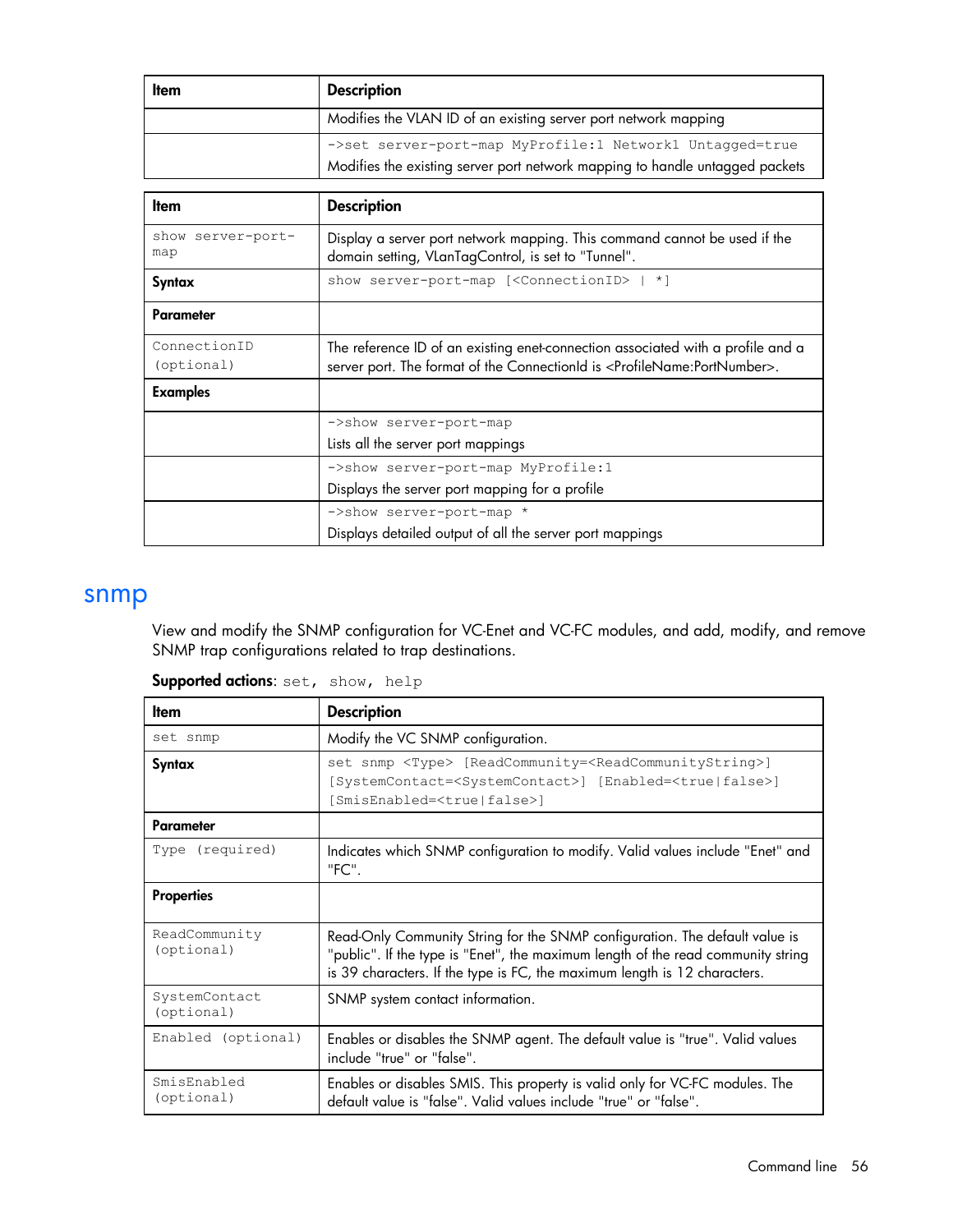| ltem     | <b>Description</b>                                                                                                                                                            |
|----------|-------------------------------------------------------------------------------------------------------------------------------------------------------------------------------|
| Examples |                                                                                                                                                                               |
|          |                                                                                                                                                                               |
|          | ->set snmp enet ReadCommunity=mydatacenter1<br>SystemContact=admin@datacenter1.com Enabled=true<br>Enables the SNMP agent for VC-Enet modules and supplies a community string |
|          | ->set snmp fc ReadCommunity=mydatacenter<br>SystemContact=FcAdmin Enabled=true<br>Enables the SNMP agent for VC-FC modules                                                    |

| ltem            | <b>Description</b>                                                                                                                                                            |
|-----------------|-------------------------------------------------------------------------------------------------------------------------------------------------------------------------------|
| show snmp       | Display the SNMP configuration settings for the VC domain.                                                                                                                    |
| Syntax          | show snmp [Type]                                                                                                                                                              |
| Parameter       |                                                                                                                                                                               |
| Type (optional) | Indicates the type of SNMP configuration to display. If the type is not specified,<br>all VC SNMP configuration information appears. Valid values include "Enet"<br>and "FC". |
| <b>Examples</b> |                                                                                                                                                                               |
|                 | ->show snmp Enet                                                                                                                                                              |
|                 | Displays SNMP configuration for VC-Enet modules only                                                                                                                          |
|                 | ->show snmp FC                                                                                                                                                                |
|                 | Displays SNMP configuration for VC-FC modules only                                                                                                                            |
|                 | $->$ show snmp                                                                                                                                                                |
|                 | Displays SNMP configuration for all modules                                                                                                                                   |

### snmp-trap

Manage SNMP trap information

Supported actions: add, help, remove, set, show, test

| ltem                    | <b>Description</b>                                                                                                                                                                                                                                                                                                                                                                                                                               |
|-------------------------|--------------------------------------------------------------------------------------------------------------------------------------------------------------------------------------------------------------------------------------------------------------------------------------------------------------------------------------------------------------------------------------------------------------------------------------------------|
| add snmp-trap           | Adds a new SNMP trap destination.<br>Avoid using duplicate trap destinations. Setting duplicate trap destinations can<br>result in duplicate traps being sent to the same destination, or only one of the<br>trap destinations being configured.                                                                                                                                                                                                 |
| Syntax                  | add snmp-trap <name> Address=<trap address="" destination=""><br/>[Community=<community name<br="">string&gt;][Format=<snmpv1 snmpv2>][Severity=<trap<br>severity   All   None&gt;] [DomainCategories=<domain trap<br="">category   All   None&gt;] [EnetCategories=<enet trap<br="">category   All   None&gt;] [FcCategories=<fc trap<br="">category   All   None&gt;]</fc></enet></domain></trap<br></snmpv1 snmpv2></community></trap></name> |
| Parameter               |                                                                                                                                                                                                                                                                                                                                                                                                                                                  |
| Name (required)         | A unique name for the new trap being added                                                                                                                                                                                                                                                                                                                                                                                                       |
| <b>Properties</b>       |                                                                                                                                                                                                                                                                                                                                                                                                                                                  |
| Address (required)      | IPv4 address or DNS name for the trap destination                                                                                                                                                                                                                                                                                                                                                                                                |
| Community<br>(optional) | The SNMP community name string for the specified trap. The default value is<br>"public" if not specified. For VC-Enet modules, the maximum string length is 39.                                                                                                                                                                                                                                                                                  |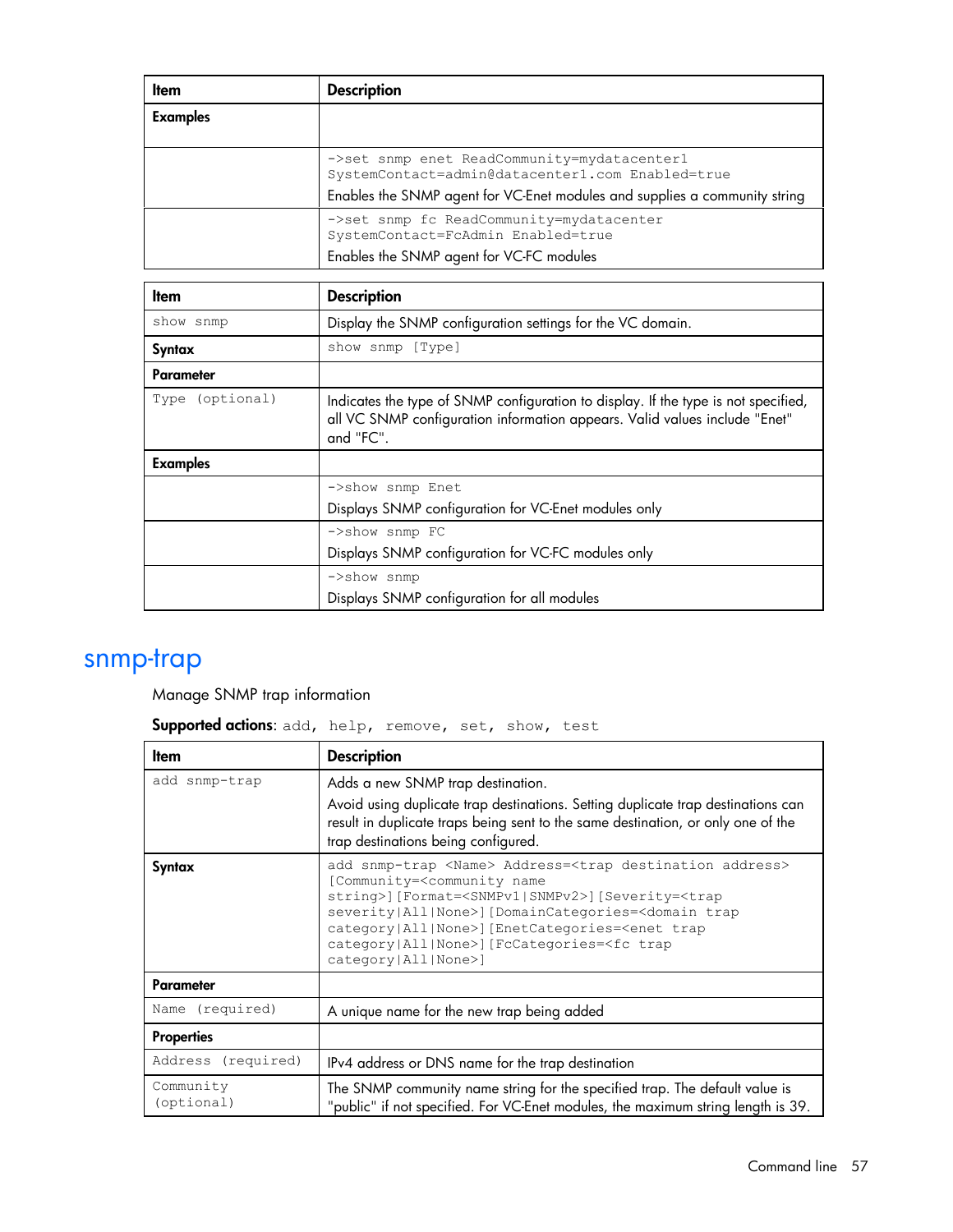| Item             | <b>Description</b>                                                                                                                                                                                                                                                                                  |
|------------------|-----------------------------------------------------------------------------------------------------------------------------------------------------------------------------------------------------------------------------------------------------------------------------------------------------|
|                  | For VC-FC modules, the maximum string length is 24.                                                                                                                                                                                                                                                 |
| Format           | Format of the new trap. Valid values are "SNMPv1" and "SNMPv2". The<br>default is "SNMPv1" if not specified.                                                                                                                                                                                        |
| Severities       | Trap severities to send to the destination. Valid values are "Normal",<br>"Unknown", "Info", "Warning", "Minor", "Major", "Critical", "All", and<br>"None".<br>Multiple severities can be provided, separated by commas. The default severity<br>is "None".                                         |
| DomainCategories | The Virtual Connect Domain trap categories to send to the destination. Valid<br>values are "Legacy", "DomainStatus", "NetworkStatus", "FabricStatus",<br>"ProfileStatus", "ServerStatus", "EnetStatus", FcStatus", "All", and "None".<br>Multiple categories can be specified, separated by commas. |
| EnetCategories   | The Virtual Connect Ethernet trap categories to send to the destination. Valid<br>values are "PortStatus", "PortThreshold", "Other", "All", and "None".<br>Multiple categories can be specified, separated by commas.                                                                               |
| FcCategories     | The Virtual Connect Fibre Channel trap categories to send to the destination.<br>Valid values are "PortStatus", "Other", "All", and "None".                                                                                                                                                         |
|                  | Multiple categories can be specified, separated by commas.                                                                                                                                                                                                                                          |
| <b>Examples</b>  |                                                                                                                                                                                                                                                                                                     |
|                  | ->add snmp-trap EnetManagementStation<br>Address=192.112.34.10 Community=private Format=SNMPv1<br>Severity=Normal, Critical EnetCategories=Other                                                                                                                                                    |
|                  | Adds a new trap destination for VC-Enet modules                                                                                                                                                                                                                                                     |
|                  | ->add snmp-trap FcManagementStation Address=192.112.72.3<br>Community=private Format=SNMPv1 FcCategories=Other<br>Adds a new trap destination for VC-FC modules                                                                                                                                     |
|                  | ->add snmp-trap MyTrap Address=192.112.66.12                                                                                                                                                                                                                                                        |
|                  | Adds a new trap using typical defaults                                                                                                                                                                                                                                                              |
|                  | ->add snmp-trap MyTrap Address=192.112.42.5 Severity=All<br>FcCategories=All DomainCategories=All                                                                                                                                                                                                   |
|                  | Adds a trap with all severity and category properties set. Severities are allowed<br>even though FC Categories are set; the severities will be applied to the Domain<br>Categories.                                                                                                                 |
| Item             | <b>Description</b>                                                                                                                                                                                                                                                                                  |
| remove snmp-trap |                                                                                                                                                                                                                                                                                                     |
|                  | Removes a previously configured SNMP trap destination<br>remove snmp-trap <name<br>*&gt;</name<br>                                                                                                                                                                                                  |
| Syntax           |                                                                                                                                                                                                                                                                                                     |
| Parameter        |                                                                                                                                                                                                                                                                                                     |

| The name of the trap destination to be removed. If "*" is specified, then all<br>traps are removed. |
|-----------------------------------------------------------------------------------------------------|
|                                                                                                     |
| ->remove snmp-trap MyTrap1                                                                          |
| Removes an SNMP trap destination                                                                    |
| $\rightarrow$ remove snmp-trap *                                                                    |
| Removes all configured SNMP trap destinations                                                       |
|                                                                                                     |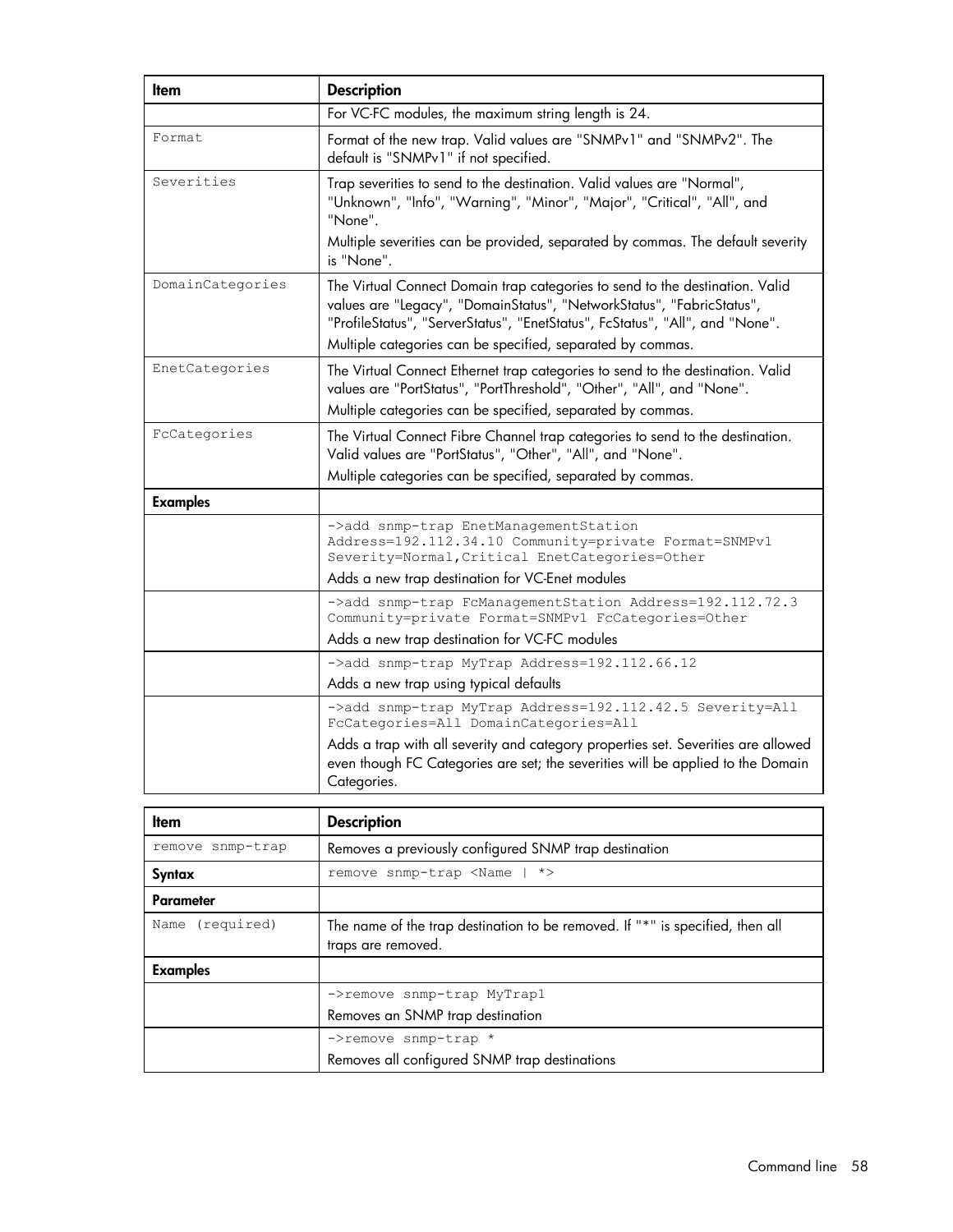| Item                    | <b>Description</b>                                                                                                                                                                                                                                                                                                                                                                                                                                                                                      |
|-------------------------|---------------------------------------------------------------------------------------------------------------------------------------------------------------------------------------------------------------------------------------------------------------------------------------------------------------------------------------------------------------------------------------------------------------------------------------------------------------------------------------------------------|
| set snmp-trap           | Modifies an existing SNMP trap destination                                                                                                                                                                                                                                                                                                                                                                                                                                                              |
| <b>Syntax</b>           | set snmp-trap <trapname> [Name=<trap destination<br="">name&gt;][Address=<trap destination<br="">address&gt;][Community=<community name<br="">string&gt;][Format=<snmpv1 snmpv2=""  ="">][Severity=<trap<br>severity   All None&gt;] [DomainCategory=<domain trap<br="">category   All None&gt;] [EnetCategory=<enet category="" trap=""  <br="">All   None&gt;] [FcCategory=<fc all="" category="" none="" trap=""  ="">]</fc></enet></domain></trap<br></snmpv1></community></trap></trap></trapname> |
| Parameter               |                                                                                                                                                                                                                                                                                                                                                                                                                                                                                                         |
| TrapName<br>(required)  | The name of the trap to be modified                                                                                                                                                                                                                                                                                                                                                                                                                                                                     |
| <b>Properties</b>       |                                                                                                                                                                                                                                                                                                                                                                                                                                                                                                         |
| Name                    | New name of the trap                                                                                                                                                                                                                                                                                                                                                                                                                                                                                    |
| Address (required)      | IPv4 address or DNS name for the trap destination                                                                                                                                                                                                                                                                                                                                                                                                                                                       |
| Community<br>(optional) | The SNMP community name string for the specified trap. For VC-Enet modules,<br>the maximum string length is 39. For VC-FC modules, the maximum string length<br>is 24. If not specified, the default community name is "public".                                                                                                                                                                                                                                                                        |
| Format                  | Format of the new trap. Valid values are "SNMP1v" and "SNMPv2". The<br>default is "SNMPv1".                                                                                                                                                                                                                                                                                                                                                                                                             |
| Severity                | Trap severities to send to the destination. Valid values are "Normal",<br>"Unknown", "Info", "Warning", "Minor", "Major", "Critical", "All", and<br>"None".<br>Multiple severities can be provided, separated by commas. The default severity<br>is "None".                                                                                                                                                                                                                                             |
| DomainCategories        | The Virtual Connect Domain trap categories to send to the destination. Valid<br>values are "Legacy", "DomainStatus", "NetworkStatus", "FabricStatus",<br>"ProfileStatus", "ServerStatus", "EnetStatus", FcStatus", "All", and "None".<br>Multiple categories can be specified, separated by commas.                                                                                                                                                                                                     |
| EnetCategories          | The Virtual Connect Ethernet trap categories to send to the destination. Valid<br>values are "PortStatus", "PortThreshold", "Other", "All", and "None".<br>Multiple categories can be specified, separated by commas.                                                                                                                                                                                                                                                                                   |
| FcCategories            | The Virtual Connect Fibre Channel trap categories to send to the destination.<br>Valid values are "PortStatus", "Other", "All", and "None".<br>Multiple categories can be specified, separated by commas.                                                                                                                                                                                                                                                                                               |
| <b>Examples</b>         |                                                                                                                                                                                                                                                                                                                                                                                                                                                                                                         |
|                         | ->set snmp-trap MyTrap1 Community=public<br>Sets the trap community                                                                                                                                                                                                                                                                                                                                                                                                                                     |
|                         | ->set snmp-trap MyTrap1 Severity=All FcCategories=None<br>EnetCategories=None<br>Sets all trap severities, and also sets the Fibre Channel and Ethernet categories<br>to none                                                                                                                                                                                                                                                                                                                           |
|                         |                                                                                                                                                                                                                                                                                                                                                                                                                                                                                                         |
| Item                    | <b>Description</b>                                                                                                                                                                                                                                                                                                                                                                                                                                                                                      |

| Item             | <b>Description</b>                                |
|------------------|---------------------------------------------------|
| ->show snmp-trap | Displays the SNMP traps that have been configured |
| Syntax           | show snmp-trap [Name] $*$ ]                       |
| Parameter        |                                                   |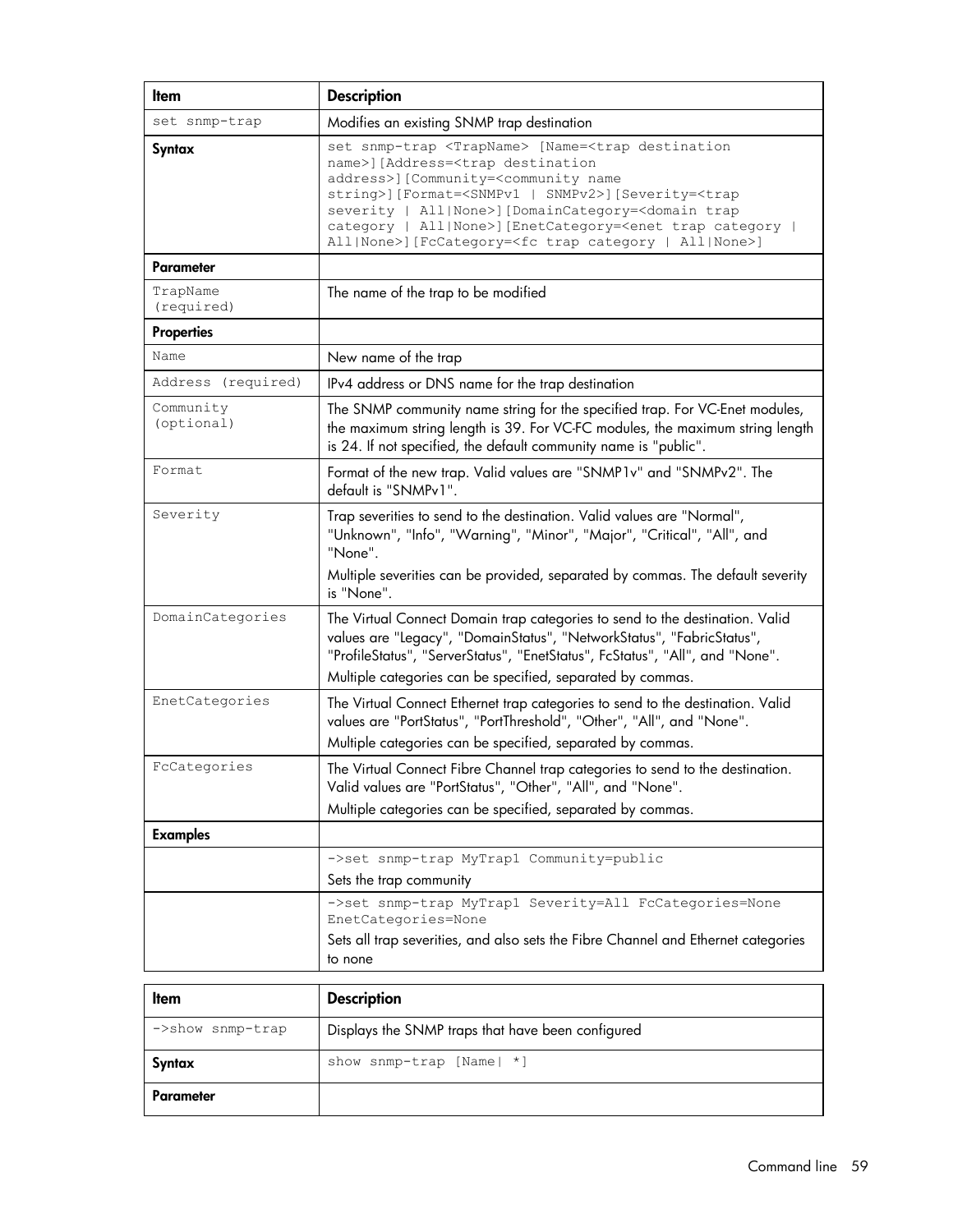| Item            | <b>Description</b>                                                                                                                               |
|-----------------|--------------------------------------------------------------------------------------------------------------------------------------------------|
| Name (optional) | The name of the trap configuration to be displayed. If no trap name is specified,<br>or "*" is entered, then all configured traps are displayed. |
| <b>Examples</b> |                                                                                                                                                  |
|                 | ->show snmp-trap MyTrap1                                                                                                                         |
|                 | Displays the SNMP trap configuration for a single trap                                                                                           |
|                 | $\rightarrow$ show snmp-trap *                                                                                                                   |
|                 | Displays all configured SNMP traps                                                                                                               |

| ltem             | <b>Description</b>                                                                                  |
|------------------|-----------------------------------------------------------------------------------------------------|
| ->test snmp-trap | Generates an SNMP test trap and sends it to all configured destinations.                            |
|                  | Traps participating in the test must be configured, at a minimum, with the<br>following attributes: |
|                  | DomainCategories: DomainStatus                                                                      |
|                  | Severity: Info                                                                                      |
| Syntax           | test snmp-trap                                                                                      |
| Example          | ->test snmp-trap                                                                                    |
|                  | Generates an SNMP test trap and sends it to the configured destinations                             |

### ssh

Manage SSH configuration and information.

Supported actions: help, load, remove, show

| Item                   | <b>Description</b>                                                                                                                                                                                                                                                                                                             |
|------------------------|--------------------------------------------------------------------------------------------------------------------------------------------------------------------------------------------------------------------------------------------------------------------------------------------------------------------------------|
| load ssh               | Transfer the SSH key from a remote FTP server and apply it to the Virtual Connect<br>domain. A customized SSH key enables additional security for SSH clients that are<br>allowed to access the domain configuration. If a new custom SSH key is applied,<br>then the SSH clients must be configured correctly to have access. |
| Syntax                 | load ssh Address= <ftp: user:password@ipaddress=""><br/>FileName=<name></name></ftp:>                                                                                                                                                                                                                                          |
| <b>Properties</b>      |                                                                                                                                                                                                                                                                                                                                |
| Address<br>(required)  | The IP address or host name of an FTP server, with username and password                                                                                                                                                                                                                                                       |
| FileName<br>(optional) | The name of the remote file containing the SSH key to transfer                                                                                                                                                                                                                                                                 |
| Example                |                                                                                                                                                                                                                                                                                                                                |
|                        | ->load ssh Address=ftp://user:password@192.168.10.12<br>FileName=/ssh key.pub                                                                                                                                                                                                                                                  |
|                        | Transfers the SSH key from the remote FTP server                                                                                                                                                                                                                                                                               |
|                        |                                                                                                                                                                                                                                                                                                                                |

| Item       | <b>Description</b>                                 |
|------------|----------------------------------------------------|
| remove ssh | Remove any custom SSH keys that have been applied. |
| Svntax     | remove ssh                                         |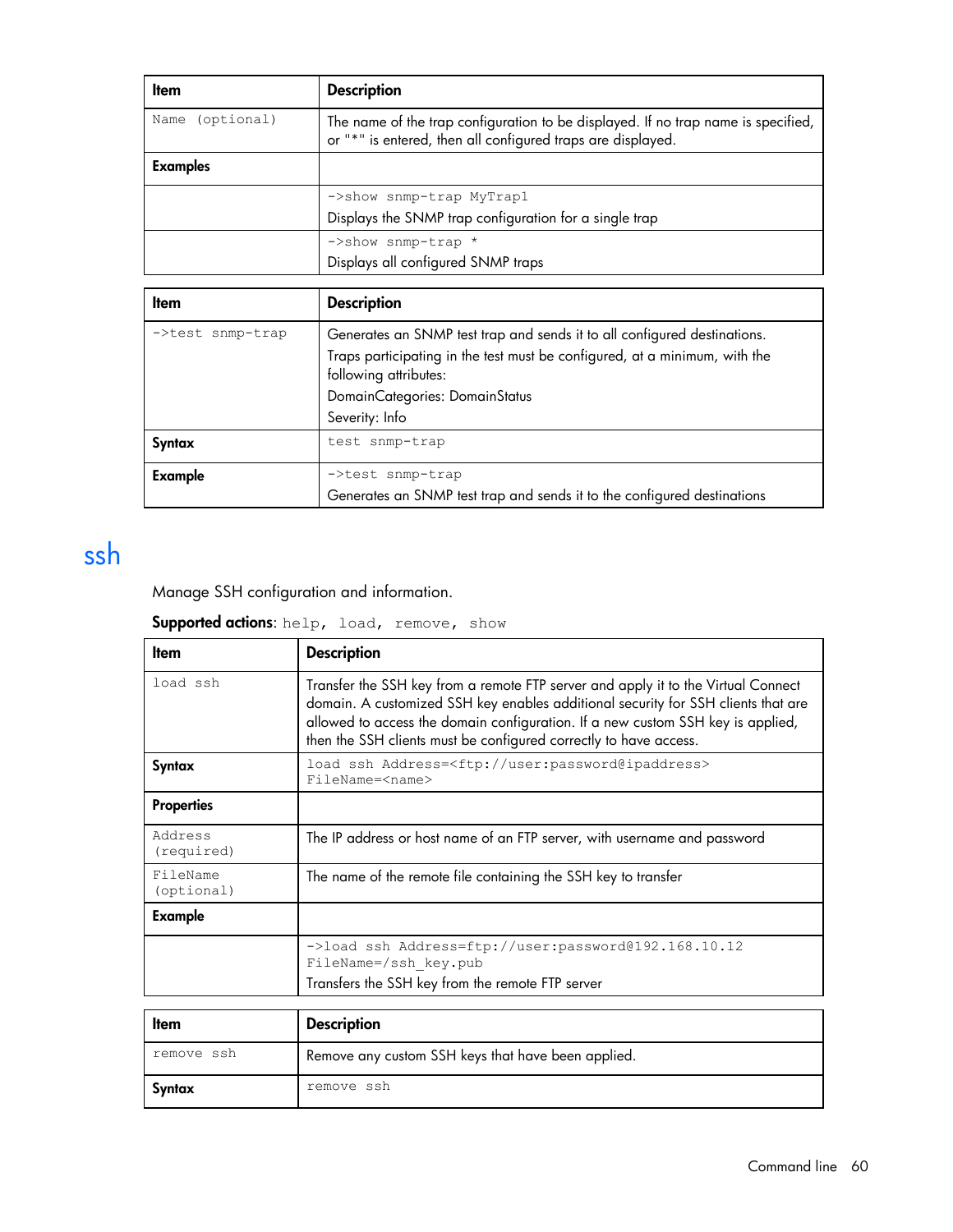| Item           | <b>Description</b>                 |
|----------------|------------------------------------|
| <b>Example</b> |                                    |
|                | ->remove ssh                       |
|                | Removes SSH keys                   |
|                |                                    |
| <b>Item</b>    | <b>Description</b>                 |
| show ssh       | Display the SSH key configuration. |
| <b>Syntax</b>  | show ssh                           |
| <b>Example</b> |                                    |
|                | $\rightarrow$ show ssh             |
|                | Displays the SSH key configuration |

### ssl

Allow or disallow weak SSL encryption (browser/SOAP).

| ltem                | <b>Description</b>                                                                                                                             |
|---------------------|------------------------------------------------------------------------------------------------------------------------------------------------|
| set ssl             | Allow modifications to be made to the SSL configuration, and enable or<br>disable string encryption for SSL communication with the web server. |
| Syntax              | set ssl Strength=[ <all strong>]</all strong>                                                                                                  |
| Property            |                                                                                                                                                |
| Strength (required) | The strength of the encryption cipher. Valid values include "All" and<br>"Strong". The default value is "All".                                 |
| <b>Examples</b>     |                                                                                                                                                |
|                     | ->set ssl strength=strong                                                                                                                      |
|                     | Enables strong SSL encryption                                                                                                                  |
|                     | ->set ssl strength=all                                                                                                                         |
|                     | Enables default SSL encryption settings (weak)                                                                                                 |
|                     |                                                                                                                                                |
| ltem                | <b>Description</b>                                                                                                                             |
| show ssl            | Display SSL current configuration.                                                                                                             |

Supported actions: set, show, help

| Item     | <b>Description</b>                 |
|----------|------------------------------------|
| show ssl | Display SSL current configuration. |
| Syntax   | show ssl                           |
| Example  |                                    |
|          | ->show ssl                         |
|          | Displays SSL current configuration |

## ssl-certificate

View and upload the SSL certificate from a remote FTP server.

Supported actions: help, load, show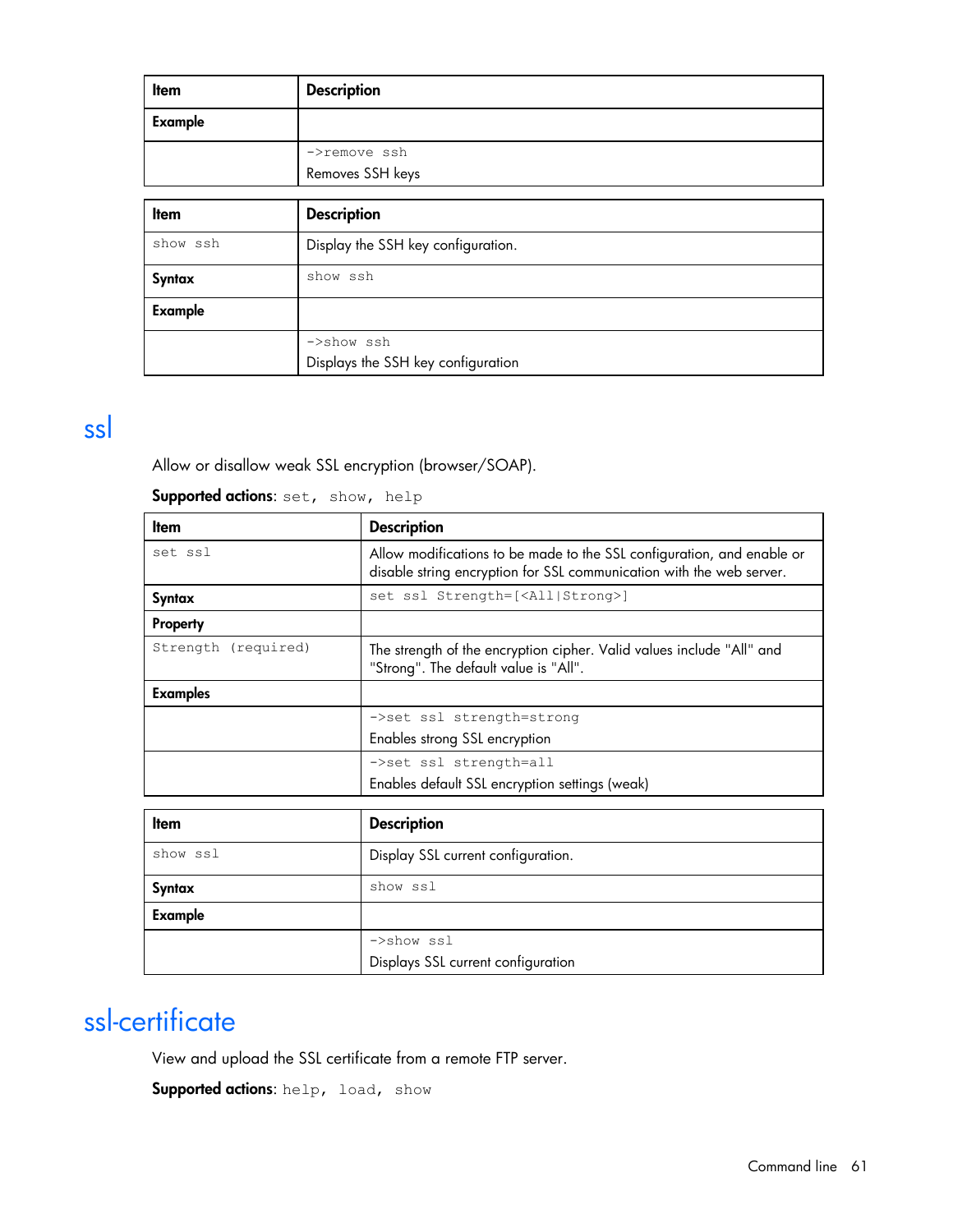| ltem                 | <b>Description</b>                                                                                                                                                                  |
|----------------------|-------------------------------------------------------------------------------------------------------------------------------------------------------------------------------------|
| load ssl-certificate | Transfer an SSL Certificate from a remote FTP server and apply it to the<br>Virtual Connect Manager web server. After a new SSL certificate is<br>applied, the web server is reset. |
| Syntax               | load ssl-certificate<br>Address= <ftp: user:password@ipaddress=""><br/>Filename=<name></name></ftp:>                                                                                |
| <b>Properties</b>    |                                                                                                                                                                                     |
| Address (required)   | A valid IP address or host name of the FTP server, with username and<br>password                                                                                                    |
| Filename (required)  | The name of the certificate file on the remote FTP server                                                                                                                           |
| Example              |                                                                                                                                                                                     |
|                      | ->load ssl-certificate<br>Address=ftp://user:password@192.168.10.12<br>Filename=my-new-ssl.crt                                                                                      |
|                      | Transfers a new custom SSL Certificate from the remote FTP server                                                                                                                   |
| ltem                 | <b>Description</b>                                                                                                                                                                  |

| неш                  | <b>DESCRIPTION</b>                                                  |
|----------------------|---------------------------------------------------------------------|
| show ssl-certificate | Display the Virtual Connect web server SSL certificate information. |
| Syntax               | show ssl-certificate [*]                                            |
| Examples             |                                                                     |
|                      | ->show ssl-certificate                                              |
|                      | Displays web server SSL Certificate details                         |
|                      | ->show ssl-certificate *                                            |
|                      | Displays detailed information of SSL certificate                    |

## ssl-csr

Transfer an SSL certificate signing request to a remote FTP server.

```
Supported actions: help, save
```

| ltem                   | <b>Description</b>                                                                                                                                     |
|------------------------|--------------------------------------------------------------------------------------------------------------------------------------------------------|
| save ssl-csr           | Generate and transfer an SSL certificate signing request (CSR) to a<br>remote FTP server.                                                              |
| Syntax                 | save ssl-csr address= <ftp: user:password@ipaddress=""><br/>filename=<name></name></ftp:>                                                              |
| <b>Properties</b>      |                                                                                                                                                        |
| Address (required)     | A valid IP address or host name of the FTP server, with username and<br>password                                                                       |
| Filename<br>(required) | The name of the file to which the generated SSL CSR will be stored on<br>the FTP server. If not specified, the default file name will be "vc-ssl.csr". |
| Example                |                                                                                                                                                        |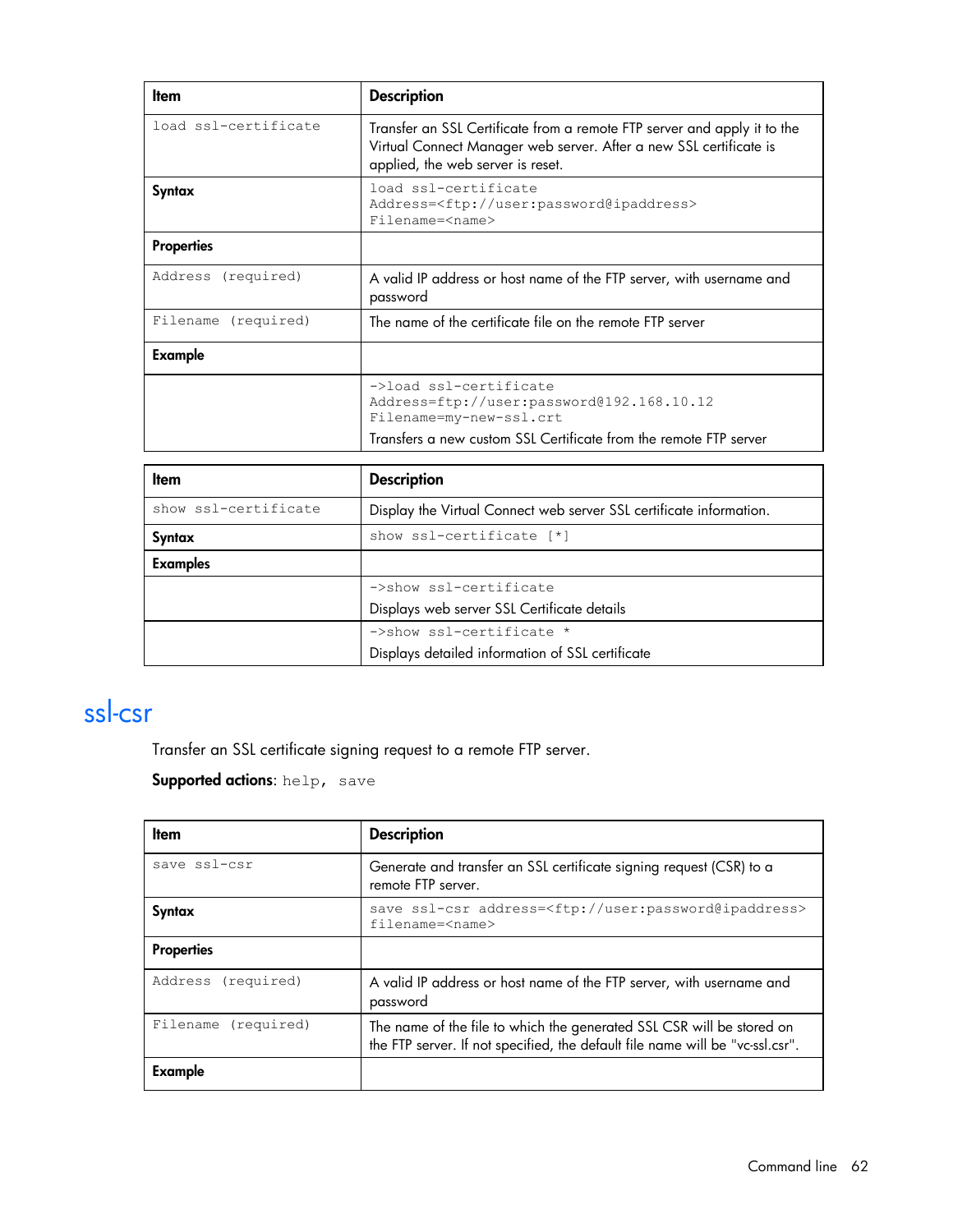| ltem | <b>Description</b>                                                                                                         |
|------|----------------------------------------------------------------------------------------------------------------------------|
|      | ->save ssl-csr<br>address=ftp://user:password@192.168.10.12<br>Generates and transfers an SSL CSR to the remote FTP server |
|      | ->save ssl-csr<br>address=ftp://user:password@192.168.10.12<br>filename=new-ssl.csr                                        |
|      | Generates and transfers an SSL CSR and save with a new filename                                                            |

# stackinglink

Display stacking link information and status.

Supported actions: help, show

| <b>Description</b>                                                                 |
|------------------------------------------------------------------------------------|
| Display stacking links and their status.                                           |
| show stackinglink                                                                  |
| ->show stackinglink<br>Displays a summary listing of all stacking links and status |
|                                                                                    |

#### statistics

Manage statistics for interconnect module ports.

Supported actions: help, reset, show

| ltem                 | <b>Description</b>                                                                                                                                                                                                                                                 |
|----------------------|--------------------------------------------------------------------------------------------------------------------------------------------------------------------------------------------------------------------------------------------------------------------|
| reset statistics     | Reset per-port statistics for the specified port ID.                                                                                                                                                                                                               |
| Syntax               | reset statistics <portid></portid>                                                                                                                                                                                                                                 |
| Parameter            |                                                                                                                                                                                                                                                                    |
| PortID<br>(required) | The port ID on which to reset statistics. The port ID must be in the format<br><enclosureid>:<baynumber>:<portlabel><br/>A listing of the possible uplink port IDs can be obtained by using the show<br/>uplinkport command.</portlabel></baynumber></enclosureid> |
| Example              |                                                                                                                                                                                                                                                                    |
|                      | ->reset statistics enc0:3:1<br>Resets statistics for port 1 on interconnect module 3 of the primary enclosure.                                                                                                                                                     |

| Item                 | <b>Description</b>                                                                                                                                                                                                                                                                                                   |
|----------------------|----------------------------------------------------------------------------------------------------------------------------------------------------------------------------------------------------------------------------------------------------------------------------------------------------------------------|
| show statistics      | Display per-port statistics for the specified port ID.                                                                                                                                                                                                                                                               |
| <b>Syntax</b>        | show statistics <portid></portid>                                                                                                                                                                                                                                                                                    |
| Parameter            |                                                                                                                                                                                                                                                                                                                      |
| PortID<br>(required) | The port ID on which to display statistics. The port ID must be in the format<br><enclosureid>:<baynumber>:<portlabel>. FC downlink port statistics are<br/>not available. A listing of the possible uplink port IDs can be obtained by using<br/>the show uplinkport command.</portlabel></baynumber></enclosureid> |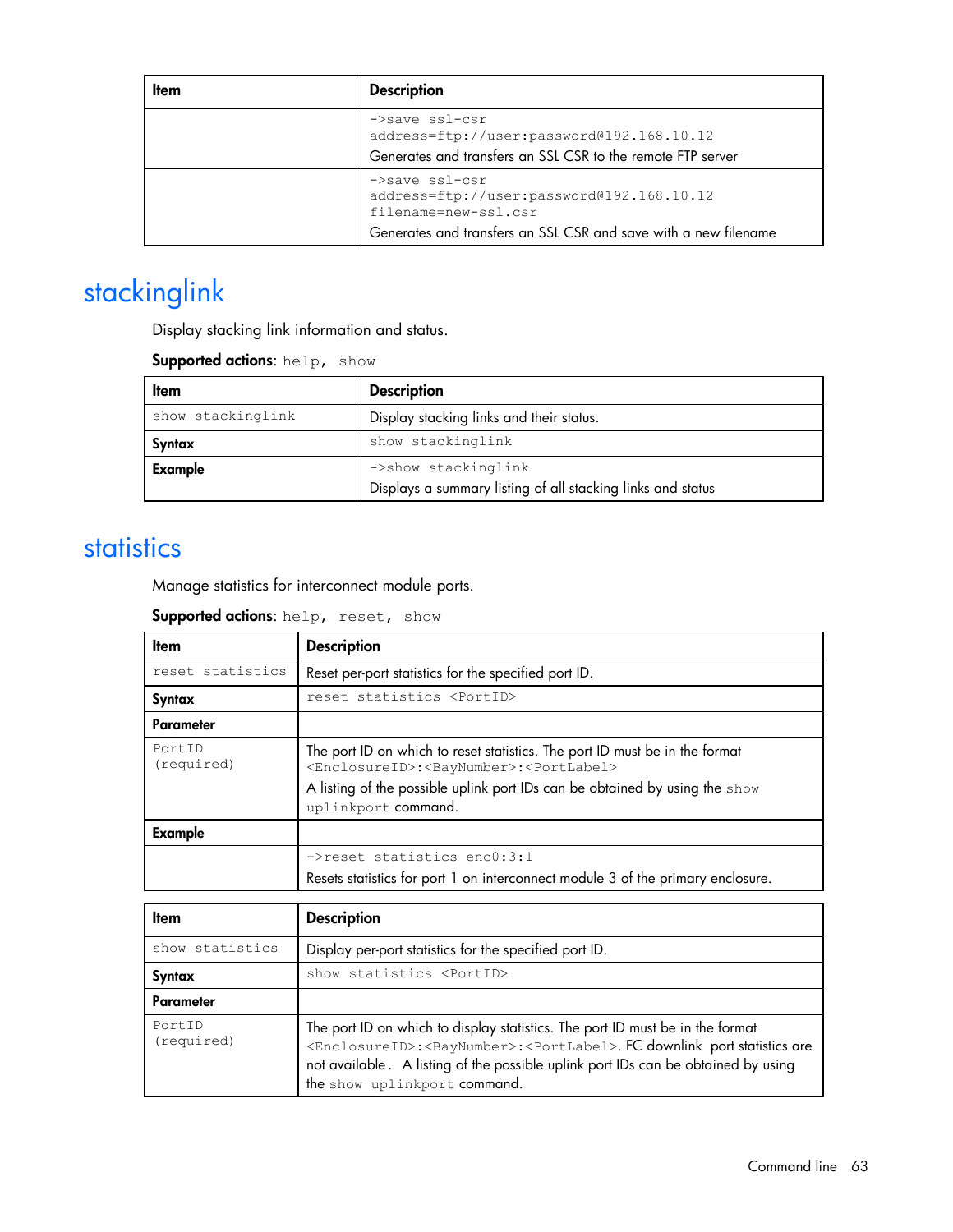| Item            | <b>Description</b>                                                                                                                                    |
|-----------------|-------------------------------------------------------------------------------------------------------------------------------------------------------|
| <b>Examples</b> |                                                                                                                                                       |
|                 | ->show statistics enc0:5:X1<br>Displays statistics for uplink port X1 on interconnect module 3 of the primary<br>enclosure.                           |
|                 | $\rightarrow$ show statistics enc $0:1:d3$<br>Displays statistics for downlink port d3 on Ethernet interconnect module 1 of the<br>primary enclosure. |

#### status

View overall domain status information.

| <b>Supported actions: help, show</b> |  |
|--------------------------------------|--|
|--------------------------------------|--|

| Item        | <b>Description</b>                                                 |
|-------------|--------------------------------------------------------------------|
| show status | Display the status of the domain and all components in the domain. |
| Syntax      | show status                                                        |
| Example     | ->show status<br>Displays domain status information                |

## supportinfo

Generate and transfer a support information file to a remote FTP or TFTP server on the network.

#### Supported actions: help, save

| ltem               | <b>Description</b>                                                                                  |
|--------------------|-----------------------------------------------------------------------------------------------------|
| save supportinfo   | Generate and transfer a Virtual Connect Support Information file to a remote<br>TFTP or FTP server. |
| Syntax             | save supportinfo address= <tftp: ipaddress<br="">ftp://user:password@ipaddress&gt;</tftp:>          |
| Parameter          |                                                                                                     |
| Address (required) | A valid IP address of a TFTP or FTP server, with user name and password<br>(where required)         |
| <b>Examples</b>    |                                                                                                     |
|                    | ->save supportinfo address=tftp://192.168.10.12                                                     |
|                    | Saves a support information file to a remote TFTP server                                            |
|                    | ->save supportinfo<br>address=ftp://user:password@192.168.10.12                                     |
|                    | Saves a support information file to a remote FTP server                                             |

## systemlog

View the Virtual Connect Manager system event log.

Supported actions: help, show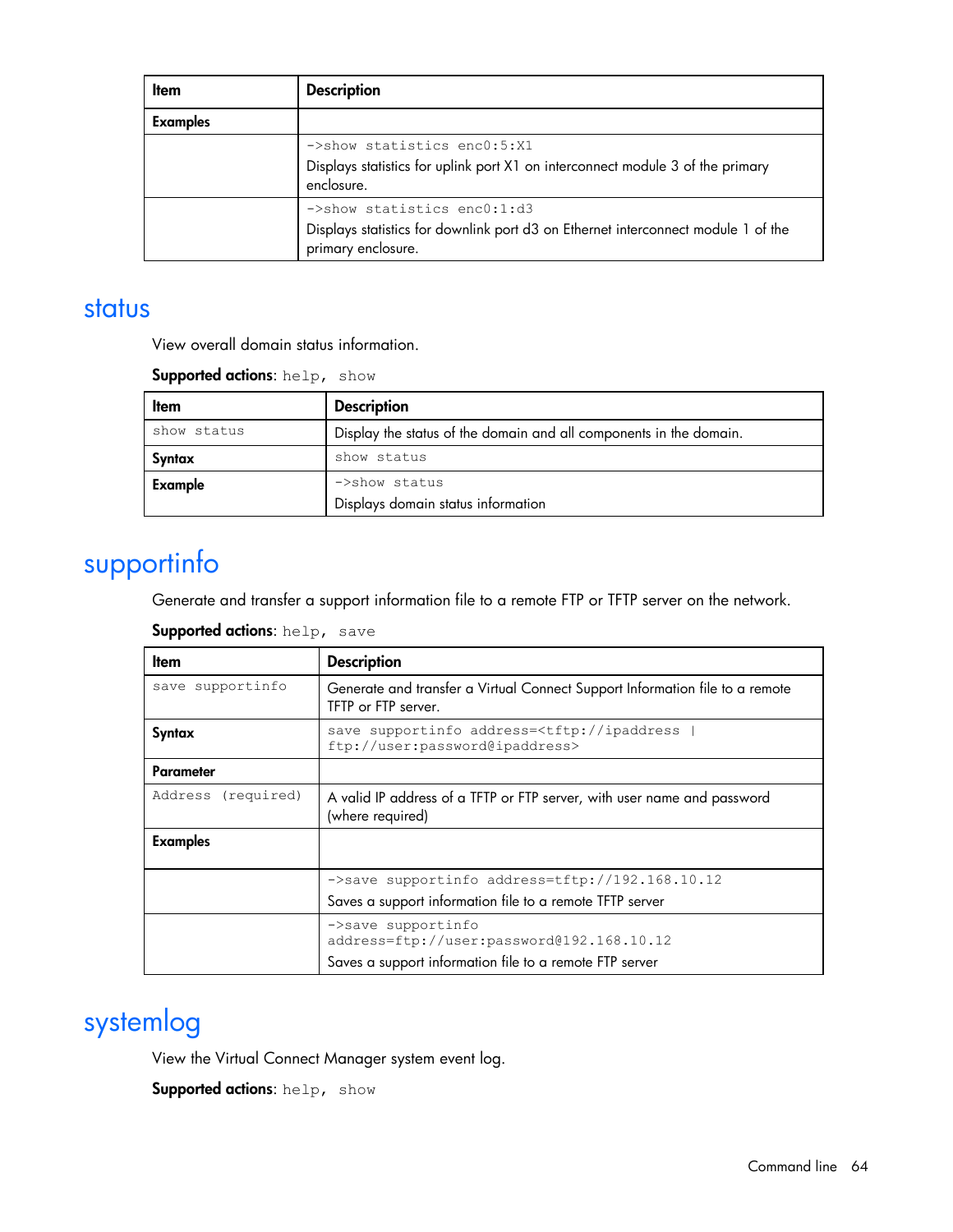| Item            | <b>Description</b>                                                                                                         |
|-----------------|----------------------------------------------------------------------------------------------------------------------------|
| show systemlog  | Display the Virtual Connect manager system log.                                                                            |
| Syntax          | show systemloq [-Last= <n>] [-First=<n>] [-Pause=<n>]</n></n></n>                                                          |
| <b>Options</b>  |                                                                                                                            |
| Last            | Display the last $n$ records. If this option is specified and no value is provided,<br>the default is the last 10 records. |
| First           | Display the first n records. If this option is specified and no value is provided,<br>the default is the first 10 records. |
| Pause           | Number of records to be viewed before prompting for key press. Valid values<br>include numbers between 1 and 40.           |
| <b>Examples</b> |                                                                                                                            |
|                 | ->show systemlog                                                                                                           |
|                 | Displays the entire system log                                                                                             |
|                 | ->show systemlog -pause=8                                                                                                  |
|                 | Displays the system log, eight records at a time                                                                           |
|                 | ->show systemlog -first=12                                                                                                 |
|                 | Displays the first twelve records from the system log                                                                      |
|                 | ->show systemlog -last=8                                                                                                   |
|                 | Displays the last eight records from the system log                                                                        |
|                 | ->show systemlog -last=20 -pause=6                                                                                         |
|                 | Displays the last twenty records from the system log, six records at a time                                                |

To add a remote target, see "add log-target (on page [37\)](#page-36-0)."

# uplinkport

Manage interconnect module uplink ports.

Supported actions: add, help, remove, set, show

| ltem                    | <b>Description</b>                                                                                                                                                                                                                                                         |
|-------------------------|----------------------------------------------------------------------------------------------------------------------------------------------------------------------------------------------------------------------------------------------------------------------------|
| add uplinkport          | Add a new uplink port to an existing network or a shared uplink port set.                                                                                                                                                                                                  |
| Syntax                  | add uplinkport <portid> [Network=<networkname>  <br/>UplinkSet=<uplinksetname>]<br/>[Speed=<auto 10mb 100mb 1gb 10gb disabled>]<br/>[Role=<primary secondary>]</primary secondary></auto 10mb 100mb 1gb 10gb disabled></uplinksetname></networkname></portid>              |
| <b>Parameter</b>        |                                                                                                                                                                                                                                                                            |
| Port.ID<br>(required)   | The ID of an uplink port to add. The ID is a combination of the enclosure name,<br>interconnect bay, and port number in a single descriptor. The format of the port ID<br>is " <enclosureid>:<interconnectbay>:<portnumber>".</portnumber></interconnectbay></enclosureid> |
| <b>Properties</b>       |                                                                                                                                                                                                                                                                            |
| Network<br>(required)   | The name of an existing network to which the port is added if the uplink set name<br>has not been specified.                                                                                                                                                               |
| UplinkSet<br>(required) | The name of an existing shared uplink port set to which the port is added if the<br>network name has not been specified.                                                                                                                                                   |
| Speed (optional)        | Specifies the port speed for the port (optional). Valid values include "Auto",<br>"10Mb", "100Mb", "1Gb", "10Gb", and "Disabled". If not specified, the default                                                                                                            |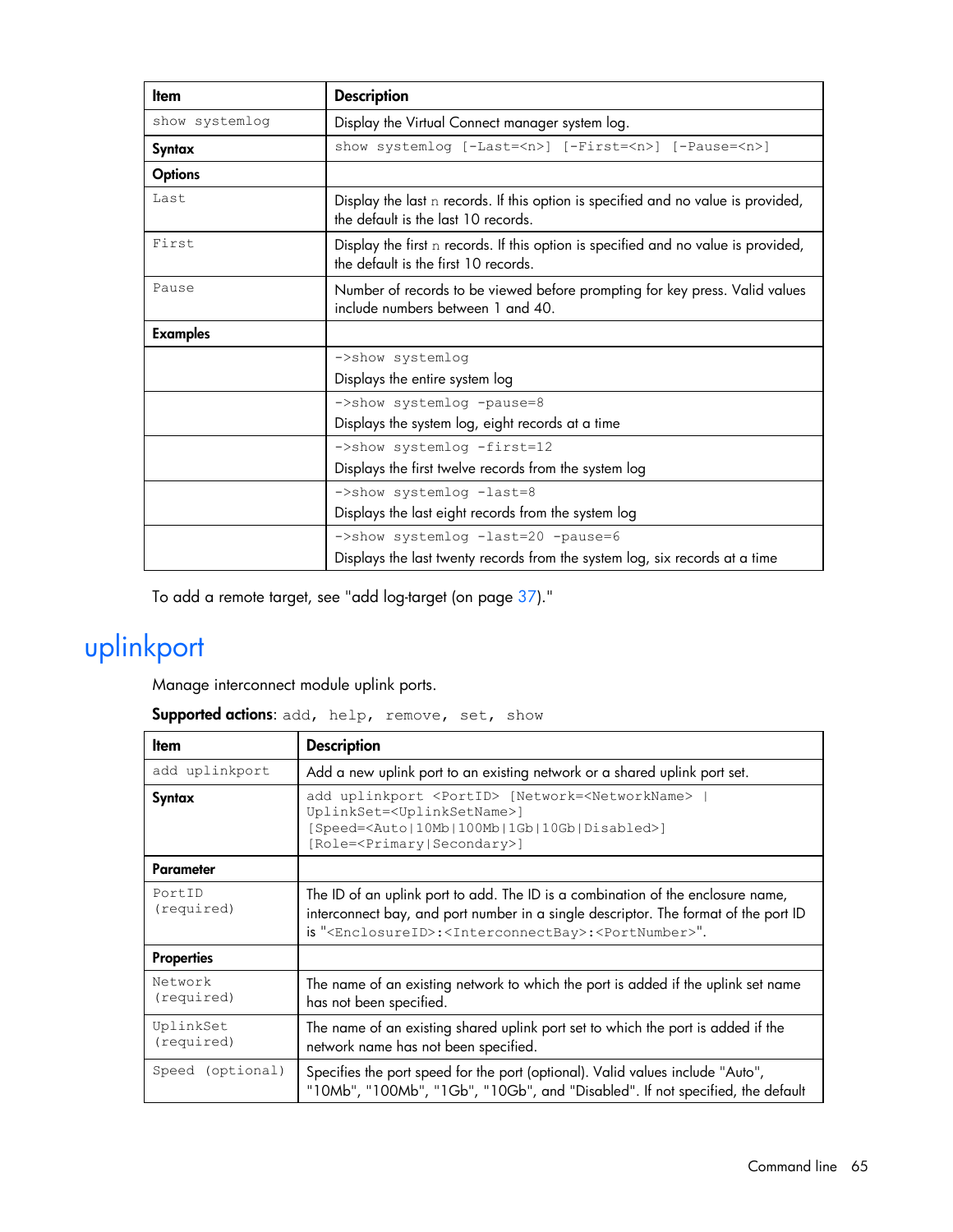| ltem            | <b>Description</b>                                                                                                                                  |
|-----------------|-----------------------------------------------------------------------------------------------------------------------------------------------------|
|                 | port speed is "Auto".                                                                                                                               |
|                 | If there is no connector present on the uplink port, only "Auto" and "Disabled" can<br>be configured as a possible speed. Speed restrictions apply. |
| Role (optional) | The role played by the port if the connection mode of the network or shared uplink<br>set is selected as "Failover". The default is "Primary".      |
| <b>Examples</b> |                                                                                                                                                     |
|                 | ->add uplinkport enc0:1:1 Network=MyNetwork                                                                                                         |
|                 | Adds a new uplink port (Bay 1, Port 1) to a network                                                                                                 |
|                 | ->add uplinkport enc0:2:4 Network=MyNetwork Speed=1Gb                                                                                               |
|                 | Adds a new uplink port (Bay 2, Port 4) to a network and sets the port speed                                                                         |
|                 | ->add uplinkport enc0:2:3 UplinkSet=MyUplinkSet                                                                                                     |
|                 | Adds a new uplink port (Bay 2, Port 3) to a shared uplink port set                                                                                  |
|                 | ->add uplinkport enc0:2:4 Network=MyNetwork Role=Primary                                                                                            |
|                 | Adds a new uplink port to a network with the connection mode as Failover and the<br>port role as Primary                                            |
|                 |                                                                                                                                                     |

| ltem                    | <b>Description</b>                                                                                                                                                                      |
|-------------------------|-----------------------------------------------------------------------------------------------------------------------------------------------------------------------------------------|
| remove<br>uplinkport    | Remove an uplink port element from a network or a shared uplink port set.                                                                                                               |
| Syntax                  | remove uplinkport <portid> [Network=<networkname>  <br/>UplinkSet=<uplinksetname>]</uplinksetname></networkname></portid>                                                               |
| <b>Parameters</b>       |                                                                                                                                                                                         |
| PortID<br>(required)    | The ID of the port to remove from a network. The port ID must be in the format<br><enclosureid>:<interconnectbaynumber>:<portnumber></portnumber></interconnectbaynumber></enclosureid> |
|                         | If EnclosureID is not specified, it defaults to the local enclosure.                                                                                                                    |
| Network<br>(optional)   | The name of the network from which the port is to be removed                                                                                                                            |
| UplinkSet<br>(optional) | The name of the shared uplink port set from which the port is to be removed                                                                                                             |
| <b>Examples</b>         |                                                                                                                                                                                         |
|                         | ->remove uplinkport enc0:1:2 Network=MyNetwork<br>Removes a specific uplink port (Bay 1, Port 2) from a network                                                                         |
|                         | ->remove uplinkport * Network=BlueNetwork                                                                                                                                               |
|                         | Removes all uplink ports from a network named "BlueNetwork"                                                                                                                             |
|                         | ->remove uplinkport enc0:2:3 UplinkSet=SharedUplinkSet1                                                                                                                                 |
|                         | Removes a specific uplink port (Bay 2, Port 3) from a shared uplink set                                                                                                                 |
|                         |                                                                                                                                                                                         |

| ltem                 | <b>Description</b>                                                                                                                                                                                                                                      |
|----------------------|---------------------------------------------------------------------------------------------------------------------------------------------------------------------------------------------------------------------------------------------------------|
| set uplinkport       | Modify an uplink port that exists as a member of a network or shared uplink port<br>set.                                                                                                                                                                |
| Syntax               | set uplinkport <portid> [Network=<networkname>  <br/>UplinkSet=<uplinksetname>][Speed=<auto 10mb 100mb 1gb 10gb d<br>isabled&gt;] [Role=<primary secondary>]</primary secondary></auto 10mb 100mb 1gb 10gb d<br></uplinksetname></networkname></portid> |
| Parameter            |                                                                                                                                                                                                                                                         |
| PortID<br>(required) | The ID of the port to modify. The specified port must already be added to a network<br>or uplink port set. The port ID is in the format                                                                                                                 |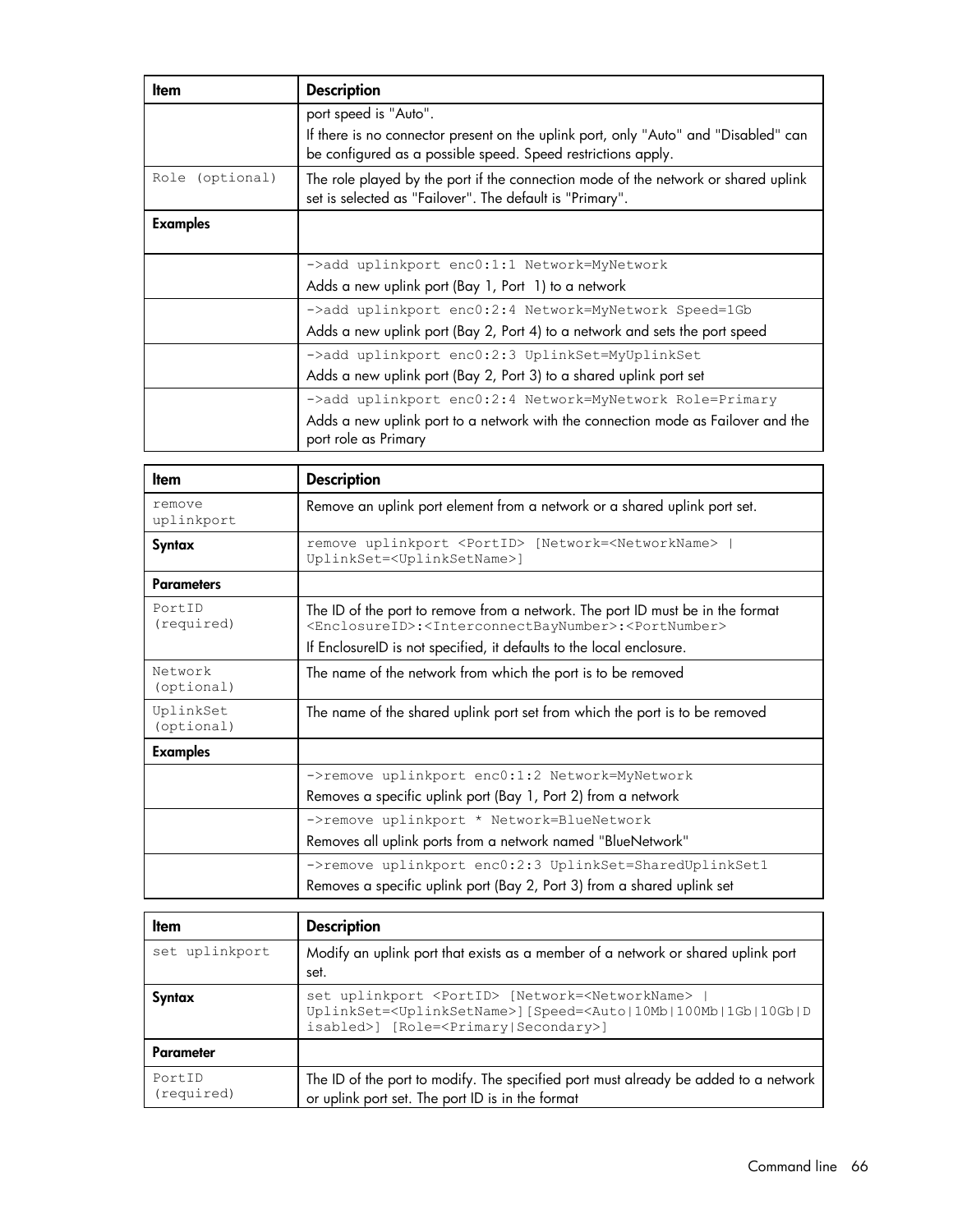| Item                    | <b>Description</b>                                                                                                                                           |
|-------------------------|--------------------------------------------------------------------------------------------------------------------------------------------------------------|
|                         | <enclosureid>:<baynumber>:<portnumber></portnumber></baynumber></enclosureid>                                                                                |
| <b>Properties</b>       |                                                                                                                                                              |
| Network<br>(required)   | The name of the network to which the port belongs if the uplink set name is not<br>specified.                                                                |
| UplinkSet<br>(required) | The name of the shared uplink port set to which the port belongs if the network<br>name is not specified.                                                    |
| Speed (optional)        | Specifies the port speed for the port. Acceptable values include "Auto", "10Mb",<br>"100Mb", "1Gb", "10Gb", and "Disabled".                                  |
|                         | If there is no connector present on the uplink port, only "Auto" and "Disabled" can<br>be configured as possible speeds. Speed restrictions apply.           |
| Role (optional)         | The role played by the port if the connection mode of the network or shared uplink<br>set is selected as "Failover". The default value is "Primary".         |
| <b>Examples</b>         |                                                                                                                                                              |
|                         | ->set uplinkport enc0:1:2 Network=MyNetwork Speed=1Gb                                                                                                        |
|                         | Changes the port speed of a network port                                                                                                                     |
|                         | ->set uplinkport enc0:2:1 Network=MyNetwork Speed=Disabled                                                                                                   |
|                         | Disables a specific port that belongs to a network                                                                                                           |
|                         | ->set uplinkport enc0:2:4 UplinkSet=MyUplinkSet<br>Speed=Disabled                                                                                            |
|                         | Disables a specific port that belongs to a shared uplink set                                                                                                 |
|                         | ->set uplinkport enc0:2:4 Network=MyNetwork Role=Secondary                                                                                                   |
|                         | Modifies the role of the network uplink port with the connection mode on the<br>network or the shared uplink set as "Failover" to take the primary port role |

| ltem                   | <b>Description</b>                                                                                                                                                                                                                                                                                                                                                                                                                                                                                                |
|------------------------|-------------------------------------------------------------------------------------------------------------------------------------------------------------------------------------------------------------------------------------------------------------------------------------------------------------------------------------------------------------------------------------------------------------------------------------------------------------------------------------------------------------------|
| show uplinkport        | Display all Ethernet module uplink ports known to the domain. If the port is a<br>member of a network or a shared uplink port set, then it appears also.                                                                                                                                                                                                                                                                                                                                                          |
| Syntax                 | show uplinkport <portid *=""  =""> [FilterBy]</portid>                                                                                                                                                                                                                                                                                                                                                                                                                                                            |
| <b>Parameters</b>      |                                                                                                                                                                                                                                                                                                                                                                                                                                                                                                                   |
| Port.ID<br>(optional)  | The ID of an uplink port. The PortID format is<br><enclosureid>:<bay>:<portnumber>. "*" displays a detailed view of all<br/>uplink ports.</portnumber></bay></enclosureid>                                                                                                                                                                                                                                                                                                                                        |
| FilterBy<br>(optional) | Filters the output of the $\frac{1}{2}$ show command by the specified attribute. The option is<br>specified in the format <columnid>=<value>. For example, to display uplink<br/>ports belonging to enclosure enc0, the option would be specified as ID=enc0. To<br/>display all the ports using connector type RJ-45, the option would be <math>Type = RJ45</math>.<br/>You can specify more than one filter option for a single command; for example,<br/>show uplinkport ID=enc0 Type=RJ45.</value></columnid> |
| <b>Examples</b>        |                                                                                                                                                                                                                                                                                                                                                                                                                                                                                                                   |
|                        | ->show uplinkport<br>Displays all uplink ports                                                                                                                                                                                                                                                                                                                                                                                                                                                                    |
|                        | ->show uplinkport enc0:5:6<br>Displays details of uplink port 6 in bay 5 of the local enclosure                                                                                                                                                                                                                                                                                                                                                                                                                   |
|                        | ->show uplinkport *<br>Displays all uplink ports in the enclosure (detailed view)                                                                                                                                                                                                                                                                                                                                                                                                                                 |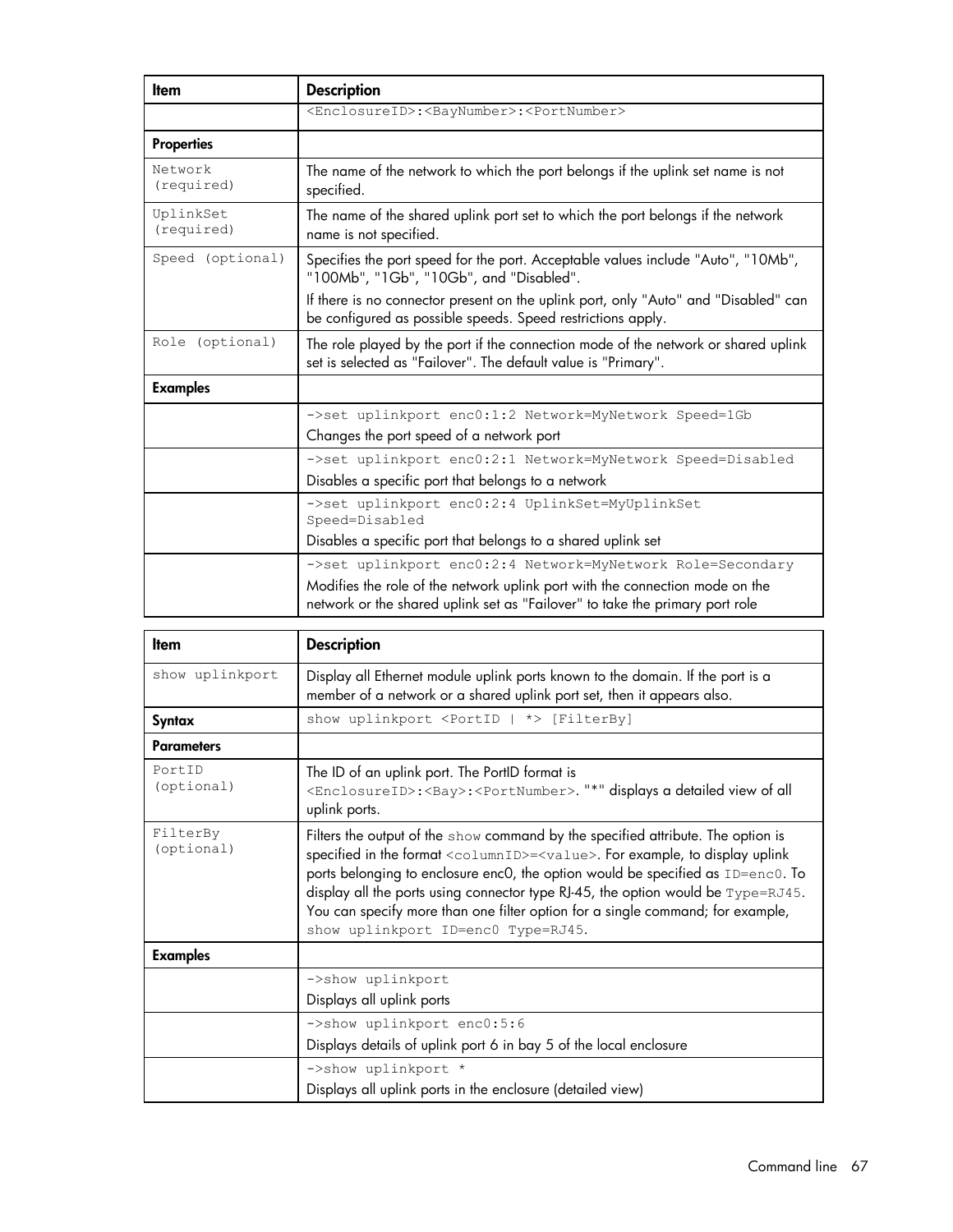| Item | <b>Description</b>                                                             |
|------|--------------------------------------------------------------------------------|
|      | ->show uplinkport ID=enc0:1                                                    |
|      | Displays all the uplink ports for the specific bay (for example, for bay 1)    |
|      | ->show uplinkport status=Linked                                                |
|      | Displays all the uplink ports that are linked                                  |
|      | ->show uplinkport ID=enc0:1 type=RJ45                                          |
|      | Displays all the uplink ports for the specific bay 1 with connector type RJ-45 |

# uplinkset

Manage shared uplink port sets

Supported actions: add, help, remove, set, show

| Item                         | <b>Description</b>                                                                                                                                                          |
|------------------------------|-----------------------------------------------------------------------------------------------------------------------------------------------------------------------------|
| add uplinkset                | Create a new shared uplink port set.                                                                                                                                        |
| Syntax                       | add uplinkset <uplinksetname><br/>[ConnectionMode=<auto failover>]</auto failover></uplinksetname>                                                                          |
| Parameter                    |                                                                                                                                                                             |
| UplinkSetName<br>(required)  | The unique name of the new shared uplink port set to create                                                                                                                 |
| Property                     |                                                                                                                                                                             |
| ConnectionMode<br>(optional) | Specifies the connection type that is formed when multiple ports are added to<br>the uplinkset. Valid values include "Auto" and "Failover". The default value is<br>"Auto". |
| <b>Examples</b>              |                                                                                                                                                                             |
|                              | ->add uplinkset MyNewUplinkSet                                                                                                                                              |
|                              | Creates a new shared uplink port set and adds it to the domain                                                                                                              |
|                              | ->add uplinkset MyNewUplinkSet ConnectionMode=Failover                                                                                                                      |
|                              | Creates a new shared uplinkset and sets the connection mode to failover                                                                                                     |

| ltem                        | <b>Description</b>                                                                                                |
|-----------------------------|-------------------------------------------------------------------------------------------------------------------|
| remove uplinkset            | Remove a shared uplink port set from the domain.                                                                  |
| Syntax                      | remove uplinkset <uplinksetname *=""  =""></uplinksetname>                                                        |
| Parameter                   |                                                                                                                   |
| UplinkSetName<br>(required) | The name of an existing shared uplink port set. "*" removes all the existing<br>uplink port sets from the domain. |
| Example                     |                                                                                                                   |
|                             | ->remove uplinkset MyUplinkSet                                                                                    |
|                             | Removes a shared uplink port set                                                                                  |

| Item          | <b>Description</b>                                                                                                            |
|---------------|-------------------------------------------------------------------------------------------------------------------------------|
| set uplinkset | Modify an existing shared uplink port set.                                                                                    |
| Svntax        | set uplinkset <uplinksetname> [Name=<newname>]<br/>[ConnectionMode=<auto failover>]</auto failover></newname></uplinksetname> |
| Parameter     |                                                                                                                               |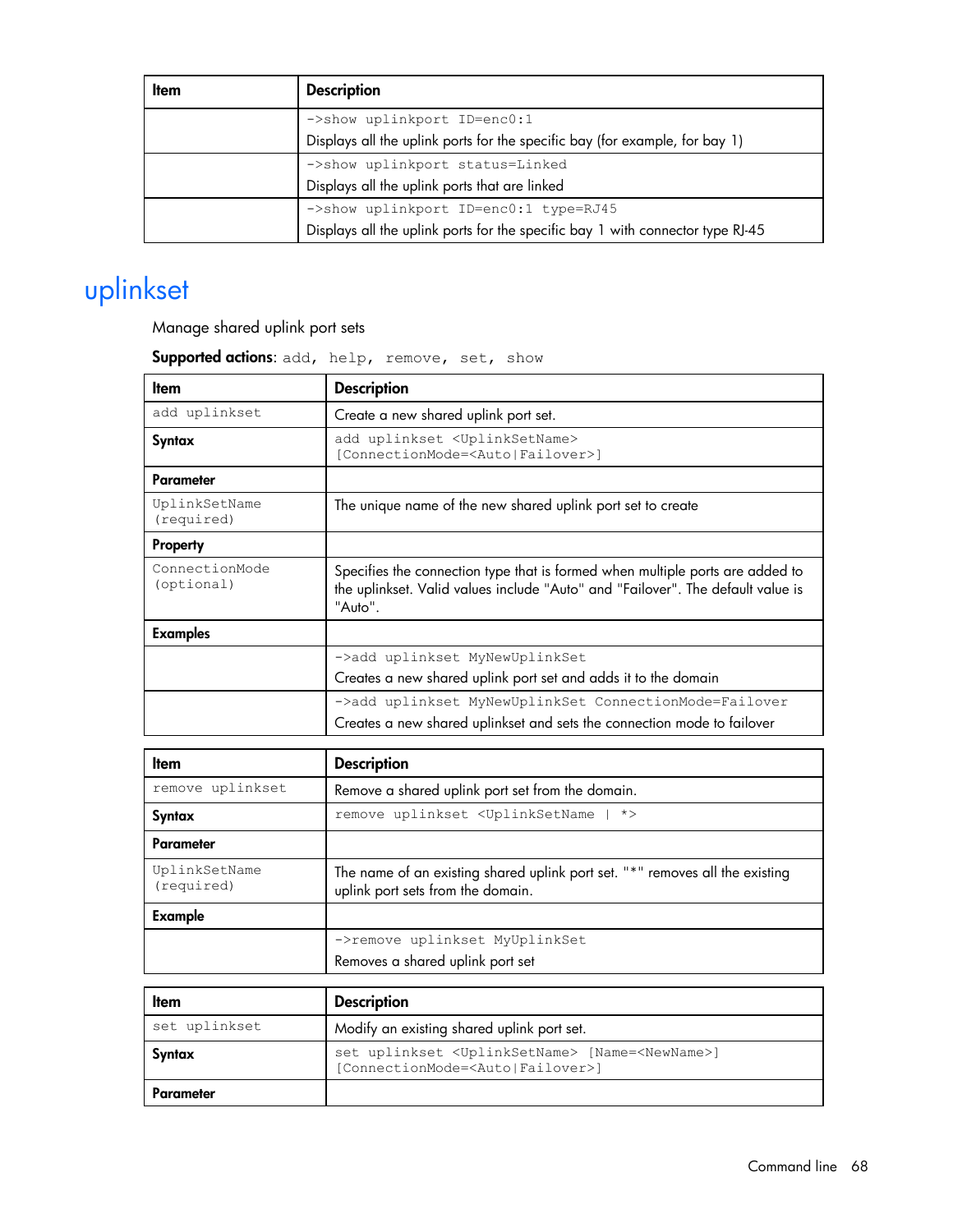| ltem                         | <b>Description</b>                                                                                                                                                          |
|------------------------------|-----------------------------------------------------------------------------------------------------------------------------------------------------------------------------|
| UplinkSetName<br>(required)  | The name of an existing shared uplink set to modify                                                                                                                         |
| <b>Properties</b>            |                                                                                                                                                                             |
| (optional)<br>Name           | The new name of the shared uplink set                                                                                                                                       |
| ConnectionMode<br>(optional) | Specifies the connection type that is formed when multiple ports are added to<br>the uplinkset. Valid values include "Auto" and "Failover". The default value is<br>"Auto". |
| <b>Examples</b>              |                                                                                                                                                                             |
|                              | ->set uplinkset Blue Name=Red                                                                                                                                               |
|                              | Changes the name of an shared uplink set from "Blue" to "Red"                                                                                                               |
|                              | ->set uplinkset Blue connectionMode=Failover                                                                                                                                |
|                              | Changes the connection mode of the uplink set                                                                                                                               |

| Item                        | <b>Description</b>                                                                                                                                                        |
|-----------------------------|---------------------------------------------------------------------------------------------------------------------------------------------------------------------------|
| show uplinkset              | Display shared uplink configurations.                                                                                                                                     |
| Syntax                      | show uplinkset [ <uplinksetname>   *]</uplinksetname>                                                                                                                     |
| Parameter                   |                                                                                                                                                                           |
| UplinkSetName<br>(optional) | Name of an existing uplink port set. "*" displays a detailed view of all the<br>uplink port sets. If not specified, summary of all uplink port sets will be<br>displayed. |
| <b>Examples</b>             |                                                                                                                                                                           |
|                             | ->show uplinkset                                                                                                                                                          |
|                             | Displays a summary listing of all uplink sets                                                                                                                             |
|                             | ->show uplinkset *                                                                                                                                                        |
|                             | Displays detailed information for all shared uplink sets                                                                                                                  |
|                             | ->show uplinkset MyNetwork                                                                                                                                                |
|                             | Displays detailed information for a specific shared uplink set                                                                                                            |

#### user

Manage local domain user configurations.

```
Supported actions: add, help, remove, set, show
```

| ltem                   | <b>Description</b>                                                                                                                                                                                                                                                            |
|------------------------|-------------------------------------------------------------------------------------------------------------------------------------------------------------------------------------------------------------------------------------------------------------------------------|
| add user               | Create a new user and add it to the Virtual Connect Manager database.                                                                                                                                                                                                         |
| Syntax                 | add user <username> Password=<password> [FullName=<full<br>Name&gt;] [ContactInfo=<contact details="">]<br/>Enabled=<true false>]<br/>[Privileges=<storage network server domain *>]</storage network server domain *></true false></contact></full<br></password></username> |
| Parameter              |                                                                                                                                                                                                                                                                               |
| UserName<br>(required) | The name of the new user to add. The username must be unique within the<br>domain.                                                                                                                                                                                            |
| <b>Properties</b>      |                                                                                                                                                                                                                                                                               |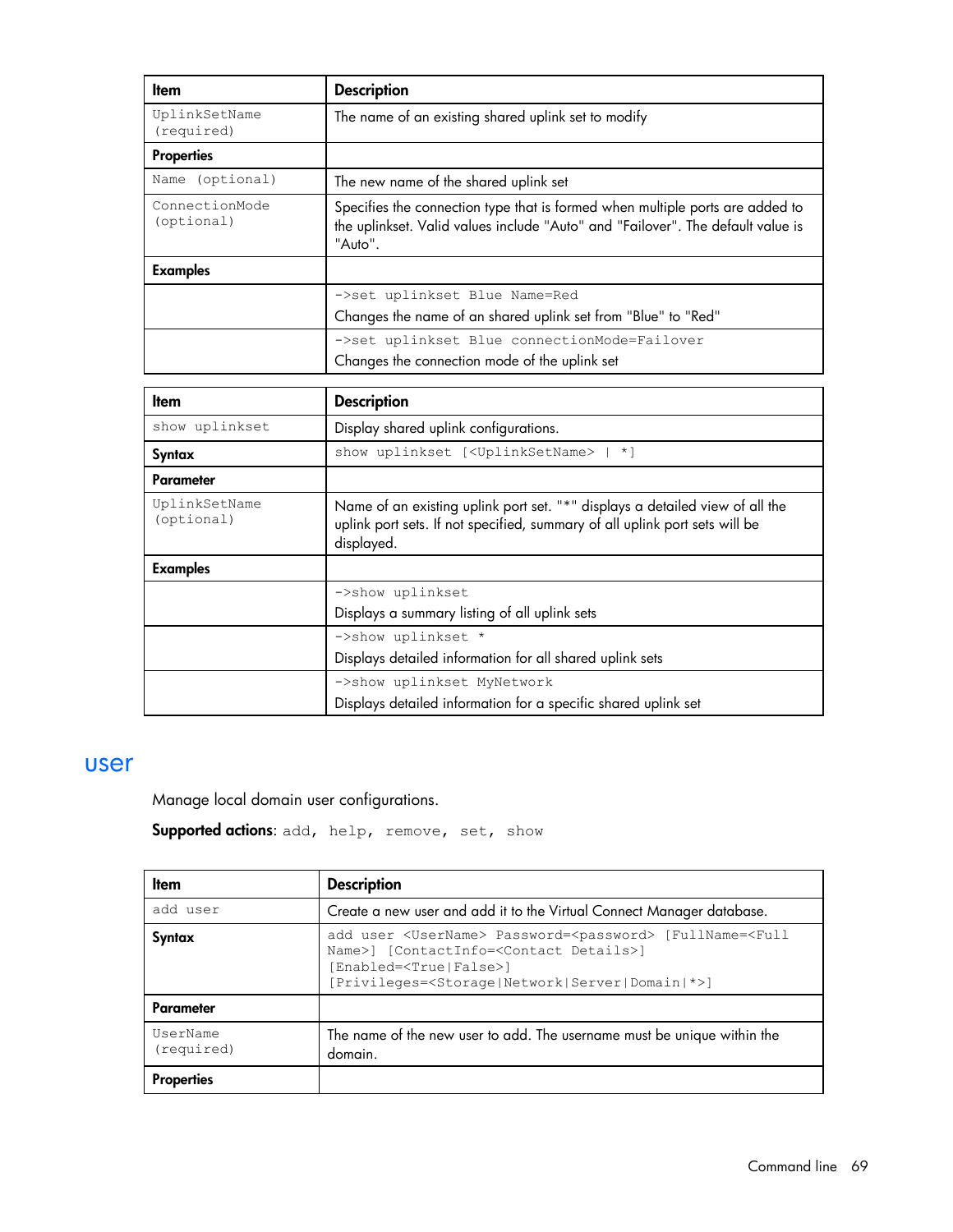| ltem                      | <b>Description</b>                                                                                                                                                                                                                                                                                             |
|---------------------------|----------------------------------------------------------------------------------------------------------------------------------------------------------------------------------------------------------------------------------------------------------------------------------------------------------------|
| Password<br>(required)    | The password of the new user. The password of the new user can be entered as<br>clear text in the command or as a masked string at the prompt.                                                                                                                                                                 |
| FullName<br>(optional)    | The full name of the user                                                                                                                                                                                                                                                                                      |
| ContactInfo<br>(optional) | Contact information for the user                                                                                                                                                                                                                                                                               |
| Enabled (optional)        | Enables or disables the user. Valid values include "true" and "false". If not<br>specified, then the new user is enabled by default.                                                                                                                                                                           |
| Privileges<br>(optional)  | The allowed privileges for the user. The privileges may be any combination of<br>"domain", "server", "network", or "storage" separated by commas. If no<br>privilege is specified, then the user has no privileges and can display domain<br>information only. If "*" is specified, then all privileges apply. |
| <b>Examples</b>           |                                                                                                                                                                                                                                                                                                                |
|                           | ->add user steve Password=fqY87hHl                                                                                                                                                                                                                                                                             |
|                           | Adds a new user by specifying the minimal amount of properties                                                                                                                                                                                                                                                 |
|                           | ->add user bill Password=HGtwf7272562<br>Privileges="domain, network" FullName="Bill Johnson"<br>ContactInfo=billj@company.com Enabled=true<br>Adds a new user and configures additional user properties                                                                                                       |
|                           | ->add user Admin Password=hjkhfd Privileges=*                                                                                                                                                                                                                                                                  |
|                           | Adds an "Admin" user with all privileges                                                                                                                                                                                                                                                                       |

| ltem                   | <b>Description</b>                                                                                                                                  |
|------------------------|-----------------------------------------------------------------------------------------------------------------------------------------------------|
| remove user            | Remove a user from the Virtual Connect Manager database.                                                                                            |
| Syntax                 | remove user <username *=""  =""></username>                                                                                                         |
| Parameter              |                                                                                                                                                     |
| UserName<br>(required) | The name of an existing user that will be removed. If "*" is specified, then all<br>users except for the default Administrator account are removed. |
| <b>Examples</b>        |                                                                                                                                                     |
|                        | ->remove user steve                                                                                                                                 |
|                        | Removes a specific user by name                                                                                                                     |
|                        | $\rightarrow$ remove user *                                                                                                                         |
|                        | Removes all users                                                                                                                                   |

| ltem                   | <b>Description</b>                                                                                                                                                                                                                                                |
|------------------------|-------------------------------------------------------------------------------------------------------------------------------------------------------------------------------------------------------------------------------------------------------------------|
| set user               | Modify attributes of an existing user.                                                                                                                                                                                                                            |
| Syntax                 | set user <username> [<password>] [FullName=<full name="">]<br/>[ContactInfo=<contact details="">] [Enabled=<true false>]<br/>[Privileges=<storage network server domain *>]</storage network server domain *></true false></contact></full></password></username> |
| Parameter              |                                                                                                                                                                                                                                                                   |
| UserName<br>(required) | The name of the user to be modified                                                                                                                                                                                                                               |
| <b>Properties</b>      |                                                                                                                                                                                                                                                                   |
| Password<br>(optional) | The new password of the user can be entered as clear text in the command or<br>as a masked string at the prompt. If the Password value is blank, the user is<br>prompted to enter the password at the prompt.                                                     |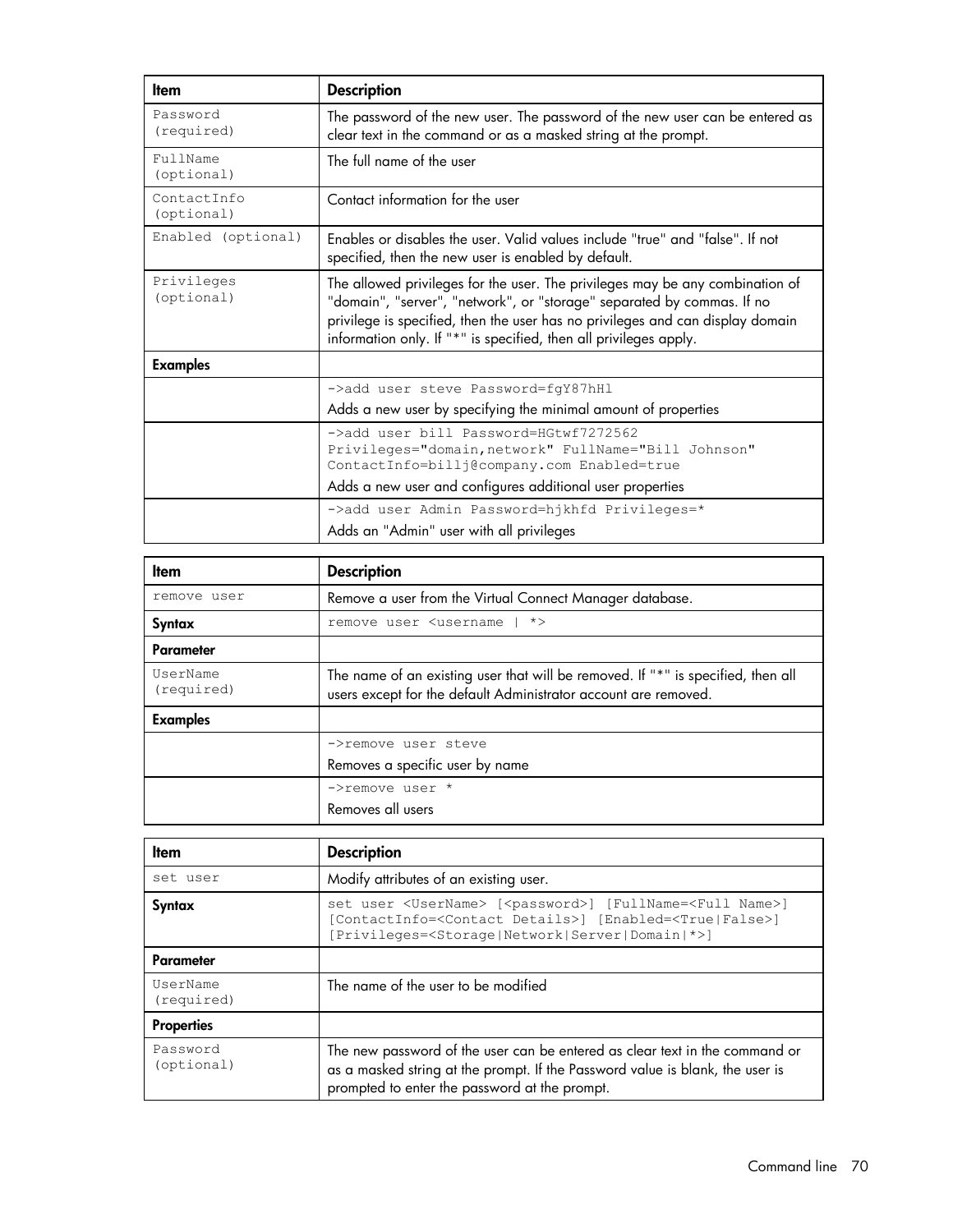| ltem                      | <b>Description</b>                                                                                                                                                                                                                                                                                   |
|---------------------------|------------------------------------------------------------------------------------------------------------------------------------------------------------------------------------------------------------------------------------------------------------------------------------------------------|
| FullName<br>(optional)    | The full name of the user                                                                                                                                                                                                                                                                            |
| ContactInfo<br>(optional) | Contact information for the user                                                                                                                                                                                                                                                                     |
| Enabled (optional)        | Foobles or disables the user. Valid values include "true" and "false".                                                                                                                                                                                                                               |
| Privileges<br>(optional)  | The allowed privileges for the user. Privileges can be any combination of<br>"domain", "server", "network", "storage" separated by commas. If the privilege<br>is blank, then the user has no privileges and can display domain information<br>only. If "*" is specified, then all privileges apply. |
| <b>Examples</b>           |                                                                                                                                                                                                                                                                                                      |
|                           | ->set user steve Password=fqY87hHl                                                                                                                                                                                                                                                                   |
|                           | Modifies an existing user password                                                                                                                                                                                                                                                                   |
|                           | ->set user steve Password                                                                                                                                                                                                                                                                            |
|                           | Modifies an existing user password, masked, at the prompt                                                                                                                                                                                                                                            |
|                           | ->set user bill Password=HGtwf7272562<br>Privileges="domain, network" FullName="Bill Johnson"<br>ContactInfo=billj@company.com Enabled=true<br>Modifies several properties of an existing user                                                                                                       |
|                           | ->set user tom privileges=*                                                                                                                                                                                                                                                                          |
|                           | Gives a user all privileges                                                                                                                                                                                                                                                                          |
|                           |                                                                                                                                                                                                                                                                                                      |
| Item                      | <b>Description</b>                                                                                                                                                                                                                                                                                   |
|                           | $\mathbf{1}$ $\mathbf{1}$                                                                                                                                                                                                                                                                            |

| <b>ITem</b>            | <b>Description</b>                                                                                                   |
|------------------------|----------------------------------------------------------------------------------------------------------------------|
| show user              | Display user summary or user details.                                                                                |
| Syntax                 | show user [ <username *>]</username *>                                                                               |
| Parameter              |                                                                                                                      |
| UserName<br>(optional) | Name of an existing user in the VC domain. If not specified, then summary of<br>all existing user will be displayed. |
| <b>Examples</b>        |                                                                                                                      |
|                        | ->show user                                                                                                          |
|                        | Lists all existing users                                                                                             |
|                        | ->show user steve                                                                                                    |
|                        | Displays details of an existing user by name                                                                         |
|                        | $\rightarrow$ show user *                                                                                            |
|                        | Displays details of all existing users                                                                               |

### user-security

Manage local user security settings.

Supported actions: help, set, show

| ltem              | <b>Description</b>                                                                                              |
|-------------------|-----------------------------------------------------------------------------------------------------------------|
| set user-security | Modify domain user security settings and enforce additional security<br>requirements for user passwords.        |
| Syntax            | set user-security [StrongPasswords= <enabled disabled>]<br/>[MinPasswordLength=&lt;3-40&gt;]</enabled disabled> |
| <b>Properties</b> |                                                                                                                 |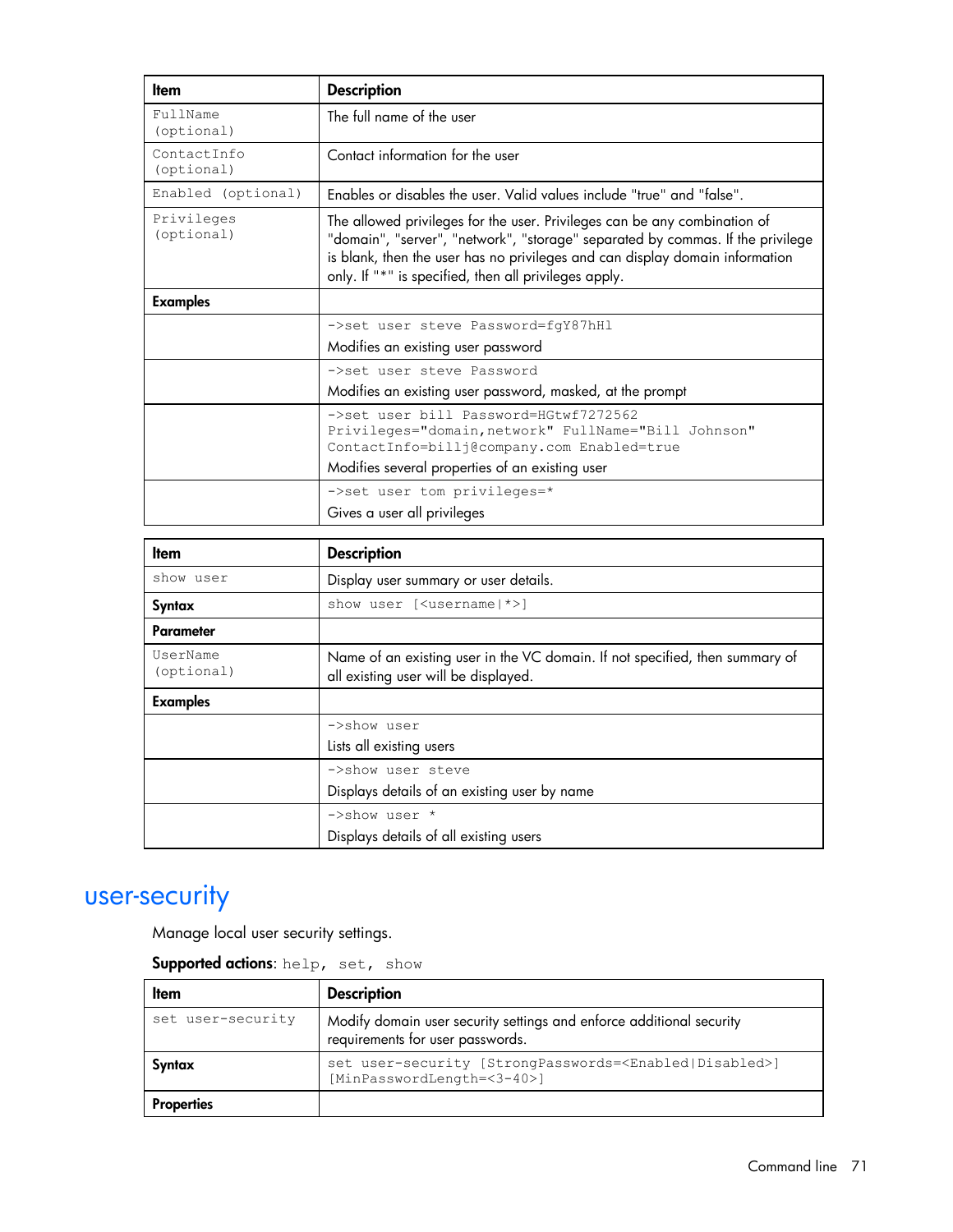| ltem                            | <b>Description</b>                                                                                                                                                                                                      |
|---------------------------------|-------------------------------------------------------------------------------------------------------------------------------------------------------------------------------------------------------------------------|
| StrongPasswords<br>(optional)   | Enables or disables strong password enforcement. If enabled, then new, local<br>users that are created are validated against the password characteristics<br>specified. Valid values include: "Enabled" and "Disabled". |
| MinPasswordLength<br>(optional) | The minimum password length allowed for new passwords when adding a new<br>user and when changing an existing password. The default value is 3.                                                                         |
| <b>Examples</b>                 |                                                                                                                                                                                                                         |
|                                 | ->set user-security StrongPasswords=Enabled                                                                                                                                                                             |
|                                 | Enables strong user password enforcement                                                                                                                                                                                |
|                                 | ->set user-security StrongPasswords=Disabled                                                                                                                                                                            |
|                                 | Disables strong user password enforcement                                                                                                                                                                               |
|                                 | ->set user-security MinPasswordLength=10                                                                                                                                                                                |
|                                 | Modifies the minimum password length                                                                                                                                                                                    |

| Item               | <b>Description</b>                             |
|--------------------|------------------------------------------------|
| show user-security | Display general domain user security settings. |
| Syntax             | show user-security                             |
| Example            |                                                |
|                    | ->show user-security                           |
|                    | Displays user security settings                |

#### vcm

Reset the Virtual Connect Manager.

#### Supported actions: help, reset

| ltem            | <b>Description</b>                                                                                                                                                                                                                                                                                                                                                                                  |
|-----------------|-----------------------------------------------------------------------------------------------------------------------------------------------------------------------------------------------------------------------------------------------------------------------------------------------------------------------------------------------------------------------------------------------------|
| reset vcm       | Reset the Virtual Connect Manager. A failover to the standby VCM may<br>also be specified (optional), if there is a standby VCM available.<br><b>IMPORTANT:</b> Resetting the VCM causes a temporary loss in connectivity<br>with the Virtual Connect Manager. If failover is specified and there is a<br>standby VCM, users are logged off and must reconnect using the<br>standby VCM IP address. |
| Syntax          | reset vcm [-failover]                                                                                                                                                                                                                                                                                                                                                                               |
| Option          |                                                                                                                                                                                                                                                                                                                                                                                                     |
| Failover        | Forces a failover from the current primary Virtual Connect Manager to<br>the standby manager                                                                                                                                                                                                                                                                                                        |
| <b>Examples</b> |                                                                                                                                                                                                                                                                                                                                                                                                     |
|                 | ->reset vcm                                                                                                                                                                                                                                                                                                                                                                                         |
|                 | Resets the Virtual Connect Manager                                                                                                                                                                                                                                                                                                                                                                  |
|                 | ->reset vcm -failover<br>Resets the Virtual Connect Manager and forces a failover to the standby<br>VCM (if available)                                                                                                                                                                                                                                                                              |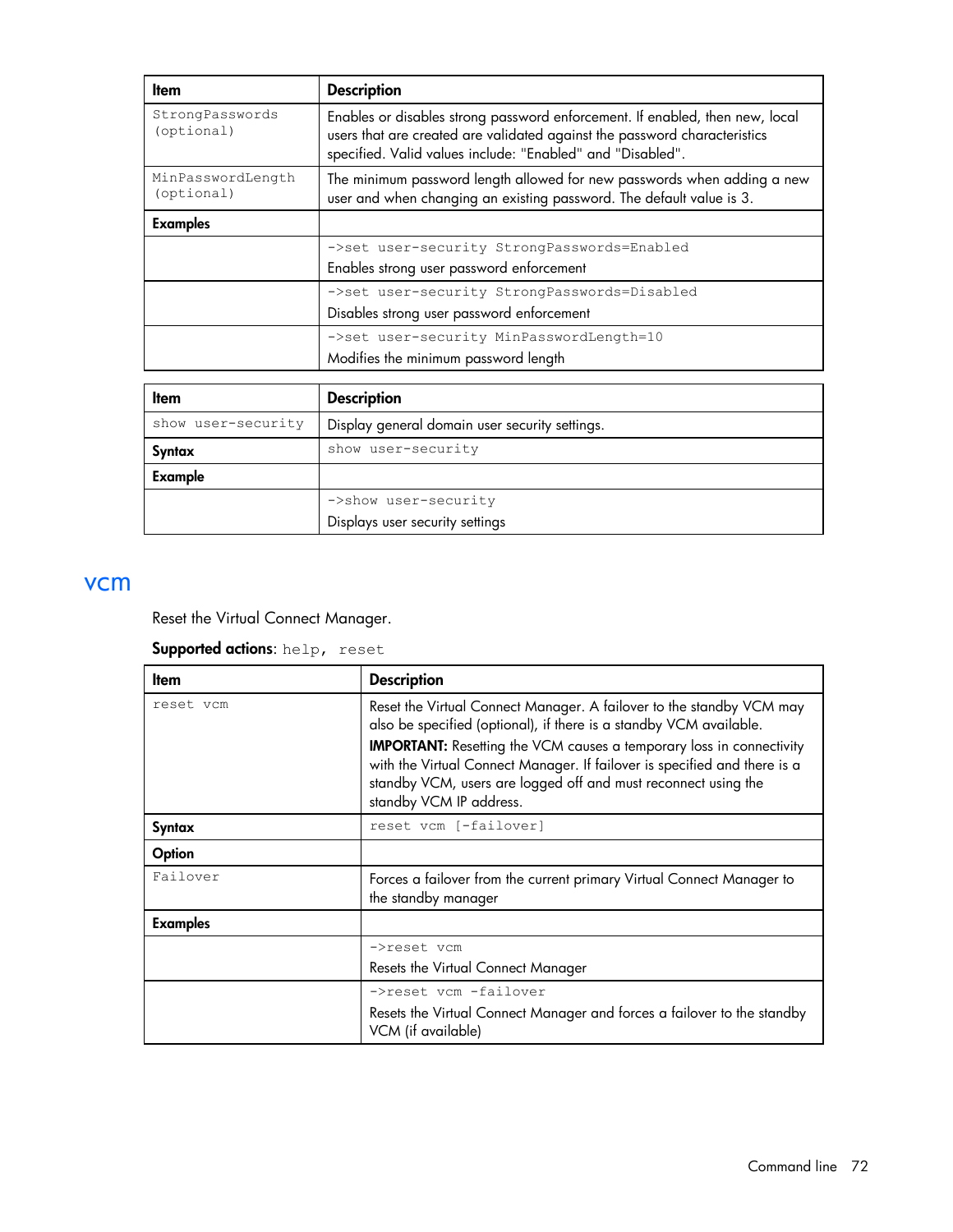## version

Display CLI version information.

Supported actions: help, show

| Item         | <b>Description</b>                                               |  |
|--------------|------------------------------------------------------------------|--|
| show version | Display CLI version information.                                 |  |
| Syntax       | show version                                                     |  |
| Example      | ->show version<br>Displays CLI version and copyright information |  |

# Help subsystem

The help subsystem consists of three options:

Help summary—lists all supported actions and a short description of each:

```
>help (or ?)
add add an element to an existing object
assign assign a server profile to a device bay
. . .
```
• Subcommand help—displays help details associated with a specific subcommand, including supported managed elements:

```
>assign -help (or assign ?)
assign a server profile to a device bay
```

```
Managed Elements:
profile
```

```
Examples:
assign profile MyProfile enc0:1
```
**Management element help**—provides a listing of objects that are supported with a specific subcommand and a brief description of the management element and what it represents in the management model:

```
->help devicebay
```

```
General Enclosure Device Bay settings and information
Supported Subcommands:
help
show
  -----------------------------------------------------------------------
->show devicebay -help
Description:
```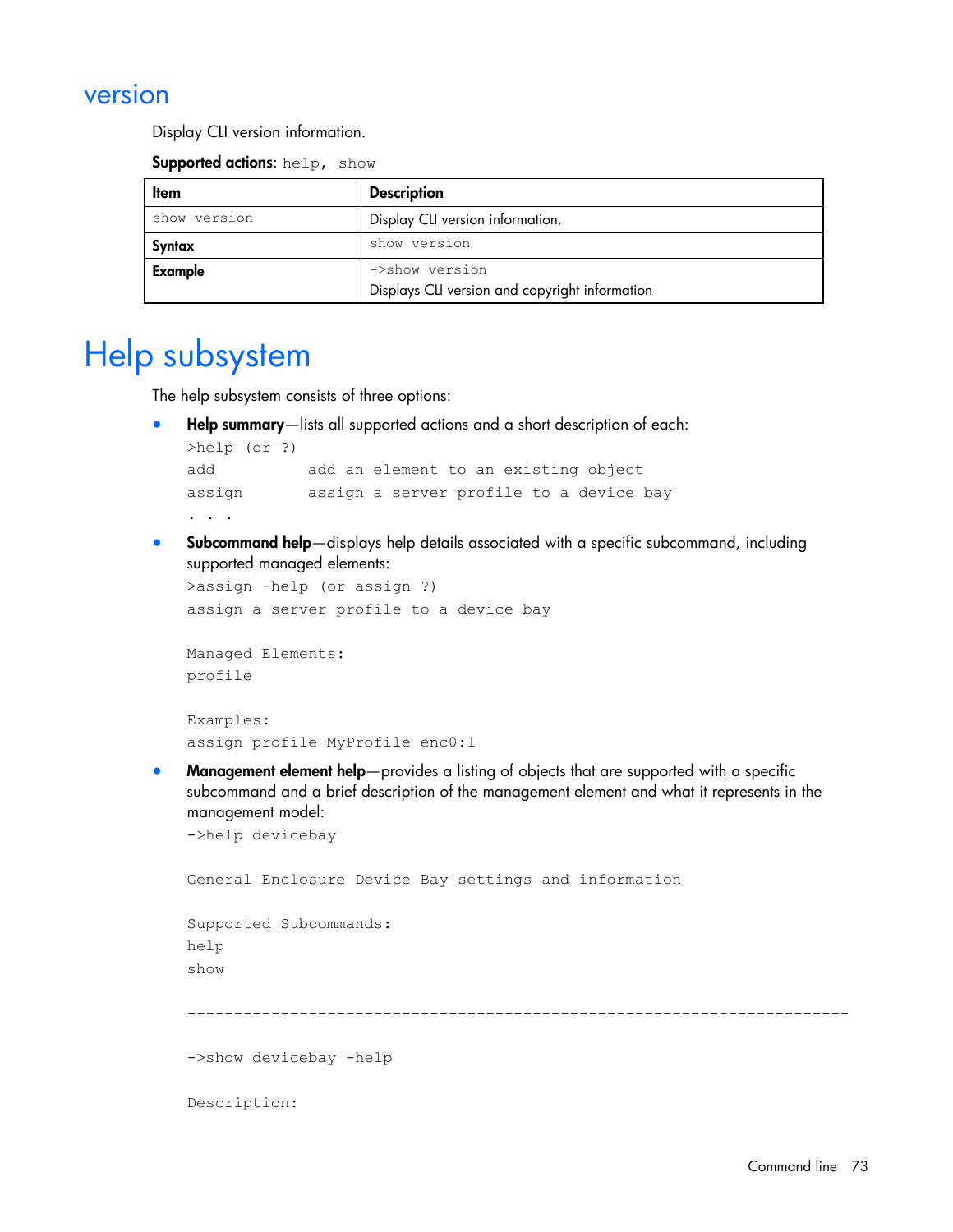```
 This command displays all device bays in the domain
Syntax:
 show devicebay [<DeviceBayName> | *]
Parameters:
  DeviceBayName : The reference name of a device bay in the domain.
                   The format of the device bay name is 
                 <EnclosureID:DeviceBay>
Examples:
  - Display a summary listing of all device bays:
     ->show devicebay
   - Show detailed information for all device bays:
     ->show device bay *
  - Show detailed information for a specific device bay 2 of
     a specific enclosure:
     ->show devicebay enc0:2
```
# Output format

The CLI provides two different output formats:

- Interactive user output format
- Scriptable output format

The interactive user output format is the default. However, by using a command-line option, the user can also specify a "parse-friendly" output format, which provides data in a format that can be easily interpreted by automated scripts invoking the CLI. The different output formats primarily impact the show subcommand in the CLI infrastructure, where a majority of the informational details are displayed.

## Interactive user output format

The interactive user output format provides a user friendly view of information at the command line. When providing an overview, or listing, of several instances of data, a tabular text format is displayed. If an individual instance of data is being displayed, then the stanza format is used.

#### Example 1: Tabular text output format for displaying a user list

| ->show user |                     |             |         |
|-------------|---------------------|-------------|---------|
|             |                     |             |         |
| UserName    | Privileges FullName | ContactInfo | Enabled |
|             |                     |             |         |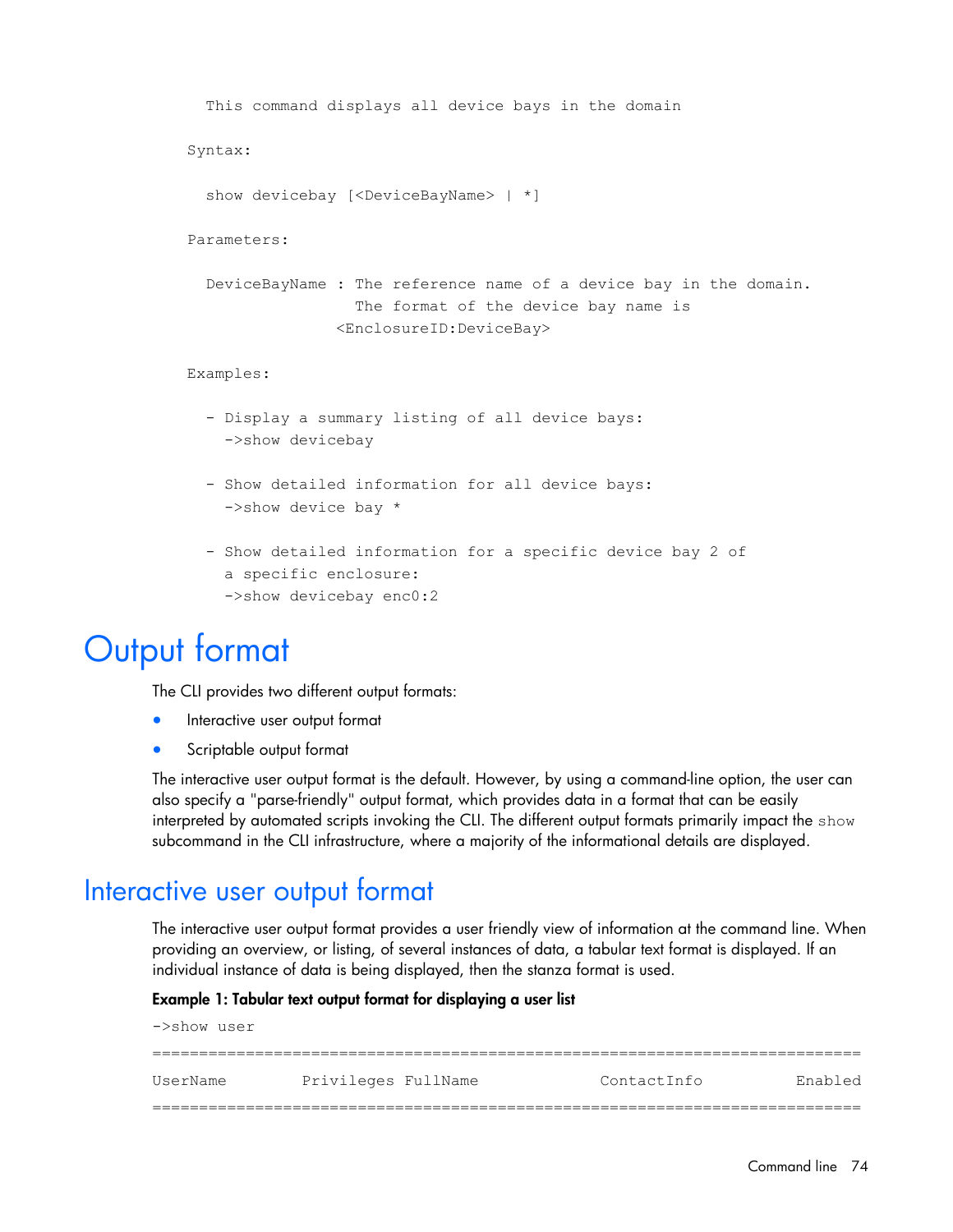|       | server<br>network<br>storage                 | Administrator domain Steve Johnson | steve.johnson@hp.com true                                |      |
|-------|----------------------------------------------|------------------------------------|----------------------------------------------------------|------|
| Admin | domain Admin<br>server<br>network<br>storage |                                    | Admin                                                    | true |
| steve | server<br>network<br>storage                 |                                    | domain Steve Johnson steve.johnson@hp.com true           |      |
| brad  | server                                       |                                    | domain Brad Mills brad.mills@hp.com true                 |      |
| jim   |                                              |                                    | network Jimmy Joe    immy.joe@hp.com    true             |      |
|       |                                              |                                    | alice and storage Alice Candle alice.candle@hp.com false |      |

#### Example 2: Stanza output format for displaying a single user instance

```
->show user steve
UserName : steve
Privileges : domain, server, network, storage
FullName : Steve Johnson
ContactInfo : steve.johnson@hp.com
Enabled : true
```
#### Example 3: Stanza output format for displaying all user details

```
->show user *
UserName : Administrator
Privileges : domain, server, network, storage
FullName : Steve Johnson
ContactInfo : steve.johnson@hp.com
Enabled : true
UserName : Admin
Privileges : domain, server, network, storage
FullName : Admin
ContactInfo : Admin
Enabled : true
```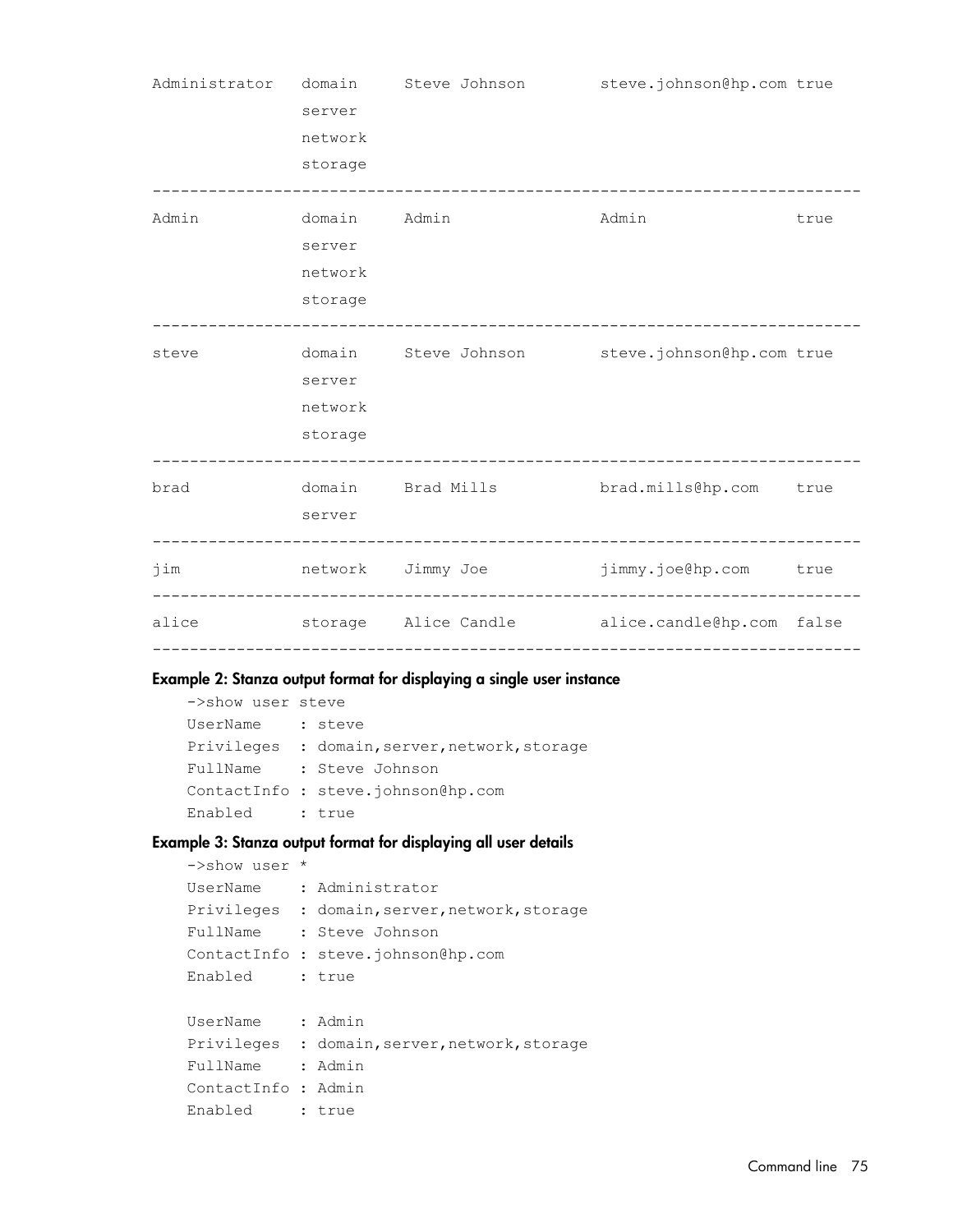```
UserName : steve
Privileges : domain, server, network, storage
FullName : Steve Johnson
ContactInfo : steve.johnson@hp.com
Enabled : true
UserName : brad
Privileges : domain, server
FullName : Brad Mills
ContactInfo : brad.mills@hp.com
Enabled : true
UserName : jim
Privileges : network
FullName : Jimmy Joe
ContactInfo : jimmy.joe@hp.com
Enabled : true
UserName : alice
Privileges : storage
FullName : Alice Candle
ContactInfo : alice.candle@hp.com
Enabled : false
```
# Scriptable output format

Scriptable output format allows scripts to invoke CLI commands and receive command responses that can be easily parsed by the scripts. This capability is provided by two options that are available: output=script1 and -output=script2. These options are described in more detail below. To display output with no headers or labels, use no-headers as an additional output option value.

 $\mathbb{Z}$ **IMPORTANT:** If the delimiter is present within the data, then the entire value is surrounded by double quotes.

#### Script1 Output Format

The script1 output format can be used to format the output using a name-value pair format, using an equal sign as the delimiter. All text on the left side of the equal sign designates the "name" of a property, and the text on the right side of the equal sign designates the "value" of the property. If "no-headers" is provided as an additional option value, only the values are displayed. Each property is displayed on a separate line.

#### Script2 Output Format

The script2 output format can be used to format all instance data in a single line, using a semi-colon as the delimiter for the data. The first line contains the property names. This format is consistent with a "table view" of the data, where the first line is represented by a list of column labels, while the remaining lines provide the actual data being displayed. Each line represents a single instance of data. For example, in the case of showing users, each line provides all data corresponding to a single user instance.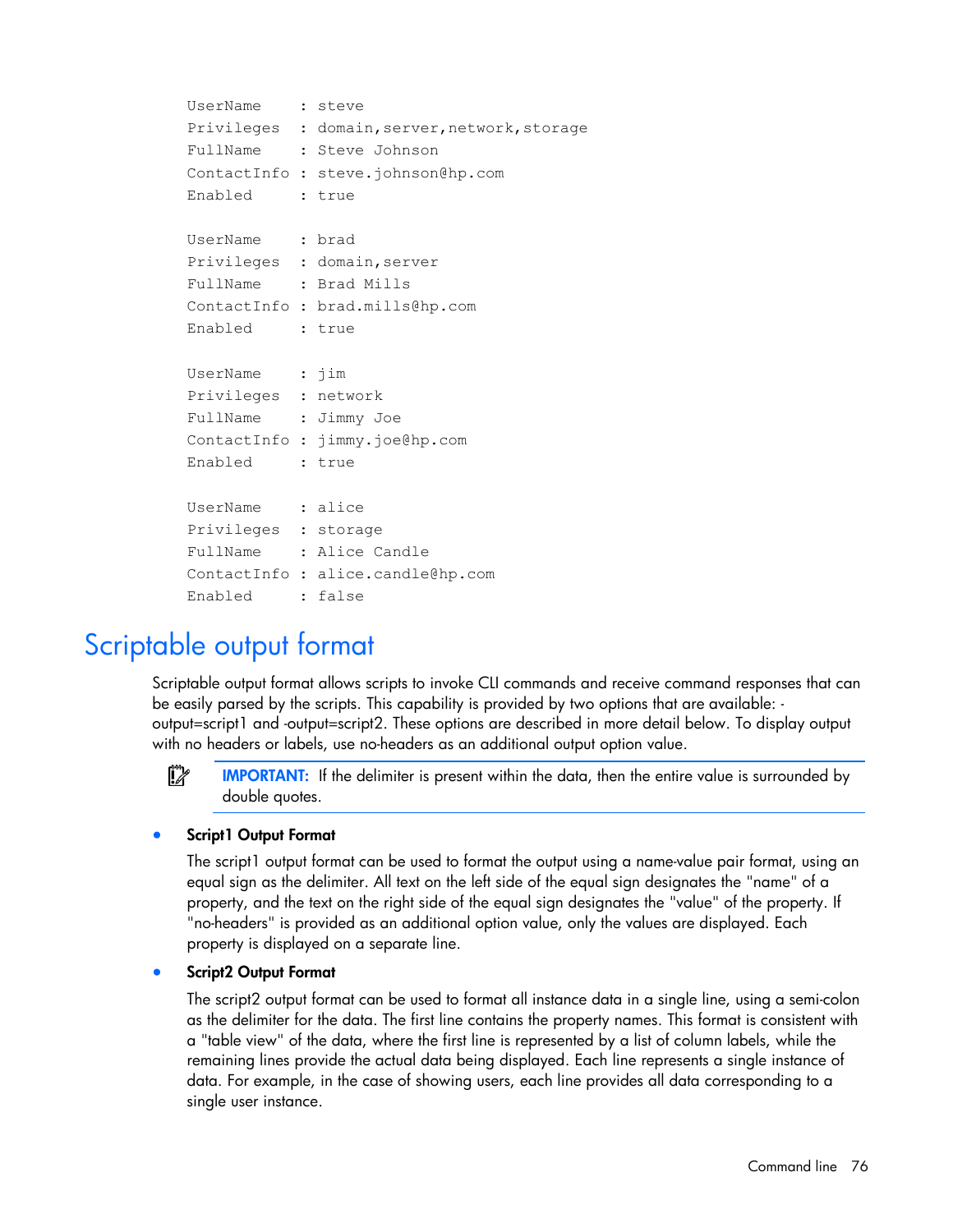The following examples provide some common scenarios for using the script output format options.

#### Example 1: Scriptable output format displaying all enclosures

```
->show enclosure -output=script1
ID=enc0
Name=Enclosure1
Import Status=Imported
Serial Number=USE0000BK2
Part Number=403321-021
Asset Tag=OA ASSET 453
```
#### Example 2: Scriptable output format displaying user "Administrator" information

```
->show user Administrator -output=script1
User Name=Administrator
Privileges=domain, server, network, storage
Full Name=
Contact Info=
Enabled=true
```
#### Example 3: Scriptable output format displaying all users (with table header)

```
->show user -output=script2
UserName;Privileges;FullName;ContactInfo;Enabled
Administrator;domain, server, network, storage; Steve
Johnson;steve.johnson@hp.com;true
Admin;domain,server,network,storage;Admin;Admin;true
steve; domain, server, network, storage; Steve
Johnson;steve.johnson@hp.com;true
```
#### Example 4: Scriptable output format displaying all users (no table header)

```
->show user -output=script2, no-headers
Administrator; domain, server, network, storage; Steve
Johnson;steve.johnson@hp.com;true
Admin;domain, server, network, storage; Admin; Admin; true
steve; domain, server, network, storage; Steve
Johnson;steve.johnson@hp.com;true
```
#### Example 5: Scriptable output format displaying a single user (with table header)

```
->show user steve -output=script2
UserName;Privileges;FullName;ContactInfo;Enabled
steve; domain, server, network, storage; Steve
Johnson;steve.johnson@hp.com;true
```
#### Example 6: Scriptable output format displaying a single user (no table header)

```
->show user steve -output=script2, no-headers
steve; domain, server, network, storage; Steve
Johnson;steve.johnson@hp.com;true
```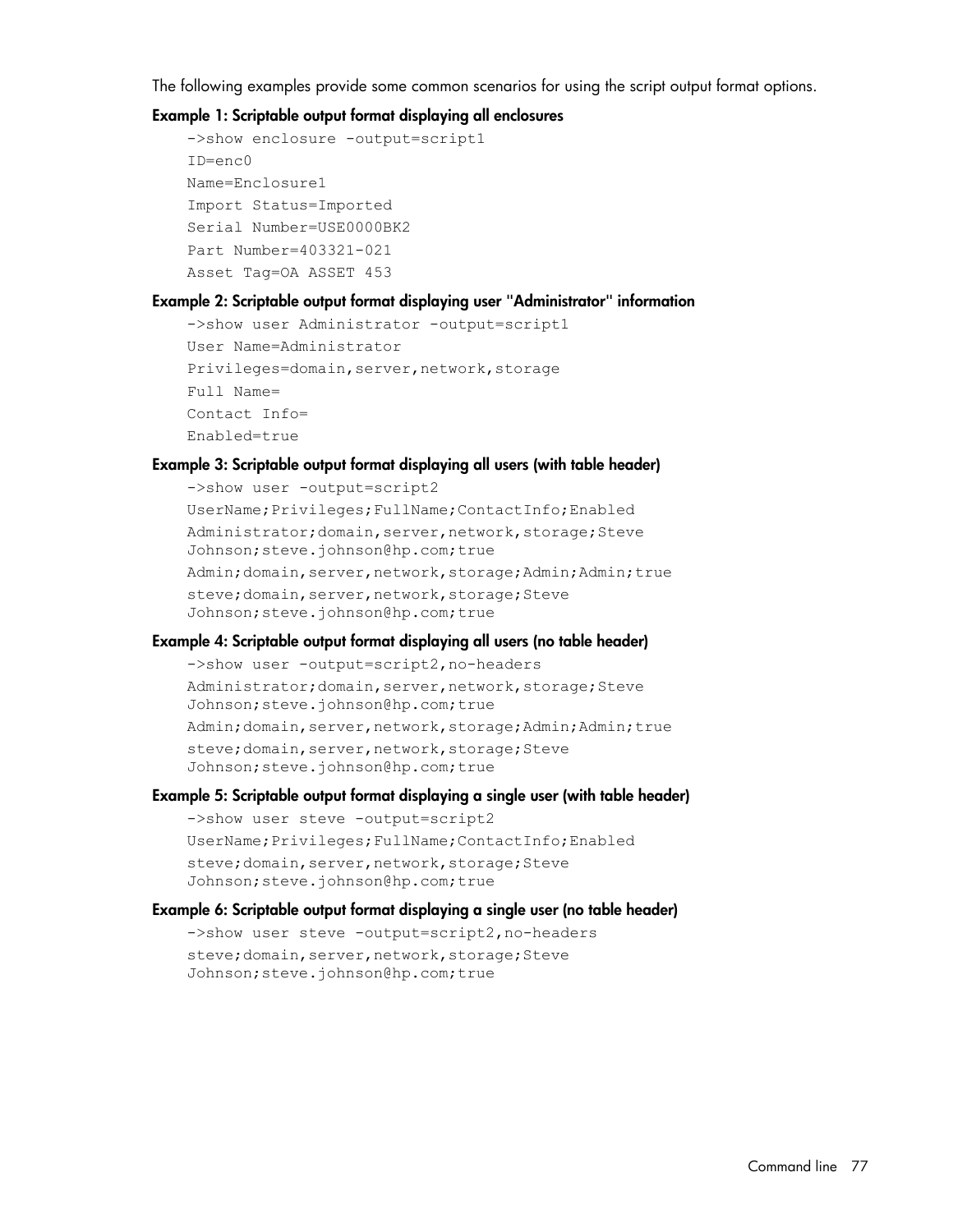# Statistics descriptions

# Ethernet modules

# Ethernet uplink and downlink ports

| <b>Name</b>               | <b>RFC</b> | <b>Description</b>                                                                                                                                                                                                                                                             |
|---------------------------|------------|--------------------------------------------------------------------------------------------------------------------------------------------------------------------------------------------------------------------------------------------------------------------------------|
| rfc1213_IfInDiscards      | 1213       | The number of inbound packets<br>which were chosen to be<br>discarded even though no errors<br>had been detected to prevent their<br>being deliverable to a higher-layer<br>protocol. One possible reason for<br>discarding such a packet could be<br>to free up buffer space. |
| rfc1213_lfInErrors        | 1213       | The number of inbound packets<br>that contained errors preventing<br>them from being deliverable to a<br>higher-layer protocol.                                                                                                                                                |
| rfc1213_IfInNUcastPkts    | 1213       | The total number of packets that<br>higher-level protocols requested<br>be transmitted to a non-unicast<br>(i.e., a subnetwork-broadcast or<br>subnetwork-multicast) address,<br>including those that were<br>discarded or not sent.                                           |
| rfc1213_IfInOctets        | 1213       | The total number of octets<br>received on the interface,<br>including framing characters.                                                                                                                                                                                      |
| rfc1213_IInUcastPkts      | 1213       | The number of subnetwork-unicast<br>packets delivered to a higher-layer<br>protocol.                                                                                                                                                                                           |
| rfc1213_IfInUnknownProtos | 1213       | The number of packets received<br>via the interface which were<br>discarded because of an unknown<br>or unsupported protocol.                                                                                                                                                  |
| rfc1213_IfOutDiscards     | 1213       | The number of outbound packets<br>which were chosen to be<br>discarded even though no errors<br>had been detected to prevent their<br>being transmitted. One possible<br>reason for discarding such a<br>packet could be to free up buffer<br>space.                           |
| rfc1213_IOutErrors        | 1213       | The number of outbound packets<br>that could not be transmitted<br>because of errors.                                                                                                                                                                                          |
| rfc1213_IfOutNUcastPkts   | 1213       | The total number of packets that<br>higher-level protocols requested                                                                                                                                                                                                           |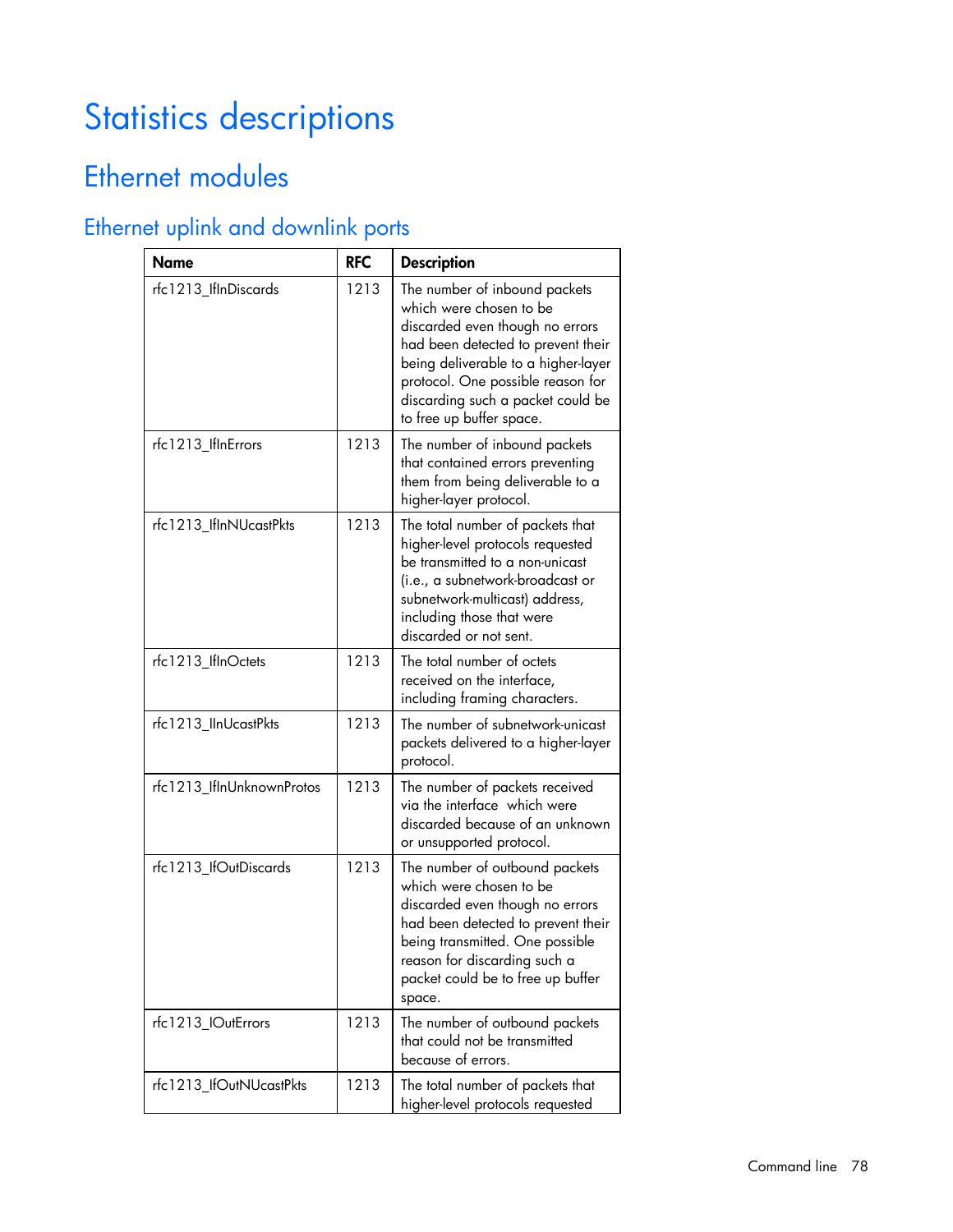| <b>Name</b>                                    | <b>RFC</b> | <b>Description</b>                                                                                                                                                                                                                                                                                                                                                                                                 |
|------------------------------------------------|------------|--------------------------------------------------------------------------------------------------------------------------------------------------------------------------------------------------------------------------------------------------------------------------------------------------------------------------------------------------------------------------------------------------------------------|
|                                                |            | be transmitted to a subnetwork-<br>unicast address, including those<br>that were discarded or not sent.                                                                                                                                                                                                                                                                                                            |
| rfc1213_IfOutOctets                            | 1213       | The total number of octets<br>transmitted out of the interface,<br>including framing characters.                                                                                                                                                                                                                                                                                                                   |
| rfc1213_lfOutQLen                              | 1213       | The length of the output packet<br>queue (in packets).                                                                                                                                                                                                                                                                                                                                                             |
| rfc1213_IfOutUcastPkts                         | 1213       | The total number of packets that<br>higher-level protocols requested<br>be transmitted to a subnetwork-<br>unicast address, including those<br>that were discarded or not sent.                                                                                                                                                                                                                                    |
| rfc1213_IpForwDatagrams                        | 1213       | The number of input datagrams for<br>which this entity was not their final<br>IP destination, as a result of which<br>an attempt was made to find a<br>route to forward them to that final<br>destination. In entities which do<br>not act as IP Gateways, this ounter<br>will include only those packets<br>which were ource-Routed via this<br>entity, and the Source-Route<br>option processing was successful. |
| rfc1213_IpInDiscards                           | 1213       | The number of input IP datagrams<br>for which no problems were<br>encountered to prevent their<br>ontinued processing, but which<br>were discarded e.g., for lack of<br>buffer space). Note that this<br>ounter does not include any<br>datagrams discarded hile<br>awaiting re-assembly.                                                                                                                          |
| rfc 1 2 1 3_IpInHdrErrors                      | 1213       | The number of input datagrams<br>discarded due to rrors in their IP<br>headers, including bad<br>checksums, version number<br>mismatch, other format errors,<br>time-to-live exceeded, errors<br>discovered n processing their IP<br>options, etc.                                                                                                                                                                 |
| rfc1213_lpInReceives                           | 1213       | The total number of input<br>datagrams received from<br>interfaces, including those<br>received in error.                                                                                                                                                                                                                                                                                                          |
| rfc1493_Dot1dBasePortDela<br>yExceededDiscards | 1493       | The number of frames discarded<br>by this port due to excessive<br>transit delay through the bridge. It<br>i incremented by both transparent<br>and source route bridges.                                                                                                                                                                                                                                          |
| rfc1213_Dot1dBasePortMtu                       | 1493       | The number of frames discarded                                                                                                                                                                                                                                                                                                                                                                                     |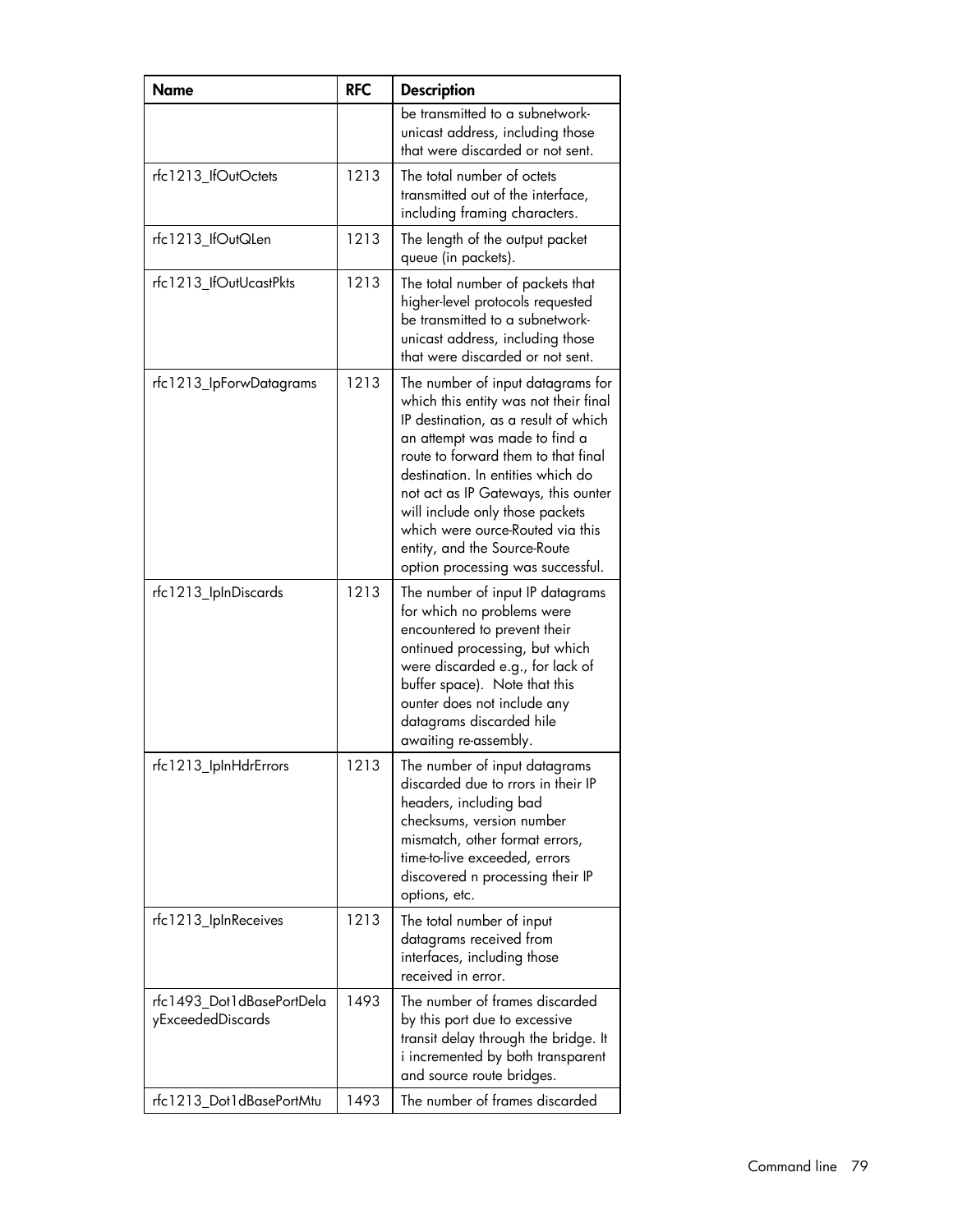| <b>Name</b>                     | <b>RFC</b> | <b>Description</b>                                                                                                                                                                                                                                                                                                                                                                                                                                                                                                                                                                                                                                          |
|---------------------------------|------------|-------------------------------------------------------------------------------------------------------------------------------------------------------------------------------------------------------------------------------------------------------------------------------------------------------------------------------------------------------------------------------------------------------------------------------------------------------------------------------------------------------------------------------------------------------------------------------------------------------------------------------------------------------------|
| <b>ExceededDiscards</b>         |            | by this port due to an excessive<br>size. It is incremented by both<br>transparent and source route<br>bridges.                                                                                                                                                                                                                                                                                                                                                                                                                                                                                                                                             |
| rfc1213_Dot1dPortInDiscard<br>s | 1493       | Count of valid frames received<br>which were discarded (i.e.,<br>filtered) by the Forwarding<br>Process.                                                                                                                                                                                                                                                                                                                                                                                                                                                                                                                                                    |
| rfc1213_Dot1dTpPortInFram<br>es | 1493       | The number of frames that have<br>been received by his port from its<br>segment. Note that a frame<br>received on the interface<br>corresponding to this port is only<br>counted by this object if and only<br>if it is for a protocol being<br>processed by the local bridging<br>function, including bridge<br>management frames.                                                                                                                                                                                                                                                                                                                         |
| rfc1757_StatsBroadcastPkts      | 1757       | The number of good packets<br>received during this sampling<br>interval that were directed to the<br>broadcast address                                                                                                                                                                                                                                                                                                                                                                                                                                                                                                                                      |
| rfc1757_StatsCRCAlignError<br>S | 1757       | The total number of packets<br>received that had a length<br>(excluding framing bits, but<br>including FCS octets) of between<br>64 and 1518 octets, inclusive, but<br>but had either a bad Frame Check<br>Sequence (FCS) with an integral<br>number of octets (FCS Error) or a<br>bad FCS with a non-integral<br>number of octets (Alignment<br>Error).                                                                                                                                                                                                                                                                                                    |
| rfc1757_StatsCollisions         | 1757       | The best estimate of the total<br>number of collisions n this Ethernet<br>segment. The value returned will<br>depend on the location of the<br>RMON probe. Section 8.2.1.3<br>(10BASE-5) and section 10.3.1.3<br>(10BASE-2) of IEEE standard<br>802.3 states that a station must<br>detect a collision, in the receive<br>mode, if three or more stations are<br>transmitting simultaneously. A<br>repeater port must detect a<br>collision when two or more<br>stations are transmitting<br>simultaneously. Thus a probe<br>placed on a repeater port could<br>record more collisions than a<br>probe connected to a station on<br>the same segment would. |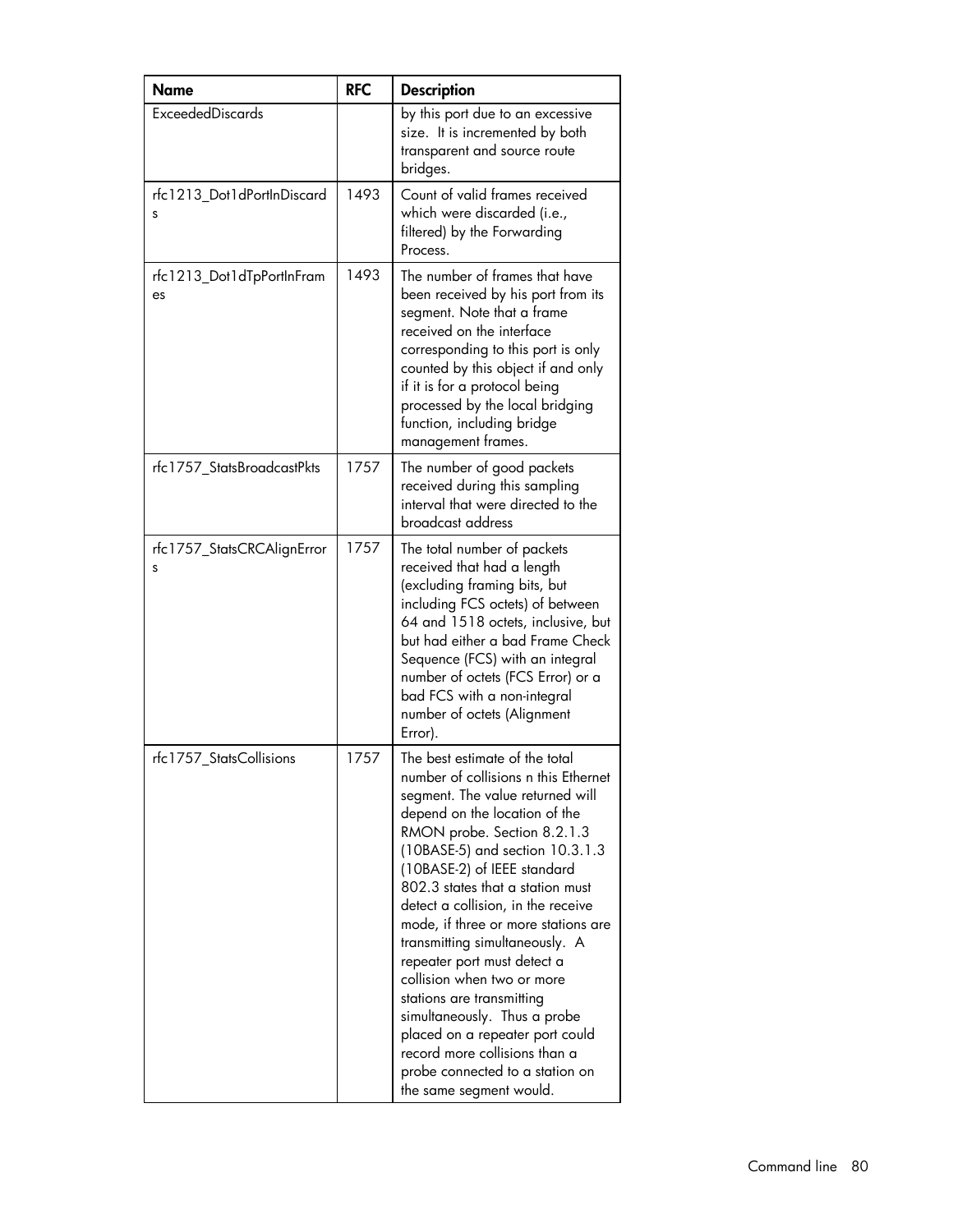| Name                    | <b>RFC</b> | <b>Description</b>                                                                                                                                                                                                                                                                                                                                                                                                                                                                                                                                                                                                                                                                                                                                                 |
|-------------------------|------------|--------------------------------------------------------------------------------------------------------------------------------------------------------------------------------------------------------------------------------------------------------------------------------------------------------------------------------------------------------------------------------------------------------------------------------------------------------------------------------------------------------------------------------------------------------------------------------------------------------------------------------------------------------------------------------------------------------------------------------------------------------------------|
|                         |            | Probe location plays a much<br>smaller role when considering<br>10BASE-T. 14.2.1.4 (10BASE-T)<br>of IEEE standard 802.3 defines a<br>collision as the simultaneous<br>presence of signals on the DO<br>and RD circuits (transmitting and<br>receiving at the same time). A<br>10BASE-T station can only detect<br>collisions when it is transmitting.<br>Thus probes placed on a station<br>and a repeater, should report the<br>same number of collisions.<br>Note also that an RMON probe<br>inside a repeater should ideally<br>report collisions between the<br>repeater and one or more other<br>hosts (transmit collisions as<br>defined by IEEE 802.3k) plus<br>receiver collisions observed on<br>any coax segments to which the<br>repeater is connected. |
| rfc1757_StatsDropEvents | 1757       | The total number of events in<br>which packets were dropped by<br>the probe due to lack of<br>resources. Note that this number<br>is not necessarily the number of<br>packets dropped; it is just the<br>number of times this condition has<br>been detected.                                                                                                                                                                                                                                                                                                                                                                                                                                                                                                      |
| rfc1757_StatsFragments  | 1757       | The total number of packets<br>received that were less than 64<br>octets in length (excluding framing<br>bits but including FCS octets) and<br>had either a bad Frame Check<br>Sequence (FCS) with an integral<br>number of octets (FCS Error) or a<br>bad FCS with a non-integral<br>number of octets (Alignment<br>Error).<br>Note that it is entirely normal for<br>etherStatsFragments to increment.<br>This is because it counts both runts<br>(which are normal occurrences<br>due to collisions) and noise hits.                                                                                                                                                                                                                                            |
| rfc1757_StatsJabbers    | 1757       | The total number of packets<br>received that were longer than<br>1518 octets (excluding framing<br>bits, but including FCS octets),<br>and had either a bad Frame<br>Check Sequence (FCS) with an<br>integral number of octets (FCS<br>Error) or a bad FCS with a non-                                                                                                                                                                                                                                                                                                                                                                                                                                                                                             |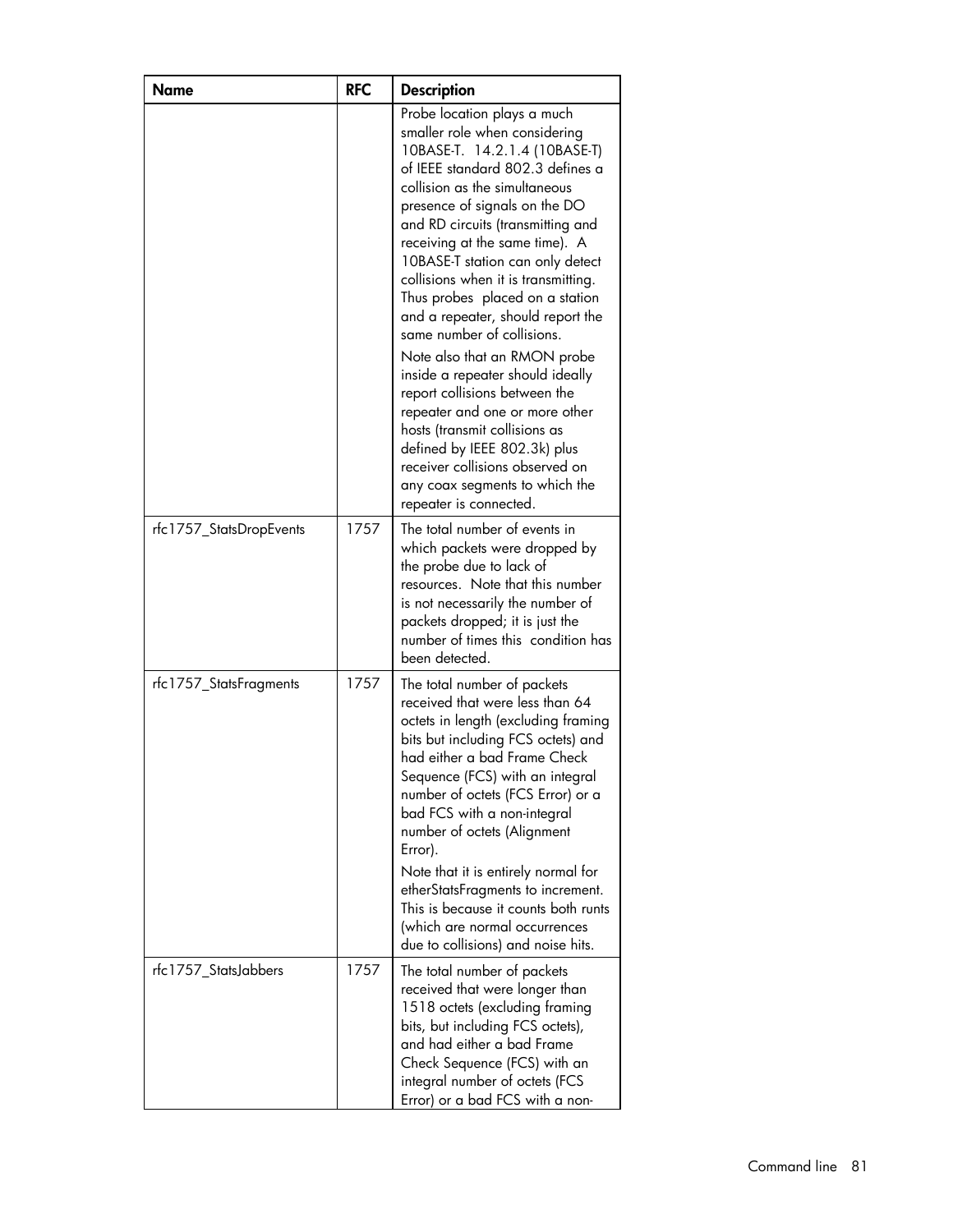| <b>Name</b>                | <b>RFC</b> | <b>Description</b>                                                                                                                                                                                                                                                                                                                                                                                                                                                                                                                                                                                                                                                                                                                                                                                                                                                     |
|----------------------------|------------|------------------------------------------------------------------------------------------------------------------------------------------------------------------------------------------------------------------------------------------------------------------------------------------------------------------------------------------------------------------------------------------------------------------------------------------------------------------------------------------------------------------------------------------------------------------------------------------------------------------------------------------------------------------------------------------------------------------------------------------------------------------------------------------------------------------------------------------------------------------------|
|                            |            | integral number of octets<br>(Alignment Error).<br>Note that this definition of jabber<br>is different than the definition in<br>IFFF-802.3 section 8.2.1.5<br>$(10BASE5)$ and section $10.3.1.4$<br>(10BASE2). These documents<br>define jabber as the condition<br>where any packet exceeds 20 ms.<br>The allowed range to detect<br>jabber is between 20 ms and 150<br>ms.                                                                                                                                                                                                                                                                                                                                                                                                                                                                                          |
| rfc1757_StatsMulticastPkts | 1757       | The total number of good packets<br>received that were directed to a<br>multicast address. Note that this<br>number does not include packets<br>directed to the broadcast address.                                                                                                                                                                                                                                                                                                                                                                                                                                                                                                                                                                                                                                                                                     |
| rfc1757_StatsOctets        | 1757       | The total number of octets of data<br>(including those in bad packets)<br>received on the network<br>(excluding framing bits but<br>including FCS octets).<br>This object can be used as a<br>reasonable estimate of ethernet<br>utilization. If greater precision is<br>desired, the etherStatsPkts and<br>etherStatsOctets objects should be<br>sampled before and after a<br>common interval. The differences<br>in the sampled values are Pkts and<br>Octets, respectively, and the<br>number of seconds in the interval<br>is Interval. These values are used<br>to calculate the Utilization as<br>follows:<br>Pkts * $(9.6 + 6.4) + (Octets$ * .8)<br>Utilization $=$ ------<br>Interval * 10,000<br>The result of this equation is the<br>value Utilization which is the<br>percent utilization of the ethernet<br>segment on a scale of 0 to 100<br>percent." |
| rfc1757_StatsOversizePkts  | 1757       | The total number of packets<br>received that were longer than<br>1518 octets (excluding framing<br>bits, but including FCS octets) and<br>were otherwise well formed.                                                                                                                                                                                                                                                                                                                                                                                                                                                                                                                                                                                                                                                                                                  |
| rfc1757_StatsPkts          | 1757       | The total number of packets<br>(including bad packets, broadcast<br>packets, and multicast packets)<br>received.                                                                                                                                                                                                                                                                                                                                                                                                                                                                                                                                                                                                                                                                                                                                                       |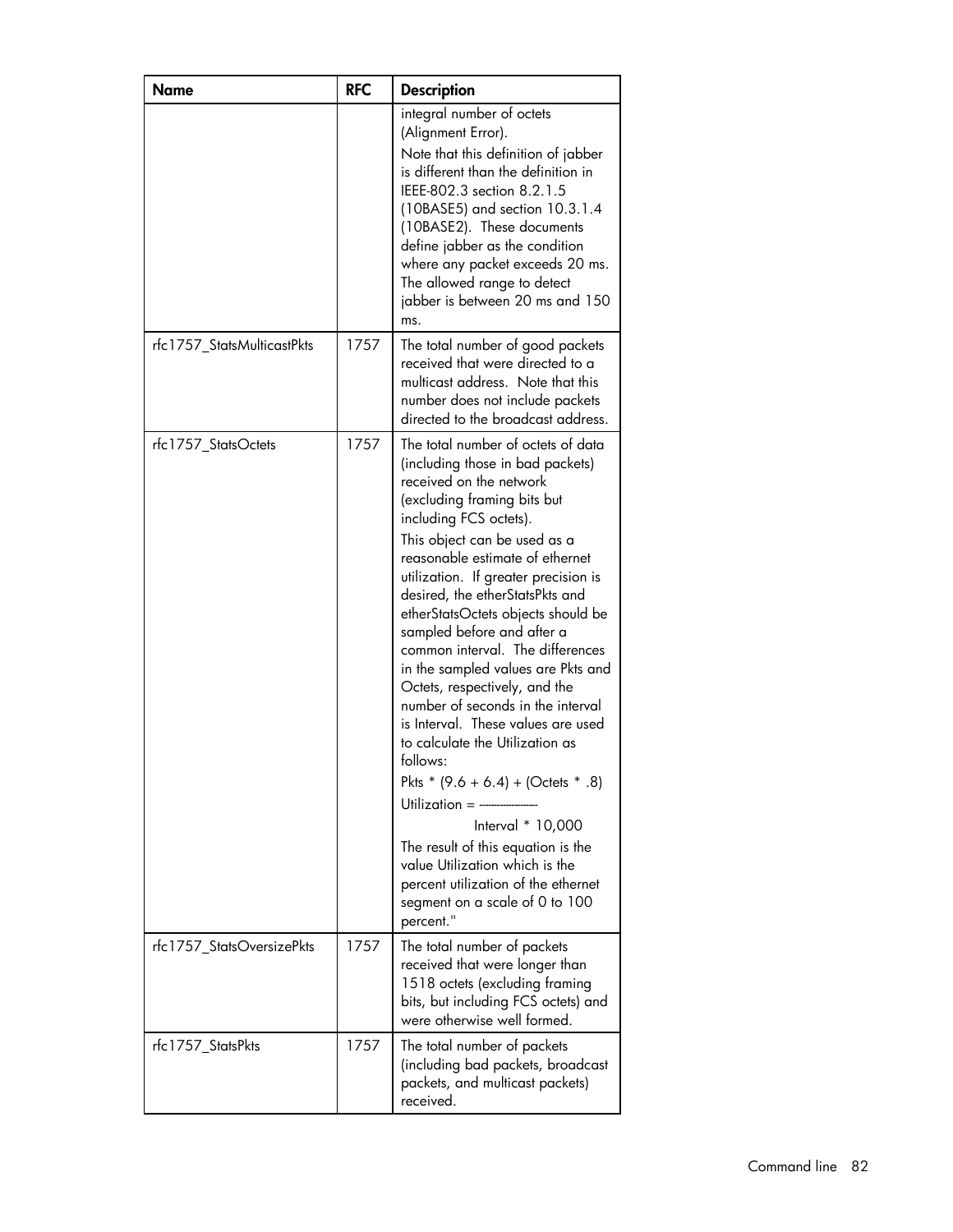| Name                                  | <b>RFC</b> | <b>Description</b>                                                                                                                                                                                                                                                                    |
|---------------------------------------|------------|---------------------------------------------------------------------------------------------------------------------------------------------------------------------------------------------------------------------------------------------------------------------------------------|
| rfc1757_StatsPkts1024to15<br>18Octets | 1757       | The total number of packets<br>(including bad packets) received<br>that were between 1024 and<br>1518 octets in length inclusive<br>(excluding framing bits but<br>including FCS octets).                                                                                             |
| rfc1757 StatsPkts128to255<br>Octets   | 1757       | The total number of packets<br>(including bad packets) received<br>that were between 128 and 255<br>octets in length inclusive<br>(excluding framing bits but<br>including FCS octets).                                                                                               |
| rfc1757_StatsPkts256to511<br>Octets   | 1757       | The total number of packets<br>(including bad packets) received<br>that were between 256 and 511<br>octets in length inclusive<br>(excluding framing bits but<br>including FCS octets).                                                                                               |
| rfc1757 StatsPkts512to102<br>3Octets  | 1757       | The total number of packets<br>(including bad packets) received<br>that were between 512 and 1023<br>octets in length inclusive<br>(excluding framing bits but<br>including FCS octets).                                                                                              |
| rfc1757_StatsPkts64Octets             | 1757       | The total number of packets<br>(including bad packets) received<br>that were 64 octets in length<br>(excluding framing bits but<br>including FCS octets).                                                                                                                             |
| rfc1757_StatsPkts65to127O<br>ctets    | 1757       | The total number of packets<br>(including bad packets) received<br>that were between 65 and 127<br>octets in length inclusive<br>(excluding framing bits but<br>including FCS octets).                                                                                                |
| rfc1757_StatsTXNoErrors               | 1757       | All packets transmitted without<br>error, less oversized packets.                                                                                                                                                                                                                     |
| rfc1757_StatsUndersizePkts            | 1757       | The number of packets received<br>during this sampling interval that<br>were less than 64 octets long<br>(excluding framing bits but<br>including FCS octets) and were<br>otherwise well formed.                                                                                      |
| rfc2233_IfHCInBroadcastPkt<br>s       | 2233       | The number of packets, delivered<br>by this sub-layer to a higher (sub-<br>)layer, which were addressed to a<br>broadcast address at this sub-<br>layer. This object is a 64-bit<br>version of ifInBroadcastPkts.<br>Discontinuities in the value of this<br>counter can occur at re- |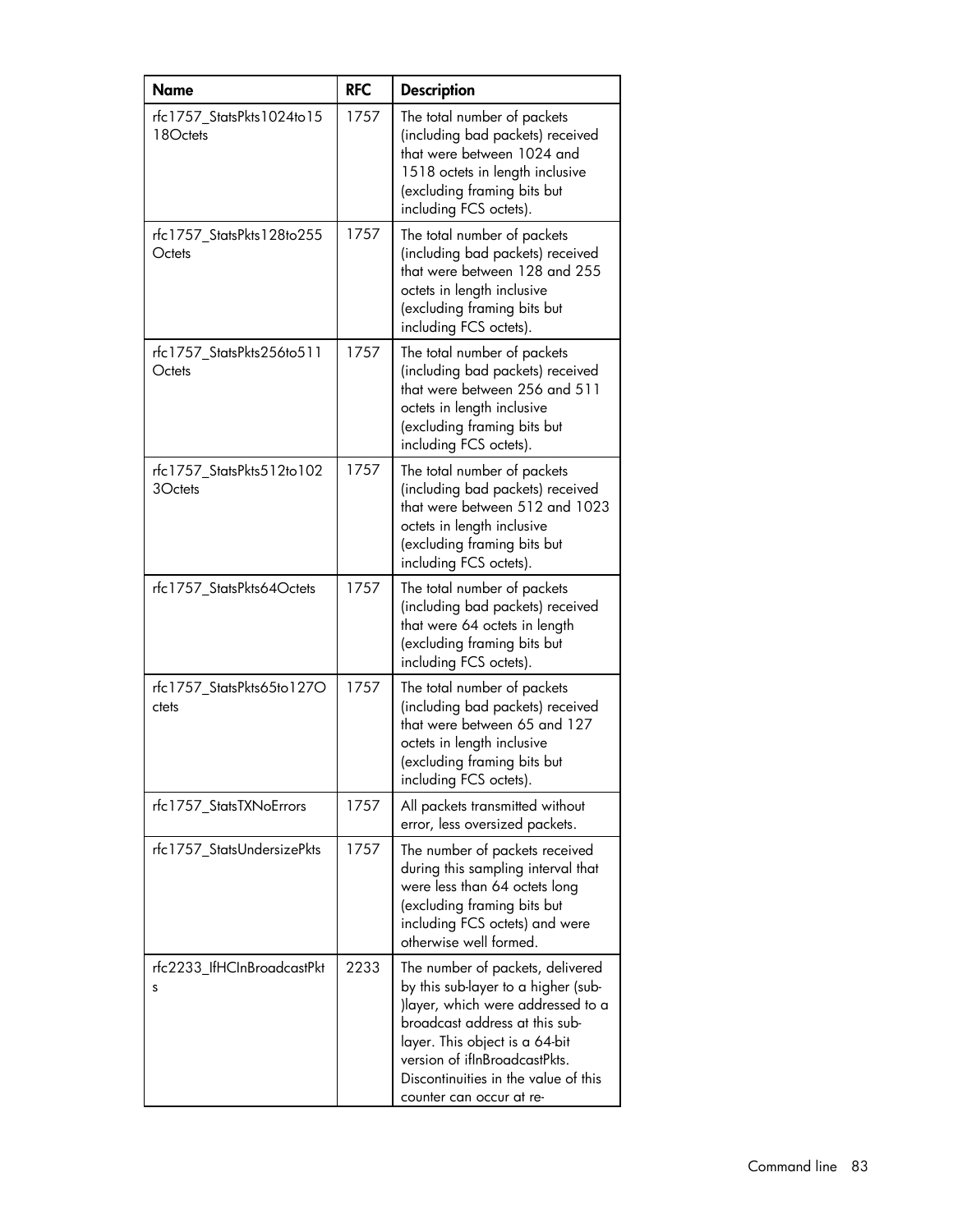| Name                              | <b>RFC</b> | <b>Description</b>                                                                                                                                                                                                                                                                                                                                                                                                                                                                                          |
|-----------------------------------|------------|-------------------------------------------------------------------------------------------------------------------------------------------------------------------------------------------------------------------------------------------------------------------------------------------------------------------------------------------------------------------------------------------------------------------------------------------------------------------------------------------------------------|
|                                   |            | initialization of the management<br>system, and at other times as<br>indicated by the value of<br>ifCounterDiscontinuityTime.                                                                                                                                                                                                                                                                                                                                                                               |
| rfc2233_IfHCInMulticastPkts       | 2233       | The number of packets, delivered<br>by this sub-layer to a higher (sub-<br>)layer, which were addressed to a<br>multicast address at this sub-layer.<br>For a MAC layer protocol, this<br>includes both Group and<br>Functional addresses. This object<br>is a 64-bit version of<br>ifInMulticastPkts.<br>Discontinuities in the value of this<br>counter can occur at re-<br>initialization of the management<br>system, and at other times as<br>indicated by the value of<br>ifCounterDiscontinuityTime. |
| rfc2233_lfHCInOctets              | 2233       | The total number of octets<br>received on the interface,<br>including framing characters. This<br>object is a 64-bit version of<br>ifInOctets. Discontinuities in the<br>value of this counter can occur at<br>re-initialization of the management<br>system, and at other times as<br>indicated by the value of<br>ifCounterDiscontinuityTime.                                                                                                                                                             |
| rfc2233_IfHCOutUcastPkts          | 2233       | The total number of packets that<br>higher-level protocols requested<br>be transmitted, and which were<br>not addressed to a multicast or<br>broadcast address at this sub-<br>layer, including those that were<br>discarded or not sent. This object<br>is a 64-bit version of<br>ifOutUcastPkts. Discontinuities in<br>the value of this counter can occur<br>at re-initialization of the<br>management system, and at other<br>times as indicated by the value of<br>ifCounterDiscontinuityTime.         |
| rfc2233_IfHCOutBroadcastP<br>ckts | 2233       | The total number of packets that<br>higher-level protocols requested<br>be transmitted, and which were<br>addressed to a broadcast address<br>at this sub-layer, including those<br>that were discarded or not sent.<br>This object is a 64-bit version of<br>ifOutBroadcastPkts. Discontinuities<br>in the value of this counter can<br>occur at re-initialization of the                                                                                                                                  |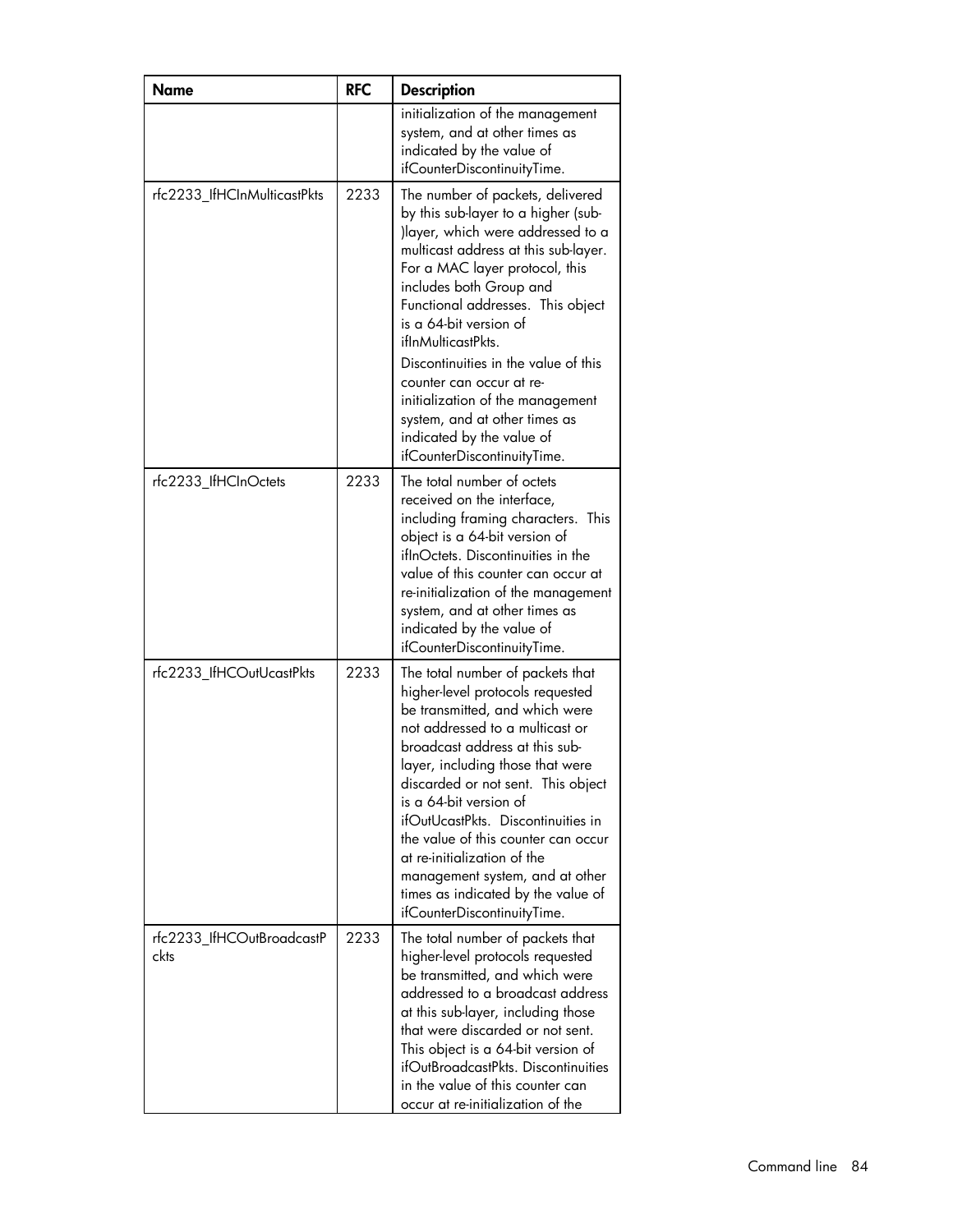| <b>Name</b>                             | <b>RFC</b> | <b>Description</b>                                                                                                                                                                                                                                                                                                                                                                                                                                                                                                                                                       |
|-----------------------------------------|------------|--------------------------------------------------------------------------------------------------------------------------------------------------------------------------------------------------------------------------------------------------------------------------------------------------------------------------------------------------------------------------------------------------------------------------------------------------------------------------------------------------------------------------------------------------------------------------|
|                                         |            | management system, and at other<br>times as indicated by the value of<br>ifCounterDiscontinuityTime.                                                                                                                                                                                                                                                                                                                                                                                                                                                                     |
| rfc2233_IfHCOutMulticastPk<br>ts        | 2233       | The total number of packets that<br>higher-level protocols requested<br>be transmitted, and which were<br>addressed to a multicast address<br>at this sub-layer, including those<br>that were discarded or not sent.<br>For a MAC layer protocol, this<br>includes both Group and<br>Functional addresses. This object<br>is a 64-bit version of<br>ifOutMulticastPkts. Discontinuities<br>in the value of this counter can<br>occur at re-initialization of the<br>management system, and at other<br>times as indicated by the value of<br>ifCounterDiscontinuityTime. |
| rfc2233_lfHCOutOctets                   | 2233       | The total number of octets<br>transmitted out of the interface,<br>including framing characters. This<br>object is a 64-bit version of<br>ifOutOctets. Discontinuities in the<br>value of this counter can occur at<br>re-initialization of the management<br>system, and at other times as<br>indicated by the value of<br>ifCounterDiscontinuityTime.                                                                                                                                                                                                                  |
| rfc2233_IfHCOutUcastPkts                | 2233       | The total number of packets that<br>higher-level protocols requested<br>be transmitted, and which were<br>not addressed to a multicast or<br>broadcast address at this sub-<br>layer, including those that were<br>discarded or not sent. This object<br>is a 64-bit version of<br>ifOutUcastPkts. Discontinuities in<br>the value of this counter can occur<br>at re-initialization of the<br>management system, and at other<br>times as indicated by the value of<br>ifCounterDiscontinuityTime.                                                                      |
| rfc2665 Dot3ControlInUnkn<br>ownOpcodes | 2665       | A count of MAC Control frames<br>received on this interface that<br>contain an opcode that is not<br>supported by this device.<br>Discontinuities in the value of this<br>counter can occur at re-<br>initialization of the management<br>system, and at other times as<br>indicated by the value of<br>ifCounterDiscontinuityTime.                                                                                                                                                                                                                                      |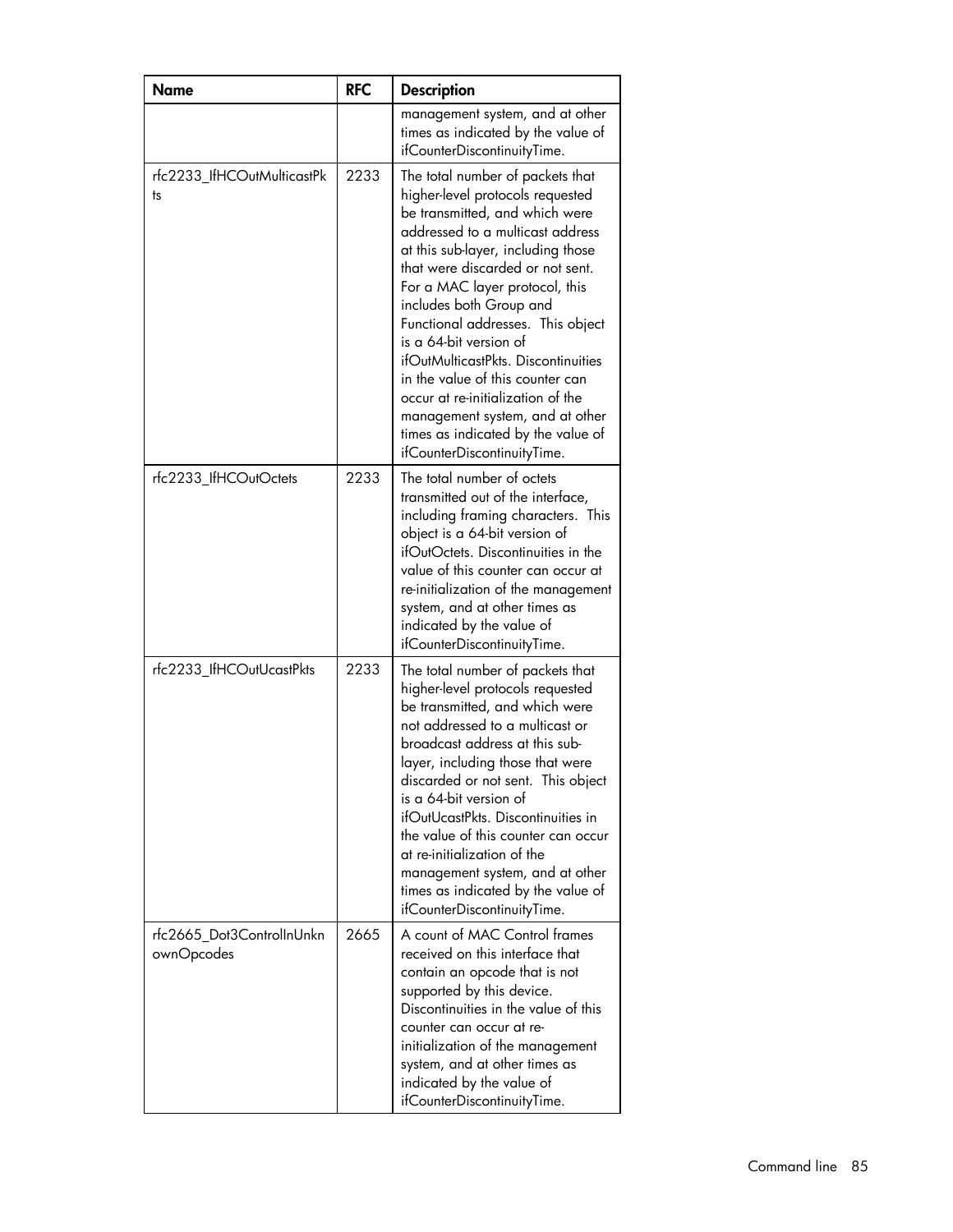| <b>Name</b>                             | <b>RFC</b> | <b>Description</b>                                                                                                                                                                                                                                                                                                                                                                                                                                                                                                                                                                                                                                                                                                                                                                                                                           |
|-----------------------------------------|------------|----------------------------------------------------------------------------------------------------------------------------------------------------------------------------------------------------------------------------------------------------------------------------------------------------------------------------------------------------------------------------------------------------------------------------------------------------------------------------------------------------------------------------------------------------------------------------------------------------------------------------------------------------------------------------------------------------------------------------------------------------------------------------------------------------------------------------------------------|
| rfc2665 Dot3InPauseFrames               | 2665       | A count of MAC Control frames<br>received on this interface with an<br>opcode indicating the PAUSE<br>operation. This counter does not<br>increment when the interface is<br>operating in half-duplex mode.<br>Discontinuities in the value of this<br>counter can occur at re-<br>initialization of the management<br>system, and at other times as<br>indicated by the value of<br>ifCounterDiscontinuityTime.                                                                                                                                                                                                                                                                                                                                                                                                                             |
| rfc2665_Dot3OutPauseFram<br>es          | 2665       | A count of MAC Control frames<br>transmitted on this interface with<br>an opcode indicating the PAUSE<br>operation. This counter does not<br>increment when the interface is<br>operating in half-duplex mode.<br>Discontinuities in the value of this<br>counter can occur at re-<br>initialization of the management<br>system, and at other times as<br>indicated by the value of<br>ifCounterDiscontinuityTime.                                                                                                                                                                                                                                                                                                                                                                                                                          |
| rfc2665_Dot3StatsAlignment<br>Errors    | 2665       | A count of frames received on a<br>particular interface that are not an<br>integral number of octets in length<br>and do not pass the FCS check.<br>The count represented by an<br>instance of this object is<br>incremented when the<br>alignmentError status is returned<br>by the MAC service to the LLC (or<br>other MAC user). Received frames<br>for which multiple error conditions<br>obtain are, according to the<br>conventions of IEEE 802.3 Layer<br>Management, counted exclusively<br>according to the error status<br>presented to the LLC. This counter<br>does not increment for 8-bit wide<br>group encoding schemes.<br>Discontinuities in the value of this<br>counter can occur at re-<br>initialization of the management<br>system, and at other times as<br>indicated by the value of<br>ifCounterDiscontinuityTime. |
| rfc2665_Dot3StatsCarrierSe<br>nseErrors | 2665       | The number of times that the<br>carrier sense condition was lost or<br>never asserted when attempting to<br>transmit a frame on a particular<br>interface. The count represented                                                                                                                                                                                                                                                                                                                                                                                                                                                                                                                                                                                                                                                             |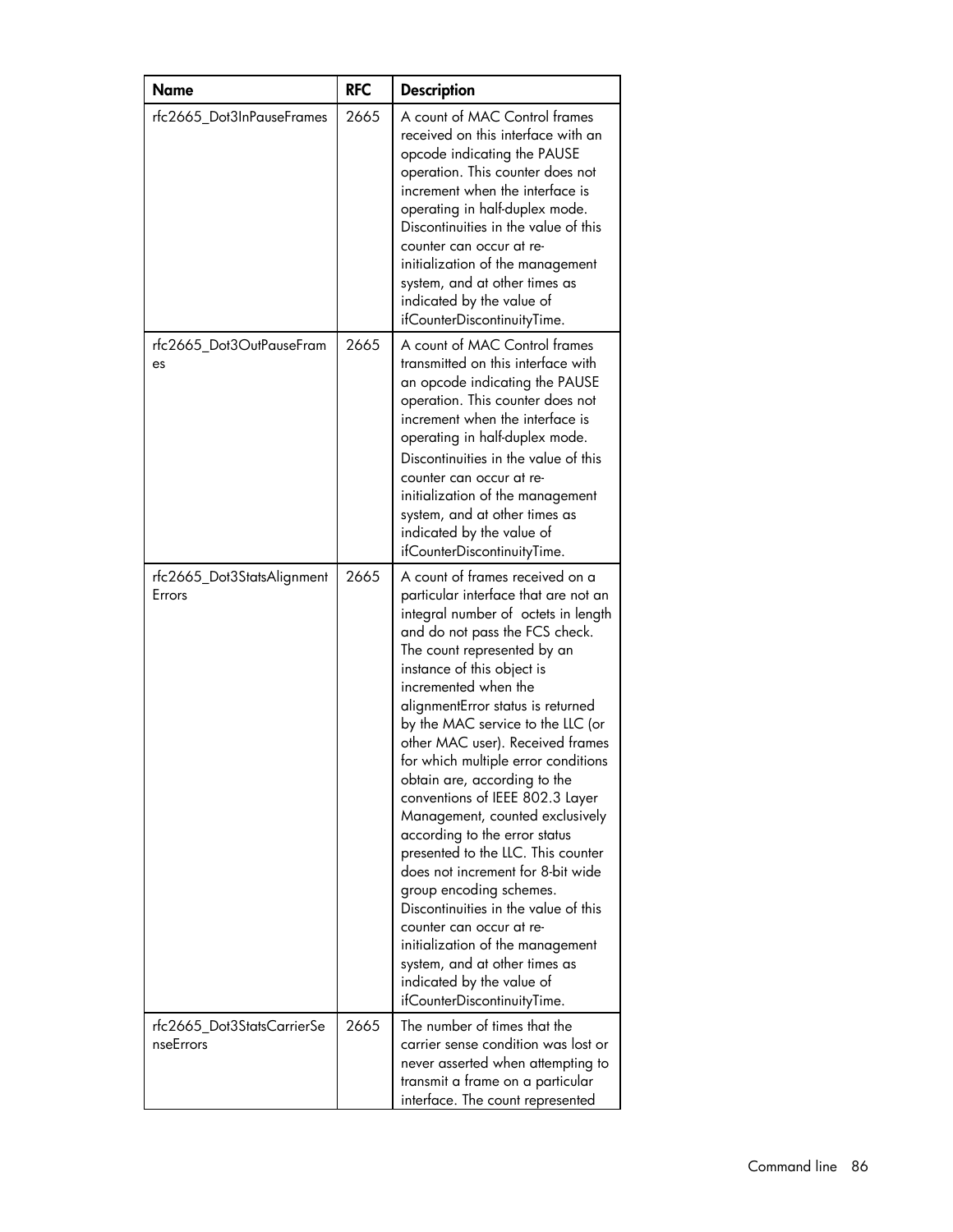| <b>Name</b>                                | <b>RFC</b> | <b>Description</b>                                                                                                                                                                                                                                                                                                                                                                                                                                                                                                                                |
|--------------------------------------------|------------|---------------------------------------------------------------------------------------------------------------------------------------------------------------------------------------------------------------------------------------------------------------------------------------------------------------------------------------------------------------------------------------------------------------------------------------------------------------------------------------------------------------------------------------------------|
|                                            |            | by an instance of this object is<br>incremented at most once per<br>transmission attempt, even if the<br>carrier sense condition fluctuates<br>during a transmission attempt.<br>This counter does not increment<br>when the interface is operating in<br>full-duplex mode. Discontinuities in<br>the value of this counter can occur<br>at re-initialization of the<br>management system, and at other<br>times as indicated by the value of<br>ifCounterDiscontinuityTime.                                                                      |
| rfc2665_Dot3StatsDeferredT<br>ransmissions | 2665       | A count of frames for which the<br>first transmission attempt on a<br>particular interface is delayed<br>because the medium is busy. The<br>count represented by an instance<br>of this object does not include<br>frames involved in collisions. This<br>counter does not increment when<br>the interface is operating in full-<br>duplex mode. Discontinuities in<br>the value of this counter can occur<br>at re-initialization of the<br>management system, and at other<br>times as indicated by the value of<br>ifCounterDiscontinuityTime. |
| rfc2665_Dot3StatsExcessive<br>Collisions   | 2665       | A count of frames for which<br>transmission on a particular<br>interface fails due to excessive<br>collisions. This counter does not<br>increment when the interface is<br>operating in full-duplex mode.<br>Discontinuities in the value of this<br>counter can occur at re-<br>initialization of the management<br>system, and at other times as<br>indicated by the value of<br>ifCounterDiscontinuityTime.                                                                                                                                    |
| rfc2665_Dot3StatsFCSErrors                 | 2665       | A count of frames received on a<br>particular interface that are an<br>integral number of octets in length<br>but do not pass the FCS check.<br>This count does not include frames<br>received with frame-too-long or<br>frame-too-short error. The count<br>represented by an instance of this<br>object is incremented when the<br>frameCheckError status is returned<br>by the MAC service to the LLC (or<br>other MAC user). Received frames<br>for which multiple error conditions                                                           |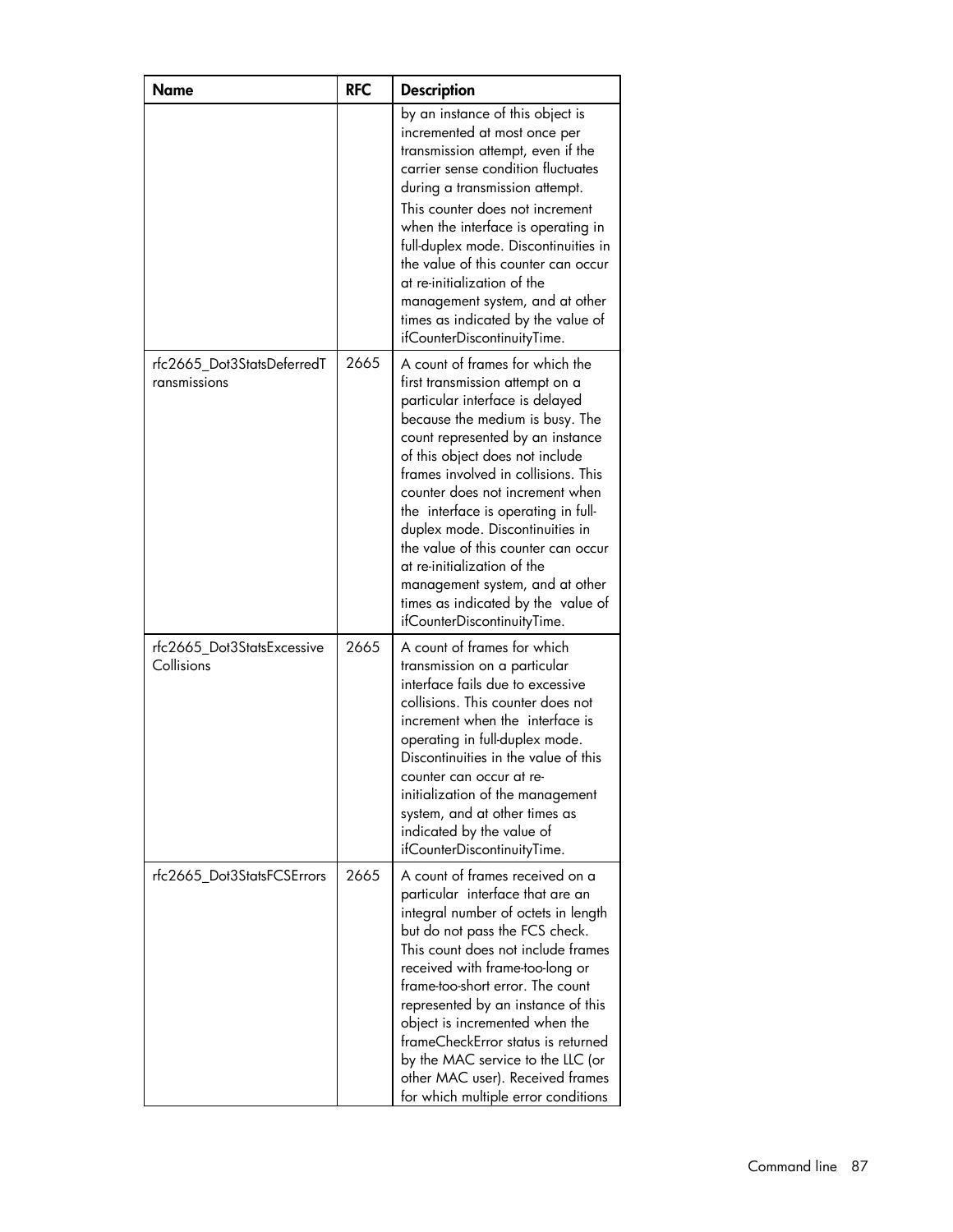| <b>Name</b>                                          | <b>RFC</b> | <b>Description</b>                                                                                                                                                                                                                                                                                                                                                                                                                                                                                                                                                                                                                                                                                                       |
|------------------------------------------------------|------------|--------------------------------------------------------------------------------------------------------------------------------------------------------------------------------------------------------------------------------------------------------------------------------------------------------------------------------------------------------------------------------------------------------------------------------------------------------------------------------------------------------------------------------------------------------------------------------------------------------------------------------------------------------------------------------------------------------------------------|
|                                                      |            | obtain are, according to the<br>conventions of IEEE 802.3 Layer<br>Management, counted exclusively<br>according to the error status<br>presented to the LLC. Note:<br>Coding errors detected by the<br>physical layer for speeds above<br>10 Mb/s will cause the frame to<br>fail the FCS check. Discontinuities<br>in the value of this counter can<br>occur at re-initialization of the<br>management system, and at other<br>times as indicated by the value of<br>ifCounterDiscontinuityTime.                                                                                                                                                                                                                        |
| rfc2665 Dot3StatsFrameToo<br>Longs                   | 2665       | A count of frames received on a<br>particular interface that exceed<br>the maximum permitted frame<br>size.<br>The count represented by an<br>instance of this object is<br>incremented when the<br>frameTooLong status is returned<br>by the MAC service to the LLC (or<br>other MAC user). Received frames<br>for which multiple error conditions<br>obtain are, according to the<br>conventions of IEEE 802.3 Layer<br>Management, counted exclusively<br>according to the error status<br>presented to the LLC.<br>Discontinuities in the value of this<br>counter can occur at re-<br>initialization of the management<br>system, and at other times as<br>indicated by the value of<br>ifCounterDiscontinuityTime. |
| rfc2665_Dot3StatsInternalM<br><i>acReceiveErrors</i> | 2665       | A count of frames for which<br>reception on a particular<br>interface fails due to an internal<br>MAC sublayer receive error. A<br>frame is only counted by an<br>instance of this object if it is not<br>counted by the corresponding<br>instance of either the<br>dot3StatsFrameTooLongs object,<br>the dot3StatsAlignmentErrors<br>object, or the dot3StatsFCSErrors<br>object.<br>The precise meaning of the count<br>represented by an instance of this<br>object is implementation-specific.<br>In particular, an instance of this<br>object may represent a count of                                                                                                                                              |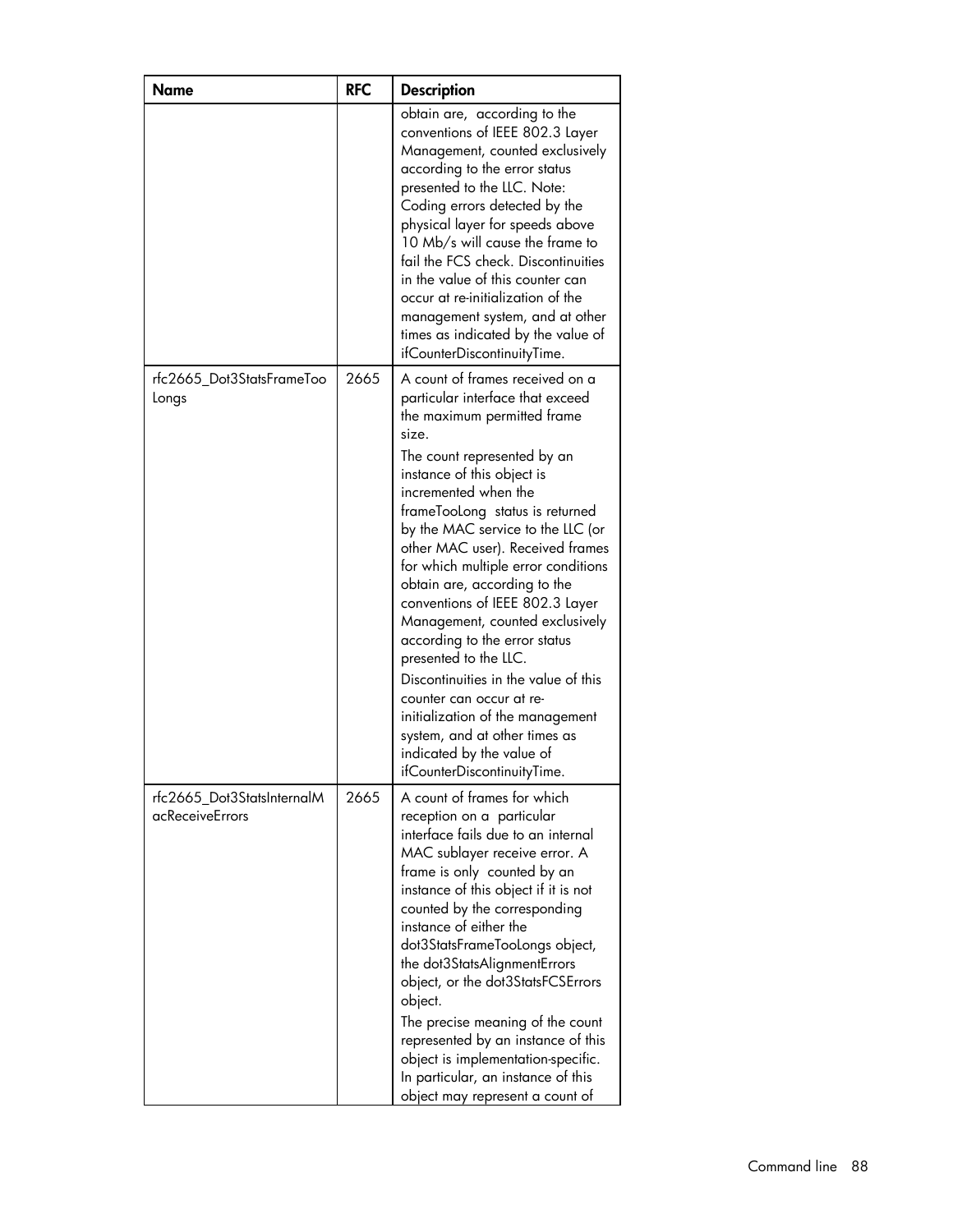| <b>Name</b>                                    | <b>RFC</b> | <b>Description</b>                                                                                                                                                                                                                                                                                                                                                                                                                                                                                                                                                                                                                                                                                                                                                                                                                                                                       |
|------------------------------------------------|------------|------------------------------------------------------------------------------------------------------------------------------------------------------------------------------------------------------------------------------------------------------------------------------------------------------------------------------------------------------------------------------------------------------------------------------------------------------------------------------------------------------------------------------------------------------------------------------------------------------------------------------------------------------------------------------------------------------------------------------------------------------------------------------------------------------------------------------------------------------------------------------------------|
|                                                |            | receive errors on a particular<br>interface that are not otherwise<br>counted. Discontinuities in the<br>value of this counter can occur at<br>re-initialization of the management<br>system, and at other times as<br>indicated by the value of<br>ifCounterDiscontinuityTime.                                                                                                                                                                                                                                                                                                                                                                                                                                                                                                                                                                                                          |
| rfc2665_Dot3StatsInternalM<br>acTransmitErrors | 2665       | A count of frames for which<br>transmission on a particular<br>interface fails due to an internal<br>MAC sublayer transmit error. A<br>frame is only counted by an<br>instance of this object if it is not<br>counted by the corresponding<br>instance of either the<br>dot3StatsLateCollisions object, the<br>dot3StatsExcessiveCollisions<br>object, or the<br>dot3StatsCarrierSenseErrors<br>object.<br>The precise meaning of the count<br>represented by an instance of this<br>object is implementation-specific.<br>In particular, an instance of this<br>object may represent a count of<br>transmission errors on a particular<br>interface that are not otherwise<br>counted. Discontinuities in the<br>value of this counter can occur at<br>re-initialization of the management<br>system, and at other times as<br>indicated by the value of<br>ifCounterDiscontinuityTime. |
| rfc2665_Dot3StatsLateCollisi<br>ons            | 2665       | The number of times that a<br>collision is detected on a<br>particular interface later than one<br>slotTime into the transmission of a<br>packet.A (late) collision included<br>in a count represented by an<br>instance of this object is also<br>considered as a (generic) collision<br>for purposes of other collision-<br>related statistics.<br>This counter does not increment<br>when the interface is operating in<br>full-duplex mode. Discontinuities in<br>the value of this counter can occur<br>at re-initialization of the<br>management system, and at other<br>times as indicated by the value of<br>ifCounterDiscontinuityTime.                                                                                                                                                                                                                                         |
| rfc2665_Dot3StatsSQETTest                      | 2665       | dot3StatsSQETestErrors - A count                                                                                                                                                                                                                                                                                                                                                                                                                                                                                                                                                                                                                                                                                                                                                                                                                                                         |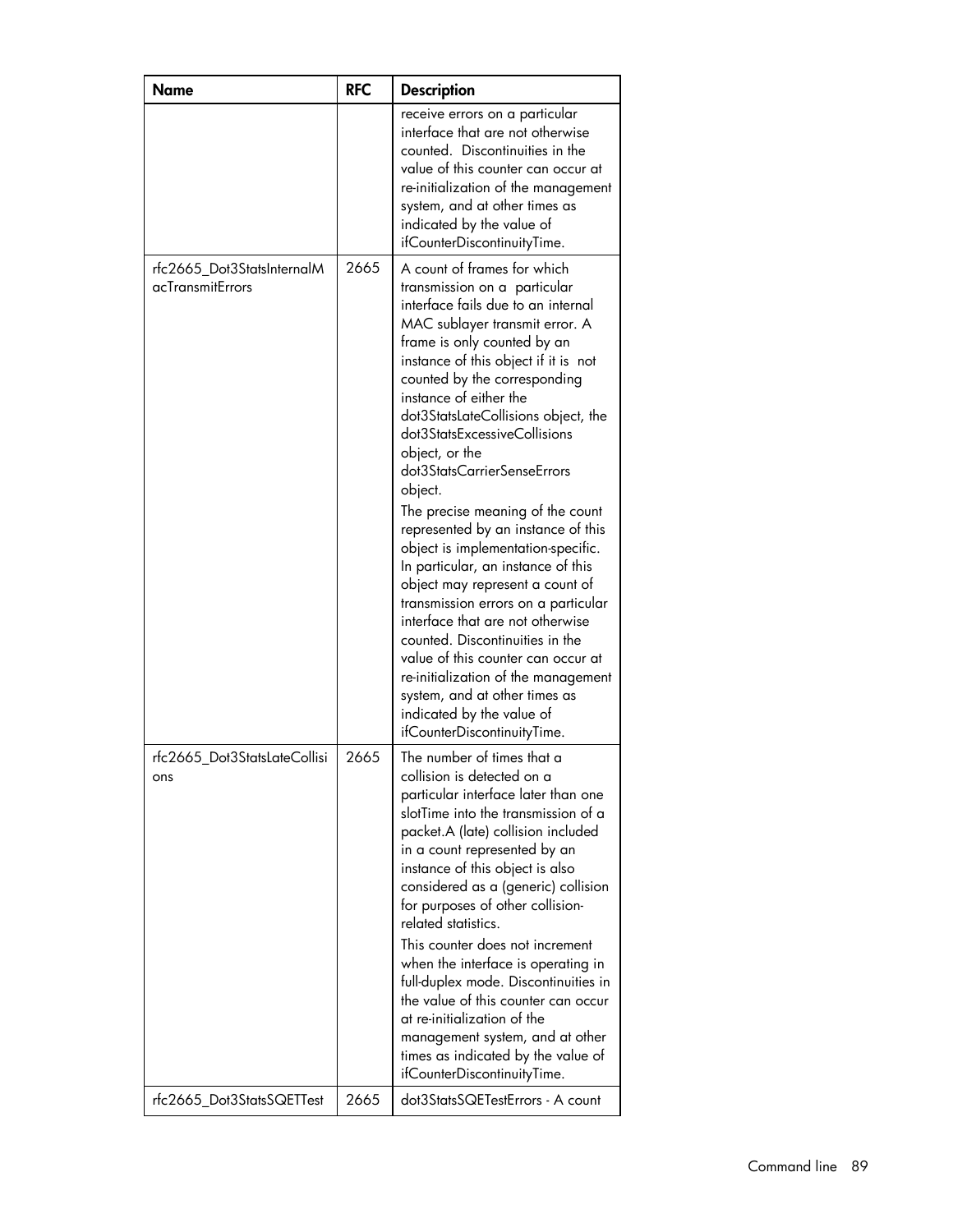| Name                                              | <b>RFC</b> | <b>Description</b>                                                                                                                                                                                                                                                                                                                                                                                                                                                                                                                                                                                                                                                                                                                                      |
|---------------------------------------------------|------------|---------------------------------------------------------------------------------------------------------------------------------------------------------------------------------------------------------------------------------------------------------------------------------------------------------------------------------------------------------------------------------------------------------------------------------------------------------------------------------------------------------------------------------------------------------------------------------------------------------------------------------------------------------------------------------------------------------------------------------------------------------|
| Errors                                            |            | of times that the SQE TEST ERROR<br>message is generated by the PLS<br>sublayer for a particular interface.<br>The SQE TEST ERROR is set in<br>accordance with the rules for<br>verification of the SQE detection<br>mechanism in the PLS Carrier<br>Sense Function as described in<br>IEEE Std. 802.3, 1998 Edition,<br>section 7.2.4.6. This counter does<br>not increment on interfaces<br>operating at speeds greater than<br>10 Mb/s, or on interfaces<br>operating in full-duplex mode.<br>Discontinuities in the value of this<br>counter can occur at re-<br>initialization of the management<br>system, and at other times as<br>indicated by the value of<br>ifCounterDiscontinuityTime.                                                      |
| rfc2665_Dot3StatsSingleColl<br><i>isionFrames</i> | 2665       | A count of successfully transmitted<br>frames on a particular interface<br>for which transmission is inhibited<br>by exactly one collision. A frame<br>that is counted by an instance of<br>this object is also counted by the<br>corresponding instance of either<br>the ifOutUcastPkts,<br>ifOutMulticastPkts, or<br>ifOutBroadcastPkts, and is not<br>counted by the corresponding<br>instance of the<br>dot3StatsMultipleCollisionFrames<br>object. This counter does not<br>increment when the interface is<br>operating in full-duplex mode.<br>Discontinuities in the value of this<br>counter can occur at re-<br>initialization of the management<br>system, and at other times as<br>indicated by the value of<br>ifCounterDiscontinuityTime. |
| rfc2665_Dot3StatsSymbolErr<br>ors                 | 2665       | For an interface operating at 100<br>Mb/s, the number of times there<br>was an invalid data symbol when<br>a valid carrier was present.<br>For an interface operating in half-<br>duplex mode at 1000 Mb/s, the<br>number of times the receiving<br>media is non-idle (a carrier event)<br>for a period of time equal to or<br>greater than slotTime, and during<br>which there was at least one                                                                                                                                                                                                                                                                                                                                                        |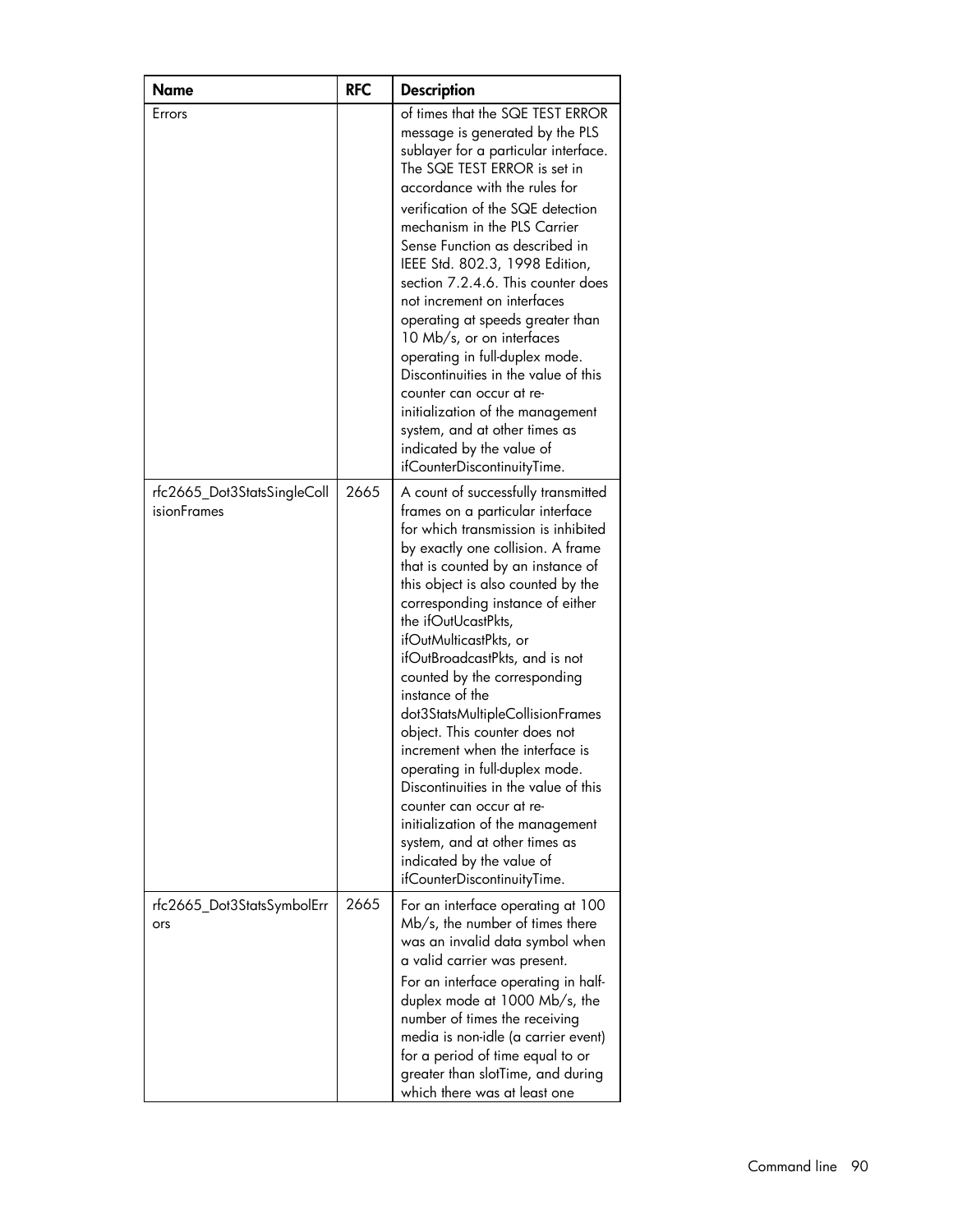| <b>Name</b> | <b>RFC</b> | <b>Description</b>                                                                                                                                                                                                                                                                                                                                                                                                                                                                                                                                                                                                                                                                                                                                                             |
|-------------|------------|--------------------------------------------------------------------------------------------------------------------------------------------------------------------------------------------------------------------------------------------------------------------------------------------------------------------------------------------------------------------------------------------------------------------------------------------------------------------------------------------------------------------------------------------------------------------------------------------------------------------------------------------------------------------------------------------------------------------------------------------------------------------------------|
|             |            | occurrence of an event that causes<br>the PHY to indicate 'Data<br>reception error' or 'carrier extend<br>error' on the GMII.                                                                                                                                                                                                                                                                                                                                                                                                                                                                                                                                                                                                                                                  |
|             |            | For an interface operating in full-<br>duplex mode at 1000 Mb/s, the<br>number of times the receiving<br>media is non-idle a carrier event)<br>for a period of time equal to or<br>greater than minFrameSize, and<br>during which there was at least<br>one occurrence of an event that<br>causes the PHY to indicate 'Data<br>reception error' on the GMII. The<br>count represented by an instance<br>of this object is incremented at<br>most once per carrier event, even<br>if multiple symbol errors occur<br>during the carrier event. This<br>count does not increment if a<br>collision is present. Discontinuities<br>in the value of this counter can<br>occur at re-initialization of the<br>management system, and at other<br>times as indicated by the value of |
|             |            | ifCounterDiscontinuityTime.                                                                                                                                                                                                                                                                                                                                                                                                                                                                                                                                                                                                                                                                                                                                                    |

# FCoE downlink ports

| Name                    | <b>RFC</b> | <b>Description</b>                                                                                                                                                                                                                                                                      |
|-------------------------|------------|-----------------------------------------------------------------------------------------------------------------------------------------------------------------------------------------------------------------------------------------------------------------------------------------|
| fcAddressErrors         | 4044       | fcmPortAddressErrors - The number of<br>frames received with unknown<br>addressing; for example, an<br>unknown SID or DID.                                                                                                                                                              |
| fcBBCreditFrameFailures | N/A        | The number of times more frames<br>were lost during a credit recovery<br>period than the recovery process<br>could resolve. This causes a Link<br>Reset to recover the credits.                                                                                                         |
| fcBBCreditRRDYFailures  | N/A        | The number of Buffer-to-Buffer Credit<br>Recovery (BBCR) Receiver Ready<br>(R_RDY) failures. This is the number<br>of times more R_RDYs were lost<br>during a credit recovery period than<br>the recovery process could resolve.<br>This causes a Link Reset to recover<br>the credits. |
| fcClass2RxFrames        | 4044       | fcmPortClass2RxFrames - The number<br>of Class 2 frames received at this<br>port.                                                                                                                                                                                                       |
| fcClass2TxFrames        | 4044       | fcmPortClass2TxFrames - The number                                                                                                                                                                                                                                                      |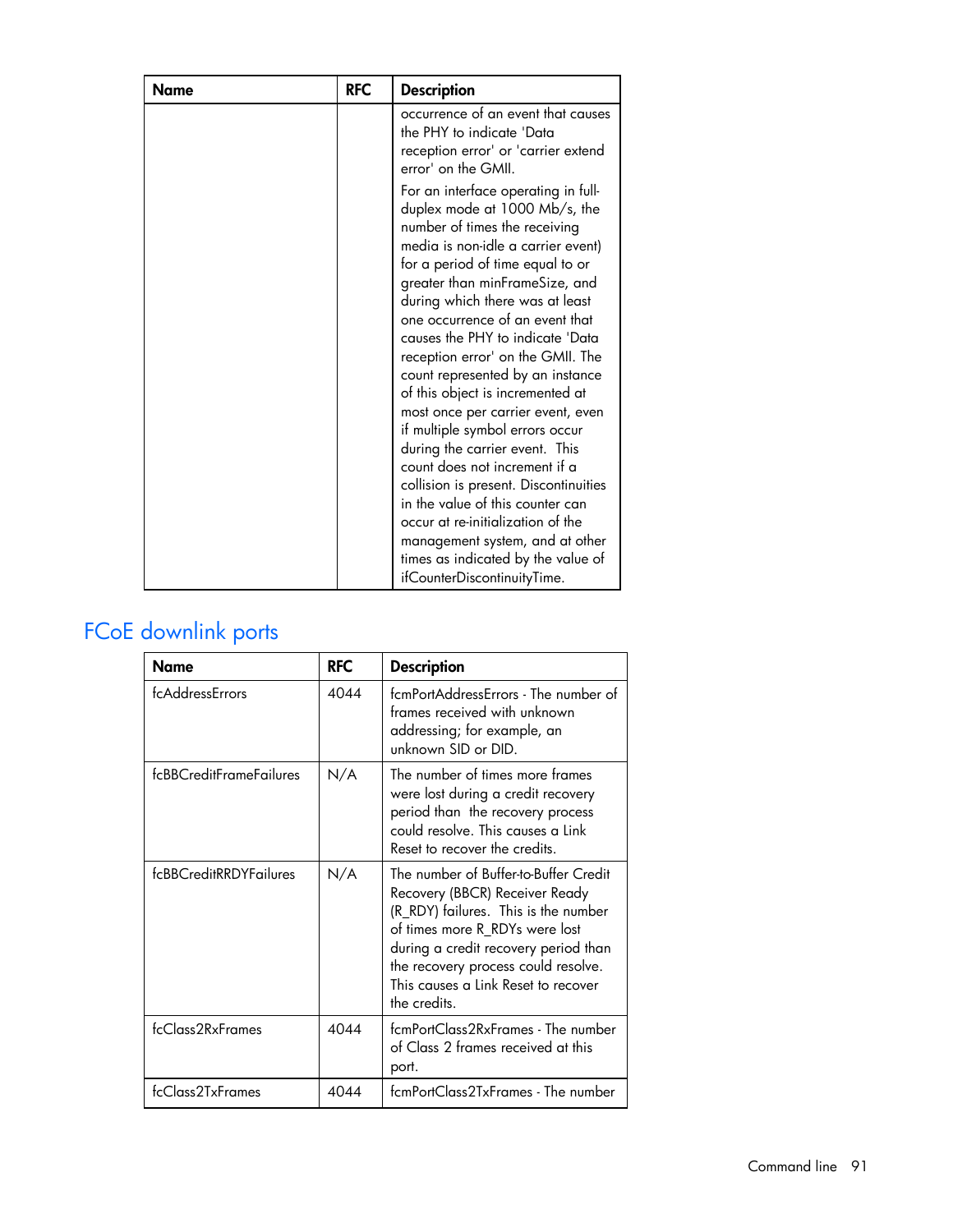| <b>Name</b>       | <b>RFC</b> | <b>Description</b>                                                                                                                                                                                                                                                                                                                                  |
|-------------------|------------|-----------------------------------------------------------------------------------------------------------------------------------------------------------------------------------------------------------------------------------------------------------------------------------------------------------------------------------------------------|
|                   |            | of Class 2 frames transmitted out of<br>this port.                                                                                                                                                                                                                                                                                                  |
| fcClass3Discards  | 4044       | fcmPortClass3Discards - The number<br>of Class 3 frames that were<br>discarded upon reception at this<br>port.                                                                                                                                                                                                                                      |
| fcClass3RxFrames  | 4044       | fcmPortClass3RxFrames - The number<br>of Class 3 frames received at this<br>port.                                                                                                                                                                                                                                                                   |
| fcClass3TxFrames  | 4044       | fcmPortClass3TxFrames - The number<br>of Class 3 frames transmitted out of<br>this port.                                                                                                                                                                                                                                                            |
| fcDecodeErrors    | N/A        | The number of errors while<br>converting the incoming 10-bit data<br>stream into an 8-bit data for<br>processing. Increasing value of this<br>counter indicates potential hardware<br>problem between module and FC<br>mezzanine serdes settings.                                                                                                   |
| fcFBSYFrames      | 4044       | fcmPortClass2RxFbsyFrames - The<br>number of times that F BSY was<br>returned to this port as a result of a<br>Class 2 frame that could not be<br>delivered to the other end of the link.<br>This can occur when either the fabric<br>or the destination port is temporarily<br>busy. Note that this counter will<br>never increment for an F_Port. |
| fcFRJTFrames      | 4044       | fcmPortClass2RxFrjtFrames - The<br>number of times that F_RJT was<br>returned to this port as a result of a<br>Class 2 frame that was rejected by<br>the fabric. Note that this counter will<br>never increment for an F Port.                                                                                                                      |
| fcFramesTooLong   | 4044       | fcmPortFrameTooLongs - The number<br>of frames received at this port for<br>which the frame length was greater<br>than what was agreed to in<br>FLOGI/PLOGI. This could be caused<br>by losing the end of frame delimiter                                                                                                                           |
| fcFramesTruncated | 4044       | fcmPortTruncatedFrames - The<br>number of frames received at this<br>port for which the frame length was<br>less than the minimum indicated by<br>the frame header - normally 24<br>bytes, but it could be more if the<br>DFCTL field indicates an optional<br>header should have been present.                                                     |
| fcInvalidCRC      | 4044       | fcmPortInvalidCRCs - The number of<br>frames received with an invalid CRC.<br>This count is part of FC-PH's Link                                                                                                                                                                                                                                    |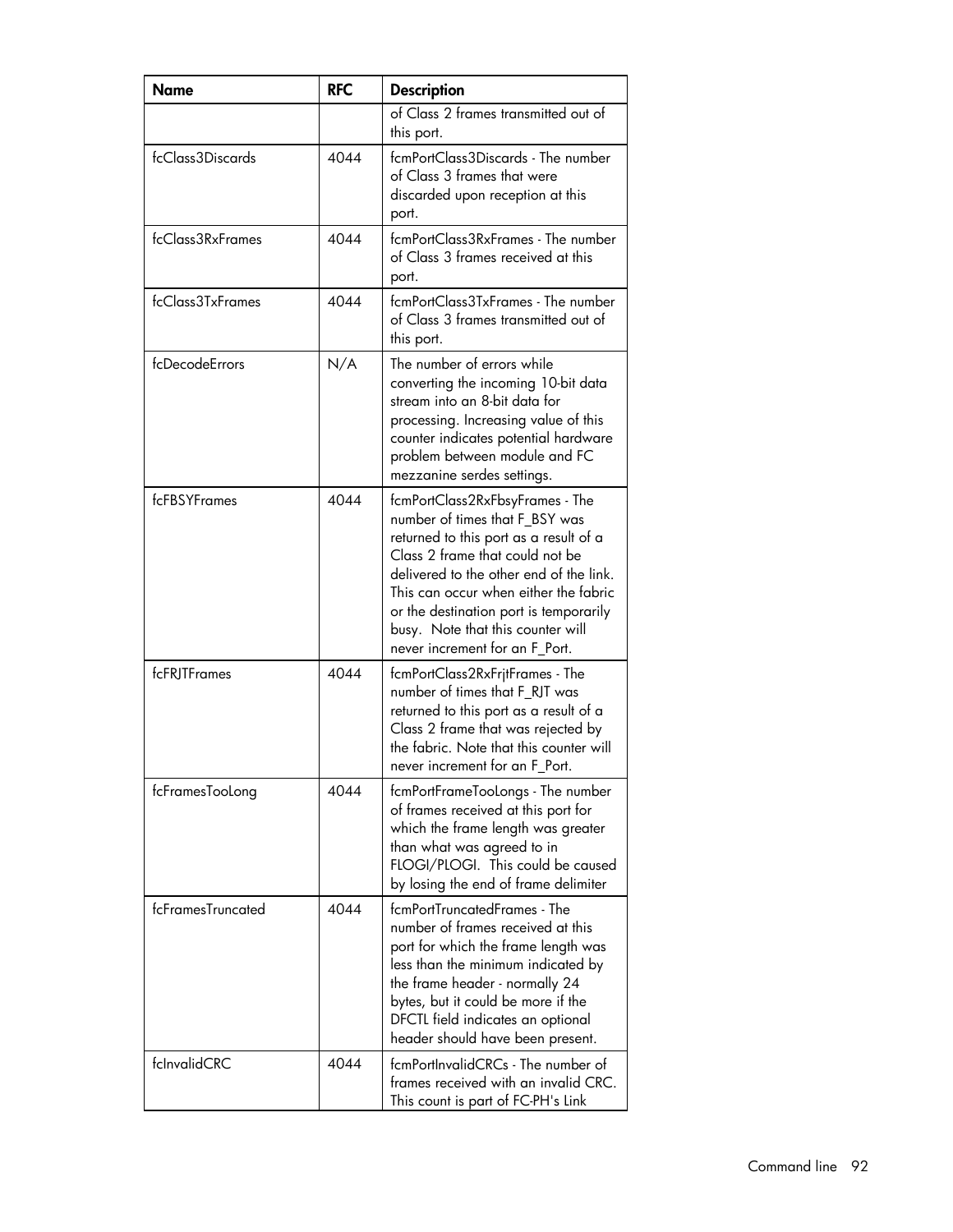| <b>Name</b>                      | <b>RFC</b>            | <b>Description</b>                                                                                                                                                                                            |
|----------------------------------|-----------------------|---------------------------------------------------------------------------------------------------------------------------------------------------------------------------------------------------------------|
|                                  |                       | Error Status Block (LESB).                                                                                                                                                                                    |
| fcInvalidTxWords                 | 4044                  | fcmPortInvalidTxWords - The number<br>of invalid transmission words<br>received at this port. This count is<br>part of FC-PH's Link Error Status Block<br>(LESB).                                             |
| fcLinkFailures                   | 4044                  | fcmPortLinkFailures - The number of<br>link failures. This count is part of FC-<br>PH's Link Error Status Block (LESB).                                                                                       |
| fcLossOfSynchronization          | 4044                  | fcmPortLossofSynchs - The number of<br>instances of synchronization loss<br>detected at this port. This count is<br>part of FC-PH's Link Error Status Block<br>(LESB).                                        |
| fcNumberLinkResets               | 4044                  | fcmPortLinkResets - The number of<br>times the reset link protocol was<br>initiated on this port. This includes<br>the number of Loop Initialization<br>Primitive (LIP) events on an arbitrated<br>loop port. |
| fcNumberOfflineSequenc<br>es     | <b>FCMG</b><br>MT-MIB | connUnitPortStatCountNumberOffline<br>Sequences - Count of Offline<br>Primitive sequence received at this<br>port.<br>Note, this is a Fibre Channel only<br>stat.                                             |
| fcPrimitiveSeqProtocolErro<br>rs | 4044                  | fcmPortPrimSeqProtocolErrors - The<br>number of primitive sequence<br>protocol errors detected at this port.<br>This count is part of FC-PH's Link<br>Error Status Block (LESB).                              |
| fcRxByteRate                     | N/A                   | Average receive byte rate (Byte/s)<br>for sample period of once a second.                                                                                                                                     |
| fcRxFrameRate                    | N/A                   | Average receive frame rate (frame/s)<br>for sample period of once a second.                                                                                                                                   |
| fcRxLinkResets                   | 4044                  | fcmPortRxLinkResets - The number of<br>Link Reset (LR) Primitive Sequences<br>received.                                                                                                                       |
| fcRxOfflineSequences             | 4044                  | fcmPortRxOfflineSequences - The<br>number of Offline (OLS) Primitive<br>Sequences received at this port.                                                                                                      |
| fcSmoothingOverflowErro<br>rs    | N/A                   | The number of times that a violation<br>of FC rules on the incoming signal<br>were detected. An example of a<br>violation would be an insufficient<br>number of idles were received<br>between the frames.    |
| fcTotalRxBytes                   | N/A                   | Total number of bytes received.                                                                                                                                                                               |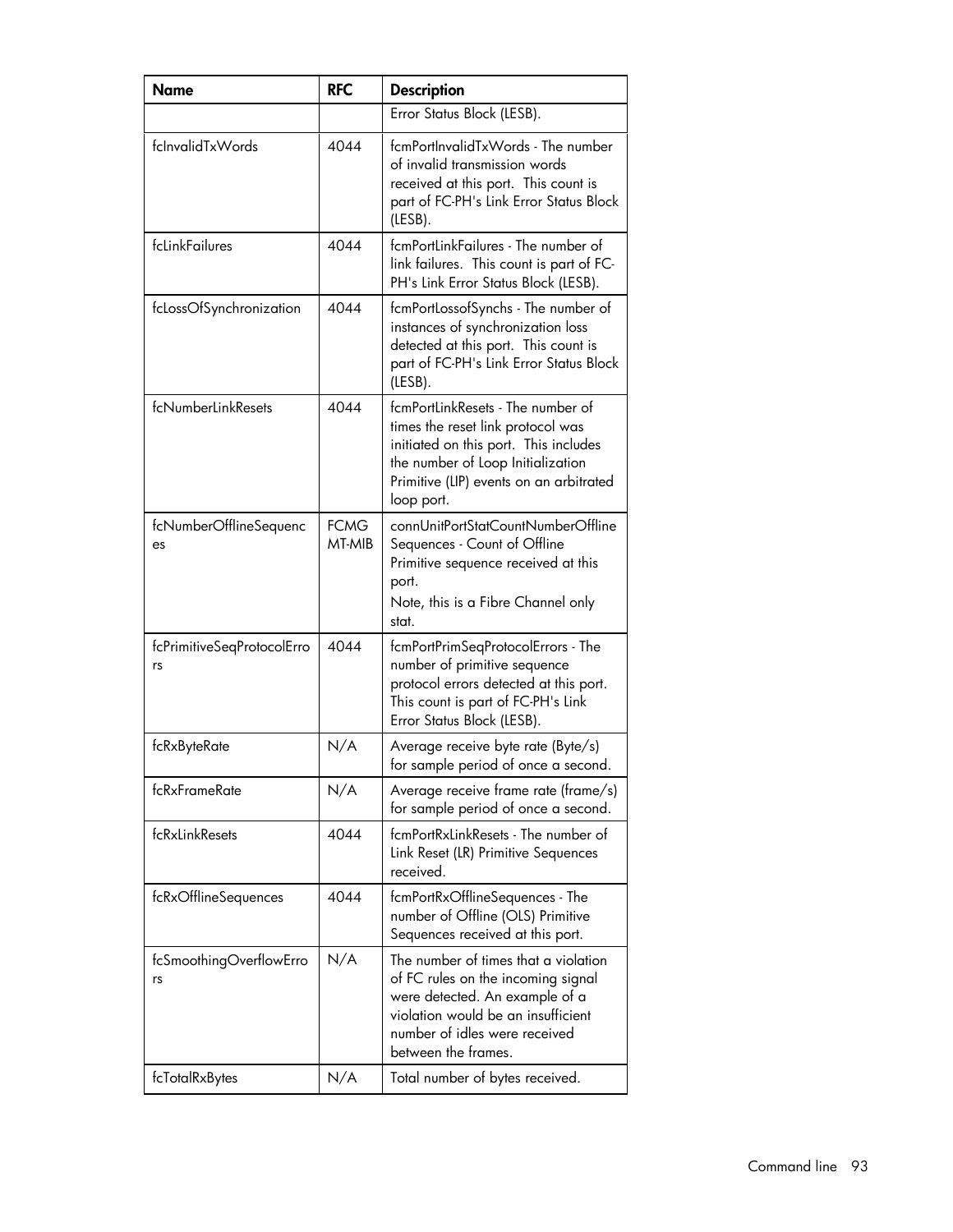| Name                 | <b>RFC</b> | <b>Description</b>                                                                                          |
|----------------------|------------|-------------------------------------------------------------------------------------------------------------|
| fcTotalRxFrames      | N/A        | Total number of frames received.                                                                            |
| fcTotalTxBytes       | N/A        | Total number of bytes transmitted.                                                                          |
| fcTotalTxFrames      | N/A        | Total number of frames transmitted.                                                                         |
| fcTxByteRate         | N/A        | Average transmit byte rate (Byte/s)<br>for sample period of once a second.                                  |
| fcTxFrameRate        | N/A        | Average transmit frame rate<br>(frame/s) for sample period of once<br>a second.                             |
| fcTxLinkResets       | 4044       | fcmPortTxLinkResets - The number of<br>Link Reset (LR) Primitive Sequences<br>transmitted.                  |
| fcTxOfflineSequences | 4044       | fcmPortTxOfflineSequences - The<br>number of Offline (OLS) Primitive<br>Sequences transmitted by this port. |

# Fibre channel ports

# FC uplink ports

| <b>Name</b>                           | <b>RFC</b>            | <b>Description</b>                                                                                                                                                                                                                             |
|---------------------------------------|-----------------------|------------------------------------------------------------------------------------------------------------------------------------------------------------------------------------------------------------------------------------------------|
| numAddressErrors                      | <b>FCMGMT</b><br>-MIB | connUnitPortStatCountAddressErrors -<br>Count of frames received with<br>unknown addressing. e.x. unknown<br>SID or DID, the SID or DID is not<br>known to the routing algorithm.                                                              |
| numBBCreditZero                       | <b>FCMGMT</b><br>-MIB | connUnitPortStatCountBBCreditZero -<br>Count of transitions in/out of BBcredit<br>zero state. The other side is not<br>providing any credit.                                                                                                   |
| numBytesRx                            | N/A                   | Total number of bytes received.                                                                                                                                                                                                                |
| numBytesTx                            | N/A                   | Total number of bytes transmitted.                                                                                                                                                                                                             |
| numCRCErrors                          | <b>FCMGMT</b><br>-MIB | connUnitPortStatCountInvalidCRC -<br>Count of frames received with invalid<br>CRC. This count is part of the Link<br>Error Status Block (LESB). (FC-PH<br>29.8). Loop ports should not count<br>CRC errors passing through when<br>monitoring. |
| numClass3Discards                     | <b>FCMGMT</b><br>-MIB | connUnitPortStatCountClass3Discards -<br>Count of Class 3 Frames that were<br>discarded upon reception at this port.<br>There is no FBSY or FRJT generated for<br>Class 3 Frames. They are simply<br>discarded if they cannot be delivered.    |
| numEncodingDisparity<br><b>Frrors</b> | <b>FCMGMT</b><br>-MIB | connUnitPortStatCountEncodingDispari<br>tyErrors - Count of disparity errors<br>received at this port.                                                                                                                                         |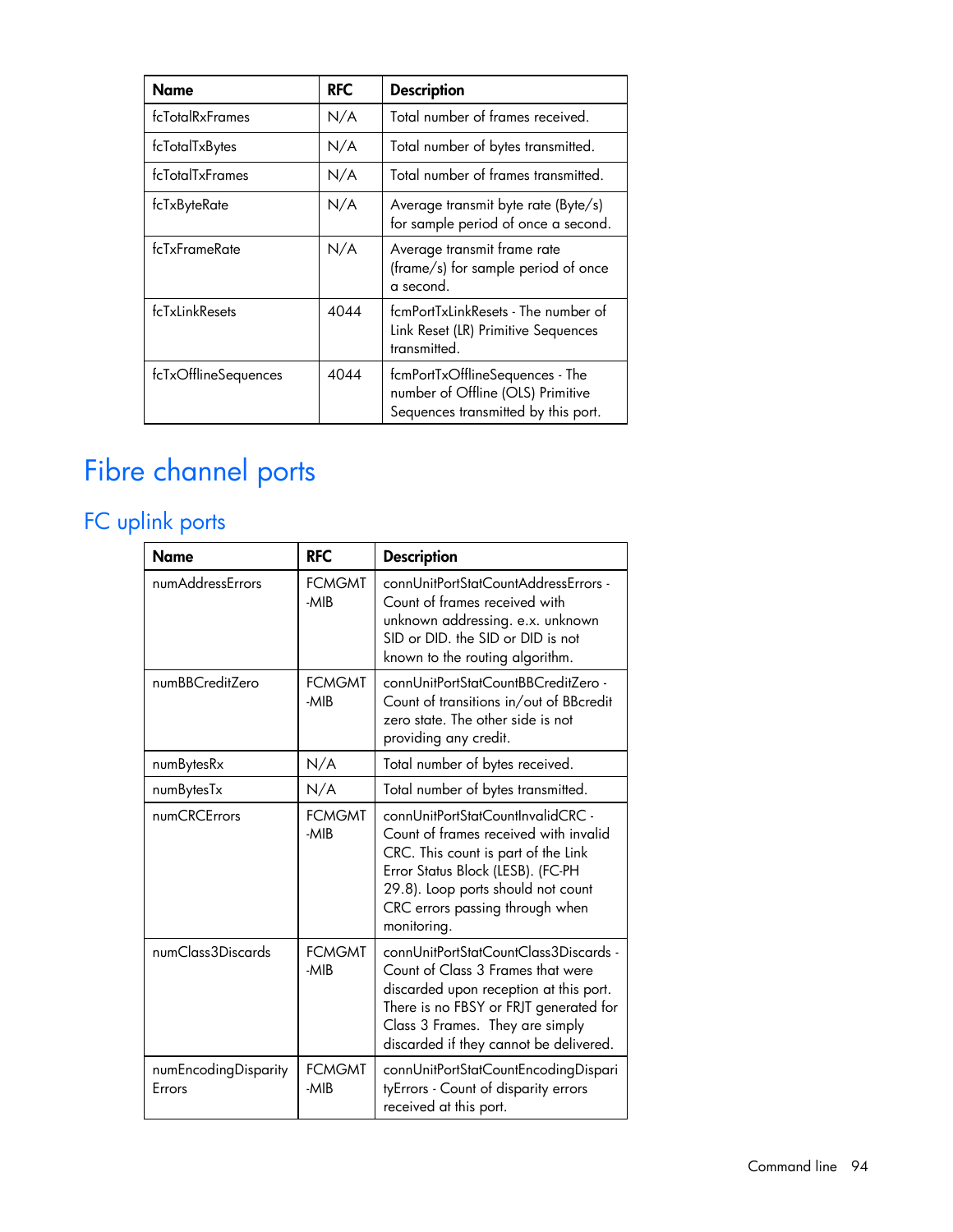| Name                            | <b>RFC</b>            | <b>Description</b>                                                                                                                                                                                                                                                                                                                                                                          |
|---------------------------------|-----------------------|---------------------------------------------------------------------------------------------------------------------------------------------------------------------------------------------------------------------------------------------------------------------------------------------------------------------------------------------------------------------------------------------|
| numFBSYFrames                   | <b>FCMGMT</b><br>-MIB | connUnitPortStatCountFBSYFrames -<br>Count of times that FBSY was returned<br>to this port as a result of a frame that<br>could not be delivered to the otherend<br>of the link. This occurs if either the<br>Fabric or the destination port is<br>temporarily busy. Port can only occur<br>on SOFc1 frames (the frames that<br>establish a connection). This is the sum<br>of all classes. |
| numFRJTFrames                   | <b>FCMGMT</b><br>-MIB | connUnitPortStatCountFRITFrames -<br>Count of times that FRJT was returned<br>to this port as a result of a Frame that<br>was rejected by the fabric. Note, This<br>is the total for all classes.                                                                                                                                                                                           |
| numFramesTooLong                | <b>FCMGMT</b><br>-MIB | connUnitPortStatCountFramesTooLong<br>- Count of frames received at this port<br>where the frame length was greater<br>than what was agreed to in<br>FLOGI/PLOGI. This could be caused<br>by losing the end of frame delimiter.                                                                                                                                                             |
| numInputBuffersFull             | <b>FCMGMT</b><br>-MIB | connUnitPortStatCountInputBuffersFull -<br>Count of occurrences when all input<br>buffers of a port were full and<br>outbound buffer-to-buffer credit<br>transitioned to zero. There is no credit<br>to provide to other side.                                                                                                                                                              |
| numInvalidOrderedSet<br>s       | <b>FCMGMT</b><br>-MIB | connUnitPortStatCountInvalidOrderedS<br>ets - Count of invalid ordered sets<br>received at port. This count is part of<br>the Link Error Status Block (LESB). (FC-<br>PH 29.8).                                                                                                                                                                                                             |
| numInvalidTransmissio<br>nWords | <b>FCMGMT</b><br>-MIB | connUnitPortStatCountInvalidTxWords<br>- Count of invalid transmission words<br>received at this port. This count is part<br>of the Link Error Status Block (LESB).                                                                                                                                                                                                                         |
| numLRsRx                        | <b>FCMGMT</b><br>-MIB | connUnitPortStatCountRxLinkResets -<br>Count of Link resets. This is the number<br>of LRs received. Note, this is a Fibre<br>Channel only stat.                                                                                                                                                                                                                                             |
| numl RsTx                       | <b>FCMGMT</b><br>-MIB | connUnitPortStatCountTxLinkResets -<br>Count of Link resets. This is the number<br>IRs transmitted.                                                                                                                                                                                                                                                                                         |
| numLinkFailures                 | <b>FCMGMT</b><br>-MIB | connUnitPortStatCountLinkFailures -<br>Count of link failures. This count is<br>part of the Link Error Status Block<br>(LESB). (FC-PH 29.8).                                                                                                                                                                                                                                                |
| numLossOfSignal                 | <b>FCMGMT</b><br>-MIB | connUnitPortStatCountLossofSignal -<br>Count of instances of signal loss<br>detected at port. This count is part of<br>the Link Error Status Block (LESB). (FC-                                                                                                                                                                                                                             |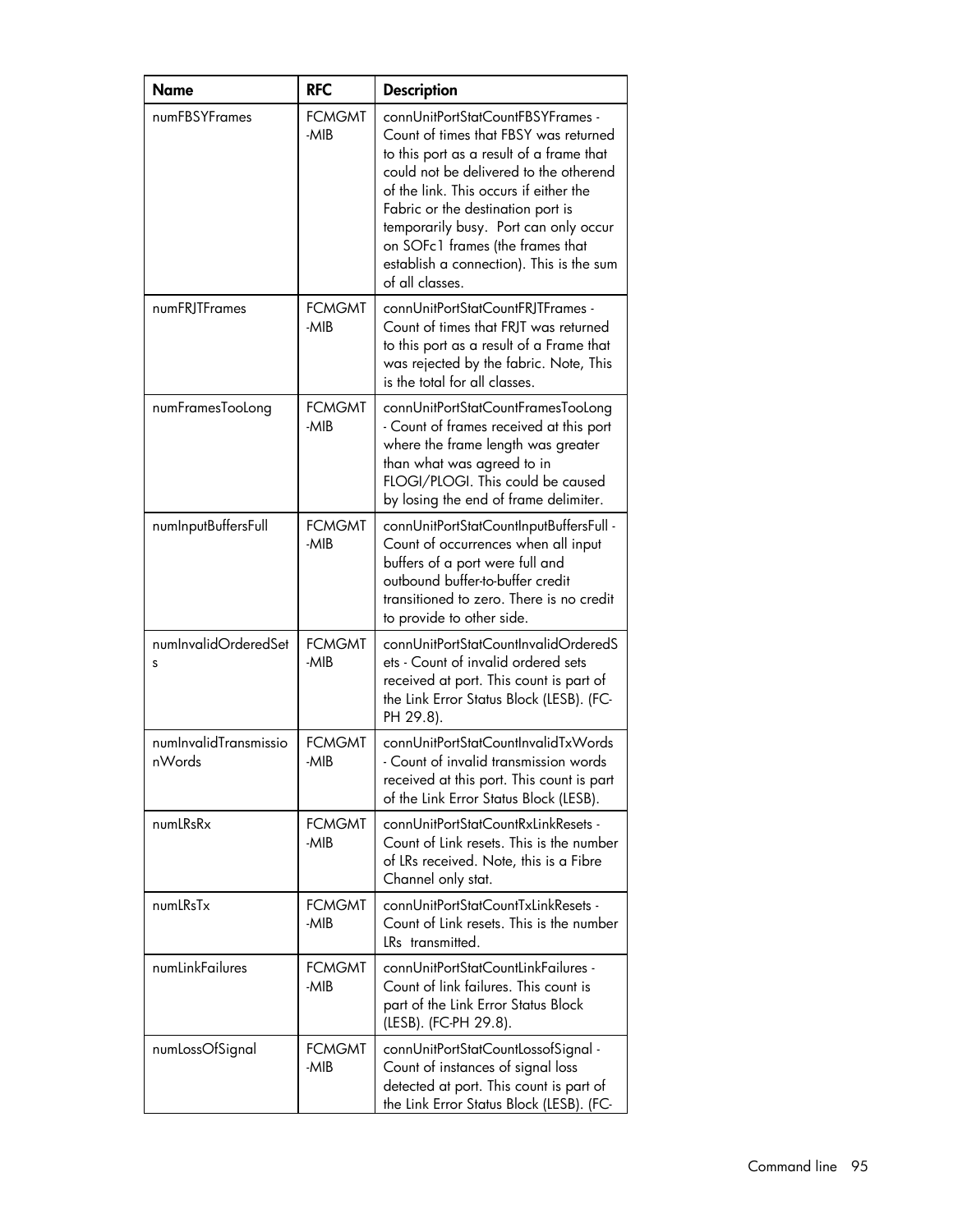| <b>Name</b>                    | <b>RFC</b>            | <b>Description</b>                                                                                                                                                                                                   |
|--------------------------------|-----------------------|----------------------------------------------------------------------------------------------------------------------------------------------------------------------------------------------------------------------|
|                                |                       | PH 29.8).                                                                                                                                                                                                            |
| numLossOfSync                  | <b>FCMGMT</b><br>-MIB | connUnitPortStatCountLossofSynchroni<br>zation - Count of instances of<br>synchronization loss detected at port.<br>This count is part of the Link Error<br>Status Block (LESB). (FC-PH 29.8).<br>Note               |
| numMcastFramesRx               | <b>FCMGMT</b><br>-MIB | connUnitPortStatCountRxMulticastObje<br>cts - Count of Multicast Frames or<br>Packets received at this port.                                                                                                         |
| numMcastFramesTx               | <b>FCMGMT</b><br>-MIB | connUnitPortStatCountTxMulticastObje<br>cts - Count of Multicast Frames or<br>Packets transmitted out this port.                                                                                                     |
| numMcastTimeouts               | N/A                   | Number of timeouts reported for<br>multicast frames. A single frame could<br>cause this counter to increment if it<br>timed out for each multiple<br>destination.                                                    |
| numPrimitiveSeqProtoc<br>olFrr | <b>FCMGMT</b><br>-MIB | connUnitPortStatCountPrimitiveSequen<br>ceProtocolErrors - Count of primitive<br>sequence protocol errors detected at<br>this port. This count is part of the Link<br>Error Status Block (LESB). (FC-PH<br>$29.8$ ). |
| numRxBadEOFs                   | N/A                   | The number of frames received with a<br>badly formed end-of-frame.                                                                                                                                                   |
| numRxCRCs                      | N/A                   | Received frames: the number of CRC<br>errors detected.                                                                                                                                                               |
| numRxClass1Frames              | <b>FCMGMT</b><br>-MIR | connUnitPortStatCountClass1RxFrames<br>- Count of Class 1 Frames received at<br>this port. Note, this is a Fibre Channel<br>only stat.                                                                               |
| numRxClass2Frames              | <b>FCMGMT</b><br>-MIB | connUnitPortStatCountClass2RxFrames<br>- Count of Class 2 Frames received at<br>this port                                                                                                                            |
| numRxClass3Frames              | <b>FCMGMT</b><br>-MIB | connUnitPortStatCountClass3RxFrames<br>- Count of Class 3 Frames received at<br>this port.                                                                                                                           |
| numRxLCs                       | N/A                   | Number of link control frames<br>received at this port                                                                                                                                                               |
| numRxOfflineSequenc<br>es      | <b>FCMGMT</b><br>-MIB | connUnitPortStatCountRxOfflineSeque<br>nces - Count of Offline Primitive OLS<br>received at this port.                                                                                                               |
| rxBytePeakRate                 | N/A                   | Receive max byte rate since last reset -<br>(bytes/sec)                                                                                                                                                              |
| rxByteRate                     | N/A                   | Receive instantaneous byte rate -<br>(bytes/sec)                                                                                                                                                                     |
| rxFramePeakRate                | N/A                   | Receive max frame rate since last reset                                                                                                                                                                              |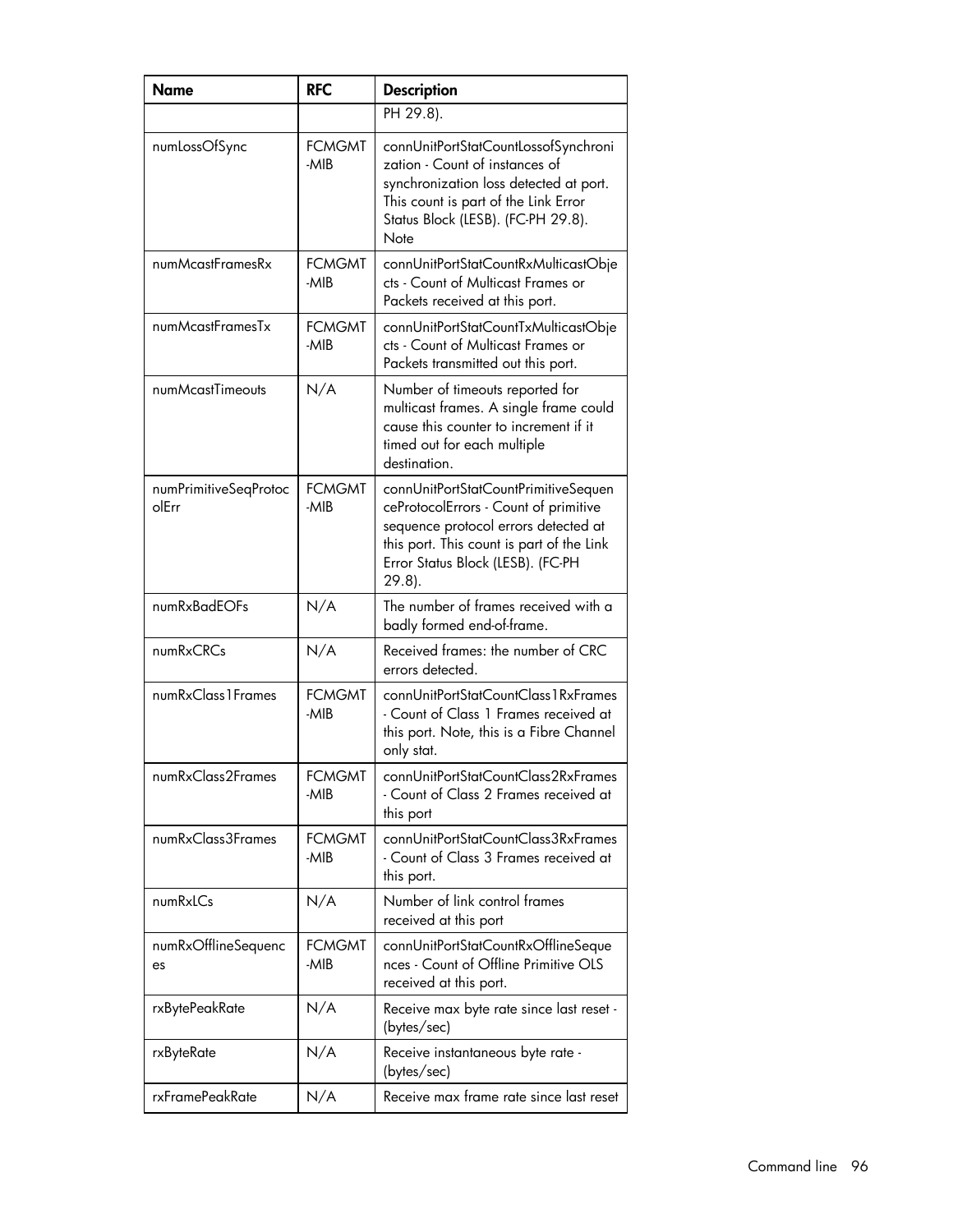| Name            | <b>RFC</b> | <b>Description</b>                                                                                                                                           |
|-----------------|------------|--------------------------------------------------------------------------------------------------------------------------------------------------------------|
|                 |            | – (frames/sec)                                                                                                                                               |
| rxFrameRate     | N/A        | Receive instantaneous frame rate -<br>(frames/sec)                                                                                                           |
| samplingRate    | N/A        | This controls the rate of statistics<br>sampling in switch ports. Polling must<br>be frequent enough to avoid counter<br>overflow for errors and tx/rx bytes |
| sfpStatus       | N/A        | SFP status.                                                                                                                                                  |
| txBytePeakRate  | N/A        | Transmission max byte rate since last<br>reset - (bytes/sec)                                                                                                 |
| txByteRate      | N/A        | Receive instantaneous byte rate -<br>(bytes/sec)                                                                                                             |
| txFramePeakRate | N/A        | Transmission max frame rate since last<br>reset - (frames/sec)                                                                                               |
| txFrameRate     | N/A        | Transmission instantaneous frame rate<br>- (frames/sec)                                                                                                      |

# Downlink ports

Statistics are not currently available for downlink fibre channel ports.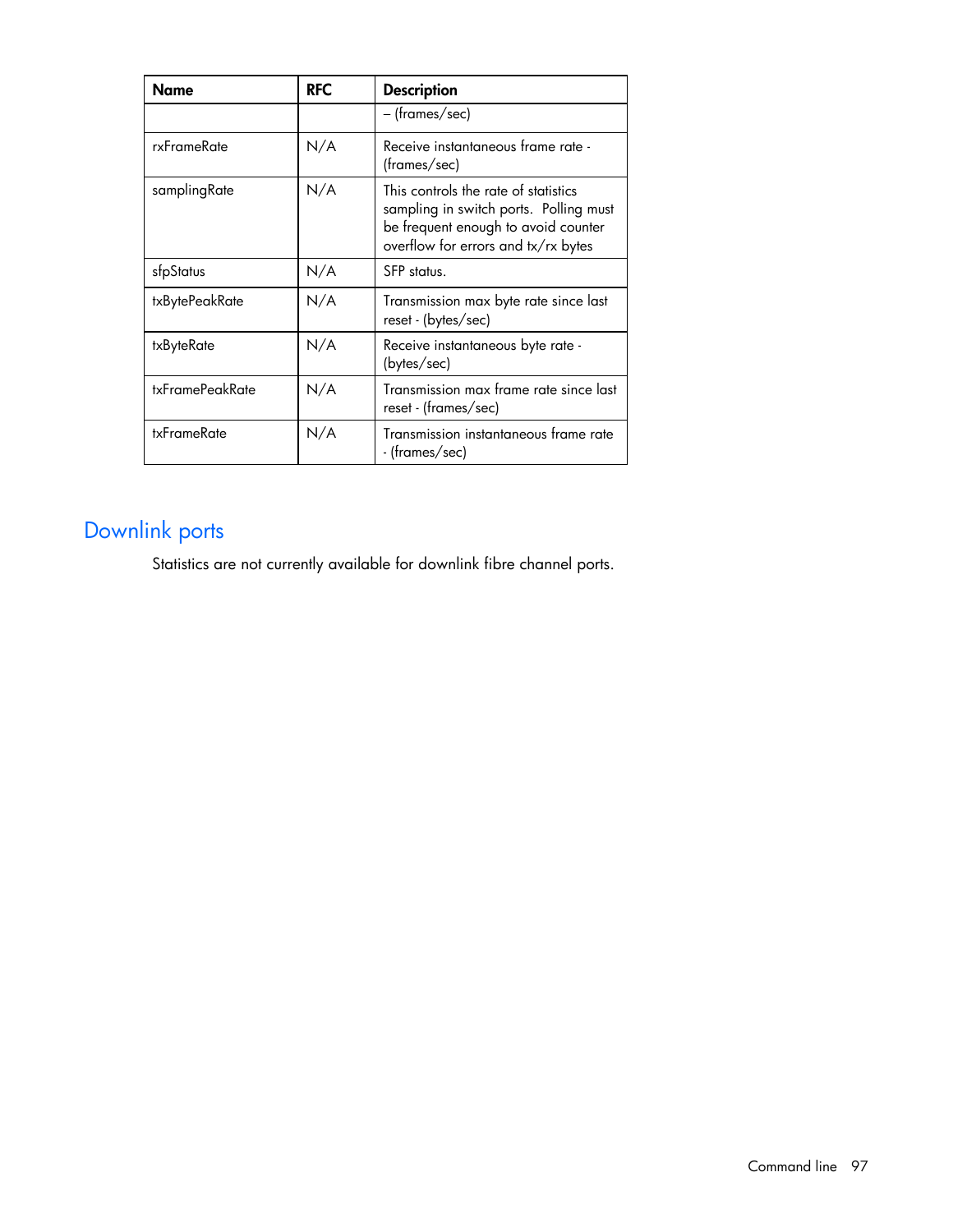# Configuring the Virtual Connect domain using the CLI

# Basic configuration

A Virtual Connect domain consists of an enclosure and a set of associated modules and server blades that are managed together by a single instance of the Virtual Connect Manager. The Virtual Connect domain contains specified networks, server profiles, and user accounts that simplify the setup and administration of server connections. Establishing a Virtual Connect domain enables administrators to upgrade, replace, or move servers within their enclosures without changes being visible to the external LAN/SAN environments.

Before starting, perform the following tasks:

- Verify that the HP Onboard Administrator is running the latest firmware (must be at least v2.20 or later).
- Locate the Default Network Settings label attached to the Ethernet module in bay 1 of the primary enclosures and note the following information:
	- o DNS name
	- o User name
	- o Password
- Connect any Ethernet module stacking cables

 $\mathbb{Z}$ IMPORTANT: After a CLI command is issued, it can take up to 90 seconds before configuration changes are stored in persistent memory. Disruptive actions such as powering cycling an I/O module within this time window can result in lost configuration changes.

The following sections provide the necessary steps to set up a basic domain.

For detailed information on a particular command, see "Managed elements (on page [13\)](#page-12-0)."

# Logging in to the CLI

The Virtual Connect Manager CLI can be accessed remotely through any SSH session (["Remote access to](#page-10-0)  [the Virtual Connect Manager"](#page-10-0) on page [11\)](#page-10-0):

```
• SSH
```

```
>ssh 192.168.0.120
login as: Administrator
password:
```
• Local User Authentication using default Administrator login credentials

```
>ssh 192.168.0.120
login as: Administrator
password: <Default Administrator login credentials>
```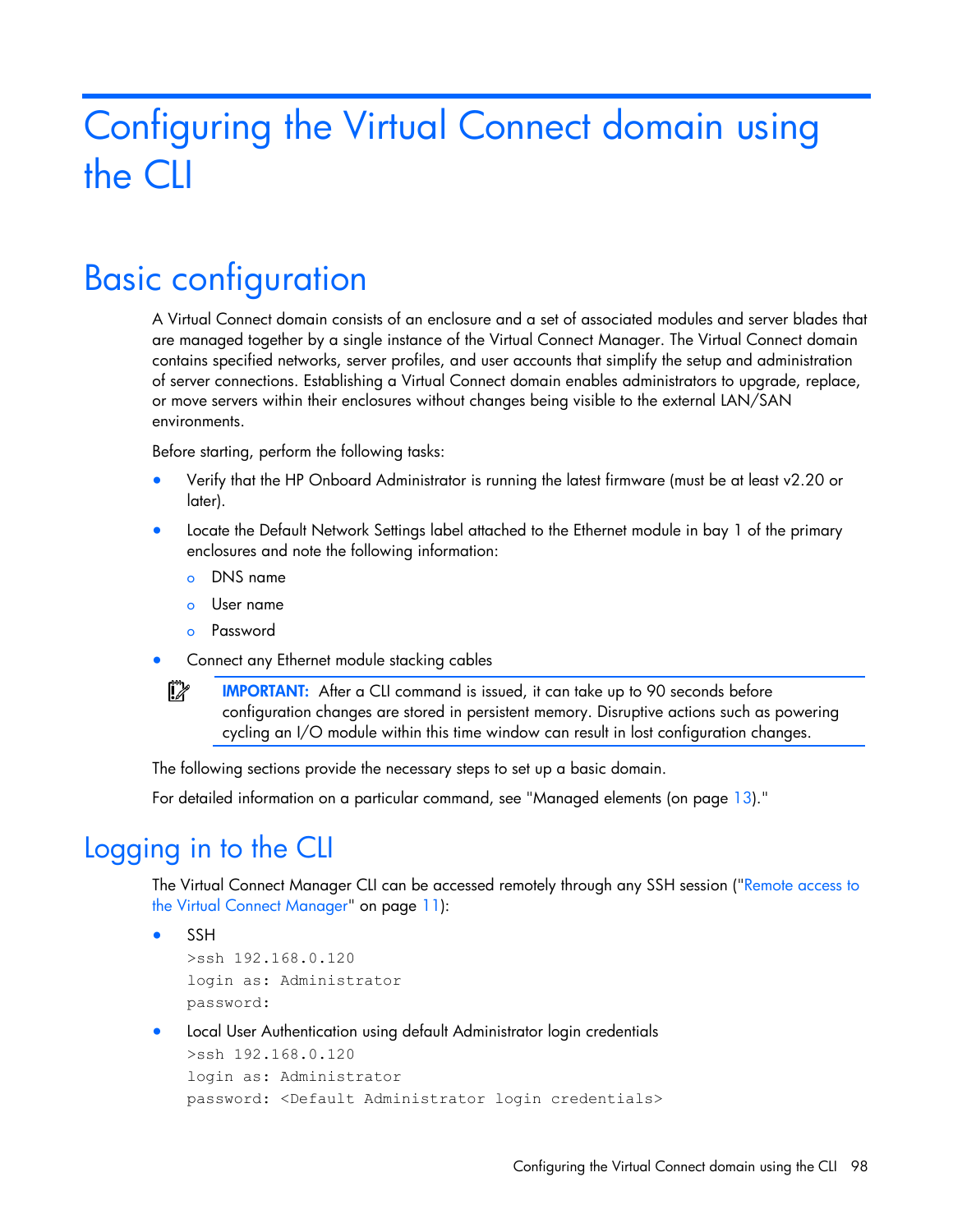#### • LDAP Authentication

```
>ssh 192.168.0.120
login as: <LDAP user> 
password: <password>
```
## Domain setup

A Virtual Connect domain consists of an enclosure and a set of associated modules and server blades that are managed together by a single instance of the Virtual Connect Manager. the Virtual Connect domain contains specified networks, server profiles, and user accounts that simplify the setup and administration of server connections. Establishing a Virtual Connect domain enables administrators to upgrade, replace, or move servers within their enclosures without changes being visible to the external LAN/SAN environments.

Before starting, perform the following tasks:

- Verify that the Onboard Administrator is running the latest firmware.
- Locate the Default Network Settings label attached to the Ethernet module in bay 1 of the primary enclosure and note the following information:
	- o DNS name
	- o User name
	- o Password
- Connect any Ethernet module stacking cables

After logging in, perform the following tasks to set up the domain:

- 1. Import the enclosure.
- 2. Name the domain.
- **3.** Set up local user accounts and privileges.

### Importing an enclosure

#### Enter OA credentials during import:

```
>import enclosure username=Administrator password=myPassword
```
or

```
>import enclosure username=Administrator
Password=*****
```
### Setting the domain name

To set the domain name, use the set domain command:

>set domain name=MyNewDomainName

The Virtual Connect domain name must be unique within the data center, and can be up to 64 characters without spaces or special characters.

## Configuring local users

• Add a new user

```
>add user bob password=fhkjdhfk privileges=domain, network
```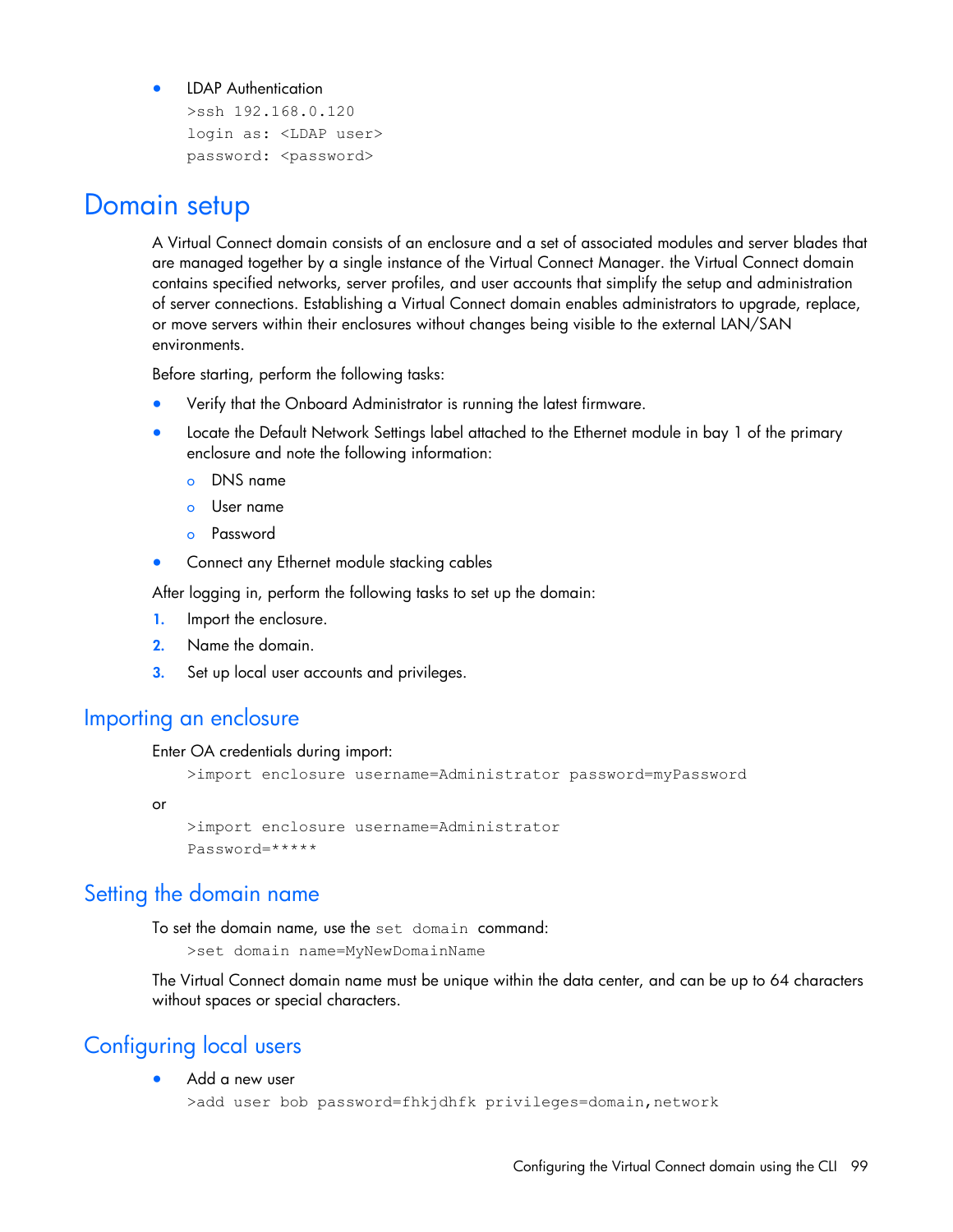- Modify an existing user >set user bob fullname="Bob J Smith" enabled=false
- Remove an existing user >remove user bob
- Remove all local users except for the Administrator account

>remove user \*

#### Display local users:

- Summary display >show user
- Detailed display
	- >show user \*
- Display info on a single user >show user steve

Up to 32 local user accounts can be created.

Each account can be set up to have a combination of up to four access privileges:

- Domain
	- o Define local user accounts, set passwords, define roles
	- o Import enclosures
	- o Name the VC domain
	- o Set the domain IP address
	- o Update firmware
	- o Administer SSL certificates
	- o Delete the VC domain
	- o Save configuration to disk
	- o Restore the configuration from a backup
	- o Configure SNMP settings
- **Networking** 
	- o Configure network default settings
	- o Select the MAC address range to be used by the VC domain
	- **o** Create, delete, and edit networks
	- o Create, delete, and edit shared uplink sets
	- o Configure Ethernet SNMP settings
- Server
	- o Create, delete, and edit server Virtual Connect profiles
	- o Assign and unassign profiles to device bays
	- o Select and use available networks
	- o Select serial numbers (logical) and UUIDs (logical) to be used by server profiles
	- o Power on and off server blades within the enclosure
- **Storage**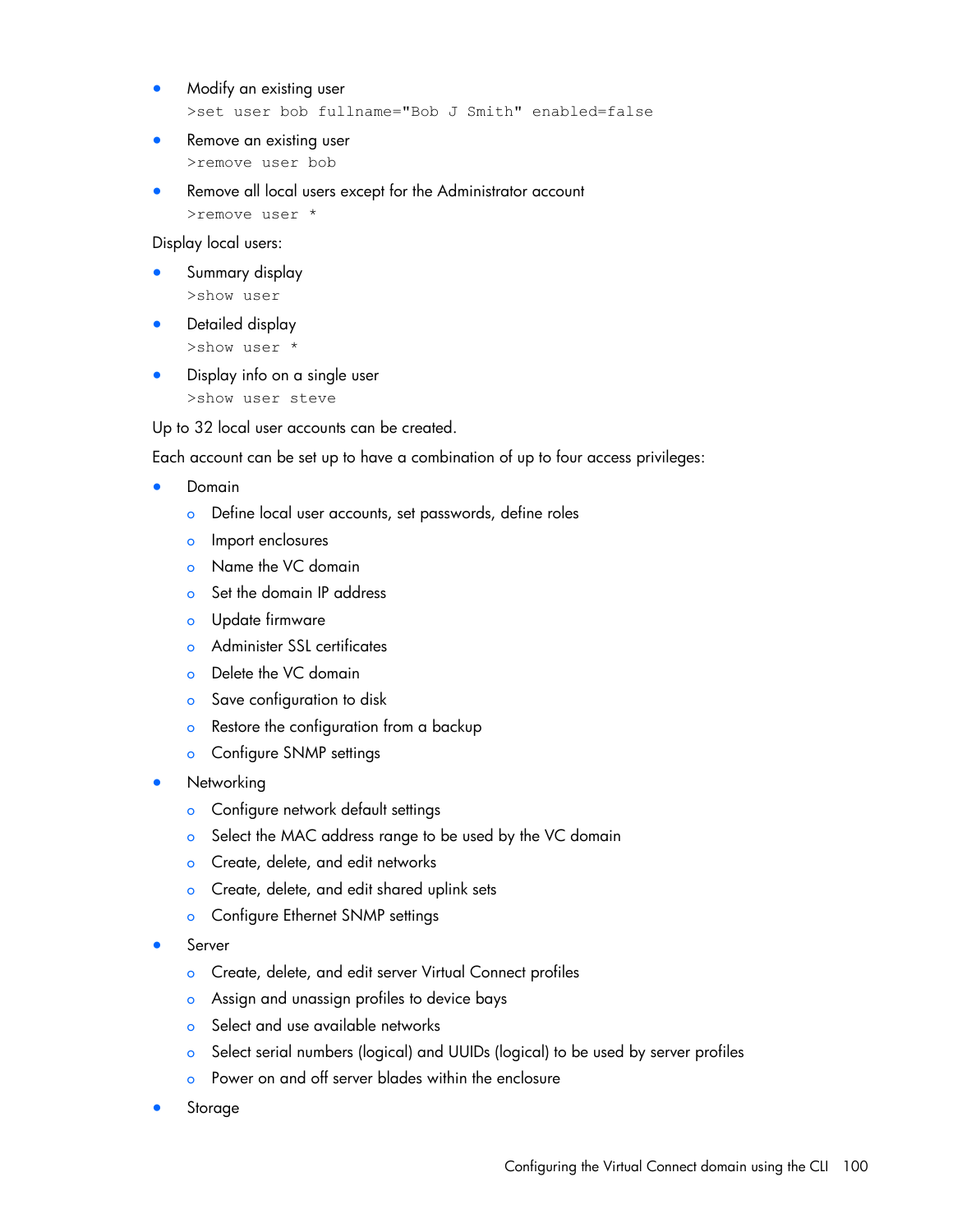- o Select the WWNs to be used by the domain
- o Set up the connections to the external FC Fabrics
- o Configure FC SNMP settings

It is possible to create a user with no privileges. This user can only view status and settings.

NOTE: The vcmuser account is an internal Onboard Administrator account created and used by Virtual Connect Manager to communicate with the Onboard Administrator. This account can show up in the Onboard Administrator system log. This account cannot be changed or deleted.

## Configuring LDAP authentication support for users

Set LDAP properties

>set ldap serveraddress=192.168.0.110 enabled=true

Add or Remove LDAP directory groups

```
>add ldap-group MyNewGroup description="This is my test group" 
privileges=domain, server, network
```
- Enable or Disable local users >set ldap localusers=disabled
- Display LDAP settings and directory groups >show ldap >show ldap-group

# Network setup

To establish external Ethernet network connectivity for the HP BladeSystem c-Class enclosure, do the following:

- 1. Identify the MAC addresses to be used on the server blades deployed within this Virtual Connect domain.
- 2. Setup connections from the HP BladeSystem c-Class enclosure to the external Ethernet networks.

These connections can be uplinks dedicated to a specific Ethernet network or shared uplinks that carry multiple Ethernet networks with the use of VLAN tags.

## Configuring MAC Address ranges

- Use VC-Defined MAC addresses >set domain MacType=VC-Defined MacPool=10
- Use factory-default MAC addresses >set domain MacType=Factory-Default
- Set user-defined MAC addresses >set domain MacType=User-Defined MacStart=00-17-A4-77-00-00 MacEnd=00- 17-A4-77-00-FF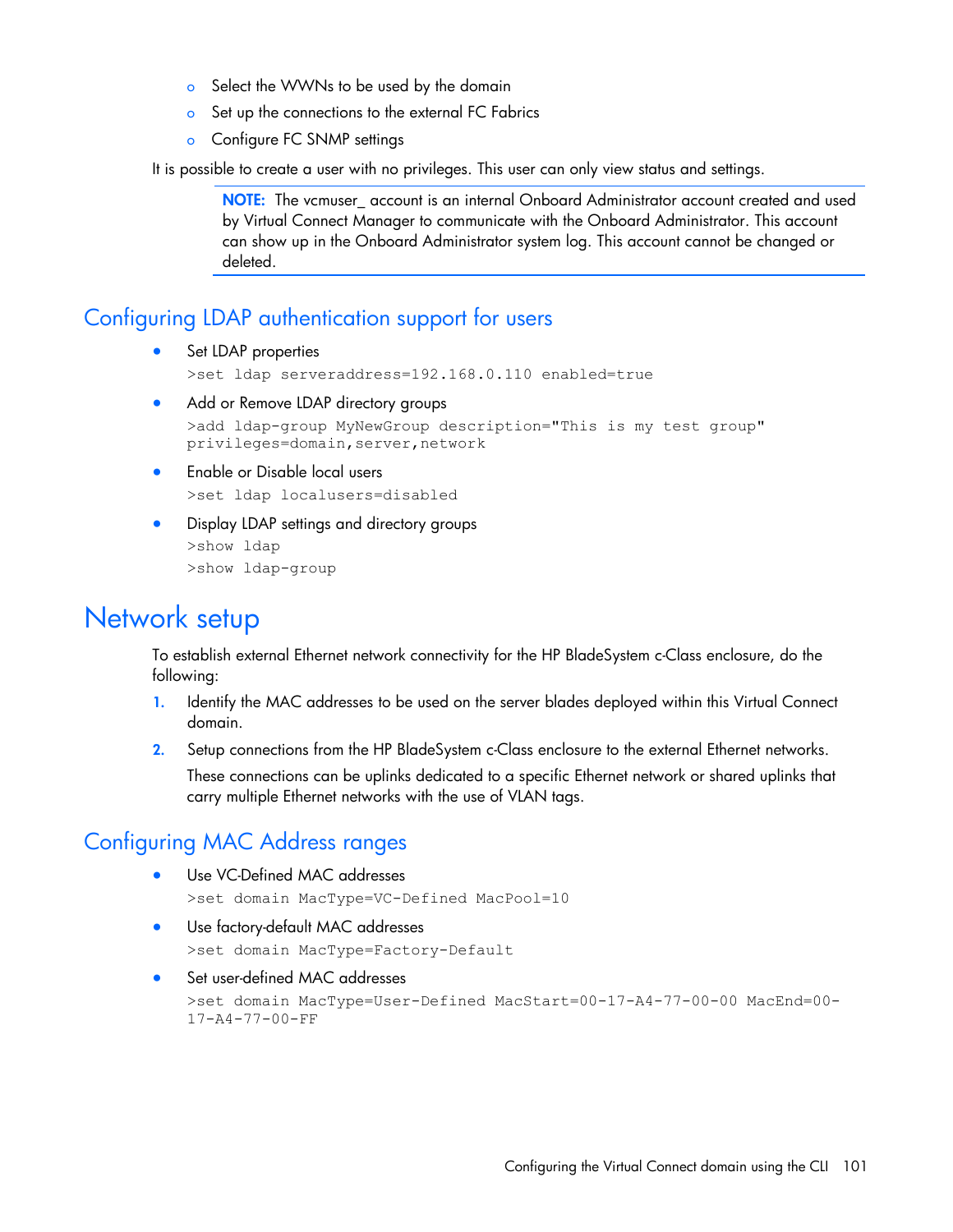$\mathbb{Z}$ IMPORTANT: Configuring Virtual Connect to assign server blade MAC addresses requires careful planning to ensure that the configured range of MAC addresses is used once within the environment. Duplicate MAC addresses on an Ethernet network can result in a server network outage.

Each server blade Ethernet NIC ships with a factory default MAC address. The MAC address is a 48-bit number that uniquely identifies the Ethernet interface to other devices on the network. While the hardware ships with default MAC addresses, Virtual Connect has the ability to assign MAC addresses that will override the factory default MAC addresses while the server remains in that Virtual Connect enclosure. When configured to assign MAC addresses, Virtual Connect securely manages the MAC addresses by accessing the physical NICs through the enclosure Onboard Administrator and the iLO interfaces on the individual server blades.

Always establish control processes to ensure that a unique MAC address range is used in each Virtual Connect domain in the environment. Reusing address ranges could result in server network outages caused by multiple servers having the same MAC addresses.

If using Virtual Connect assigned MAC addresses, the following notes apply:

- Virtual Connect automatically reserves both a primary address and an iSCSI MAC address for use by multifunction gigabit server adapters, such as the HP NC373m PCI Express Dual Port Multifunction Gigabit server adapter. Only the primary MAC address is used by standard (not multifunction) Ethernet devices.
- If a server blade is moved from a Virtual Connect managed enclosure to a non-Virtual Connect enclosure, the local MAC addresses on that server blade are automatically returned to the original factory defaults.
- If a server blade is removed from a bay within a Virtual Connect domain and installed in another bay in the same Virtual Connect domain or in a bay in a different domain, it is assigned the new set of addresses appropriate for that server location.

### Assigned MAC addresses

The MAC address range used by the Virtual connect domain must be unique within the environment. HP provides a set of pre-defined ranges that are for use by Virtual Connect Manager and will not conflict with server factory default MAC addresses.

When using the HP-defined MAC address ranges, ensure that each range is used only once within the environment.

## Selecting VC-assigned MAC address ranges

When using VC-assigned MAC addresses, you can choose between using an HP pre-defined MAC address range or using a user-defined MAC address range.

- HP pre-defined MAC address range (recommended). These pre-defined ranges are reserved and appear as factory default on any hardware. There are 64 ranges of 1024 unique addresses to choose from. Be sure to use each range only once within a data center.
- User-defined MAC address range. To avoid potential conflict with other hardware MAC addresses in the environment, consider using a subrange of MAC addresses reserved by the IEEE for locallyadministered MAC addresses. Ensure that the range does not conflict with any Ethernet device already deployed within the enterprise.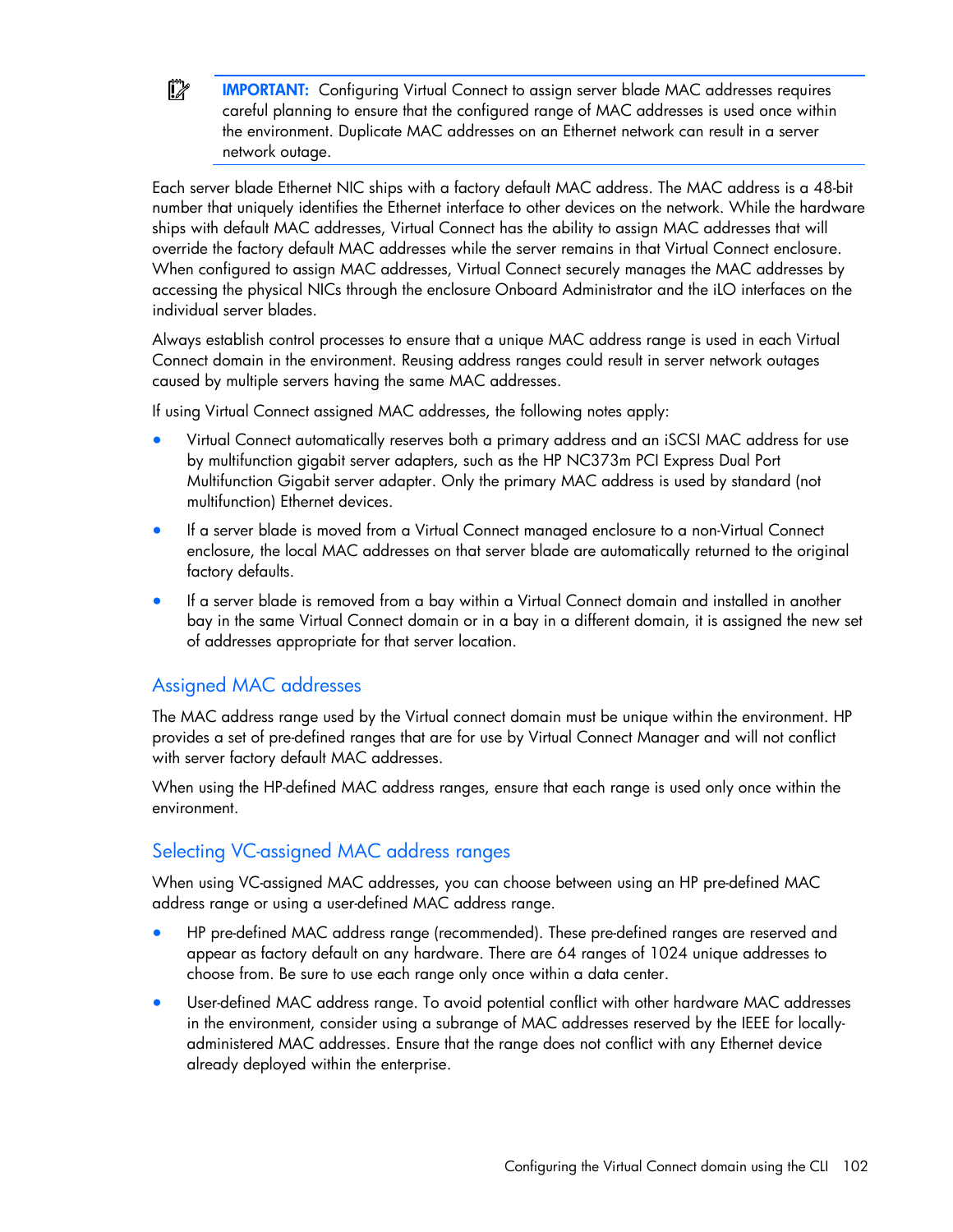

IMPORTANT: If you plan to use RDP for RedHat Linux installation and also plan to use Useror HP-defined MAC addresses, you must import the enclosure before running RDP.

NOTE: After any server profiles are deployed using a selected MAC address range, that range cannot be changed until all server profiles are deleted.

### Creating an enet-network

To create a new Ethernet network use the add network command:

>add network MyNetworkName

### Modifying enet-network properties

To modify Ethernet network properties, use the set network command:

>set network MyNetworkName state=enabled name=NewName smartlink=enabled

### Displaying enet-networks

To display Ethernet network properties, use the show network command:

- Summary display >show network
- Detailed display >show network \*
- Single network display > show network MyNetwork

## Adding uplink ports to an enet-network

To add uplink ports to an existing Ethernet network, use the add uplinkport command: >add uplinkport enc0:1:1 network=MyNetwork

### Modifying uplink port properties

To modify an uplink port that exists as a member of a network or shared uplink set, use the set uplinkport command:

>set uplinkport network=Network1 speed=1Gb

## Creating a shared uplink port set

To create a shared uplink port set, use the add uplinkset command:

>add uplinkset MyUplinkSetName

A shared uplink set is a way of identifying #\*!<unassigned\_variable!\*# uplinks that will carry multiple networks over the same cable. In this case, each Ethernet packet carries a VLAN tag (IEEE 802.1Q) to identify the specific network to which it belongs. On shared uplinks, the VLAN tags are added when packets leave the VC-enabled enclosure and are removed when packets enter the enclosure. The external Ethernet switch and the Virtual Connect Manager must be configured to use the same VLAN tag identifier (a number between 1 and 4094) for each network on the shared uplink(s).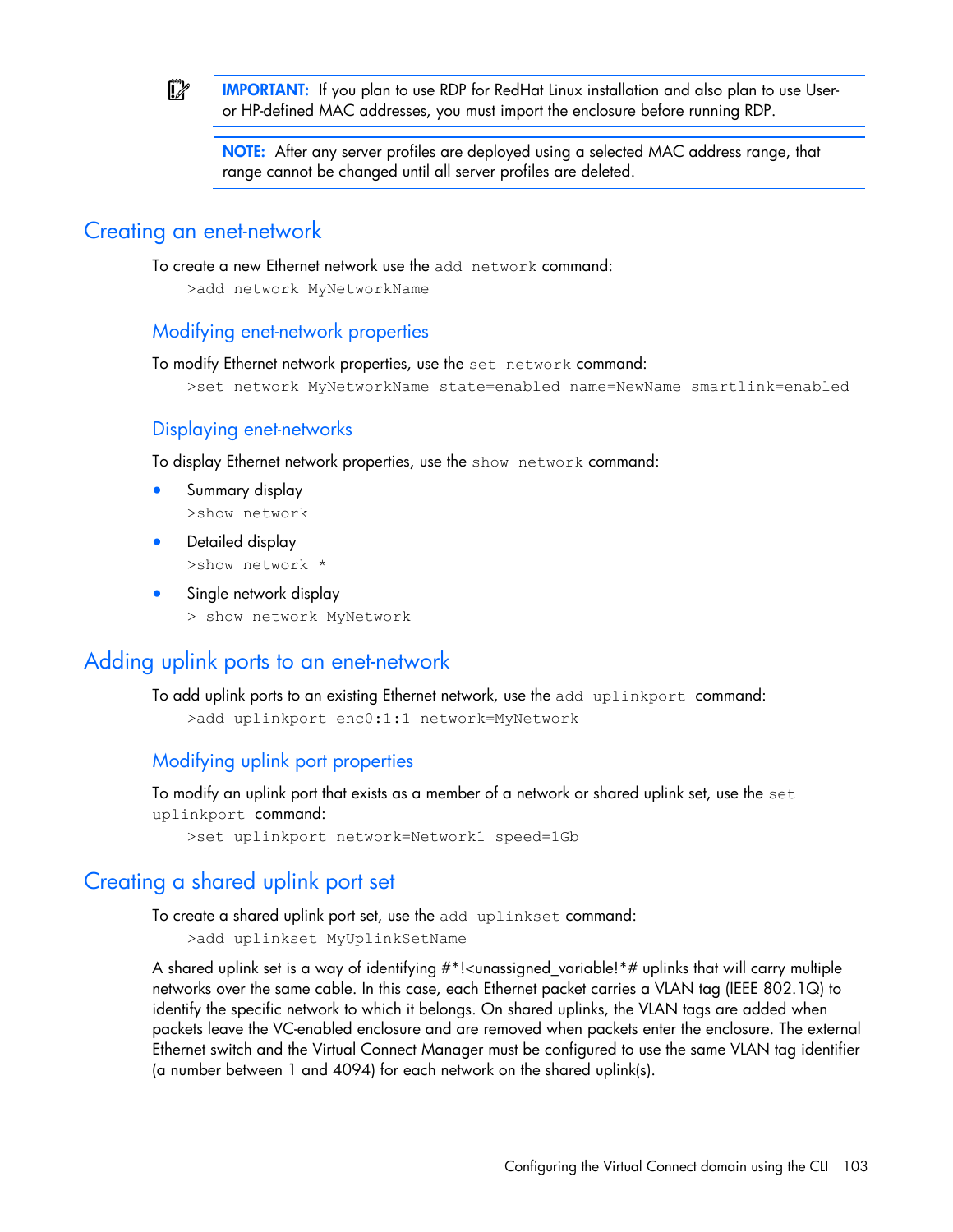Virtual Connect places no special restrictions on which VLAN identifiers can be used, so the VLAN IDs already used for the networks in the data center can be used on these shared uplinks. To configure a shared uplink set for VLAN tagging, obtain a list of the network names and their VLAN IDs.

A shared uplink set enables multiple ports to be included to support port aggregation and link failover with a consistent set of VLAN tags.

Because VLAN tags are added or removed when Ethernet packets leave or enter the VC-Enet shared uplink, the VLAN tags have no relevance after the Ethernet packet enters the enclosure.

[X IMPORTANT: If you are deploying a server where VLAN tags will be used (added) on the server itself, do not connect the server Ethernet port carrying VLAN-tagged traffic to a shared uplink set.

Identifying an associated network as the native VLAN causes all untagged incoming Ethernet packets to be placed onto this network. Only one associated network can be designated as the native VLAN. All outgoing Ethernet packets are VLAN tagged.

### Displaying shared uplink port sets

- Summary display >show uplinkset
- Detailed display >show uplinkset \*
- Single uplinkset display >show uplinkset MyUplinkSetName

## Adding uplink ports to a shared uplink port set

To add uplink ports to a shared uplink port set, use the add uplinkport command: >add uplinkport enc0:1:2 uplinkset=MyUplinkSetName

### Creating a network that uses a shared uplink port set

To create a network that uses a shared uplink port set, use the add network command: >add network MyNewNetworkName uplinkset=MyUplinkSetName vlanid=156

# Server VLAN Tagging Support

With VC 1.31 and lower, each server port could be connected to a single virtual network. With v1.31 and higher, each server port can be connected to multiple virtual networks, each using a unique server VLAN ID for virtual network mapping.

This feature can be turned off or turned on by using the following command:

>set enet-vlan VLanTagControl=Tunnel

>set enet-vlan VlanTagControl=Map

If upgrading firmware to VC v1.31 or higher, this feature is disabled by default.

If Virtual Connect is set to map VLAN tags, the translation of Server VLAN tags to internal network VLAN and again to external data center VLAN tags, and the reverse, on incoming and outgoing frames can result in a configuration where the server VLANs might not match the external VLANs used on uplinks. To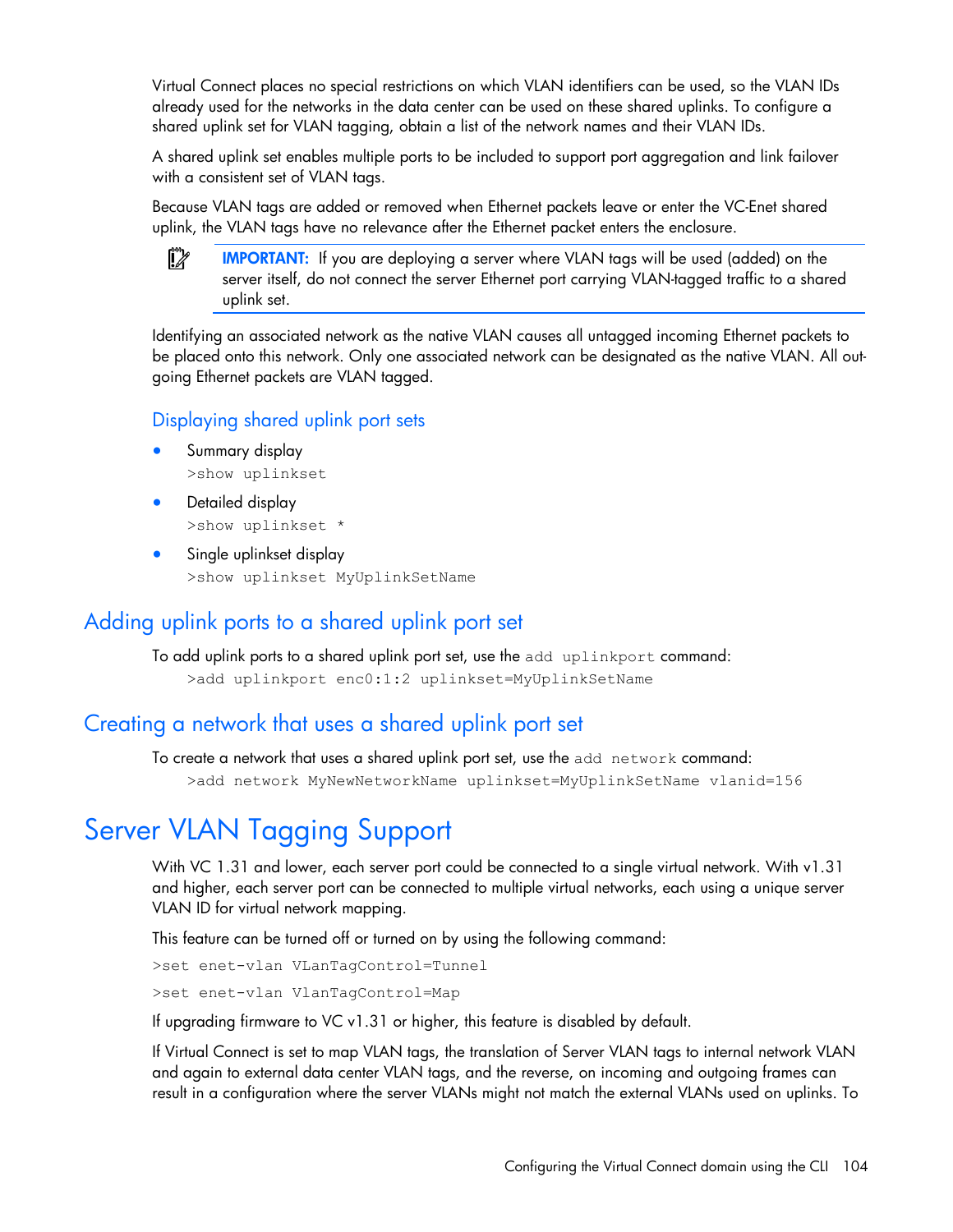avoid this scenario, the server connections can be forced to use the same VLAN mappings as the shared uplink sets.

>set enet-vlan VLanTagControl=Map SharedServerVLanId=true

When using mapped VLAN tags, the overall link speed can be controlled as follows:

```
> set enet-vlan PrefSpeedType=Custom PrefSpeed=500 MaxSpeedType=Custom 
MaxSpeed=2500
```
# Fibre Channel setup

To configure external Fibre Channel connectivity for the HP BladeSystem c-Class enclosure, do the following:

- 1. Identify WWNs to be used on the server blades deployed within this Virtual Connect Domain.
- 2. Define SAN fabrics.

## Configuring WWN address ranges

• VC-Defined

>set domain WwnType=VC-Defined WwnPool=5

• Factory-Default

>set domain WwnType=Factory-Default

Each server blade FC HBA mezzanine card ships with factory default port and node WWNs for each FC HBA port. Each WWN is a 64-bit number that uniquely identifies the FC HBA port/node to other devices on the network. While the hardware ships with default WWNs, Virtual Connect has the ability to assign WWNs that will override the factory default WWNs while the server remains in that Virtual Connect enclosure. When configured to assign WWNs, Virtual Connect securely manages the WWNs by accessing the physical FC HBA through the enclosure Onboard Administrator and the iLO interfaces on the individual server blades.

When assigning WWNs to a FC HBA port, Virtual Connect will assign both a port WWN and a node WWN. Because the port WWN is typically used for configuring fabric zoning, it is the WWN displayed throughout the Virtual Connect user interface. The assigned node WWN is always the same as the port WWN incremented by one.

Configuring Virtual Connect to assign WWNs in server blades maintains a consistent storage identity (WWN) even when the underlying server hardware is changed. This method allows server blades to be replaced without affecting the external Fibre Channel SAN administration.

Δ CAUTION: To avoid storage networking issues and potential loss of data associated with duplicate WWNs on a FC SAN fabric, plan carefully when allowing Virtual Connect to assign server blade WWNs so that the configured range of WWNs is used only once within the environment.

The WWN range used by the Virtual Connect domain must be unique within the environment. HP provides a set of pre-defined ranges that are reserved for use by Virtual Connect and will not conflict with server factory default WWNs.

When using the HP-defined WWN ranges, be sure that each range is used only once within the environment.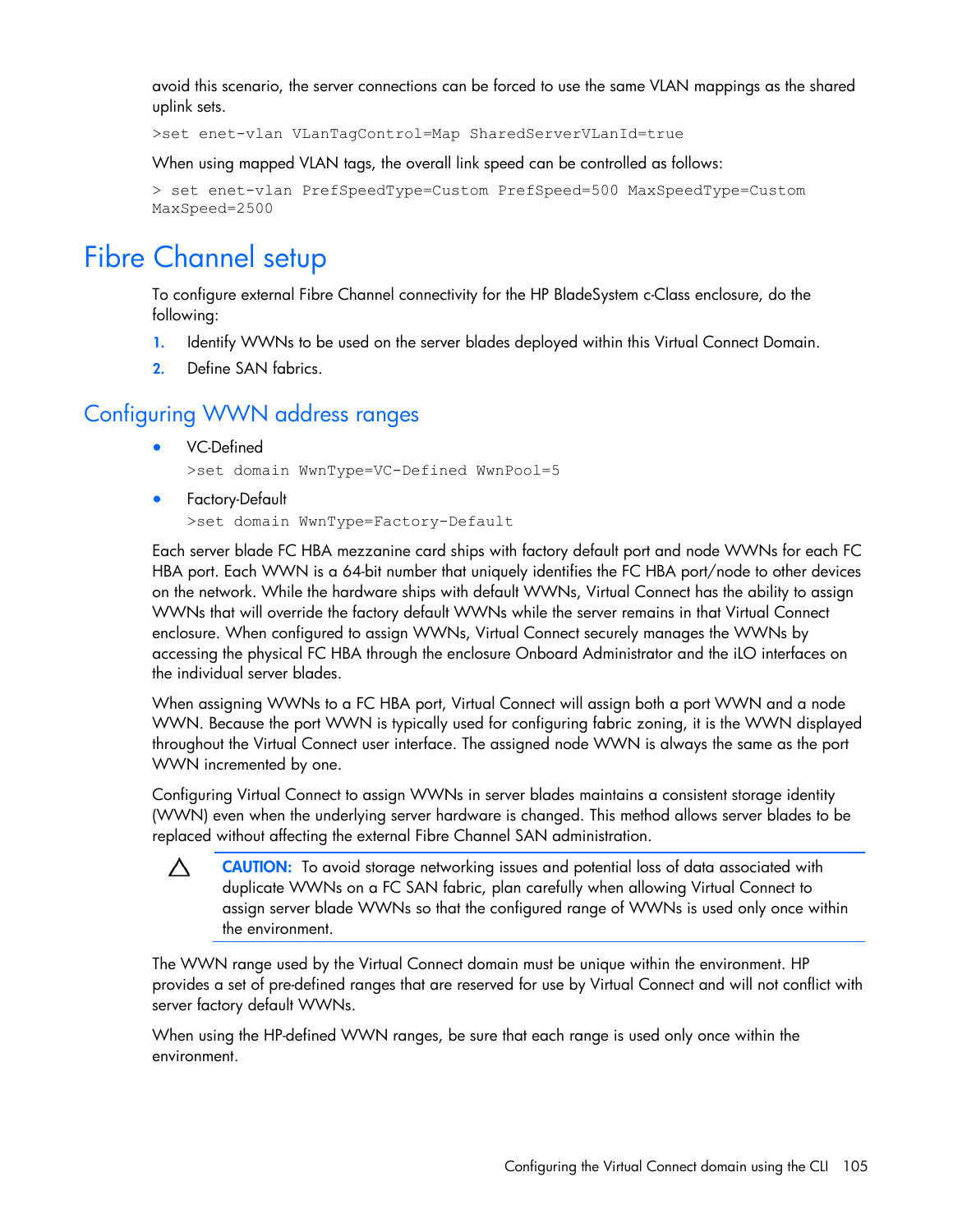## Displaying FC fabrics

To display a list of all FC SAN fabrics, use the show fabric command: >show fabric

# Serial number (logical) settings

Virtual Connect Manager can be configured to use logical serial numbers and logical UUIDs with a server profile regardless of the type of physical server. With these configuration values, software licensed with one or both of these values can be migrated to new hardware without re-licensing.

## Configuring serial number ranges

#### VC-defined

```
> set serverid Type=VC-Defined PoolId=5
```
Factory-Default

> set serverid Type=Factory-Default

When using the HP-defined serial number ranges, be sure that each range is used only once within the environment.

# Server Profile setup

A Virtual Connect server profile is a logical grouping of attributes related to server connectivity that can be assigned to a server blade. With the Virtual Connect v1.10 and higher, the server profile can include MAC address, PXE, and network connection settings for each server NIC port and WWN, SAN fabric connection, and SAN boot parameter settings for each Fibre Channel HBA port. After being defined, the server profile can be assigned to any server blade within the Virtual Connect domain. A Virtual Connect domain can have a maximum of 64 Virtual Connect server profiles.

Virtual Connect provides the ability to configure PXE settings when using either VC Assigned or factory default MAC addresses. In addition, Use BIOS is a new option for PXE, which maintains the current settings as configured by RBSU.

Virtual Connect also provides the ability to override the Virtual Connect assigned MACs and/or WWNs when creating a new profile.

When a server profile is assigned to a server blade, the Virtual Connect Manager securely connects to the server blade, configures the NIC ports with the appropriate MAC addresses and PXE settings, and configures the FC HBA ports with the appropriate WWNs and SAN boot settings. In addition, the Virtual Connect Manager automatically connects the server blade Ethernet and Fibre Channel ports to the specified networks and SAN fabrics. This server profile can then be re-assigned to another server blade as needed, while maintaining the server's network and SAN identity and connectivity.

The Virtual Connect Manager can be configured so that server blades use server factory default MACs/WWNs or Virtual-Connect-administered MACs/WWNs. These administered values override the default MAC addresses and WWNs when a server profile is assigned to a server, and appear to preboot environments and host operating system software as the hardware addresses. To use administered MAC addresses, select a range of HP pre-defined or user-specified MAC addresses.

Be sure to review the following list of guidelines before creating and deploying server profiles: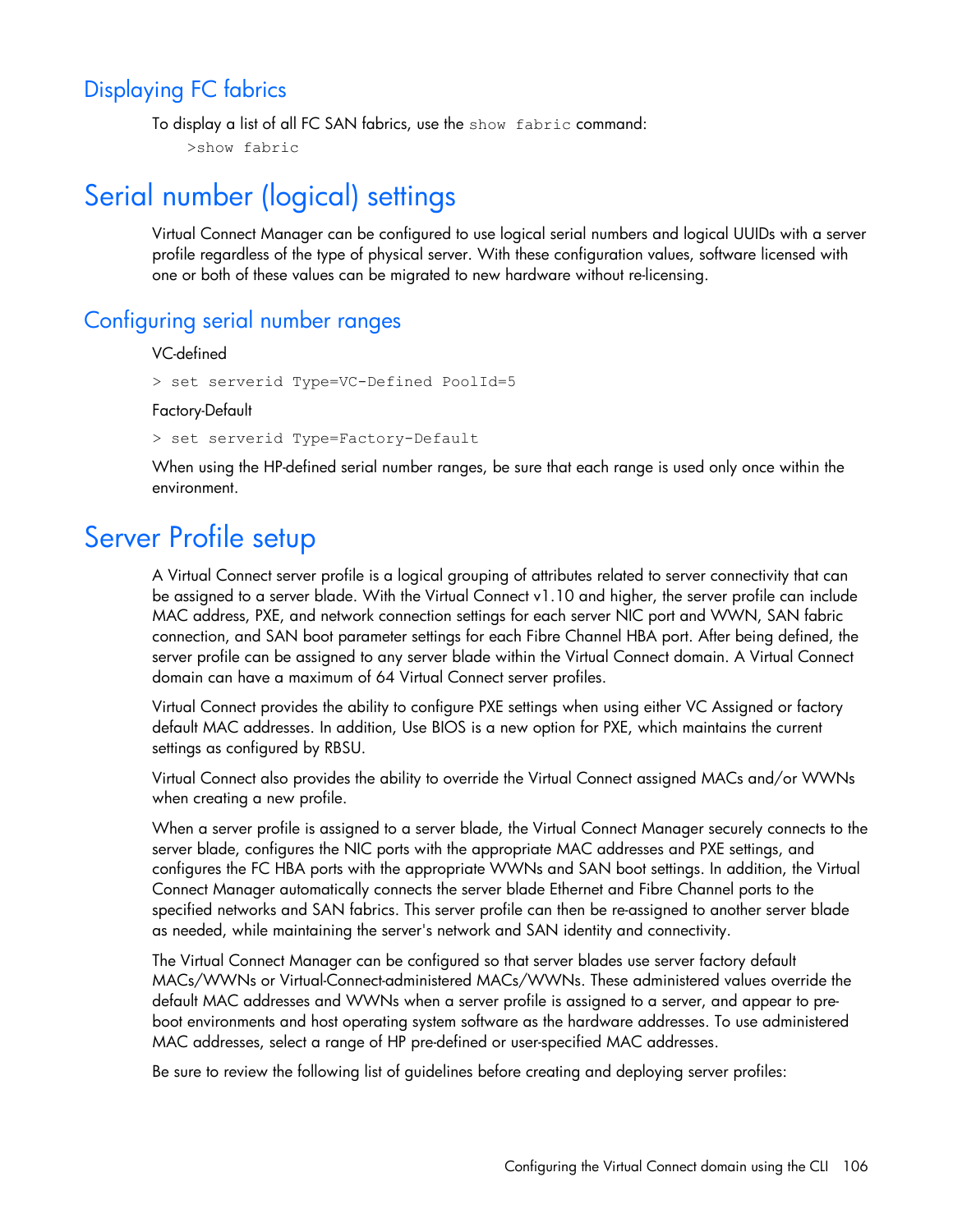- The server blade firmware and option card firmware must be at a revision that supports Virtual Connect profile assignment. See the HP website [\(http://www.hp.com/go/bladesystemupdates\)](http://www.hp.com/go/bladesystemupdates).
- Before creating the first server profile, select whether to use moveable, administered MAC addresses and WWNs or whether to use the local server blade factory default MAC addresses and WWNs.
- After an enclosure is imported into a Virtual Connect domain, server blades remain isolated from the networks and SAN fabrics until a server profile is created and assigned.
- Server blades must be powered off to receive (or relinquish) a server profile assignment when using Virtual Connect-administered MAC addresses, WWNs, or changing Fibre Channel boot parameters.
- FC SAN Connections are only shown in server profile screens when there is an HP Virtual Connect Fibre Channel Module in the enclosure managed by Virtual Connect. FC SAN Connections are added in pairs and cannot be deleted. If an HP Virtual Connect Fibre Channel Module is added to a Virtual Connect domain that has existing profiles, an option to add FC connections appears in the existing profiles when editing.
- Some server profile SAN boot settings (controller boot order) are only applied by Virtual Connect after the server blade has been booted at least once with the final mezzanine card configuration.
- If PXE, controller boot order, or SAN boot settings are made outside of Virtual Connect (using RBSU or other configuration tools), Virtual Connect will restore the settings defined by the server profile after the server blade completes the next boot cycle.
- If using a QLogic HBA with some versions of Linux (RHEL3, RHEL4, SLES9, and SLES10), the HBA connection type must be set to "point to point only" in the adapter configuration settings in the QLogic BIOS utility or QLogic OS utility (if available). If the HBA settings are not changed, the HBA may be unable to log into the fabric and discover devices on the SAN.

Server profiles are associated with a specific enclosure device bay. After a profile is assigned, the Virtual Connect Manager configures the server blade in that device bay with the appropriate MAC/PXE/WWN/SAN boot settings and connects the appropriate networks and fabrics. Server blades that have been assigned a profile and remain in the same device bay do not require further Virtual Connect Manager configuration during server or enclosure power cycle. They will boot and gain access to the network and fabric when the server and interconnect modules are ready.

If a server blade is inserted into a device bay already assigned a server profile, Virtual Connect Manager automatically updates the configuration of that server blade before it is allowed to power up and connect to the network.

If a server blade is moved from a Virtual Connect managed enclosure to a non-Virtual Connect enclosure, local MAC addresses and WWNs are automatically returned to the original factory defaults. This feature prevents duplicate MAC addresses and WWNs from appearing in the data center because of a server blade redeployment.

NOTE: If you are using server factory default MAC addresses WWNs and default Fibre Channel boot parameters, you do not have to power off a server to make any profile changes. If you are using HP assigned or user assigned MAC addresses or WWNs, you must power a server off when moving a profile to the server or away from the server.

# Server profile overview

A Virtual Connect server profile is a logical grouping of attributes related to server connectivity that can be assigned to a server blade. The server profile can include MAC address, PXE, and network connection settings for each server NIC port and WWN, SAN fabric connection, and SAN boot parameter settings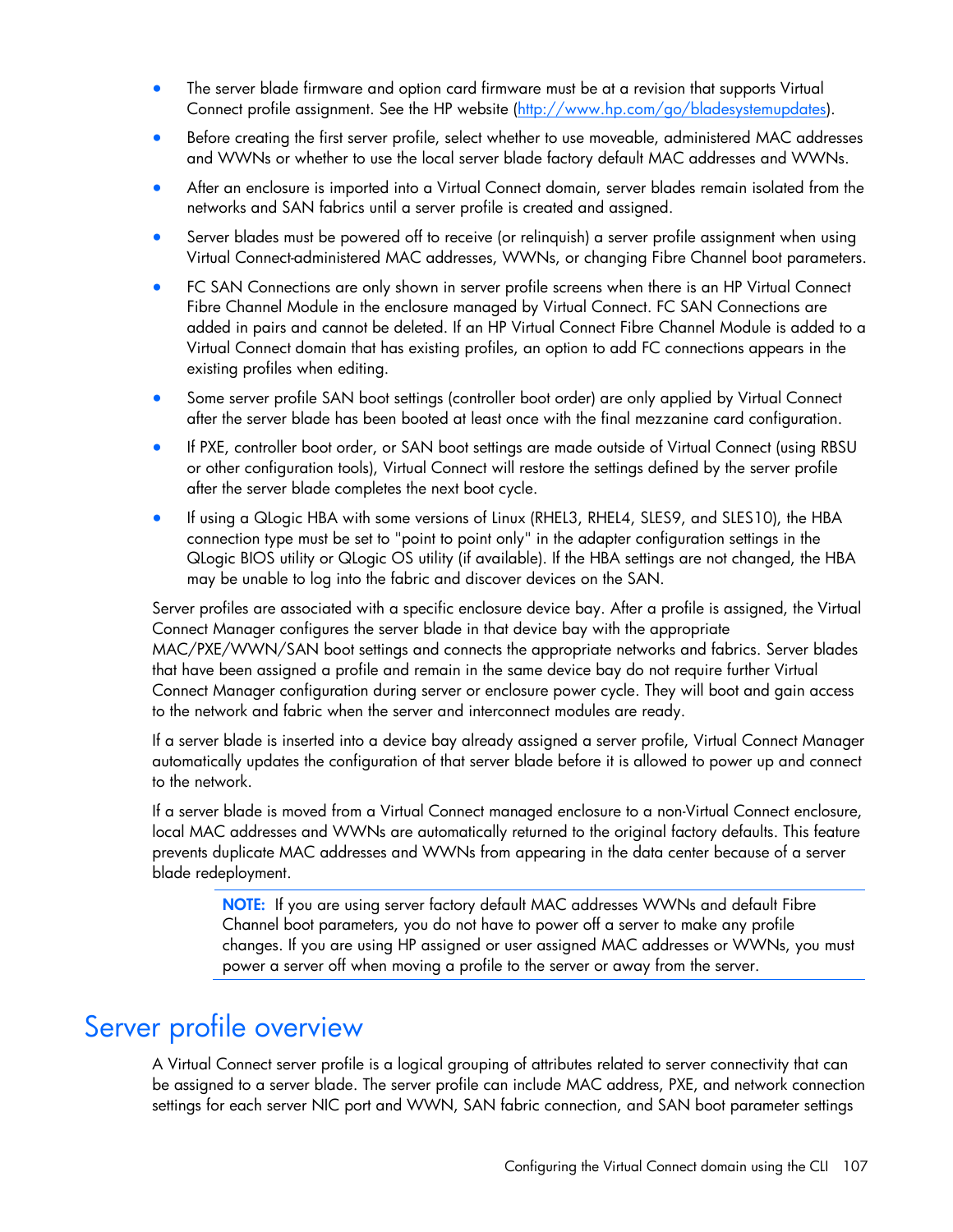for each Fibre Channel HBA port. After being defined, the server profile can be assigned to any server blade within the Virtual Connect domain. A Virtual Connect domain can have a maximum of 64 Virtual Connect server profiles.

Virtual Connect provides the ability to configure PXE settings when using either VC-assigned or factory default MAC addresses. In addition, Use BIOS is an option for PXE, which maintains the current settings as configured by RBSU.

Virtual Connect also provides the ability to either override the VC-assigned MAC addresses or WWNs or both when creating a new profile. See "Define Server Profile Screen."

When a server profile is assigned to a server blade, the Virtual Connect Manager securely connects to the server blade, configures the NIC ports with the appropriate MAC addresses and PXE settings, and configures the FC HBA ports with the appropriate WWNs and SAN boot settings. In addition, the Virtual Connect Manager automatically connects the server blade Ethernet and Fibre Channel ports to the specified networks and SAN fabrics. This server profile can then be re-assigned to another server blade as needed, while maintaining the server's network and SAN identity and connectivity.

The Virtual Connect Manager can be configured so that server blades use server factory default MACs/WWNs or Virtual-Connect-administered MACs/WWNs. These administered values override the default MAC addresses and WWNs when a server profile is assigned to a server, and appear to preboot environments and host operating system software as the hardware addresses. To use administered MAC addresses, select a range of HP pre-defined or user-specified MAC addresses. See "MAC address settings."

 $\mathbb{Z}$ **IMPORTANT:** Be sure to review the following list of guidelines before creating and deploying server profiles.

- The server blade firmware and option card firmware must be at a revision that supports Virtual Connect profile assignment. See the HP website [\(http://www.hp.com/go/bladesystemupdates\)](http://www.hp.com/go/bladesystemupdates).
- Before creating the first server profile, select whether to use moveable, administered MAC addresses and WWNs or whether to use the local server blade factory default MAC addresses and WWNs.
- After an enclosure is imported into a Virtual Connect domain, server blades remain isolated from the networks and SAN fabrics until a server profile is created and assigned.
- Server blades must be powered off to receive or relinquish a server profile assignment when using Virtual Connect-administered MAC addresses or WWNs, or when changing Fibre Channel boot parameters. When using Flex-10, there are special considerations for server power.
- $\mathbb{Z}$ IMPORTANT: Before assigning a profile, unassigning a profile, or modifying a profile, be sure to review the "Server blade power on and power off guidelines."
- When assigning a VC-Assigned serial number (logical), the server must be powered off.
- FC SAN connections are shown in server profile screens only when there is an HP Virtual Connect Fibre Channel Module in the enclosure managed by Virtual Connect. FC SAN connections are added in pairs and cannot be deleted. If an HP Virtual Connect Fibre Channel Module is added to a Virtual Connect domain with existing profiles, an option to add FC connections appears in the existing profiles during editing.
- Some server profile SAN boot settings (controller boot order) are applied by Virtual Connect only after the server blade has been booted at least once with the final mezzanine card configuration.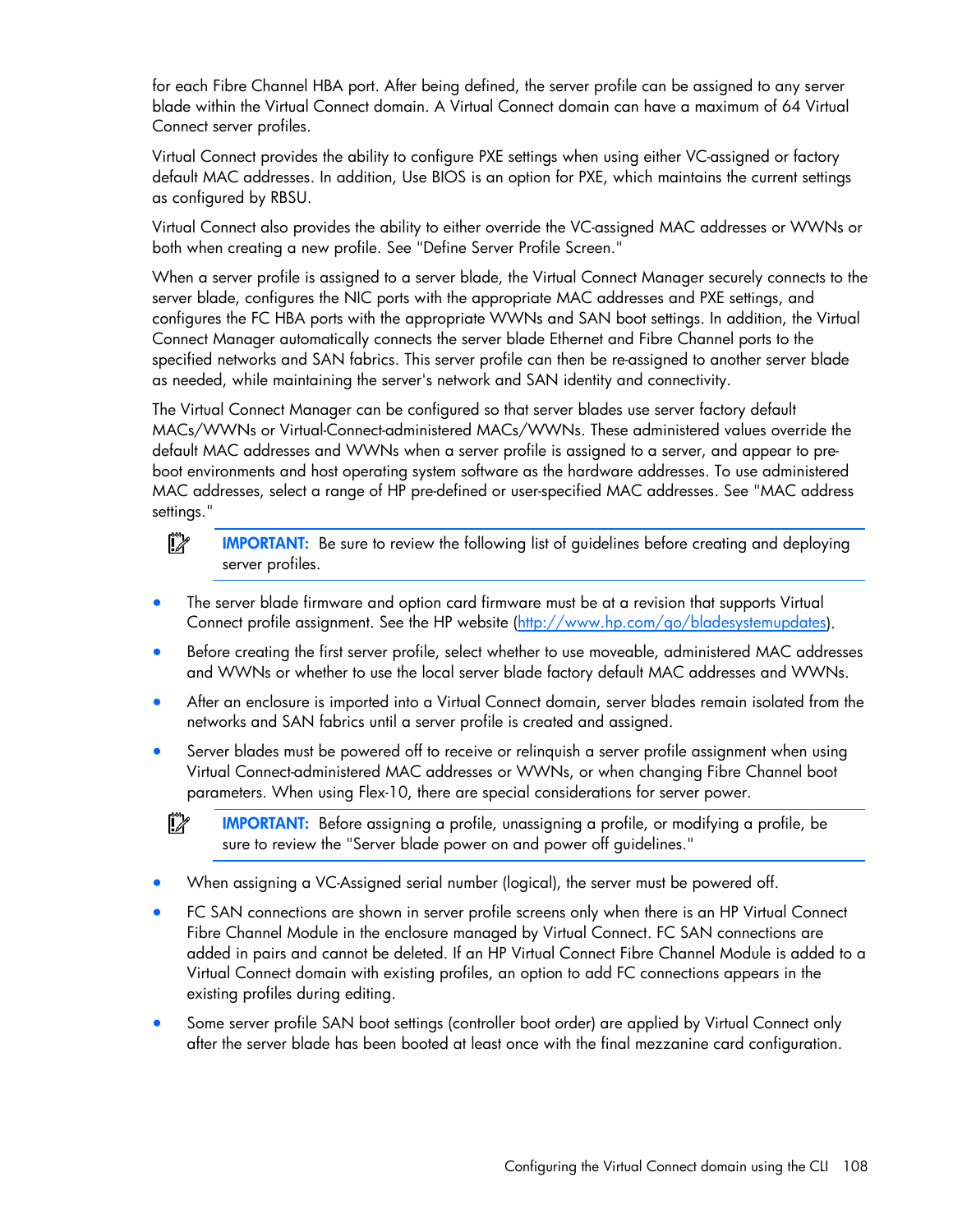- <span id="page-108-0"></span>• If PXE, controller boot order, or SAN boot settings are made outside of Virtual Connect (using RBSU or other configuration tools), Virtual Connect will restore the settings defined by the server profile after the server blade completes the next boot cycle.
- To boot properly from SAN when using Linux and VMware ESX 3.0.1 and ESX 3.0.2, change the QLogic QMH2462 4Gb FC HBA connection option to 'point-to-point only' in the QLogic BIOS configuration utility. The Emulex LPe 1105-HP 4Gb FC HBA does not require using the 'point-to-point' connection option to boot properly from SAN.

Server profiles are associated with a specific enclosure device bay. After a profile is assigned, the Virtual Connect Manager configures the server blade in that device bay with the appropriate MAC/PXE/WWN/SAN boot settings and connects the appropriate networks and fabrics. Server blades that have been assigned a profile and remain in the same device bay do not require further Virtual Connect Manager configuration during a server or enclosure power cycle. They will boot and gain access to the network and fabric when the server and interconnect modules are ready.

If a server blade is inserted into a device bay already assigned a server profile, Virtual Connect Manager automatically updates the configuration of that server blade before it is allowed to power up and connect to the network.

If a server blade is moved from a Virtual Connect managed enclosure to a non-Virtual Connect enclosure, local MAC addresses and WWNs are automatically returned to the original factory defaults. This feature prevents duplicate MAC addresses and WWNs from appearing in the data center because of a server blade redeployment.

ſŽ IMPORTANT: Before assigning a profile, unassigning a profile, or modifying a profile, be sure to review the "Server blade power on and power off guidelines."

#### Creating server profiles

To create a new server profile, use the add profile command:

```
>add profile MyProfile
```
After an enclosure is imported into a Virtual Connect domain, server blades that have not been assigned a server profile are isolated from all networks to ensure that only properly configured server blades are attached to data center networks.

A server profile can be assigned and defined for each device bay so that the server blade can be powered on and connected to a deployment network. These profiles can then later be modified or replaced by another server profile.

A server profile can also be assigned to an empty bay to allow deployment at a later date.

#### Adding enet-network connections to a profile

To add a new Ethernet network connection to an existing server profile, use the add enet-connection command:

>add enet-connection MyProfile network=MyNetwork pxe=enabled

To add a multiple network Ethernet connection on a server port, use the following commands:

>add enet-connection MyProfile pxe=enabled

>add server-port-map MyProfile:1 MyNetwork VlanID=100

If the domain setting for SharedServerVlanID is set to true, then the VlanID property cannot be modified. Instead, the name of the shared uplink set with which the network is associated is required.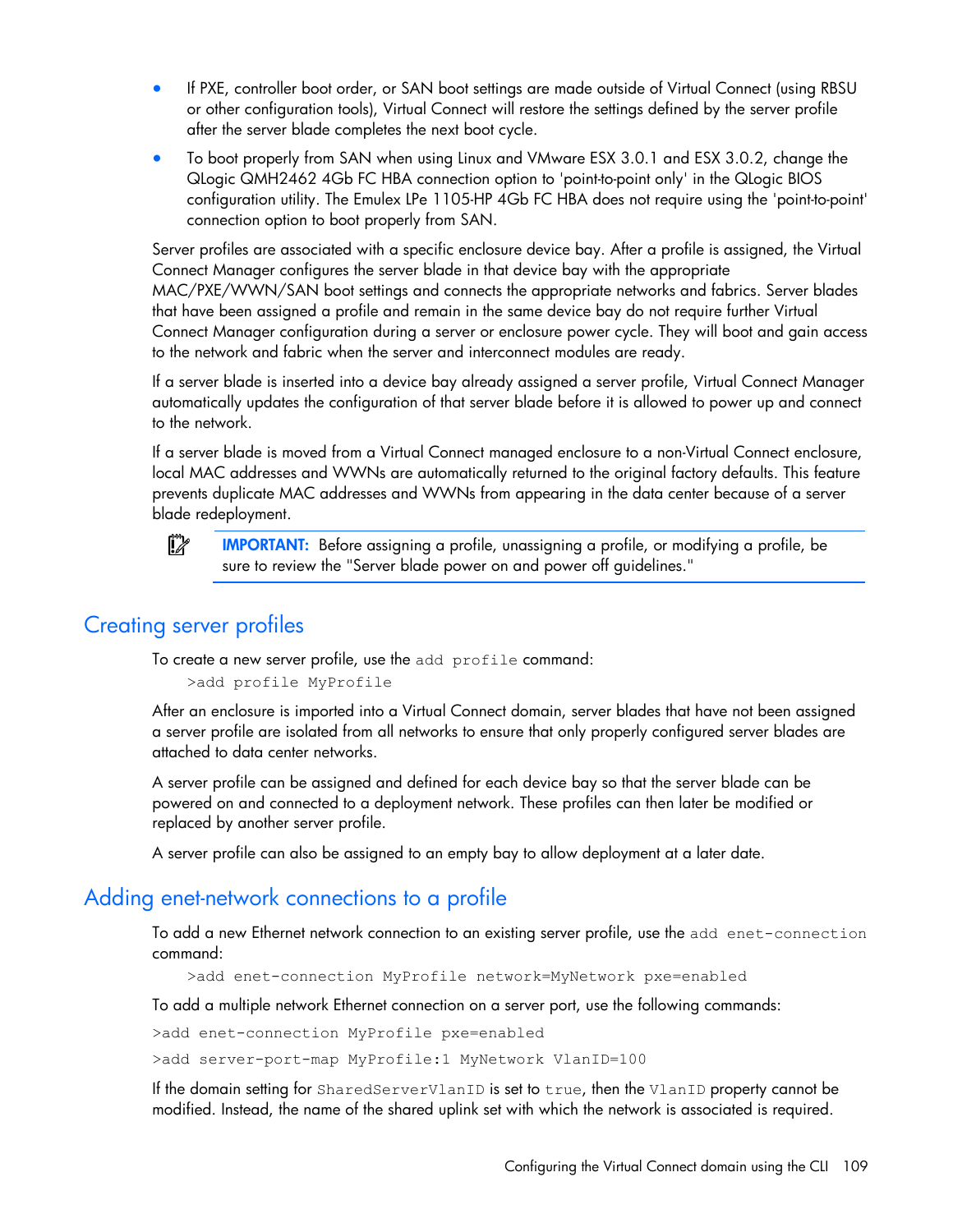>add server-port-map MyProfile:1 MyNetwork Uplinkset=MyUplinkset

#### <span id="page-109-0"></span>Adding FC fabric connections to a server profile

To add a new FC SAN connection to an existing server profile, use the add fc-connection command:

>add fc-connection MyProfile fabric=SAN\_5

#### Configuring IGMP settings

To set Ethernet IGMP snooping properties, use the set igmp command:

> set igmp enabled=true timeout=30

IGMP allows VC-Enet modules to monitor (snoop) the IP multicast membership activities and to configure hardware Layer 2 switching behavior of multicast traffic to optimize network resource usage. Currently only IGMP v1 and v2 (RFC2236) are supported.

The IGMP Snooping idle timeout interval is set to 260 seconds by default. This value is basically the "Group Membership Interval" value as specified by IGMP v2 specification (RFC2236). For optimum network resource usage, set the interval to match the configuration on the customer network's multicast router settings.

#### Assigning a server profile to device bay 1

To assign a server profile to a specific device bay, use the assign profile command:

```
>assign profile MyProfile enc0:1
```
When a profile is created and assigned to a multi-blade server, the profile is applied to all of the blades in the multi-blade server. Therefore, the profile should contain enough Ethernet and Fibre Channel connection entries for all of the ports on all of the blades in the multi-server.

#### Configuring MAC cache failover settings

- To configure MAC Cache Failover Settings, use the set mac-cache command: >set mac-cache enabled=true refresh=10
- To display MAC Cache Failover Settings, use the show mac-cache command: >show mac-cache

When a VC-Enet uplink that was previously in standby mode becomes active, it can take several minutes for external Ethernet switches to recognize that the c-Class server blades can now be reached on this newly-active connection. Enabling Fast MAC Cache Failover causes Virtual Connect to transmit Ethernet packets on newly-active links, which enables the external Ethernet switches to identify the new connection (and update their MAC caches appropriately.) This transmission sequence repeats a few times at the MAC refresh interval (5 seconds recommended) and completes in about 1 minute.

[X IMPORTANT: Be sure to set switches to allow MAC addresses to move from one port to another without waiting for an expiration period or causing a lock out.

### Logging out of the CLI

To log out of the CLI, use the exit command: >exit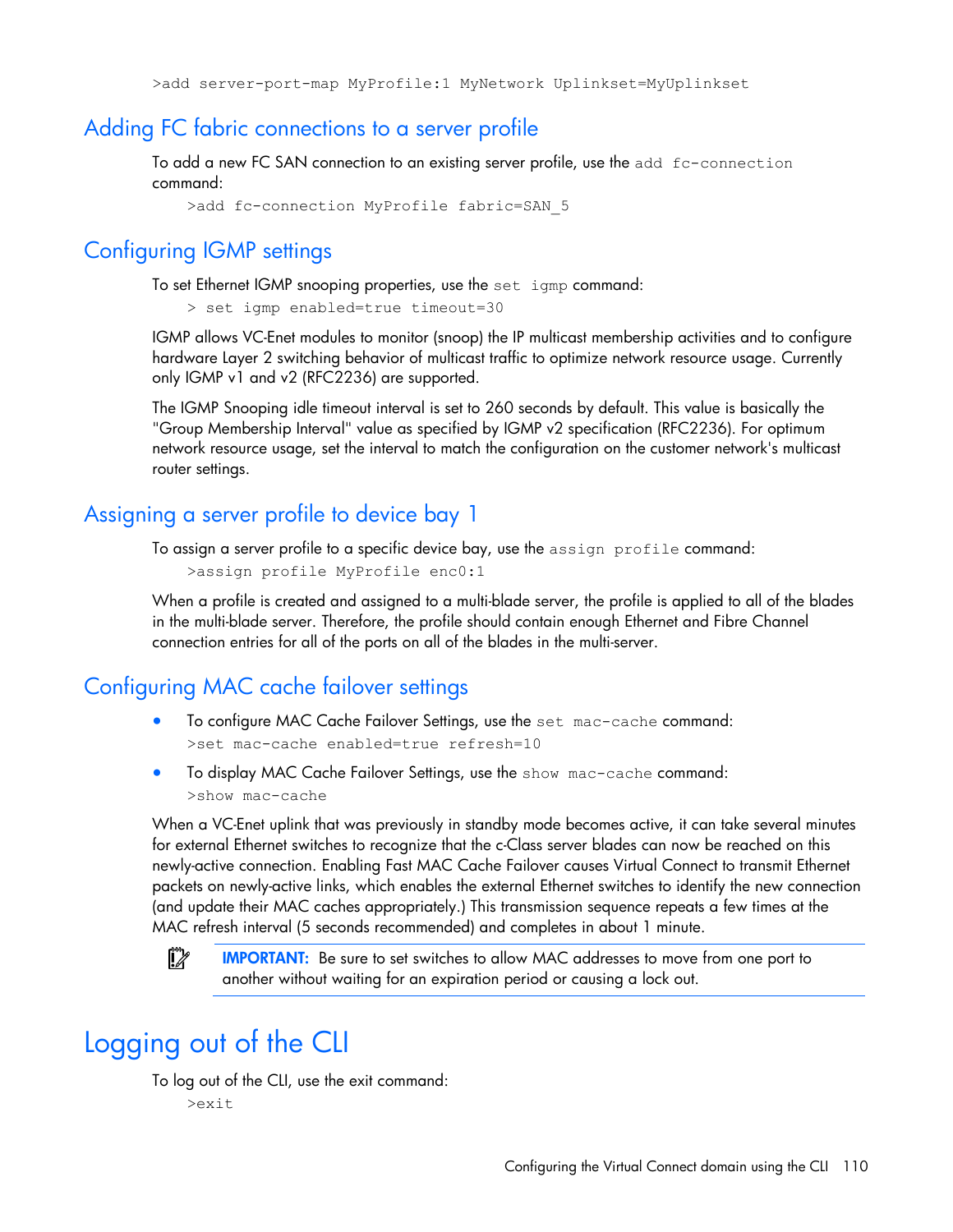### <span id="page-110-0"></span>Common management operations

The following table provides the syntax for the most commonly used management operations.

For detailed information on a particular command, see "Managed elements (on page [13\)](#page-12-0)."

| Operation                                        | <b>Examples</b>                                                                                                                                        |
|--------------------------------------------------|--------------------------------------------------------------------------------------------------------------------------------------------------------|
| Display general domain settings                  | >show domain                                                                                                                                           |
| Display predefined address pools                 | >show domain addresspool                                                                                                                               |
| Display interconnect modules                     | Summary display<br>$\bullet$<br>>show interconnect<br>• Detailed display<br>>show interconnect *<br>Single module display<br>>show interconnect enc0:2 |
| Display overall domain status                    | >show status                                                                                                                                           |
| Display stacking link configuration and status   | >show stackinglink                                                                                                                                     |
| Display the system log                           | >show systemlog                                                                                                                                        |
| Display a list of servers in the domain          | Summary display<br>>show server<br>Detailed display<br>>show server *<br>Single server display<br>>show server enc0:1                                  |
| Display server profiles                          | • Summary display<br>>show profile<br>Detailed display<br>>show profile *<br>Single profile display<br>>show profile MyProfile                         |
| Delete the domain configuration                  | >delete domain                                                                                                                                         |
| Force a failover to the standby VC Manager       | >reset vcm - failover                                                                                                                                  |
| Power off server blades                          | >poweroff server enc0:2<br>>poweroff server *                                                                                                          |
| Power on server blades                           | >poweron server enc0:1<br>>poweron server *                                                                                                            |
| Reset a server blade                             | >reboot server enc0:4<br>>reboot server *                                                                                                              |
| Unassign a server profile from a device bay      | >unassign profile MyProfile                                                                                                                            |
| Modify Ethernet network connection<br>properties | >set enet-connection MyProfile 1<br>pxe=disabled                                                                                                       |
| Modify FC fabric connections                     | >set fc-connection MyProfile 2 speed=auto                                                                                                              |

### Resetting the Virtual Connect Manager

To reset the Virtual Connect Manager, use the reset vcm command: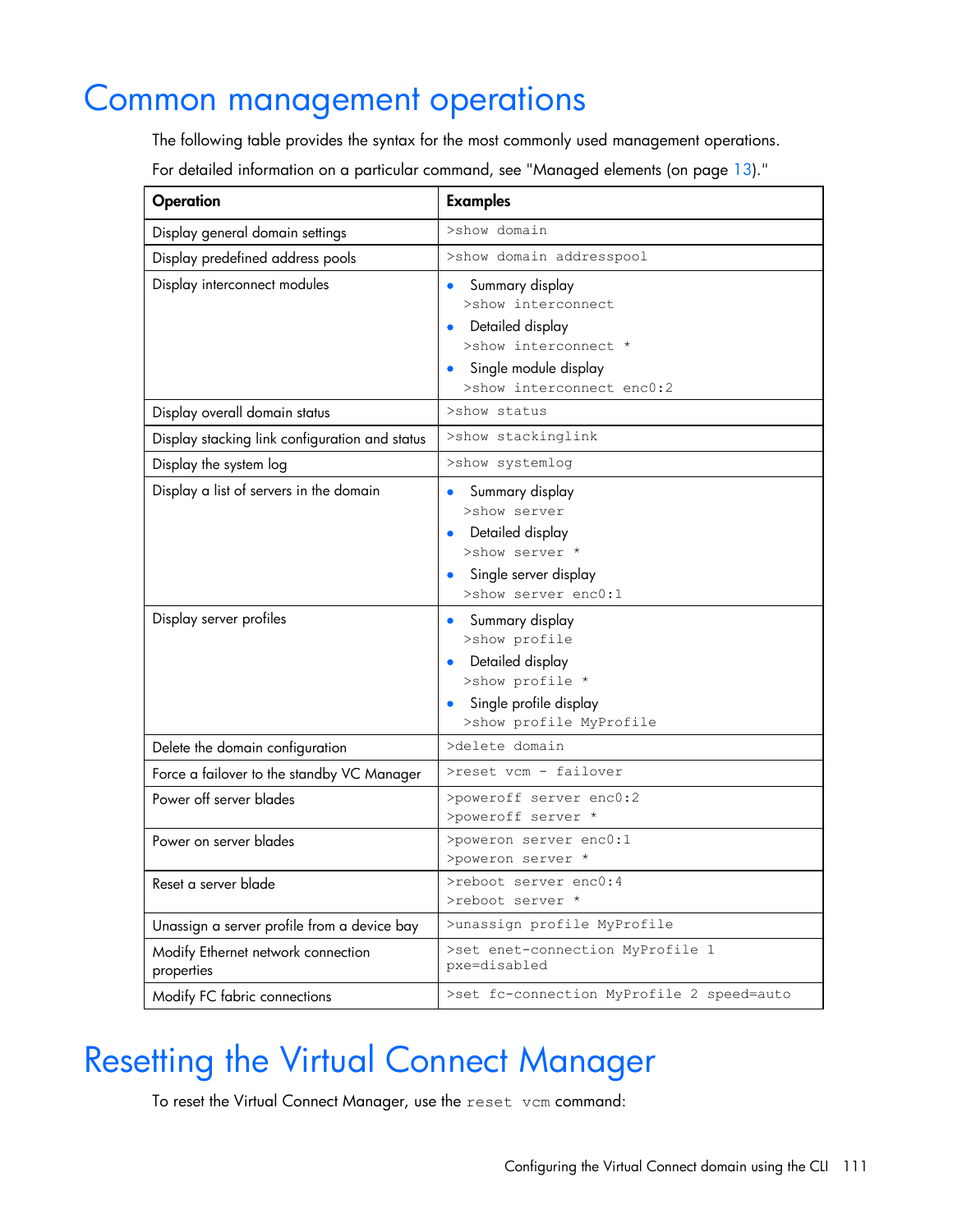```
>reset vcm
>reset vcm [-failover]
```
Administrator privileges are required for this operation.

If VC Ethernet Modules are configured for redundancy using a primary and secondary Ethernet module, the user can use this feature to manually change which Virtual Connect Ethernet Module hosts the Virtual Connect Manager. The feature can also force the Virtual Connect manager to restart without switching to the alternate Virtual Connect Ethernet module. This feature can be useful when troubleshooting the Virtual Connect manager. The network and FC processing of the Virtual Connect subsystem is not disturbed during the restart or failover of the Virtual Connect Manager.

If the command line option -failover is included in the reset vcm command and a Virtual Connect Ethernet secondary module is available, the command line displays the following message:

SUCCESS: The Virtual Connect Manager is being reset. Please wait...

The user is logged out of the session after approximately 1 minute. An attempted login to the same Virtual Connect Ethernet Module is rejected with the following message:

Virtual Connect Manager not found at this IP address.

If the user attempts to log in to the secondary I/O bay, they might receive the following error message during the attempted login:

```
Unable to communicate with the Virtual Connect Manager. Please retry 
again later.
```
The login should succeed after the Virtual Connect Manager has restarted on this secondary Virtual Connect Ethernet module. Allow up to 5 minutes, depending on the enclosure configuration.

If the command line option -failover is not included in the reset vcm command or a Virtual Connect Ethernet module is not available in the alternate I/O bay, the command line displays the following message:

SUCCESS: The Virtual Connect Manager is being reset. Please wait...

The user is logged out of the session after approximately 1 minute. If the user attempts to re-login, they might receive the following error message during the attempted login:

Unable to communicate with the Virtual Connect Manager. Please retry again later.

The login should succeed after the Virtual Connect Manager has restarted. Allow up to 5 minutes, depending on the enclosure configuration.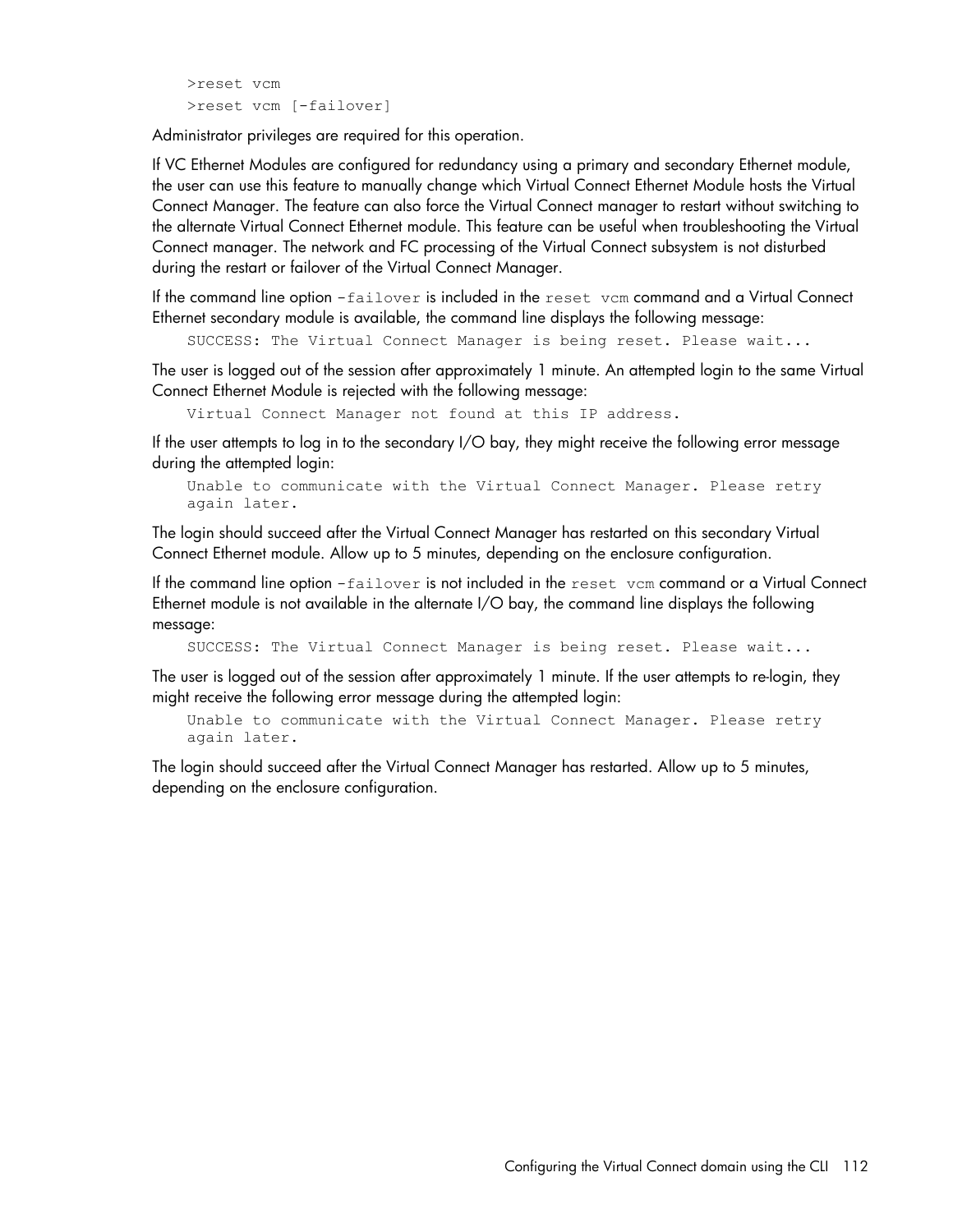## <span id="page-112-0"></span>Technical support

## Before you contact HP

Be sure to have the following information available before you call HP:

- Technical support registration number (if applicable)
- Product serial number
- Product model name and number
- Product identification number
- Applicable error messages
- Add-on boards or hardware
- Third-party hardware or software
- Operating system type and revision level

### HP contact information

For the name of the nearest HP authorized reseller:

See the Contact HP worldwide (in English) webpage [\(http://welcome.hp.com/country/us/en/wwcontact.html\)](http://welcome.hp.com/country/us/en/wwcontact.html).

For HP technical support:

- In the United States, for contact options see the Contact HP United States webpage [\(http://welcome.hp.com/country/us/en/contact\\_us.html\)](http://welcome.hp.com/country/us/en/contact_us.html). To contact HP by phone:
	- o Call 1-800-HP-INVENT (1-800-474-6836). This service is available 24 hours a day, 7 days a week. For continuous quality improvement, calls may be recorded or monitored.
	- o If you have purchased a Care Pack (service upgrade), call 1-800-633-3600. For more information about Care Packs, refer to the HP website [\(http://www.hp.com/hps\)](http://www.hp.com/hps).
- In other locations, see the Contact HP worldwide (in English) webpage [\(http://welcome.hp.com/country/us/en/wwcontact.html\)](http://welcome.hp.com/country/us/en/wwcontact.html).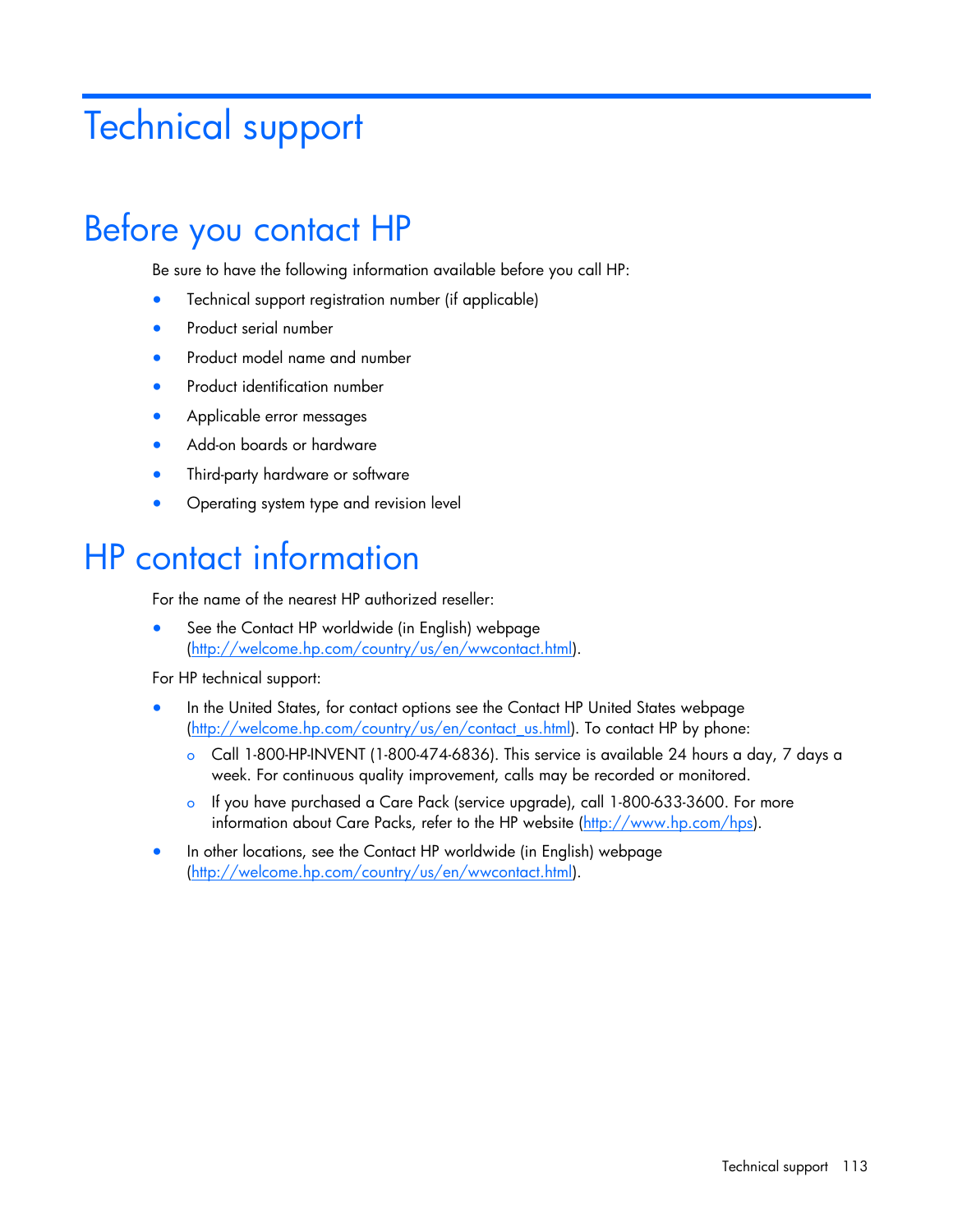# Acronyms and abbreviations

#### **CRC**

cyclic redundant checks

**DHCP** 

Dynamic Host Configuration Protocol

DNS domain name system

EFI extensible firmware interface

FC Fibre Channel

**HBA** host bus adapter

IGMP

Internet Group Management Protocol

iSCSI Internet Small Computer System Interface

LDAP Lightweight Directory Access Protocol

LESB Link Error Status Block

LUN logical unit number

MAC

Media Access Control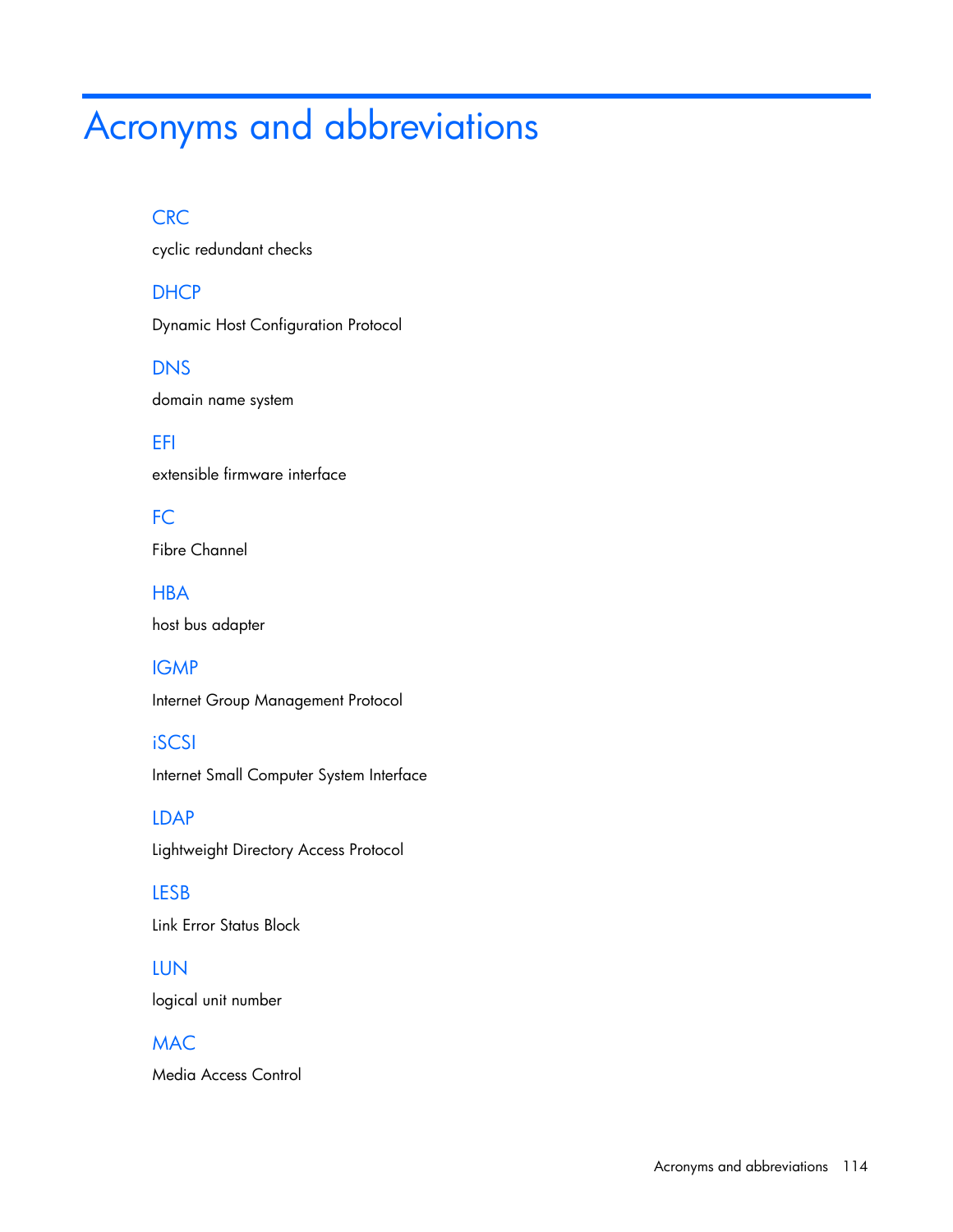#### **PXE**

Preboot Execution Environment

SAN

storage area network

SOAP

Simple Object Access Protocol

Secure Shell

SSH

SSL Secure Sockets Layer

UDP User Datagram Protocol

UUID universally unique identifier

**VCM** Virtual Connect Manager

**WWN** World Wide Name

**WWPN** worldwide port name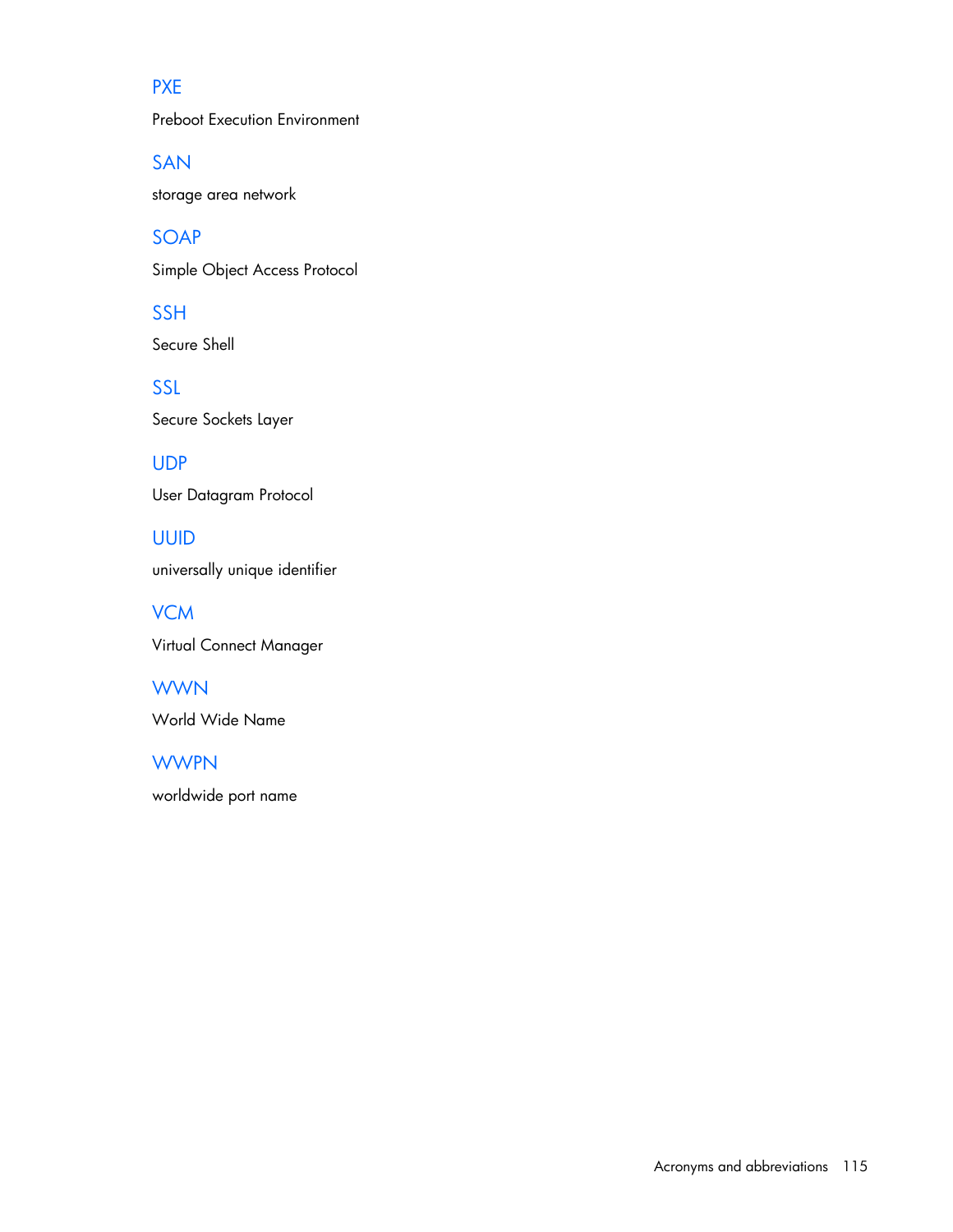## **Index**

#### A

all [15](#page-14-0) authorized reseller [113](#page-112-0)

#### B

basic configuration [98](#page-97-0)

#### C

CLI command execution modes [10](#page-9-0) command batching [8](#page-7-0) Command line [13](#page-12-1) command line overview [6](#page-5-0) command line syntax [7,](#page-6-0) [8,](#page-7-0) [9,](#page-8-0) [10](#page-9-0) Command output filtering [12](#page-11-0) common management operations [111](#page-110-0) configuring LDAP [101](#page-100-0) configuring the Virtual Connect domain [98](#page-97-0) configuring, user accounts [99](#page-98-0) connection mode [40](#page-39-0)

#### D

devicebay command [15](#page-14-0) domain command [16](#page-15-0) domain name [99](#page-98-0) domain setup [99](#page-98-0)

#### E

enclosure command [18](#page-17-0) e-net networks, displaying [103](#page-102-0) enet-connection command [20](#page-19-0) enet-network connections, adding to a profile [109](#page-108-0) enet-network properties, modifying [103](#page-102-0) enet-network, creating [103](#page-102-0) enet-vlan [23](#page-22-0) external-manager command [24](#page-23-0)

#### F

fabric command [26](#page-25-0) FC fabric connections, adding to a profile [110](#page-109-0) FC fabrics, displaying [106](#page-105-0)

fc-connection command [29](#page-28-0) Fibre Channel setup [105](#page-104-0) firmware command [31](#page-30-0)

#### H

help command [73](#page-72-0) help resources [113](#page-112-0)

#### I

igmp command [32](#page-31-0) IGMP settings, configuring [110](#page-109-0) interactive user output format [74](#page-73-0) interconnect command [32](#page-31-0)

#### L

ldap command [33](#page-32-0) ldap-certificate [35](#page-34-0) ldap-group [36](#page-35-0) logging in [98](#page-97-0) logging out [110](#page-109-0) log-target [37](#page-36-0)

#### M

MAC address settings [101](#page-100-0) MAC cache failover settings, configuring [110](#page-109-0) mac-cache command [40](#page-39-0) managed elements [13](#page-12-1)

#### N

native VLAN [40](#page-39-0) network command [40](#page-39-0) network configuration commands [40](#page-39-0) network settings [40](#page-39-0) network setup [40,](#page-39-0) [101](#page-100-0) network, creating [40,](#page-39-0) [104](#page-103-0)

#### O

options [7](#page-6-0) output format [74](#page-73-0) overview, command line interface [6](#page-5-0)